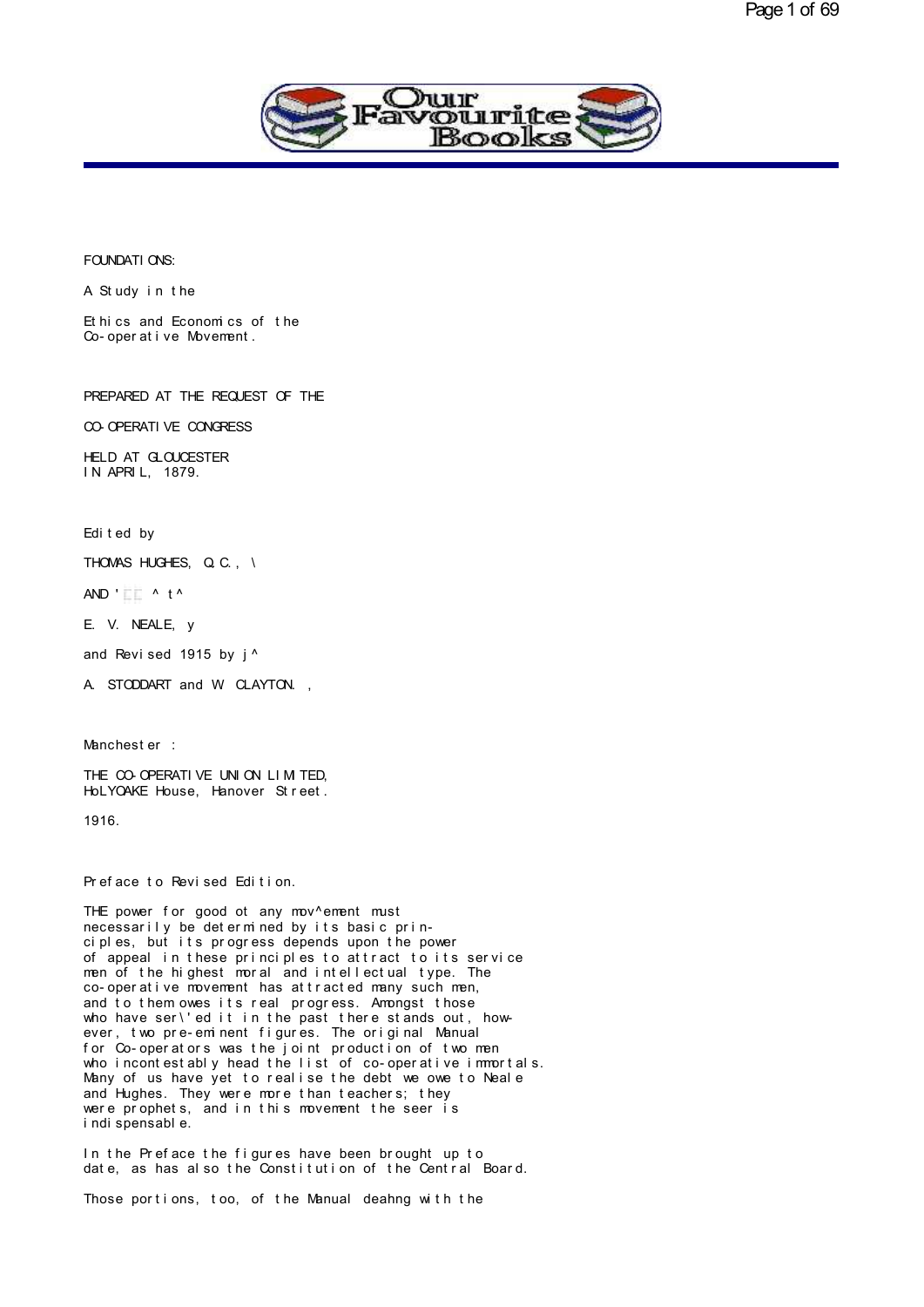practice of co-operation were written for the purpose of meeting the needs of co-operation as expressed at the moment. With the passing of time and the devel opments which have taken place the needs then expressed have been outgrown, and therefore in the section dealing with<br>the "Practice of Co-operation "some chapters have been omitted and others modified. At the same time the Publications Committee of the Co-operative Union realised that there was much in it that was permanent and ought to be preserved; that there are parts of it which, however great the progress of the movement in the coming

## 6 Preface to Revised Edition.

years may be, will never be outgrown, and which forms<br>a body of teaching we cannot afford to lose. Nowhere else in the literature of the movement are its problems approached from the same standpoint; nowhere has a deeper note been struck, or a higher appeal been made. It is fitting, too, that this volume - one only of a series to be published - should come first, for in it the serious student will find revealed the rock on which the structure of the movement should be reared, and a response to<br>its teaching will supply the most effective antidote to the gross materialism which in later years has eaten like a canker into the movement, obscuring its vision and retarding its progress.

A. STODDART.

W CLAYTON.

August, 1915.

Thomas Hughes, Q.C.

Edward Vansittart Neale.

Preface to First Edition.

IT has seemed desirable to explain to those who are responsible for this Manual, by way of preface, whence it comes, whom it represents, and why it is put forth.

Whence it came. - The present proposal came from the Southern Section of the Central Co-operative Union, who, in December, 1878, resolved that it was desirable that a Manual should be prepared, and that an outline should, in the first instance, be submitted for their approval. This was done on February 19th, 1879, when the following outline was approved, and referred to the United Board  $\frac{1}{x}$  -

Introductory --- Historical Sketch of Co-operation.

Part L - The Moral Basis of Co-operation, and its Relations to  $-$ 

(a) Religious Faith.

(b) Other Philanthropic Movements.

(c) Socialism Communism, and other Politico-Social

Movement s.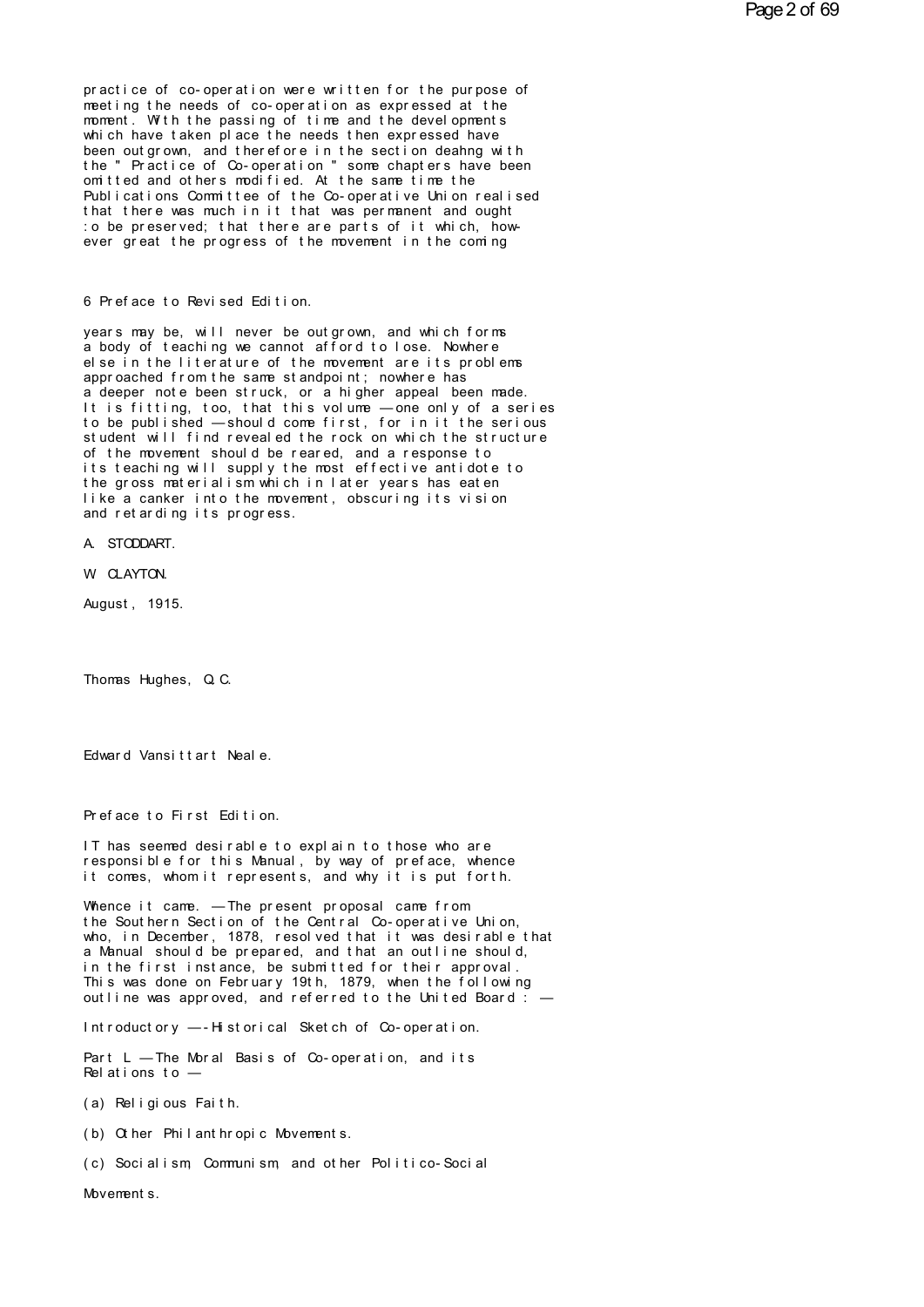Part II. - The Economical Basis of Co-operation, and its Relations to —

- (a) Competition.
- (b) Current Economic Theories.
- (c) The State.

Part III. - The Practice of Co-operation -

- (a) In Distribution.
- $(8)$  In Production,
- $(c)$  In Social Life.

12 Preface to First Edition.

Adoption by Central Board. - At the annual meeting of the Central Board, held at Gloucester on April 12th, 1879, the above outline was laid before the members from all the sections, and adopted by them, and it was resolved to recommend it to the Congress then about to be held, in order that, if approved, the necessary authority should be given for its preparation and publication.

Sanction by Congress. - Accordingly, at the Congress held at Gioucester in the month of April, 1879, the proposal was brought before the general meeting of the representatives of the societies in union, and was unanimously approved, and the duty of preparing and editing the Manual in conformity with the approved outlines was, in the first instance, entrusted to myself, with the General<br>Secretary, Mr. E. V. Neale. On Mr. Neale's suggestion, the United Board resolved, on December 5th, 1879: "That each Section of the Board be requested to appoint one, to act as a committee with the Editors to revise the work. It is under this authority and supervision, therefore, that this Manual is now published.

It will thus be clear to all readers acquainted with the constitution of the Co-operative Union that every precaution has been taken to ascertain and carry out the wishes of the societies who are members of it. To them the words Southern Section, United Board, and Congress will be familiar; but, as it is hoped that this Manual may reach many persons not in any way connected with the Union, and having no knowledge of its history or constitution, it may be well here to give some short details on these points.

Origin and Constitution of the Co-operative Union. - The Union, then, is composed of societies registered under the Industrial Societies Acts, the first of which (the 15 and 16 Vict., c. 31) was passed on June 30th,

## Preface to First Edition. 13

1852. (At that time there were already upwards of forty societies in existence, some of which were represented by a Central Board sitting in London -- of which, perhaps, the present Union and Board may claim to be the legitimate successors; but, for present purposes, the Act by which<br>such industrial combinations were first legalised may be taken as a starting point.)

It is needless to give in any detail the history of the movement in the first years after the passing of the Act<br>which legalised industrial societies. They grew and thrived apace under its protection, but soon began to understand from their own individual experience that some union between them was necessary, if the full benefit of the Act was to be realised. What each society had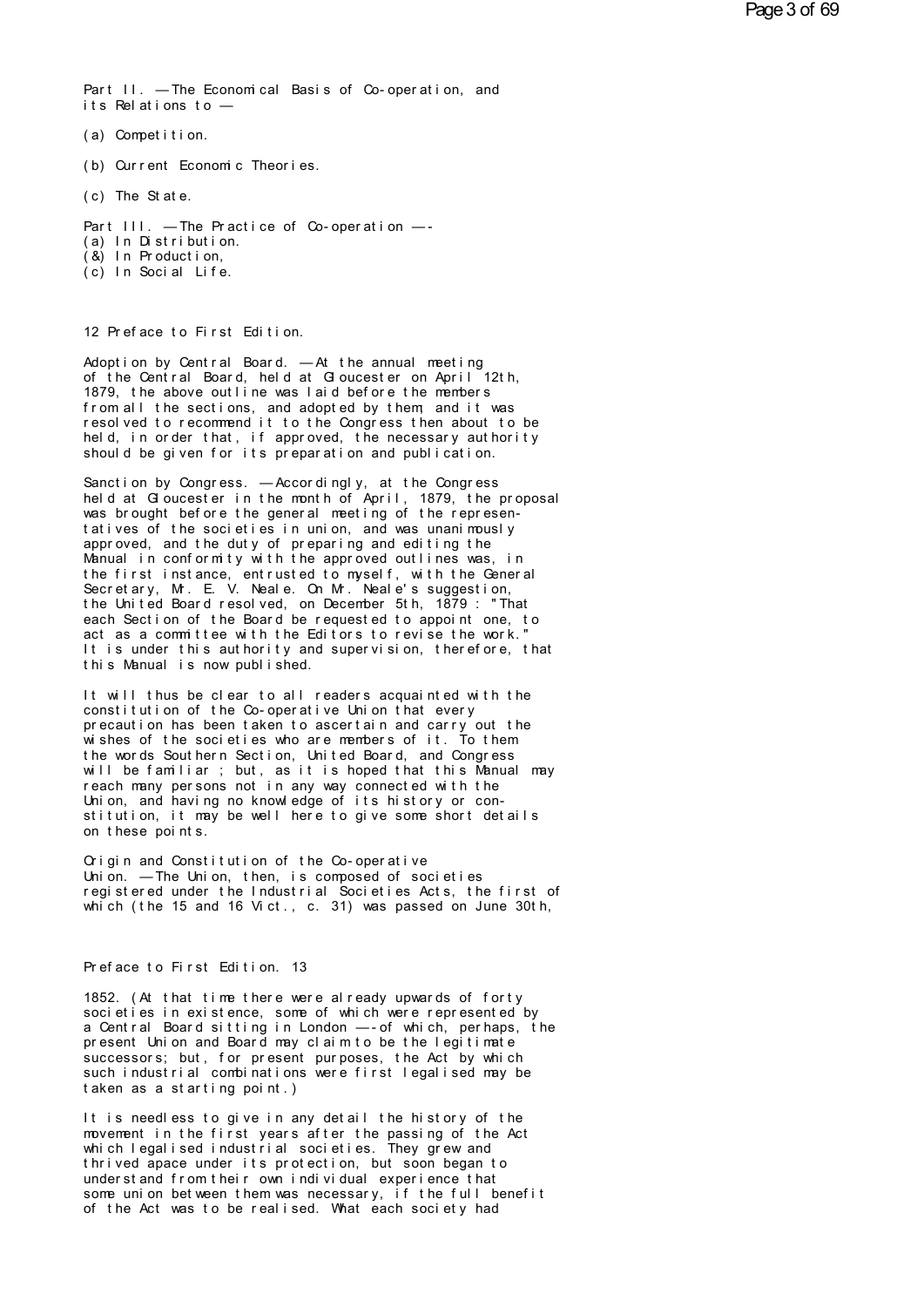done for its individual members, a central organisation<br>to which all might belong might do for the societies as a<br>hody. The chance of injurious rivalry between them done for its individual members, a central organisation<br>to which all might belong might do for the societies as a<br>body. The chance of injurious rivalry between them<br>might thus be avoided commercial advantages might be done for its individual members, a central organisation<br>to which all might belong might do for the societies as a<br>body. The chance of injurious rivalry between them<br>might thus be avoided, commercial advantages might be<br>obt done for its individual members, a central organisation<br>to which all might belong might do for the societies as a<br>body. The chance of injurious rivalry between them<br>might thus be avoided, commercial advantages might be<br>obt done for its individual members, a central organisation<br>to which all might belong might do for the societies as a<br>body. The chance of injurious rivalry between them<br>might thus be avoided, commercial advantages might be<br>obt done for its individual members, a central organisation<br>to which all might belong might do for the societies as a<br>body. The chance of injurious rivalry between them<br>might thus be avoided, commercial advantages might be<br>obt From the chance of injurious rival ry between them<br>might thus be avoided, commercial advantages might be<br>obtained, and the sound principles and high tone which<br>characterised the early associations might be preserved<br>and ex might thus be avoided, commercial advantages might be<br>obtained, and the sound principles and high tone which<br>characterised the early associations might be preserved<br>and extended to the whole body.<br>For some years, however,

obtained, and the sound principles and high tone which<br>characterised the early associations might be preserved<br>and extended to the whole body.<br>For some years, however, this desire for union took no<br>definite shape, beyond c characterised the early associations might be preserved<br>and extended to the whole body.<br>For some years, however, this desire for union took no<br>definite shape, beyond conferences of delegates from the<br>Lancashire and Yorkshi and extended to the whole body.<br>For some years, however, this desire for union took not<br>definite shape, beyond conferences of delegates from the<br>Lancashire and Yorkshire societies, which were held from<br>time to time — gener For some years, however, this desire for union took note-<br>definite shape, beyond conferences of delegates from the<br>Lancashire and Yorkshire societies, which were held from<br>time to time — generally on Good Friday in each ye For some years, however, this desire for union took notefinite shape, beyond conferences of delegates from the Lancashire and Yorkshire societies, which were held from time to time — generally on Good Friday in each year. definite shape, beyond conferences of delegates from the<br>Lancashire and Yorkshire societies, which were held from<br>time to time — generally on Good Friday in each year. At<br>length the time for a practical effort seemed to ha time to time — generally on Good Friday in each year. At<br>length the time for a practical effort seemed to have come;<br>and at the conference of 1863 — after the 25 and 26 Vict.,<br>1861-2, had given to the societies a corporate supply, of which every society in its corporate capacity length the time for a practical effort seemed to have come;<br>and at the conference of 1863 — after the 25 and 26 Vict.,<br>1861-2, had given to the societies a corporate existence,<br>and allowed one society to hold shares in ano and at the conference of 1863 — after the 25 and 26 Vict., 1861-2, had given to the societies a corporate existence, and allowed one society to hold shares in another in its registered name — it was resolved to establish a 1861-2, had given to the societies a corporate existence,<br>and allowed one society to hold shares in another in its<br>registered name —it was resolved to establish a centre of<br>supply, of which every society in its corporate c and allowed one society to hold shares in another in its<br>registered name — it was resolved to establish a centre of<br>supply, of which every society in its corporate capacity<br>might become a member. Accordingly, in the autumn supply, of which every society in its corporate capacity<br>might become a member. Accordingly, in the autumn of<br>that year\* the Wholesale Society of Manchester was<br>founded and commenced business. The necessary capital<br>\* The f

\* The first half year's accounts are dated April, 1864.<br>14 Preface to First Edition.

14 Preface to First Edition.<br>was subscribed by fifty societies, numbering in the whole<br>17,545 individual members. 14 Preface to First Edition.<br>was subscribed by fifty societies, num<br>17,545 individual members.<br>The experiment was at once successful

14 Preface to First Edition.<br>was subscribed by fifty societies, numbering in the whole<br>17,545 individual members.<br>The experiment was at once successful. The first<br>balance sheet showed average w'eekly sales of ^^800. Its<br>pr was subscribed by fifty societies, numbering in the whole<br>17,545 individual members.<br>The experiment was at once successful. The first<br>plance sheet showed average w' eekly sales of ^^800. Its<br>progress up to the close of 188 was subscribed by fifty societies, numbering in the whole<br>17,545 individual members.<br>The experiment was at once successful. The first<br>balance sheet showed average w'eekly sales of ^^800. Its<br>frogress up to the close of 188 17,545 individual members.<br>The experiment was at once successful. The first<br>balance sheet showed average w'eekly sales of ^^800. Its<br>progress up to the close of 1880 may be gathered from the<br>fact that in the September quar The experiment was at once successful. The first<br>balance sheet showed average w'eekly sales of ^^800. Its<br>progress up to the close of 1880 may be gathered from the<br>fact that in the September quarter for that year the<br>avera The experiment was at once successful. The first<br>balance sheet showed average weekly sales of ^^800. Its<br>progress up to the close of 1880 may be gathered from the<br>fact that in the September quarter for that year the<br>averag balance sheet showed average weekly sales of ^^800. Its<br>progress up to the close of 1880 may be gathered from the<br>fact that in the September quarter for that year the<br>average weekly sales were  $E70, 844$ . In the March of t progress up to the close of 1880 may be gathered from the<br>fact that in the September quarter for that year the<br>average weekly sales were  $E70, 844$ . In the March of that<br>year 591 societies, with 333,324 members, held share fact that in the September quarter for that year the<br>average weekly sales were £70,844. In the March of that<br>year 591 societies, with 333,324 members, held shares in<br>the Wholesale Society, which had supplied goods during<br>i year 591 societies, with 333,324 members, held shares in<br>the Wholesale Society, which had supplied goods during<br>the quarter to 757 societies and done a business amounti<br>in 1879 to £2,929,456. Branches have been established the quarter to 757 societies and done a business amounting British Colonies.

But we must return to an earlier period — to 1868, when the members of societies which formed the Wholesale in London and Newcastle, and purchasing agencies in<br>Ireland, France, the United States, and several of the<br>British Colonies.<br>But we must return to an earlier period — to 1868, when<br>the membered in the last quarter 74,494, Ireland, France, the United States, and several of the<br>British Colonies.<br>But we must return to an earlier period — to 1868, when<br>the members of societies which formed the Wholesale<br>numbered in the last quarter 74, 494, and British Colonies.<br>But we must return to an earlier period — to 1868, when<br>the members of societies which formed the Wholesale<br>numbered in the last quarter 74,494, and its sales for the<br>numbers quoted above. Still, even the But we must return to an earlier period — to 1868, when<br>the members of societies which formed the Wholesale<br>numbered in the last quarter 74,494, and its sales for the<br>year amounted to £381,462 only, in place of the large<br>n But we must return to an earlier period — to 1868, when<br>the members of societies which formed the Wholesale<br>numbered in the last quarter 74,494, and its sales for th<br>year amounted to £381,462 only, in place of the large<br>nu the members of societies which formed the Wholesale<br>numbered in the last quarter 74,494, and its sales for the<br>year aromunted to £381,462 only, in place of the large<br>numbers quoted above. Still, even then, those who had<br>wa numbered in the last quarter 74,494, and its sales for the<br>year amounted to  $\mathbf{E}^{381},462$  only, in place of the large<br>numbers quoted above. Still, even then, those who had<br>watched the growth of the movement from the fir year amounted to **E381,462** only, in place of the large<br>numbers quoted above. Still, even then, those who had<br>watched the growth of the movement from the first felt<br>that the time had arrived to stimulate the desire of un<br>f numbers quoted above. Still, even then, those who had<br>watched the growth of the movement from the first felt<br>that the time had arrived to stimulate the desire of union<br>for other purposes than the utilisation of joint capit wat ched the growth of the movement from the first felt<br>that the time had arrived to stimulate the desire of union<br>for other purposes than the utilisation of joint capital for<br>the purchase of goods in the best market on th for other purposes than the utilisation of joint capital for<br>for other purposes than the utilisation of joint capital for<br>the purchase of goods in the best market on the most<br>favourable terms. The initial steps for this ob the purchase of goods in the best market on the most<br>favourable terms. The initial steps for this object, which<br>are described in the preface to the Report of the Congress<br>for 1869, were taken in London, principally through of the Lancashire and Yorkshire Co-operative Societies, and, with their approval and support, a Congress was held for 1869, were taken in London, principally through the<br>exertions of an indefatigable veteran of co-operation, now<br>unhappily lost to us, the late Mr. William Pare. Com-<br>munications were opened with the Conference Committee exertions of an indefatigable veteran of co-operation, now<br>unhappily lost to us, the late Mr. William Pare. Communications were opened with the Conference Committee<br>of the Lancashire and Yorkshire Co-operative Societies,<br>a unhappily lost to us, the late Mr. William Pare. Com-<br>munications were opened with the Conference Committee<br>of the Lancashire and Yorkshire Co-operative Societies,<br>and, with their approval and support, a Congress was held<br> munications were opened with the Conference Committee of the Lancashire and Yorkshire Co-operative Societies, and, with their approval and support, a Congress was held in the Theatre of the Society of Arts, on May 31st and of the Lancashire and Yorkshire Co-operative Societies,<br>and, with their approval and support, a Congress was held<br>in the Theatre of the Society of Arts, on May 31st and th<br>three following days of 1869, which was attended b t woodelegates from fifty-seven societies or companies,<br>twenty-three in London or its immediate neighbourhood,<br>Preface to First Edition. 15

Preface to First Edition. 15<br>aiid a considerable number of visitors. It led to the<br>appointment of a committee, which afterwards combined<br>with the langeshire and Yorkshire Committee; and out Preface to First Edition. 15<br>aiid a considerable number of visitors. It led to the<br>appointment of a committee, which afterwards combined<br>with the Lancashire and Yorkshire Committee; and out<br>of this combination areas in 187 Preface to First Edition. 15<br>aiid a considerable number of visitors. It led to the<br>appointment of a committee, which afterwards combined<br>with the Lancashire and Yorkshire Committee; and out<br>of this combination arose, in 18 Preface to First Edition. 15<br>aiid a considerable number of visitors. It led to the<br>appointment of a committee, which afterwards combined<br>with the Lancashire and Yorkshire Committee; and out<br>of this combination arose, in 18 aiid a considerable number of visitors. It led to the appointment of a committee, which afterwards combined with the Lancashire and Yorkshire Committee; and out of this combination arose, in 1873, b\'resolutions of a Congr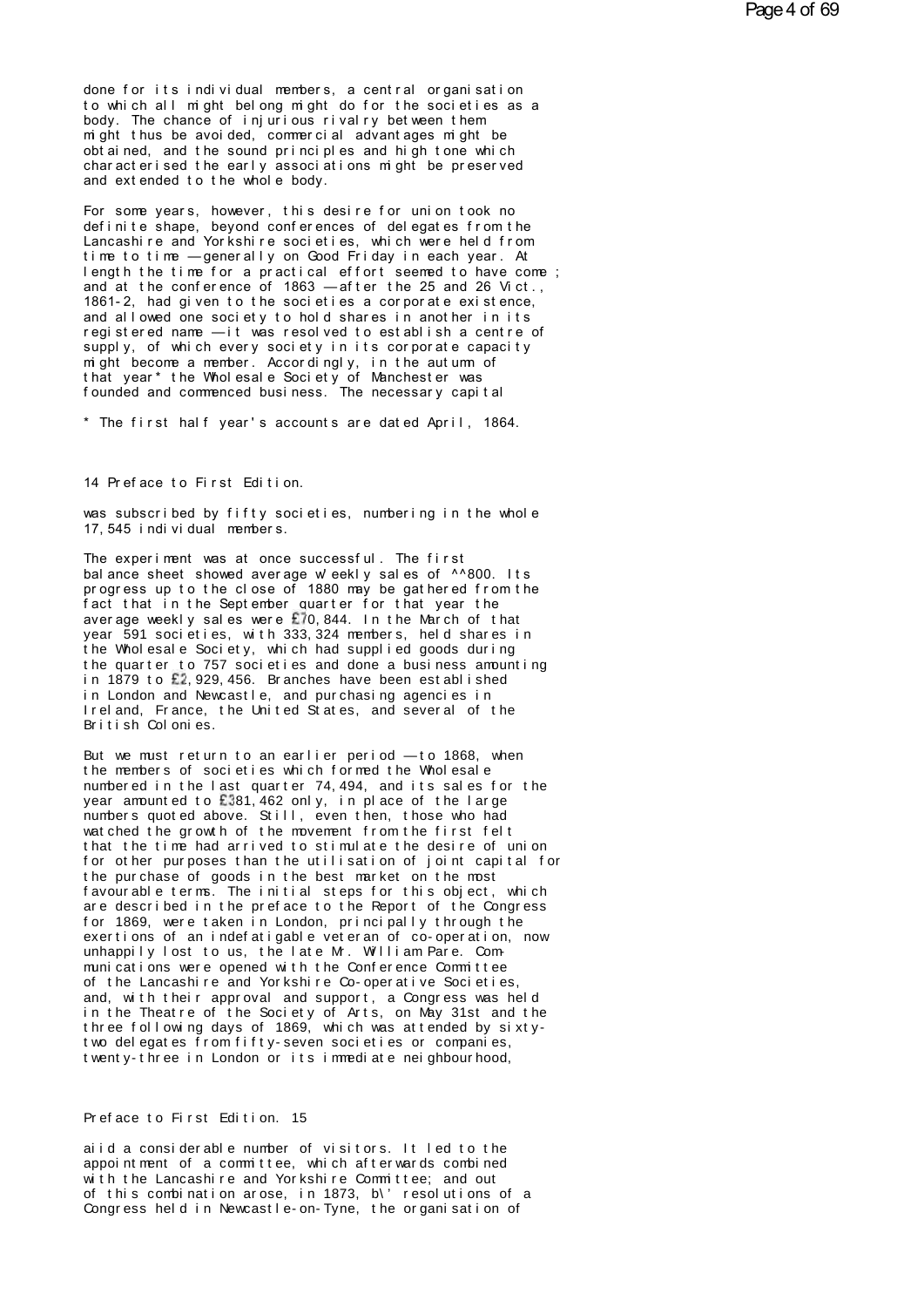the present Co-operative Union.<br>The Union at the end of 1914 included societies which The present Co-operative Union.<br>The Union at the end of 1914 included societies which<br>subscribed to the funds of the Union for that year for<br>carrying on its work the sum of 515,242 the present Co-operative Union.<br>The Union at the end of 1914 included societies which<br>subscribed to the funds of the Union for that year for<br>carrying on its work the sum of £15,242. the present Co-operative Union.<br>The Union at the end of 1914 included socies<br>ubscribed to the funds of the Union for the<br>carrying on its work the sum of £15, 242.<br>It is governed by a Congress, held annually The Union at the end of 1914 included societies which<br>subscribed to the funds of the Union for that year for<br>carrying on its work the sum of £15,242.<br>It is governed by a Congress, held annually, composed<br>of delegates elect

The Union at the end of 1914 included societies which<br>subscribed to the funds of the Union for that year for<br>carrying on its work the sum of 195,242.<br>It is governed by a Congress, held annually, composed<br>of delegates elect subscribed to the funds of the Union for that year for<br>carrying on its work the sum of £15,242.<br>It is governed by a Congress, held annually, composed<br>of delegates elected by subscribing societies, and a<br>Central Board of se carrying on its work the sum of E15,242.<br>It is governed by a Congress, held annually, composed<br>of delegates elected by subscribing societies, and a<br>Central Board of seventy persons. The area covered by<br>the operations of th It is governed by a Congress, held annually, composed<br>of delegates elected by subscribing societies, and a<br>Central Board of seventy persons. The area covered by<br>the operations of the Union in Great Britain and Ireland<br>is d

is divided into eight sections, as under:  $-$ 

the operations of the Union in Great Britain and Ireland<br>is divided into eight sections, as under: —<br>No. of No of<br>Societies. Members. Is divided into eight sections, as under: —<br>No. of No of<br>Societies. Members.<br>Ireland (excluding Dairj-, Agricultural, Special,<br>Re.) 79. FT - 22.518. No. of No. of<br>Societies. Members.<br>Ireland (excluding Dairj-, A<br>&c.) 79 • 22,518<br>Midland 215, 409,650 Mi dl and 215 . . . 409, 650

& c. ) 79 **\* F. 6** 22, 518<br>M dl and 215 ... 409, 650<br>Nor thern 141 ... 352, 149

M dl and 215 ... 409, 650<br>Northern 141 ... 352, 149<br>North-West ern 465 ... 1, 217, 325<br>Scottish 279 ... 467 270 Northern 141 ... 352, 149<br>North-Western 465 ... 1, 217, 325<br>Scottish 279 ... 467, 270<br>Southern 201 ... 488 962 North-Western 465 ... 1, 217, 325<br>Scottish 279 ... 467, 270<br>Southern 201 ... 498, 962<br>South-Western 79 ... 114, 672

Scottish 279 ... 467, 270<br>Southern 201 ... 498, 962<br>South-Western 79 ... 114, 672<br>Western 93 ... 105, 594 Southern 201 ... 498,962<br>South-Western 79 ... 114,672<br>Western 93 ... 105,594<br>This Central Board mets twic

South-Western 79 ... 114,672<br>Western 93 ... 105,594<br>This Central Board meets twice a year — immediatel}^<br>before Congress, when it accepts responsibility for the<br>report to be submitted and afterwards\* to arrange for South-Western 79 ... 114,672<br>Western 93 ... 105,594<br>This Central Board meets twice a year — immediatel}^<br>before Congress, when it accepts responsibility for the<br>report to be submitted, and afterwards\* to arrange for<br>carryi Western 93 ... 105,594<br>This Central Board meets twice a year — immediatel}^<br>before Congress, when it accepts responsibility for the<br>report to be submitted, and afterwards\* to arrange for<br>carrying out the instructions of Co Western 93 ... 105,594<br>This Central Board meets twice a year — immed<br>before Congress, when it accepts responsibili<br>report to be submitted, and afterwards\* to ar<br>carrying out the instructions of Congress.<br>Selected from this This Central Board meets twice a year — immediately Abefore Congress, when it accepts responsibility for the report to be submitted, and afterwards\* to arrange for carrying out the instructions of Congress.<br>Selected from t

before Congress, when it accepts responsibility for the<br>report to be submitted, and afterwards\* to arrange for<br>carrying out the instructions of Congress.<br>Selected from this Central Board, and approximately<br>in proportion to report to be submitted, and afterwards\*to arrange for<br>carrying out the instructions of Congress.<br>Selected from this Central Board, and approximately<br>in proportion to its total representation, is a United<br>Board which meets carrying out the instructions of Congress.<br>Selected from this Central Board, and approximately<br>in proportion to its total representation, is a United<br>Board which meets at least four times a year and is really<br>the executive Selected from this Central Board, and approximately<br>in proportion to its total representation, is a United<br>Board which meets at least four times a year and is reall<br>the executive authority of the movement.<br>Each section is

in proportion to its total representation, is a United<br>Board which meets at least four times a year and is re<br>the executive authority of the movement.<br>Each section is divided into districts, and in each of<br>the the term as Board which meets at least four times a year and is really<br>the executive authority of the movement.<br>Each section is divided into districts, and in each of<br>which there is an Executive which organises local con-<br>ferences, ca the executive authority of the movement.<br>Each section is divided into districts, and in each of<br>which there is an Executive which organises local con-<br>ferences, carries on propaganda work, and brings before<br>the Sectional B the Sectional Board matters that affect them as a<br>i6 Preface to First Edition,

district. The Sectional Boards meet monthly, and the Conference Associations quarterly. The secretary to i6 Preface to First Edition,<br>district. The Sectional Boards meet monthly, and the<br>Conference Associations quarterly. The secretary to<br>the United Board is also general secretary of the Union,<br>and is in reqular correspondenc i6 Preface to First Edition,<br>district. The Sectional Boards meet monthly, and the<br>Conference Associations quarterly. The secretary to<br>the United Board is also general secretary of the Union,<br>and is in regular correspondenc i 6 Preface to First Edition,<br>district. The Sectional Boards meet monthly, and the<br>Conference Associations quarterly. The secretary to<br>the United Board is also general secretary of the Union,<br>and is in regular corresponden district. The Sectional Boards meet monthly, and the<br>Conference Associations quarterly. The secretary to<br>the United Board is also general secretary of the Union,<br>and is in regular correspondence with the secretaries of<br>the district. The Sectional Boards meet monthly, and the<br>Conference Associations quarterly. The secretary to<br>the United Board is also general secretary of the Union,<br>and is in regular correspondence with the secretaries of<br>the Conference Associations quarterly. The secretary to<br>the United Board is also general secretary of the Union,<br>and is in regular correspondence with the secretaries of<br>the various sections who in their turn are in close touc the United Board is also general secretary of the Unic<br>and is in regular correspondence with the secretaries<br>the various sections who in their turn are in close to<br>with the various associations. The Union is thus, as i<br>wer and is in regular correspondence with the secretaries of<br>the various sections who in their turn are in close touch<br>with the various associations. The Union is thus, as it<br>were, in permanent session, always ready to give ad the various sections who in their turn are in close touch<br>with the various associations. The Union is thus, as it<br>were, in permanent session, always ready to give advice<br>and take action wherever and whenever it may be<br>nece with the various associations. The Union is thus, as it<br>were, in permanent session, always ready to give advice<br>and take action wherever and whenever it may be<br>necessary or desirable. The Union is also in close touch<br>with were, in permanent session, always ready to give advice<br>and take action wherever and whenever it may be<br>necessary or desirable. The Union is also in close touce<br>with the co-operative societies in other countries thro<br>the I and take action wherever and whenever it may be<br>necessary or desirable. The Union is also in close touch<br>with the co-operative societies in other countries through<br>the International Co-operative Alliance, an organisation<br>s necessary or desirable. The Union is also in close touch<br>with the co-operative societies in other countries through<br>the International Co-operative Alliance, an organisation<br>supported by societies from other twent}^ countri with the co-operative societies in other countries throuthe International Co-operative Alliance, an organisation supported by societies from other twent}^ countries.<br>International Congresses are held every three years, so the International Co-operative Alliance, an organisation supported by societies from other twent}^ countries.<br>International Congresses are held every three years, so that the co-operative movement in all lands is closely<br>r International Congresses are held every three years, so that the co-operative movement in all lands is closely related and working together for the establishment of co-operative principles and practices in every land.<br>Now

that the co-operative movement in all lands is closely<br>related and working together for the establishment of<br>co-operative principles and practices in every land.<br>Now from this Union the following Manual comes.<br>Dealing as i related and working together for the establishment of<br>co-operative principles and practices in every land.<br>Now from this Union the following Manual comes.<br>Dealing as it does with principles affecting the deepes<br>sentiments co-operative principles and practices in every land.<br>Now from this Union the following Manual comes.<br>Dealing as it does with principles affecting the deepest<br>sentiments of human nature, and applying them, as it<br>endeavours Now from this Union the following Manual comes.<br>Dealing as it does with principles affecting the deepest<br>sentiments of human nature, and applying them, as it<br>endeavours to do, with unflinching logic to the matters<br>where me Now from this Union the following Manual comes.<br>Dealing as it does with principles affecting the deepest<br>sentiments of human nature, and applying them, as it<br>endeavours to do, with unflinching logic to the matters<br>where me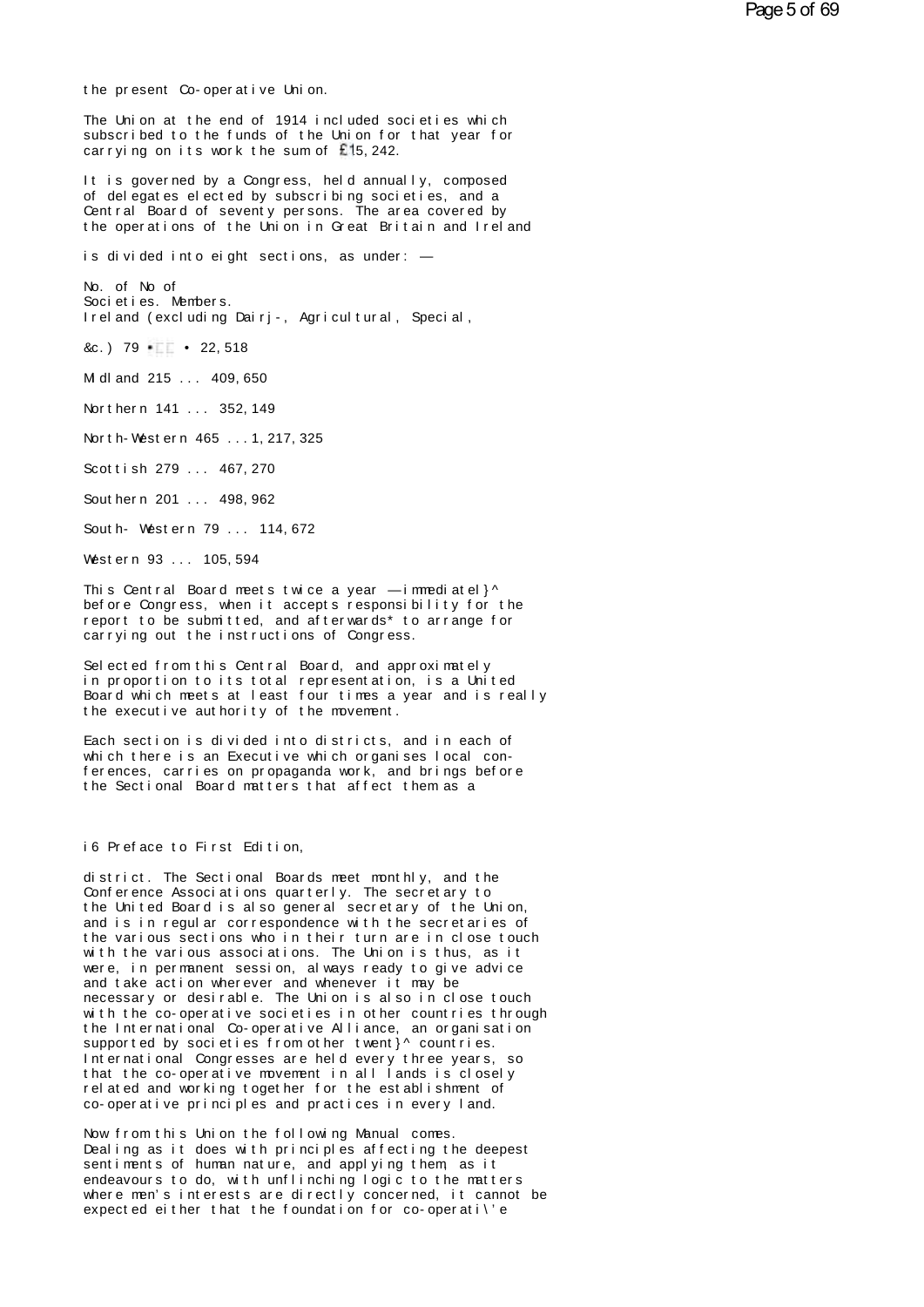action laid in it should be universally accepted b\' all members of the Union, or that all should agree in the practical conclusions built on this foundation. But to lay a solid foundation for co-operative action and raise upon it, in idea, the structural development of a social system whose quiet but all-transforming growth may recall the beautiful lines applied by Bishop Heber to the Temple of Jerusalem -

No axe was heard, no pond'rous hammers rung -Like some tall palm the graceful fabric sprung,

this was the difficult duty imposed upon my colleague and myself by the Congress which asked us to undertake the preparation of a Manual for Co-uperators on the lines

## Preface to First Edition. 17

stated above. We should have been false to this duty if we had laid any " other foundation " than the one on which alone we believe human progress can firmly rest; or if, on that foundation, we had presented a commercial instead of a social edifice, as the outcome of co-operative  $w$ nr  $k$ 

If the Congress had desired to see co-operation referred to some utilitarian basis, or the hopes of human progress identified with the grinding down of labour beneath the Juggernaut of cheapness, it should have laid down a different programme, and must have entrusted the preparation of the Manual to other hands than ours.

It does not follow, nor does either of us ask, that the Congress, in publishing this Manual as edited by us, should attempt to clothe it with an authority to which it does not lay claim The Manual is written throughout in the style the least assuming possible, namely, in the singular number, as if there had been one editor only<br>instead of two; and it never appeals to any authority but that of the facts adduced and the reasonings stated. It makes no attempt to pledge any member of the Union to any propositions beyond those laid down in the Rules and Orders as the basis of the Union. That it will help to spread our convictions of the true foundation and proper devel opment of co-operation, we, being oursel ves convinced that the foundation is solid and the development legitimate, both hope and expect. But we do not ask the Congress to pass any other resolution about it than that it shall be published as we have edited it. We de-sire no acquiescence either in our premises or our conclusions, but one resting on the conviction that the premises are true and the conclusions logical.

What has just been said will, I trust, suffice to remove the misapprehensions which I find to have been entertained in some quarters that, in putting forth this Manual,

# $\mathsf{R}$

# i8 Preface to First Edition.

M. Neal e and I seek to narrow the basis of the Cooperative Union to a creed of our own. There is another and more important matter on which it seems advisable to say a few words, in order to remove, if possible, once for all, misapprehensions concerning the objects and principles of the Union itself.

These misapprehensions are at present twofold. On the one hand, this Union is supposed to be the representative in England of the movement known by different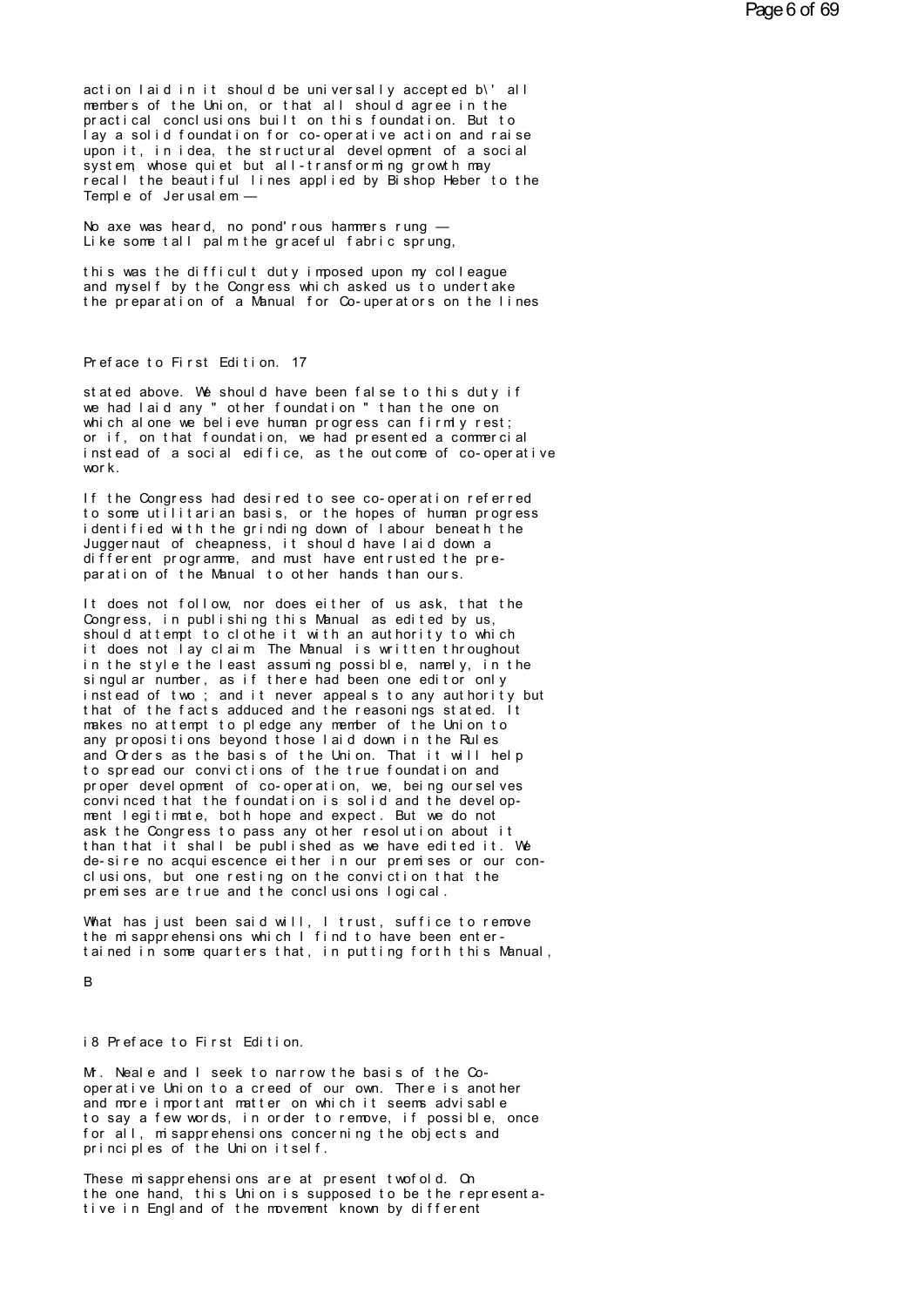names by the generic title of Socialism On the other, it is looked upon as a mere effort of the working class to take the trade of the country into their own hands and carry it on for their own benefit on the old lines. Each<br>of these views has truth in it, but 3-et is not true, as it is the object of these introductory remarks to show as shortly as possible.

First, then, what is the moving power which inspires and gives its omnous significance to the Socialism of the Continent and this country? It is undoubtedly the hopel essness of the surroundings of life for the vast majority of the people under the present organisation of soci et y in all European States. That organisation seems to these majorities to have been expressly framed in the interests of the few who possess wealth and power, against the many who have neither. And so far from<br>there being any prospect of better things while that organisation is left standing, it would seem as though the great material changes wrought by the conquest of steam electricity, and other natural forces, while enormously<br>increasing the wealth at the command of mankind, have only placed that wealth and the power and enjoyment that go with it more absolutely under the control of the few. So long as the strong are allowed to grow stronger, the rich richer, at the cost of the weak and the poor, this state of things will continue; or rather the conditions of

## Preface to First Edition. 19

life will constantly become more and more intolerable. Therefore, they say, it must be swept away. Society must be reorganised in the interest and with a view to the well-being and well-doing of the many. To this end the State, which has hitherto been their oppressor, must be made their servant, and, as a first and necessary step, must become the owner and distributor of the national wealth, both real and personal.

This, in a few words, is the contention of the people, waking up as they are all over Europe to a consciousness at once of their own misery and of their own power. It is formulated most scientifically, as might be expected, in the State Communism of Germany, as advocated by Ferdinand Lassalle, and pushed to more extreme issues by Karl Marx and his followers. It involves confiscation of the possessions of the rich by the State, and the for cible repression of one great class of the community  $$ probably the strongest, as would be proved in the throes of the revolution by which alone such a change could be brought about.

How far, then, is our English Co-operative Union in sympathy with this vast and threatening continental movement, which no doubt would gladly claim us as fellow-workers, and with which many amongst ourselves who do not look below the surface have been ready to identify us ?

It must be frankly admitted that the same motive power has been at work here in England as in Russia and Germany. It is the hopel essness of their condition under the present social and commercial system of England which has led to the banding together of our members in this Co-operative Union. They see, as clearly as the<br>followers of Lassalle or of Karl Marx, that under that system they have no more chance in the future than in the past or present of raising the condition of themselves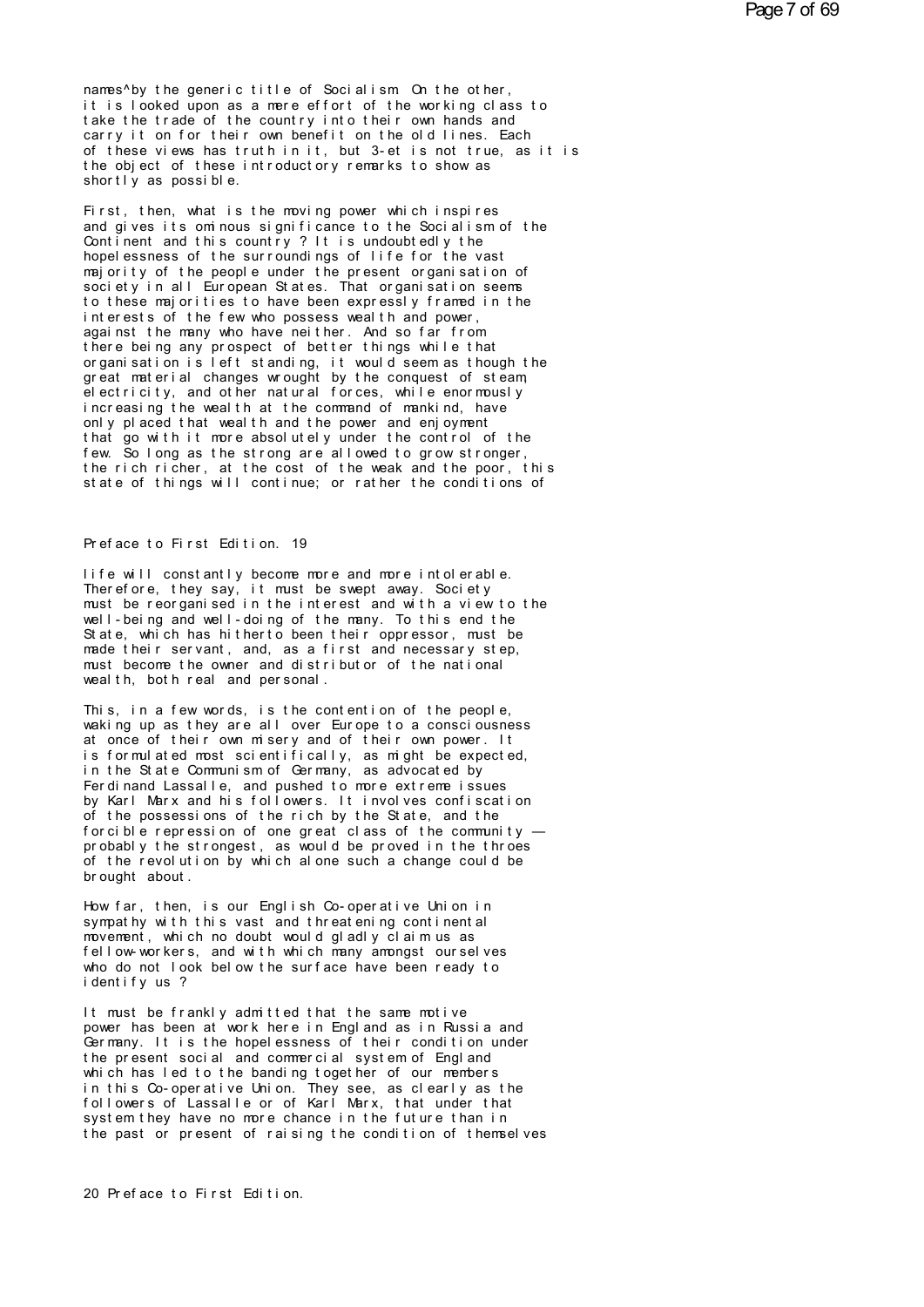or their children; that the mainsprings of commerce and manufactures, of producing, buying, and selling<sup>A</sup> — in fact, that all the most potent material factors of modern or their children ; that the mainsprings of commerce and<br>manufactures, of producing, buying, and selling^ —in<br>fact, that all the most potent material factors of modern<br>life are here also getting into fewer and fewer govern or their children; that the mainsprings of commerce and<br>manufactures, of producing, buying, and selling^ — in<br>fact, that all the most potent material factors of modern<br>life are here also getting into fewer and fewer govern or their children; that the mainsprings of commerce and<br>manufactures, of producing, buying, and selling^ — in<br>fact, that all the most potent material factors of modern<br>life are here also getting into fewer and fewer govern or their children; that the mainsprings of commerce and<br>manufactures, of producing, buying, and selling^ — in<br>fact, that all the most potent material factors of modern<br>life are here also getting into fewer and fewer govern manufactures, of producing, buying, and selling^ —in<br>fact, that all the most potent material factors of modern<br>life are here also getting into fewer and fewer governing<br>hands; that under this system the strong are year by<br> fact, that all the most potent material factors of modern<br>life are here also getting into fewer and fewer governing<br>hands; that under this system the strong are year by<br>year becoming stronger, the rich richer, at the cost life are here also getting<br>hands; that under this sys<br>year becoming stronger, th<br>the weak and poor; and the<br>German Socialist or Russia<br>things should cease.<br>Again, they hold as firmly year becoming stronger, the rich richer, at the cost of<br>the weak and poor; and they desire as ardently as any<br>German Socialist or Russian Nihilist that this state of<br>things should cease.<br>Again, they hold as firmly as any c

the weak and poor; and they desire as ardently as any<br>German Socialist or Russian Nihilist that this state of<br>things should cease.<br>Again, they hold as firmly as any continental Socialist<br>the belief that this can only be br German Socialist or Russian Nihilist that this state of<br>things should cease.<br>Again, they hold as firmly as any continental Socialist<br>the belief that this can only be brought about by associa-<br>tion amongst the poor and weak things should cease.<br>Again, they hold as firmly as any continental Socialist<br>the belief that this can only be brought about by associa-<br>tion amongst the poor and weak, that the wider and<br>deeper such association can be made Again, they hold as firmly as any continental Socialist<br>the belief that this can only be brought about by associa-<br>tion amongst the poor and weak, that the wider and<br>deeper such association can be made, the more firmly it<br> Again, they hold as firmly as any continental Socialist<br>the belief that this can only be brought about by associa-<br>tion amongst the poor and weak, that the wider and<br>deeper such association can be made, the more firmly it<br> the belief that this can only be brought about by association amongst the poor and weak, that the wider and<br>deeper such association can be made, the more firmly it<br>can take hold, not of this or that isolated portion, but o tion amongst the poor and weak, that the wider and<br>deeper such association can be made, the more firmly it<br>can take hold, not of this or that isolated portion, but of<br>their whole lives, the sooner will the desired change b deeper such association can be made, the more firmly it<br>can take hold, not of this or that isolated portion, but of<br>their whole lives, the sooner will the desired change be<br>possible. Therefore they look forward to, and des can take hold, not of this or that isolated portion, but of<br>their whole lives, the sooner will the desired change be<br>possible. Therefore they look forward to, and desire to<br>promote in all ways, the organisation of labour a their whole lives, the sooner will the desired change be<br>possible. Therefore they look forward to, and desire to<br>promote in all ways, the organisation of labour as ardently<br>as Fourier or Louis Blanc. Their successes hither promote in all ways, the organisation of labour as ardently as Fourier or Louis Blanc. Their successes hit herto, as well as their failures, have only confirmed them in this faith, the former being clearly due to adherence well as their failures, have only confirmed them in this<br>faith, the former being clearly due to adherence to, the<br>latter to departures from, the true principles of associ<br>tion, as they understand them<br>And they have done th faith, the former being clearly due to adherence to, the latter to departures from the true principles of association, as they understand them<br>And they have done their best to leave no doubt upon the question what these pr

them are. They are set forth as the definition of objects latter to departures from, the true principles of association, as they understand them.<br>And they have done their best to leave no doubt upon<br>the question what these principles, as they understand<br>them, are. They are set fo tion, as they understand them<br>And they have done their best to leave no doubt upon<br>the question what these principles, as they understand<br>them, are. They are set forth as the definition of objects<br>on p. 25 of the Report of And they have done their best to leave no doubt upon<br>the question what these principles, as they understand<br>them are. They are set forth as the definition of objects<br>on p. 25 of the Report of the Congress held in London, i And they have done their best to leave no doubt upon<br>the question what these principles, as they understand<br>them, are. They are set forth as the definition of objects<br>on p. 25 of the Report of the Congress held in London, the question what these principles, as they understand<br>them, are. They are set forth as the definition of objects<br>on p. 25 of the Report of the Congress held in London, in<br>an address to it by myself. The acceptance of them them, are. They are set forth as the definition of objects<br>on p. 25 of the Report of the Congress held in London, in<br>an address to it by myself. The acceptance of them by<br>the Congress ir recorded on p. 41 ; and they are st on p. 25 of the Report of the Congran address to it by myself. The acc<br>the Congress ir recorded on p. 41;<br>the objects of the Union in the fir<br>Croders, to which every member assen<br>They are as follows: —<br>"This Union is forme the Congress ir recorded on p. 41 ; and they are stated as<br>the objects of the Union in the first of its Rules and<br>Orders, to which every member assents by joining it.<br>They are as follows: —<br>"This Union is formed to promote the objects of the Union in the first of its Rules<br>Orders, to which every member assents by joining it<br>They are as follows: —<br>"This Union is formed to promote the practice of t<br>justice, and economy in production and exchan

They are as follows: —<br>" This Union is formed to promote the practice of truthfulness,<br>justice, and economy in production and exchange.<br>"i. By the abohtion of all false dealing, either [a] direct, by<br>representing any artic " This Union is formed to promote the practice of truthfulness,<br>justice, and economy in production and exchange.<br>"i. By the abohtion of all false dealing, either [a] direct, by<br>representing any article produced or sold to " This Union is formed to promote the practice of truthfulness,<br>justice, and economy in production and exchange.<br>"i. By the abohtion of all false dealing, either [a] direct, by<br>representing any article produced or sold to representing any article produced or so<br>it is known to the producer or vendor t<br>Preface to First Edition. 21<br>concealing from the purchaser any fact

Preface to First Edition. 21<br>concealing from the purchaser any fact known to the vendor,<br>material to be knowTi by the purchaser, to enable him to judge<br>of the value of the article purchased: Preface to First Edition. 21<br>concealing from the purchaser any fact known to the vendor,<br>material to be knowTi by the purchaser, to enable him to judge<br>of the value of the article purchased: Preface to First Edition. 21<br>concealing from the purchaser any fact known<br>material to be known by the purchaser, to en<br>of the value of the article purchased:<br>"2. By conciliating the conflicting interest concealing from the purchaser any fact known to the vendor,<br>material to be knowTi by the purchaser, to enable him to judge<br>of the value of the article purchased:<br>"2. By conciliating the conflicting interests of the capital

concealing from the purchaser any fact known to the vendor,<br>material to be know Tiby the purchaser, to enable him to judge<br>of the value of the article purchased:<br>"2. By conciliating the conflicting interests of the capital material to be know Tiby the purchaser, to enable him to fthe value of the article purchased:<br>"2. By conciliating the conflicting interests of the commonlered worker, and the purchaser, through an equitable division<br>them o " 2. By conciliating the conflicting interests of the cap worker, and the purchaser, through an equitable division them of the fund commonly known as profit:<br>"3. By preventing the waste of labour now caused by unregulated " 2. By conciliating the conflicting invorker, and the purchaser, through an them of the fund commonly known as promon<br>"3. By preventing the waste of labour<br>"3. By preventing the waste of labour<br>unregulated competition."

them of the fund commonly known as profit:<br>"3. By preventing the waste of labour now caused by<br>unregulated competition."<br>They have been summarised by the General Secretary<br>in the paper read by him, with general approval, a "3. By preventing the waste of labour now caused by<br>unregulated competition."<br>They have been summarised by the General Secretary<br>in the paper read by him, with general approval, at the<br>Congress held at Newcastle in this ye "3. By preventing the waste of labour now caused by<br>unregulated competition."<br>They have been summarised by the General Secretary<br>in the paper read by him, with general approval, at the<br>Congress held at Newcastle in this ye They have been summarised by the General Secretary<br>in the paper read by him, with general approval, at the<br>Congress held at Newcastle in this year as twofold.<br>1. Moral — to promote truth, just dealing, and equity.<br>2. Econo

in the paper read by him, with general approval, at the<br>Congress held at Newcastle in this year as twofold.<br>1. Moral — to promote truth, just dealing, and equity.<br>2. Economical — to prevent waste in production and ex-<br>chan 1. Moral — to promote truth, just dealing, and equity.<br>2. Economical — to prevent waste in production and ex-<br>change. And they are in truth only an application of the<br>more comprehensive summary of principles laid down by<br>t 1. Moral — to promote truth, just dealing, and equity.<br>2. Economical — to prevent waste in production and ex-<br>change. And they are in truth only an application of the<br>more comprehensive summary of principles laid down by<br>t 2. Economical — to prevent waste in production and exchange. And they are in truth only an application of the more comprehensive summary of principles laid down by the Society for Promoting Working Men's Associations, of w 2. Economical — to prechange. And they are in<br>more comprehensive sum<br>the Society for Promot<br>of which the late Rev.<br>namely: —<br>1. That human society more comprehensive summary of principles laid down by<br>the Society for Promoting Working Men's Associations,<br>of which the late Rev. F. D. Maurice was president,<br>namely: —<br>1. That human society is a brotherhood, not a<br>collec the Society for Promoting Working Men'<br>of which the late Rev. F. D. Maurice w<br>namely: —<br>1. That human society is a brotherhood<br>collection of warring atoms:<br>2. That true workers should be fellows

2. That human society is a brotherhood, not a<br>collection of warring atoms:<br>2. That true workers should be fellow-workers, not<br>rivals: 1. That human society is a brotherhood, not a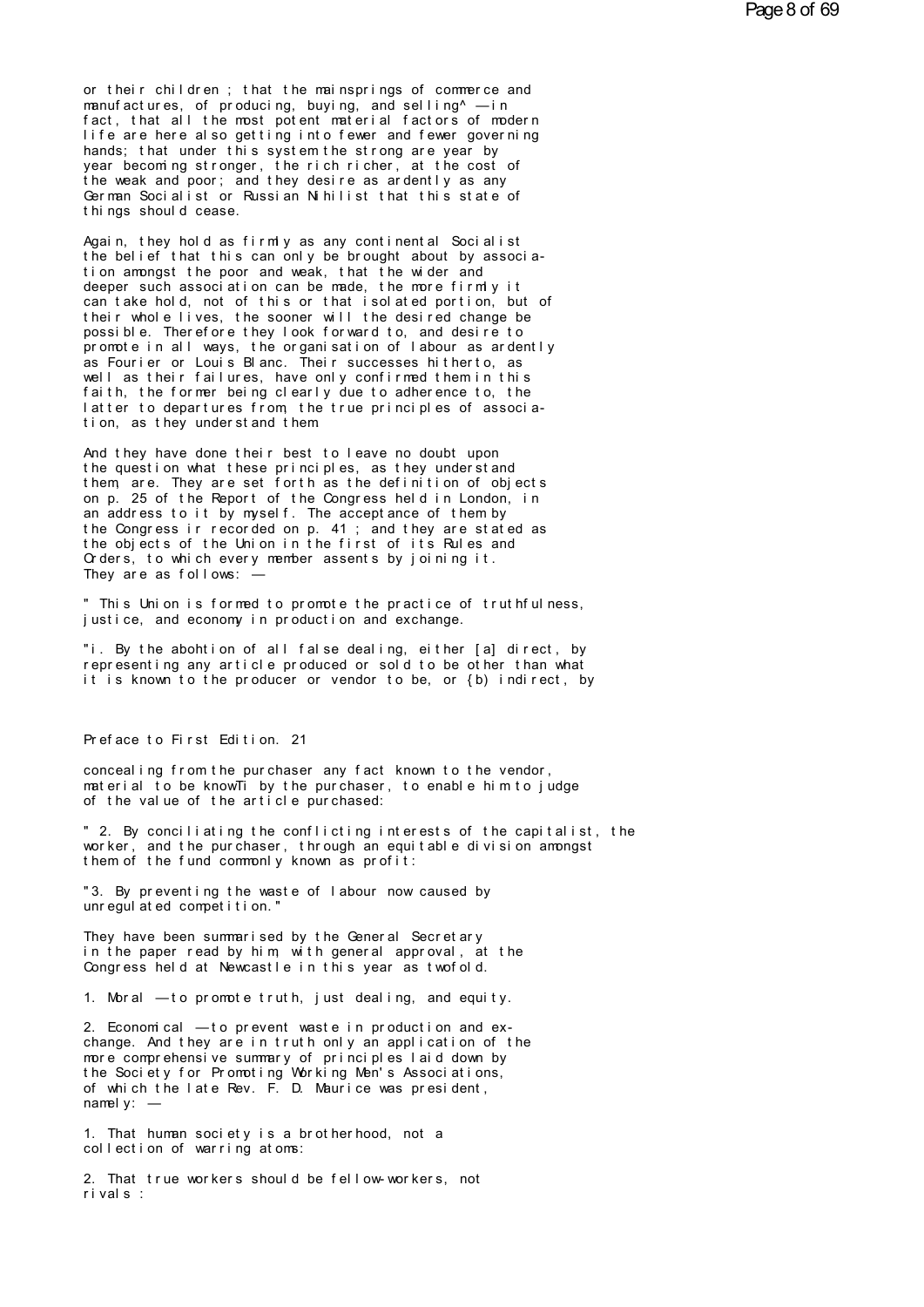3. That a principle of justice and not of selfishness<br>should regulate exchanges. should regulate exchanges.<br>Should regulate exchanges.<br>It would be difficult probab

3. That a principle of justice and not of selfishness<br>should regulate exchanges.<br>It would be difficult, probably, to find anyone who<br>would have more deeply sympathised with the Socialists<br>of the Continent in the ideal of a 3. That a principle of justice and not of selfishness<br>should regulate exchanges.<br>It would be difficult, probably, to find anyone who<br>would have more deeply sympathised with the Socialists<br>of the Continent in the ideal of a 3. That a principle of justice and not of selfishness<br>should regulate exchanges.<br>It would be difficult, probably, to find anyone who<br>would have more deeply sympathised with the Socialists<br>of the Continent in the ideal of a should regulate exchanges.<br>It would be difficult, probably, to find anyone who<br>would have more deeply sympathised with the Socialists<br>of the Continent in the ideal of a higher social state after<br>which they aspire, or more It would be difficult, probably, to find anyone who<br>would have more deeply sympathised with the Socialists<br>of the Continent in the ideal of a higher social state after<br>which they aspire, or more decidedly rejected the mean It would be difficult, probably, to find anyone who<br>would have more deeply sympathised with the Socialists<br>of the Continent in the ideal of a higher social state after<br>which they aspire, or more decidedly rejected the mean would have more deeply sympathised<br>of the Continent in the ideal of a<br>which they aspire, or more decided<br>by which they seek to attain it, t<br>I claim for English co-operators g<br>both these sentiments.<br>The aim of our English C which they aspire, or more decidedly rejected the means<br>by which they seek to attain it, than the late Mr. Maurice.<br>I claim for English co-operators generally that they share<br>both these sentiments.<br>The aim of our English C

by which they seek to attain it, than the late Mr. Maurice.<br>I claim for English co-operators generally that they share<br>both these sentiments.<br>The aim of our English Co-operative Union is, like<br>that of continental Socialism I claim for English co-operators generally that they share<br>both these sentiments.<br>The aim of our English Co-operative Union is, like<br>that of continental Socialism, to change fundamentally<br>the present social and commercial both these sentiments.<br>The aim of our English Co-operative Union is, like<br>that of continental Socialism, to change fundamentally<br>the present social and commercial system. Its instrument<br>for this purpose, as well as theirs, the present social and commercial system Its instrument<br>for this purpose, as well as theirs, is association. Here,<br>11 Preface to First Edition.<br>however, the hkeness ends. Our co-operators, thanks to

11 Preface to First Edition.<br>however, the hkeness ends. Our co-operators, thanks to<br>their Enghsh training, do not ask the State to do any-<br>thing for them beyond giving them a fair field, and the face to First Edition.<br>The research of the head of the state of the State to do any -<br>thing for them, beyond giving them a. fair field, and<br>standing aside while they do their awn work in it in their 11 Preface to First Edition.<br>however, the hkeness ends. Our co-operators, thanks to<br>their Enghsh training, do not ask the State to do any-<br>thing for them, beyond giving them a. fair field, and<br>standing aside while they do 11 Preface to First Edition.<br>however, the hkeness ends. Our co-operators, thanks to<br>their Enghsh training, do not ask the State to do any-<br>thing for them, beyond giving them a. fair field, and<br>standing aside while they do however, the hkeness ends. Our co-operators, thanks to<br>their Enghsh training, do not ask the State to do any-<br>thing for them beyond giving them a. fair field, and<br>standing aside while they do their own work in it in their<br> however, the hkeness ends. Our co-operators, thanks to<br>their Enghsh training, do not ask the State to do any-<br>thing for them, beyond giving them a. fair field, and<br>standing aside while they do their own work in it in their their Enghsh training, do not ask the State to do any-<br>thing for them beyond giving them a. fair field, and<br>standing aside while they do their own work in it in their<br>own way. They want no State aid — they would be<br>jealous thing for them, beyond giving them a. fair field, and<br>standing aside while they do their own work in it in their<br>own way. They want no State aid — they would be<br>jealous of it if proffered. They do not ask that the State<br>sh standing aside while they do their own work in it in their<br>own way. They want no State aid — they would be<br>jealous of it if proffered. They do not ask that the State<br>shall assert its right, and reclaim all land and other<br>m own way. They want no State aid — they would be<br>jealous of it if proffered. They do not ask that<br>shall assert its right, and reclaim all land an<br>national wealth for the benefit of all; they wo<br>man's property, but only that I shall assert its right, and reclaim all land and other national wealth for the benefit of all; they want no other man's property, but only that they shall not be hindered in creatmy new wealth for themselves.<br>In this lie

br anch of f. One type of Soci ahst would use associ at i on frame in the Shall not be hindered<br>in creating new wealth for themselves.<br>In this lies the broad distinction, and here the ways<br>branch off. One type of Sociahst would use association<br>for converting the State into the sole in creating new wealth for themselves.<br>In this lies the broad distinction, and here the ways<br>branch off. One type of Sociahst would use association<br>for converting the State into the sole national landowner,<br>capitalist, and In this lies the broad distinction, and here the ways<br>branch off. One type of Sociahst would use association<br>for converting the State into the sole national landown<br>capitalist, and employer of labour. The English Co-<br>opera branch off. One type of Sociahst would use association<br>for converting the State into the sole national landowner,<br>capitalist, and employer of labour. The English Co-<br>operative Union would use it to control and bring into<br>o for converting the State into the sole national landowner,<br>capitalist, and employer of labour. The English Co-<br>operative Union would use it to control and bring into<br>obedience to the highest moral law the processes of<br>prod capitalist, and employer of labour. The English Co-<br>operative Union would use it to control and bring into<br>obedience to the highest moral law the processes of<br>production and distribution of material things. The<br>difference operative Union would use it to control and bring into<br>obedience to the highest moral law the processes of<br>production and distribution of material things. The<br>difference — and it is fundamental and irreconcilable-<br>—<br>ties i obedience to the highest moral law the processes of<br>production and distribution of material things. The<br>difference — and it is fundamental and irreconcilable-<br>—<br>lies in the uses to which the same instrument —<br>association production and distribution of material things. The<br>difference — and it is fundamental and irreconcilable —<br>lies in the uses to which the same instrument —<br>association — is to be put. It would be as fair to identify<br>those difference — and it is fundamental and irreconcilable —<br>lies in the uses to which the same instrument —<br>association — is to be put. It would be as fair to identify<br>those who blow up a house full of people with those who<br>bl lies in the uses to which the same instrument —<br>association — is to be put. It would be as fair to identify<br>those who blow up a house full of people with those who<br>blow up a rock which impedes traffic because both use<br>gunp association — is to be put. It would be as fair to identify<br>those who blow up a house full of people with those who<br>blow up a rock which impedes traffic because both use<br>gunpowder, as to identify the English co-operator wi those who blow up a house full of people with those who<br>blow up a rock which impedes traffic because both use<br>gunpowder, as to identify the English co-operator with<br>the State Socialist because they all use association.<br>The blow up a rock which impedes traffic because both use<br>gunpowder, as to identify the English co-operator with<br>the State Socialist because they all use association.<br>The fact is that co-operation, as understood and practised<br> The fact is that co-operation, as understood and practised<br>by the Union, is the surest protection for England from<br>those dangers to society and property which the demo-<br>cratic wave is threatening to bring on many other nat

by the Union, is the surest protection for England from<br>those dangers to society and property which the demo-<br>cratic wave is threatening to bring on many other nations.<br>The second misunderstanding above referred to is,<br>how it hose dangers to society and property which the demo-<br>cratic wave is threatening to bring on many other nations.<br>The second misunderstanding above referred to is,<br>however, wider of the mark than that which would<br>identify identify the Co-operative Union with State Socialism and under present circumstances more plausible and more dangerous. It need not be concealed or denied that The second misunderstanding above referred to is,<br>however, wider of the mark than that which would<br>identify the Co-operative Union with State Socialism, and<br>under present circumstances more plausible and more<br>dangerous. It The second misunderstanding above referred to is,<br>however, wider of the mark than that which would<br>identify the Co-operative Union with State Socialism, and<br>under present circumstances more plausible and more<br>dangerous. It mercial success which has resulted from the methods of<br>Preface to First Edition. 23<br>trading always in use amongst our united societies has

Preface to First Edition. 23<br>trading always in use amongst our united societies has<br>gained them a host of imitators, who seem to think that<br>some charmlies in the word "co-operative "and that Preface to First Edition. 23<br>trading always in use amongst our united societies has<br>some charmlies in the word "co-operative," and that<br>the whole of their success was due to combining to Preface to First Edition. 23<br>trading always in use amongst our united societies has<br>gained them a host of imitators, who seem to think that<br>some charmlies in the word " co-operative," and that<br>the whole of their success wa Preface to First Edition. 23<br>trading always in use amongst our united societies has<br>gained them a host of imitators, who seem to think that<br>some charm lies in the word "co-operative," and that<br>the whole of their success wa trading always in use amongst our united societies has gained them a host of imitators, who seem to think that some charm lies in the word "co-operative," and that the whole of their success was due to combining to purchas trading always in use among<br>gained them a host of imita<br>some charmlies in the word<br>the whole of their success<br>purchase and enforcing read<br>goods delivered.<br>In all other respects these I some charm lies in the word "co-operative," and that<br>
the whole of their success was due to combining to<br>
purchase and enforcing ready-money payments for all<br>
goods delivered.<br>
In all other respects these bast ard associ

fhe whole of their success was due to combining to<br>purchase and enforcing ready-money payments for all<br>goods delivered.<br>In all other respects these bastard associations, founded<br>for the most part by gambling traders, follo purchase and enforcing ready-money payments for all<br>goods delivered.<br>In all other respects these bastard associations, founded<br>for the most part by gambling traders, follow in the old<br>ruts. Their first objects are profit a goods delivered.<br>In all other respects these bastard associations, founded<br>for the most part by gambling traders, follow in the old<br>ruts. Their first objects are profit and cheapness, and<br>they compete with each other as re In all other respects these bastard associations, founded<br>for the most part by gambling traders, follow in the old<br>ruts. Their first objects are profit and cheapness, and<br>they compete with each other as recklessly as any r In all other respects these bastard associations, founded<br>for the most part by gambling traders, follow in the old<br>ruts. Their first objects are profit and cheapness, and<br>they compete with each other as recklessly as any r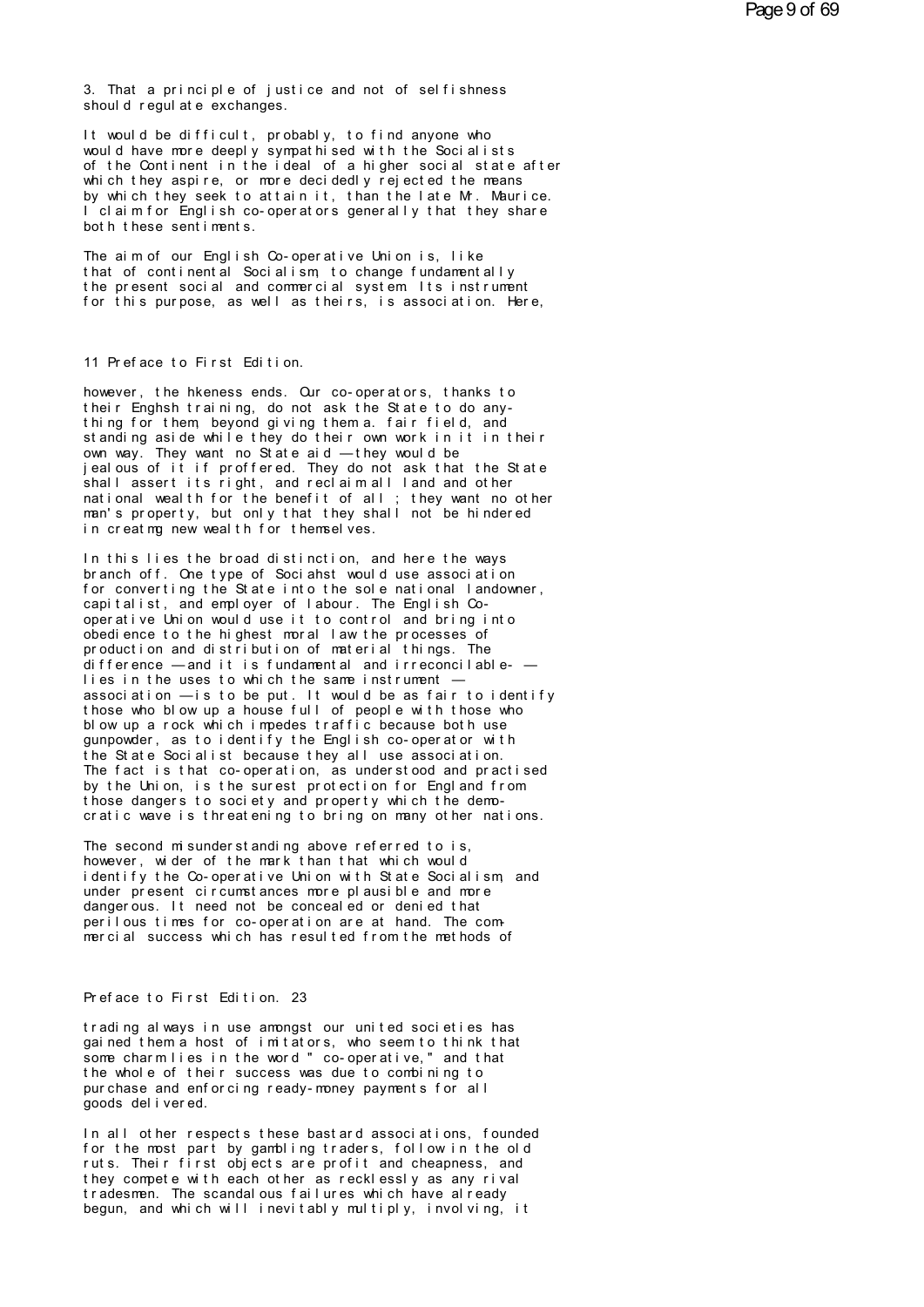is to be feared, much loss and misery to a number of innocent persons, will soon bring the name of co-operation into discredit, and meantime may have a malignant influence on the development of a movement which, widely as it has spread, and valuable as has been its influence, is still only in its infancy.

It is, then, the main object of the present publication to make clear to all whom it may concern that cooperation, as understood and practised by this Union, though it takes hold, in the first instance, of buying and seUing, as that department in human affairs which lies nearest to hand and most needs a new and reforming spirit, has aims outside and above trade. Even in this trading department it comes into direct conflict with prevailing practice and theory, substituting "fair ex-<br>change " for " profit " and " fair payment " for " cheapness." These, it asserts, are attainable by wellordered fellowship in work, but have never been attained, and are proving themselves every day more unattainable. by the method of unrestricted competition.

But while it seeks in the first instance to make the material business of men's lives - production, buying, and selling<sup>^</sup> - wholesome and honest, it does not stop here.

#### 24 Preface to First Edition.

Its object is to work out in practice the true relations bet ween man and man, which can only be done by frank acknowledgment of the ground upon which human society is based  $-$ that we must be fellow-workers and not rivals, brethren of one family, to whom indeed the great inheritance of this earth has been given, but only on the condition that it shall be used and enjoyed in the spirit and according to the will of Him who created it.

In the effort to carry out these principles the Union has found itself face to face with the deepest problems of human life, those which are generally known, in fact, as religious. Our societies have come to acknowledge that the mere fact of membership in a retail store inv<sup>^o</sup>lves more than paying ready money, attending once a quarter, and drawing dividends. As the years pass they find themselves constantly brought into new and more intimate relations with their fellow-members, in their own association and in the Union. In the primary sense of the word, id quod religat, "that which binds together,"<br>they have already found that co-operation has been a<br>religion to them It is well for the nation that it has been so, for the industrial history of England during the past few years has made it clear enough that unless trade can be mastered and informed with a new spirit it will destroy the national life; and no spirit is strong enough to master and reform it except the religious spirit in the highest sense, which is the spirit of Christianity.

But religion is not only that which binds men together, but that which binds man to what is above him to that which he looks up to and worships. It must not therefore be supposed from anything which has been said, either here or in this Manual, that the compilers, in claiming for co-operation a distinctly religious side, suppose that any co-operative union can be a substitute for the Church of Christ, or co-operative action for that conscious inward

# Preface to First Edition. 25

union between men and their Maker, which is rehgion at its highest power.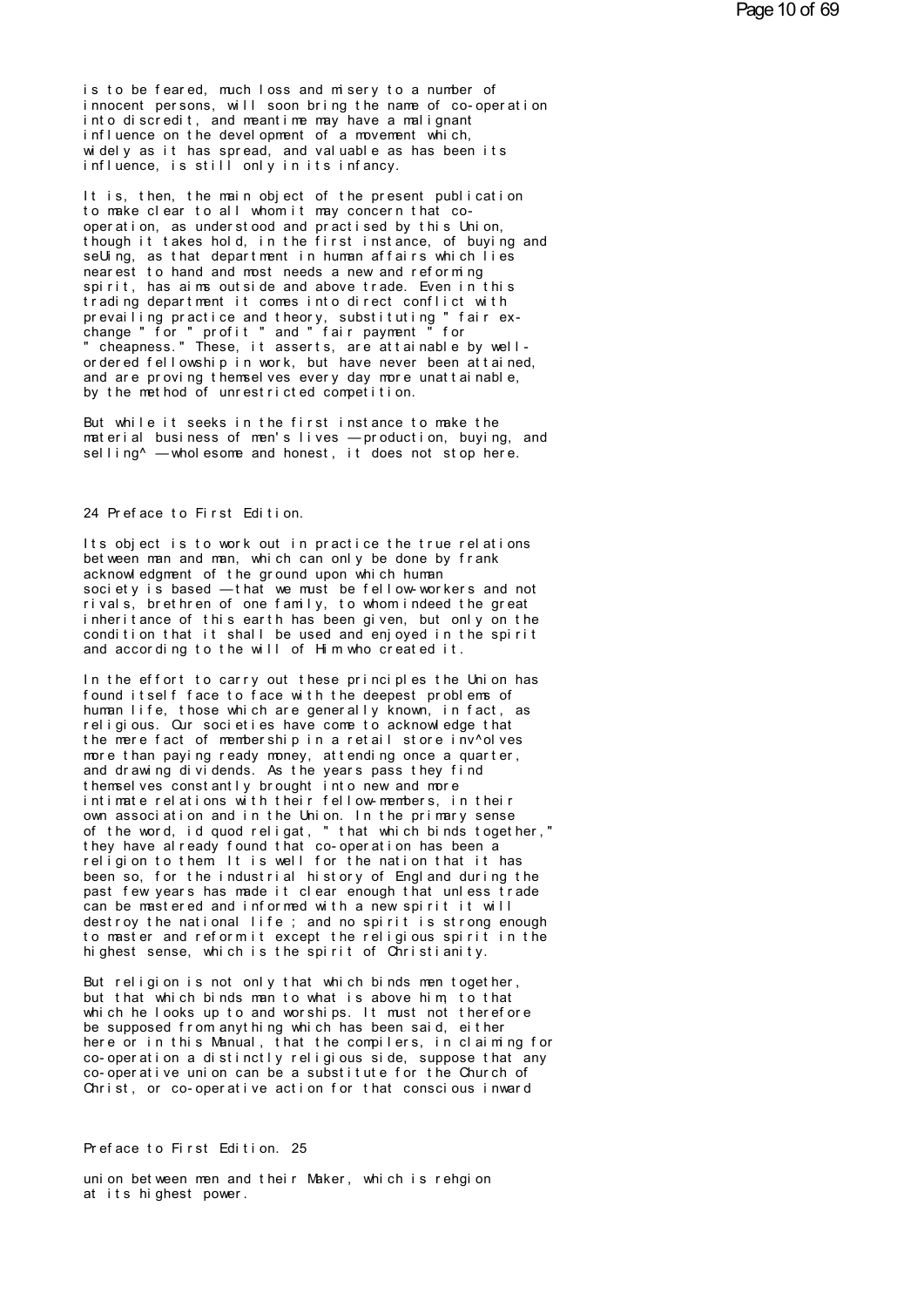There is truth, no doubt, in the saying, "lahorare est<br>orare," but only potential truth. It should be written,<br>not "est" but "potest esse"\* What we do claim then There is truth, no doubt, in the saying, "lahorare est<br>orare," but only potential truth. It should be written,<br>not "est," but "potest esse..." What we do claim, then,<br>is that so far as outward things go forus man in There is truth, no doubt, in the saying, "lahorare est<br>orare," but only potential truth. It should be written,<br>not "est," but "potest esse."\* What we do claim, then,<br>is, that so far as outward things go —for us men, in<br>con There is truth, no doubt, in the saying, "lahorare est<br>orare," but only potential truth. It should be written,<br>not "est," but "potest esse."\* What we do claim, then,<br>is, that so far as outward things go — for us men, in<br>co There is truth, no doubt, in the saying, "lahorare est<br>orare," but only potential truth. It should be written,<br>not "est," but "potest esse."\* What we do claim, then,<br>is, that so far as outward things go — for us men, in<br>co There is truth, no doubt, in the saying, "lahorare est<br>orare," but only potential truth. It should be written,<br>not "est," but "potest esse."\* What we do claim, then,<br>is, that so far as outward things go — for us men, in<br>co orare," but only potential truth. It should be written,<br>not "est," but "potest esse."\* What we do claim, then,<br>is, that so far as outward things go — for us men, in<br>contact with the visible things of this world, which we<br>a not "est," but "potest esse."\* What we do claim, then,<br>is, that so far as outward things go — for us men, in<br>contact with the visible things of this world, which we<br>are meant to mastei, to use, to enjoy — this method of<br>fe is, that so far as outward things go — for us men, in<br>contact with the visible things of this world, which we<br>are meant to mastei, to use, to enjoy — this method of<br>fellow-work is the right, and just, and true, and thereare meant to mastei, to use, to enjoy — this method of fellow-work is the right, and just, and true, and there-<br>fore the religious method, and the only one which will<br>bind us to our fellow-men, and to the Father of men,<br>an fellow-work is the right, and just, and true, and there-<br>fore the religious method, and the only one which will<br>bind us to our fellow-men, and to the Father of men,<br>and not divide us from one another and from Him<br>What we d

fore the religious method, and the only one which will<br>bind us to our fellow-men, and to the Father of men,<br>and not divide us from one another and from Him.<br>What we do say, further, is, that this method of dealing<br>with vis bind us to our fellow-men, and to the Father of men,<br>and not divide us from one another and from Him.<br>What we do say, further, is, that this method of dealing<br>with visible things is only possible, in the long run, for m<br>wh and not divide us from one another and from Him<br>What we do say, further, is, that this method of dealing<br>with visible things is only possible, in the long run, for men<br>who keep before their minds the ideal of righteousness What we do say, further, is, that this method of dealing<br>with visible things is only possible, in the long run, for men<br>who keep before their minds the ideal of righteousness,<br>truthfulness, and brotherly love in the daily with visible things is only possible, in the long ru<br>who keep before their minds the ideal of righteousne<br>truthfulness, and brotherly love in the daily round<br>working lives — who, in other words, keep before the<br>selves the truthfulness, and brotherly love in the daily round of their<br>working lives — who, in other words, keep before them-<br>selves the setting up of the kingdom of God on earth as<br>the practical goal of all their efforts.<br>It has be

working lives — who, in other words, keep before themselves the setting up of the kingdom of God on earth as<br>the practical goal of all their efforts.<br>It has been, no doubt, ably maintained of late, that the<br>worship of huma selves the setting up of the kingdom of God on earth as<br>the practical goal of all their efforts.<br>It has been, no doubt, ably maintained of late, that the<br>worship of humanity is enough of itself to keep ahve this<br>ideal of r the practical goal of all their efforts.<br>It has been, no doubt, ably maintained of late, that the<br>worship of humanity is enough of itself to keep ahve this<br>ideal of righteousness, truthfulness, and brotherly love,<br>and to s It has been, no doubt, ably maintained of late, that the worship of humanity is enough of itself to keep ahve this<br>ideal of righteousness, truthfulness, and brotherly love,<br>and to satisfy men's spirits in their devotion to It has been, no doubt, ably maintained of late, that the<br>worship of humanity is enough of itself to keep ahve this<br>ideal of righteousness, truthfulness, and brotherly love,<br>and to satisfy men's spirits in their devotion to worship of humanity is enough of itself to keep ahve this<br>ideal of righteousness, truthfulness, and brotherly love,<br>and to satisfy men's spirits in their devotion to the<br>service of mankind. The service of humanity, or, we<br> ideal of righteousness, truthfulness, and brotherly love,<br>and to satisfy men's spirits in their devotion to the<br>service of mankind. The service of humanity, or, we<br>prefer to say, of our brethren, is involved in co-operatio and to satisfy men's spirits in their devotion to the<br>service of mankind. The service of humanity, or, we<br>prefer to say, of our brethren, is involved in co-operation;<br>and we gladly admit that "he who serves men most "<br>is t service of mankind. The service of humanity, or, we<br>prefer to say, of our brethren, is involved in co-operation;<br>and we gladly admit that "he who serves men most"<br>is the best co-operator and member of our Union. We<br>prefer, prefer to say, of our brethren, is involved in co-opera<br>and we gladly admit that "he who serves men most"<br>is the best co-operator and member of our Union. We<br>prefer, however, to read something more into the formul<br>in order and we gladly admit that "he who serves men most"<br>is the best co-operator and member of our Union. We<br>prefer, however, to read something more into the formula,<br>in order to make it hold at all times, and under all<br>circumsta is the best co-operator and member of our Union. We<br>prefer, however, to read something more into the formula,<br>in order to make it hold at all times, and under all<br>circumstances. We would read it, "he serves God<br>best who se prefer, however, to read something more into the formula,<br>in order to make it hold at all times, and under all<br>circumstances. We would read it, "he serves God<br>best who serves man most." For the witness of all<br>times — and o in order to make it hold at all times, and under all circumstances. We would read it, "he serves God<br>best who serves man most." For the witness of all<br>times — and of none more than our own time — the<br>experience of all men' best who serves man most." For the witness of all times —and of none more than our own time —the experience of all men's hearts and consciences, and of none more than our own hearts and consciences —<br>\* Not " is, " but " m

A Not "is," but "may be."<br>26 Preface to First Edition.<br>Proves that be who would not get weary.

26 Preface to First Edition.<br>proves that he who would not get weary of serving his<br>brethren, whom he has seen, must become aware within<br>himself of a spirit which he cannot see but may feel — 26 Preface to First Edition.<br>proves that he who would not get weary of serving his<br>brethren, whom he has seen, must become aware within<br>himself of a spirit which he cannot see but may feel —<br>a spirit higher than his own sp 26 Preface to First Edition.<br>proves that he who would not get weary of serving his<br>brethren, whom he has seen, must become aware within<br>himself of a spirit which he cannot see but may feel —<br>spirit higher than his own spir 2.6 Preface to First Edition.<br>proves that he who would not get weary of serving his<br>brethren, whom he has seen, must become aware within<br>himself of a spirit which he cannot see but may feel —<br>a spirit higher than his own s proves that he who would not get weary of serving his<br>brethren, whom he has seen, must become aware within<br>himself of a spirit which he cannot see but may feel —<br>a spirit higher than his own spirit — higher than the<br>spirit proves that he who would not get weary of serving his<br>brethren, whom he has seen, must become aware within<br>himself of a spirit which he cannot see but may feel —<br>a spirit higher than his own spirit — higher than the<br>spirit brethren, whom he has seen, must become aware within<br>himself of a spirit which he cannot see but may feel —<br>a spirit higher than his own spirit — higher than the<br>spirits of all other men — yet working in those spirits,<br>and himself of a spirit whi<br>a spirit higher than hi<br>spirits of all other me<br>and with which he and t<br>they can find and do th<br>true rest.<br>THOS HIGHES spirits of all othe<br>and with which he a<br>they can find and d<br>true rest.<br>THOS. HUGHES.

THOS. HUGHES.<br>Part I.<br>THE MORAL BASIS OF

Part I.<br>THE MORAL BASIS OF<br>GO-OPERATION. Part I.<br>THE MORAL BASIS OF<br>GO- OPERATION.

FOR A FULL TABLE OF CONTENTS,

FOR A FULL TABLE OF CONTENTS,<br>By means of which the course of the argument may be<br>followed in its main outlines, see the end. FOR A FULL TABLE OF CONTENTS,<br>By means of which the course of the argument may b<br>followed in its main outlines, see the end. followed in its main outlines, see the end.<br>FOUNDATIONS :<br>A Study in the Ethics and Economics

FOUNDATIONS :<br>A Study in the Ethics and Economics<br>of the Co-operative Movement. FOUNDATIONS :<br>A Study in the Ethics and Economics<br>of the Co-operative Movement.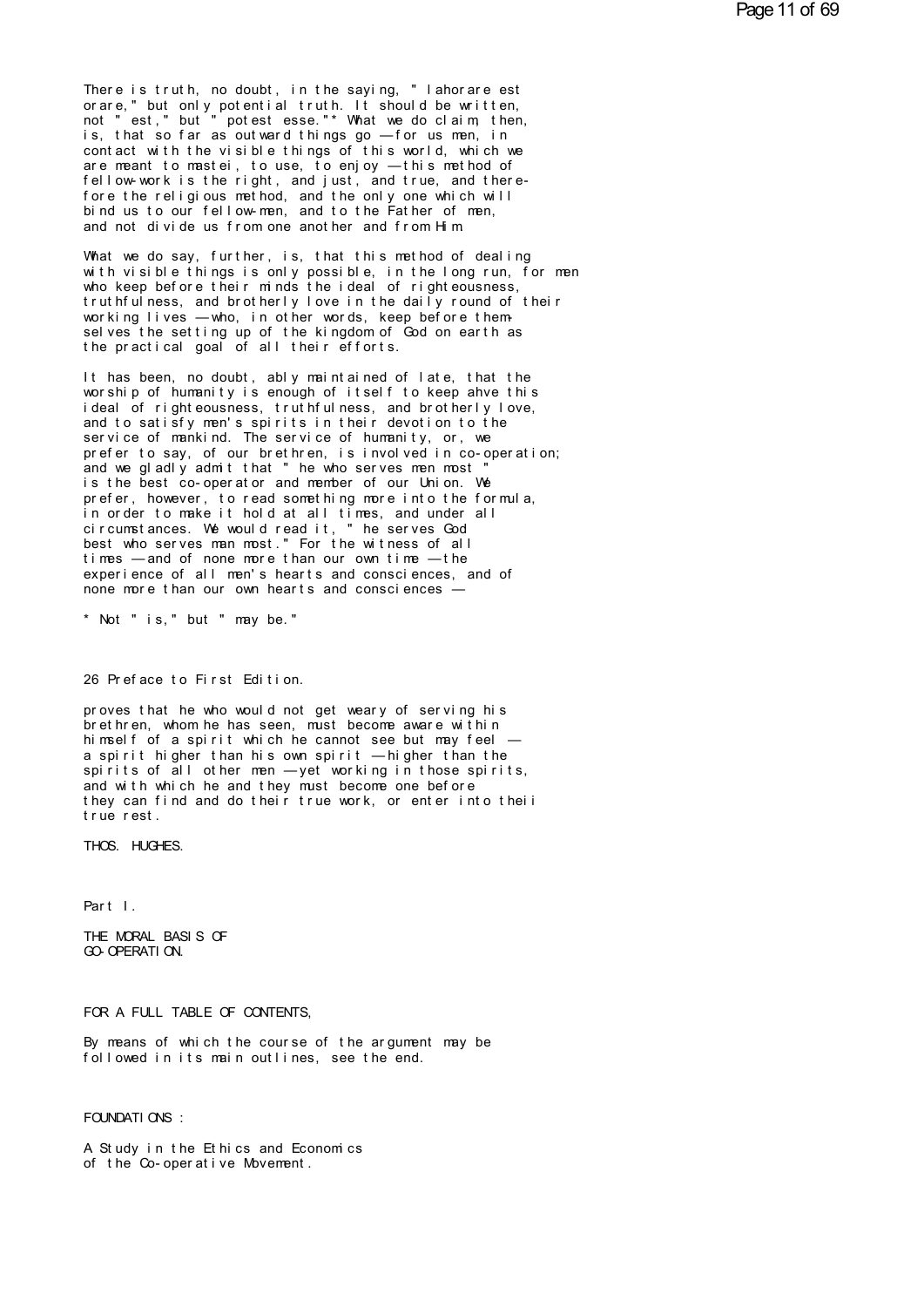PART I Chapter  $\vert$ .

The Relation of Co-operation to Religious Faith.

TO trace the connection between co-operation and religion may seem to many persons at the present day injurious rather than beneficial to it, since they look on co-operation as a principle of union, while<br>religion, not with standing the "binding" character<br>implied in its name, they have, unhappily, been used to think of mainly as a cause of division. Nevertheless to point out this connection is a duty imposed on the editors<br>of this Manual by the programme adopted at the Congress of Gloucester; and the consideration of what is required in such a work as that committed to them will, I think, show that the Congress was right in making this requirement.

Every important scheme of social reform hitherto proposed has been founded on some theory about the nature of man, his place in the universe, and destiny, which are precisely the subject-matters of religion. To confine ourselves to the two most noted modern instances: - Robert Owen

30 The Relation of Co-operation to Religious Faith.

founded his system on a conception of the influence of circumstances in forming character, which was afterwards formally adopted as a creed by the body formed by him, called the Society of Rational Religionists. Again, Charles Fourier laid down as the basis of his system a theory of congenital impulses, named by him "passions,"<br>implanted in man by his Maker, which would find their satisfaction in his proposed scheme of association, and ensure its success and the general well-being, by making labour universally attractive. Both these great reformers founded their systems on what was practically a new<br>religion, whence the new order of society contemplated by them should arise. Co-operation, if it would be regarded as a reasonable scheme of social reform must follow the like course, only in the manner peculiar to itself, that is, by showing that what is new in its proposals grows naturally out of what is old.

It has been the special characteristic of co-operation to start from the present, and look to the future which it anticipates as a state to be slowly evolved out of the actual, by transforming without rudely destroying it. This process co-operators have presented as the only safe road to permanent progress. If the conception is conformable to the true nature of things, it ought to hold good in regard to religion, of which, as has been said, it is<br>the special function to deal with the fundamental relations subsisting between man and the universal power whereby he is sustained. That is, we ought to find in the religious faiths subsisting among men some one at least, and that not an insignificant, uninfluential faith, which will supply, in conceptions proper to itself, a solid basis for the modes of action through which we think that co-operation may effect the social reforms sought for b}- its means. Now what thus ought to be I shall endeavour to show is the fact -- that the most living, influential religious faith

TJie Relation of Co-operation to Religious Faith. 31

existing at the present time - the Christian reUgion - in the conception which formed its historical foundation, and is common to every body of any numerical importance professing to belong to it, does supply such a basis and that the history of this faith has brought to the fore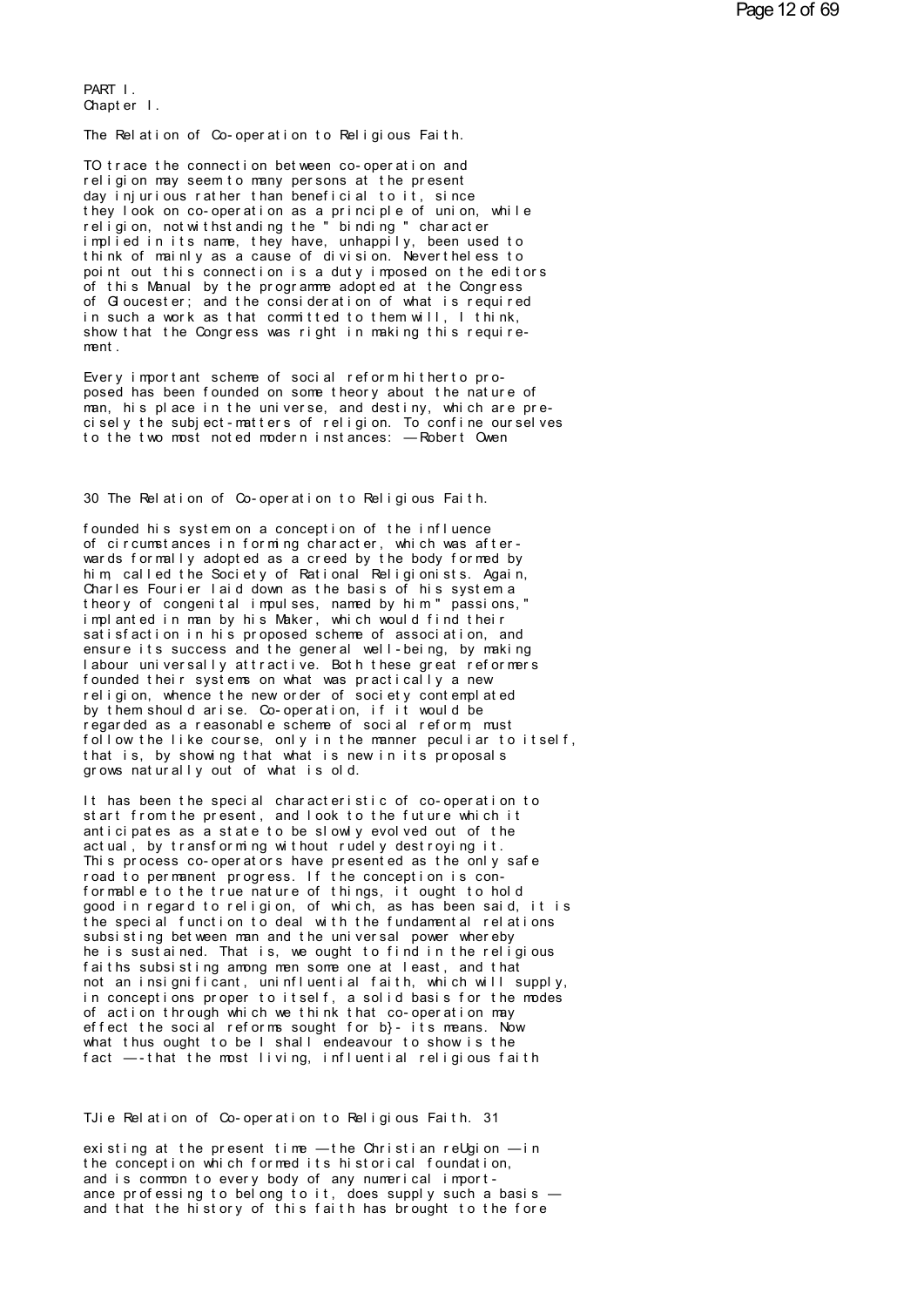that application of this conception which makes it serve as a basis for social reform pointing it out as the true out come of the religion.

It is notorious that for many ages the great and highest aim of Christianity was considered to be the withdrawing of men, so far as was consistent with their human existence. from all active part in the business or pleasures of earthly life, in order to fix their attention on an inner life of prayer, praise, and meditation, with acts of charity, as the fitting preparation for an unending future existence to follow this life. But the sixteenth century after the birth of Christ brought with it a great modification of these ideas, which, beginning among the nations professing a reformed Christianity, has gradually extended its influence over those who continued to adhere to the old faith. The opinion grew up that a life of active<br>industry, accompanied by the natural pleasures of family union, if it be pervaded by the spirit of love to man, is more conformable to the will of God than a life withdrawn from such employments and pleasures, though spent in a round of prayer, praise, and meditation, diversified by acts of benevol ence.

Modern society, both in Europe and America, may be said to have been built on this idea, which has continual<sup>^</sup> gained ground, through the enormous devel opment of industry in recent times, strengthened by the vast increase<br>of scientific knowledge, till it threatens to expel as a foolish superstition the mediaeval idea that the true object of individual life is to sink its individuality in union with the Divine Being.

32 The Relation of Co-operation to Religious Faith.

Yet modern society itself bears witness to the imperfection of its own ideal. Against this outburst of individual ism the great and rapid growth in the present century of socialistic systems, carried, at least in theory, to the extent of sinking individual possession in common property, is a protest, full of significance to those who would trace in the involved course of human affairs the foot steps of a Divine guidance. The subject will be more fully considered in a subsequent chapter. But I would remark here, that this rebuke to the excess of individualism by the common feeling which leads to these social tendencies, has its deep root in the conviction that man finds his true well-being in devotion to a being higher than his own, which pervaded the religious thought of the M ddl e Ages, and grew up under the shelter of a vast organised system the precursor. I trust, of another organisation destined to bear, in these later days, for the benefit of mankind, fruits such as those unquiet days could not have produced.

The ideas which I shall endeavour to trace to their logical issue in social institutions are, then, not an arti-<br>ficial growth forced on Christianity, but a natural outcome, whose connection with it is shown by a long historical devel opment. The Church of the M ddl e Ages manifested herself as a powerful spiritual influence for delivering man from the burden of his own selfishness in a way which, if it did not exhaust the Divine action, but fell short of what we hope to achieve, is yet to us an example of the principle on which institutions for the common good should be founded, and an encouragement in the difficult attempt to introduce them She has been a pioneer, clearing away obstacles, cutting out paths, throwing bridges over rivers, and thus preparing the way for the advance of the main body, which may occupy the lands and utilise them for the general good.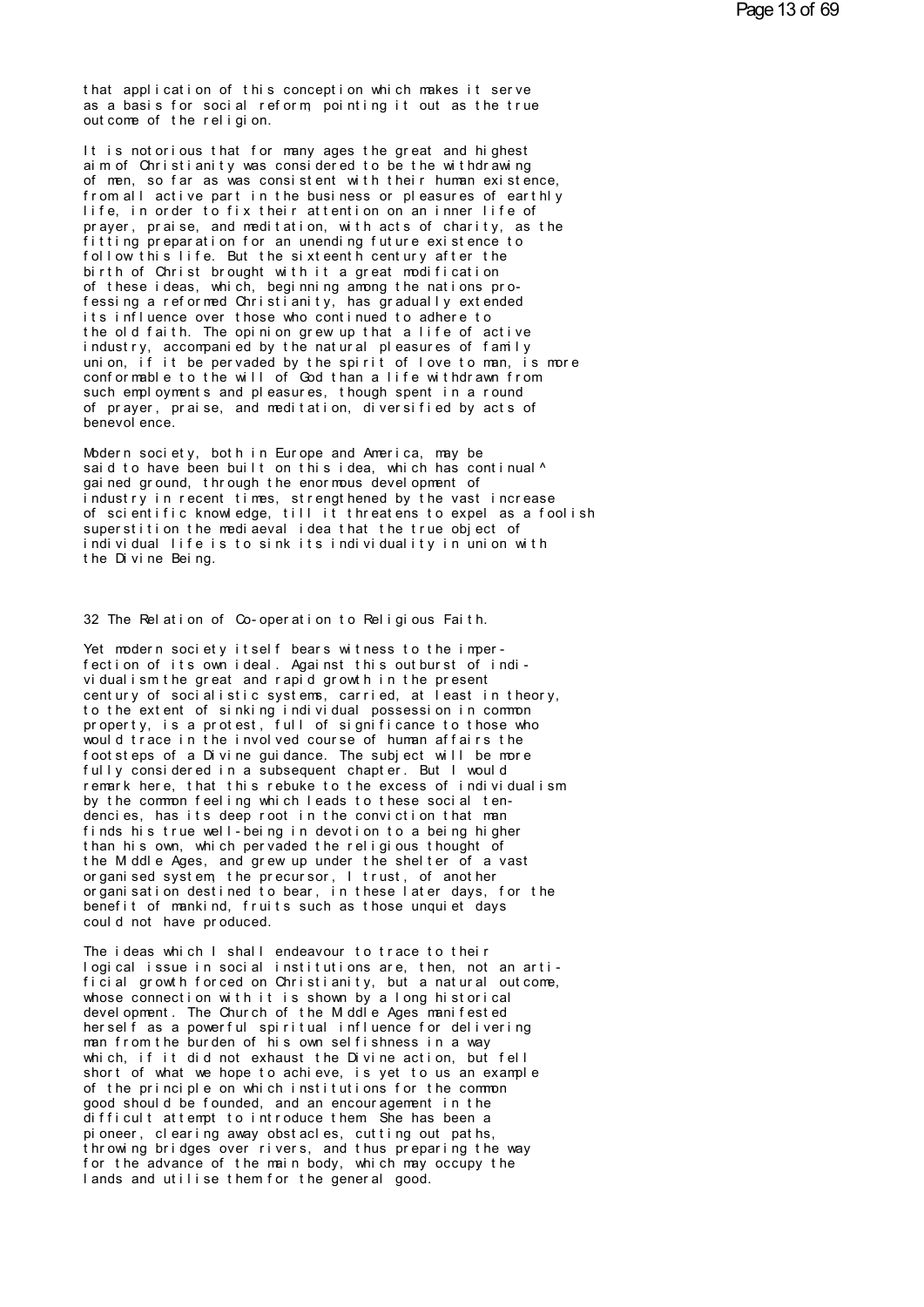The Relation of Co-operation to Religious Faith. 33

This preliminary work the CathoHc organisation of the M ddl e Ages has done for us. It has taught us the enormous power possessed by voluntary associative effort. when concentrated in institutions adapted to give effect to it. It has shown us, in its great monastic orders, that large bodies of men can be held together, without any external compulsion, to live in common a life from which the ordinary motive of individual interest is excluded, and its place is supplied by motives entirely independent of this individual interest, resting upon hopes which look for their fulfilment to a future discerned only by the eye of faith. It has shown us that these remarkable results have been attained, not only in some particular ages, under some peculiar conditions of race, or climate, or<br>locality, but in all parts of the earth, among every variety of race or national character, and for a long succession of generations, each ready to take up and carry forward the work that its precursors had commenced or continued; with no apparent exhaustion in the efficiency of this voluntary' power, so long as the arbitrary interference of the State did not oppose it. It has been left for Christianit}' in our age to apply to ordinary human life - which Protestants have declared to be, in their opinion, more truly divine than the monastic life - that principle of organised combination for realising a life consistent with the objects accepted by us as its true end. which our Catholic ancestors systematically and successfully applied to establish the monastic or ascetic form of life, believed by them to be the most truly conformable to the Divine will.

We need not bid for cloistered cell

Our neighbour and the world farewell;

The common round, the daily task

Will furnish all we ought to ask :

Room to deny ourselves - a road

To bring us daily nearer God; G

34 The Relation of Co-operation to Religious Faith.

says, in well-known words, a poet of the Church of Enal and. He expresses the feeling common among the Protestant religious communities - a sentiment which I regard as profoundly true, but requiring to be qualified by the proposition that, in order to keep alive among men generally the practice of this divine principle of self-denial, it is indispensable that the current of their lives should not continually carry them in the opposite direction. In other words, there are wanted institutions adapted to do for religious principle in its application to daily life what churches have done for this principle in its application to the act of worship, and monastic institutions did for it in its application to that ascetic life, which formed the ideal of perfection for the M ddle Ages, and still continues to do, in some measure, for the large body who adhere either to the Greek or the Roman communion.

The experience of the centuries which have passed since the Reformation furnishes what, to me at least, appears to be conclusive evidence that -however completely the liberty of individual action may be secured in any community, however generally the duty of everyone to "love his neighbour as himself" and " do unto others as he would be done by " may be admitted by the mem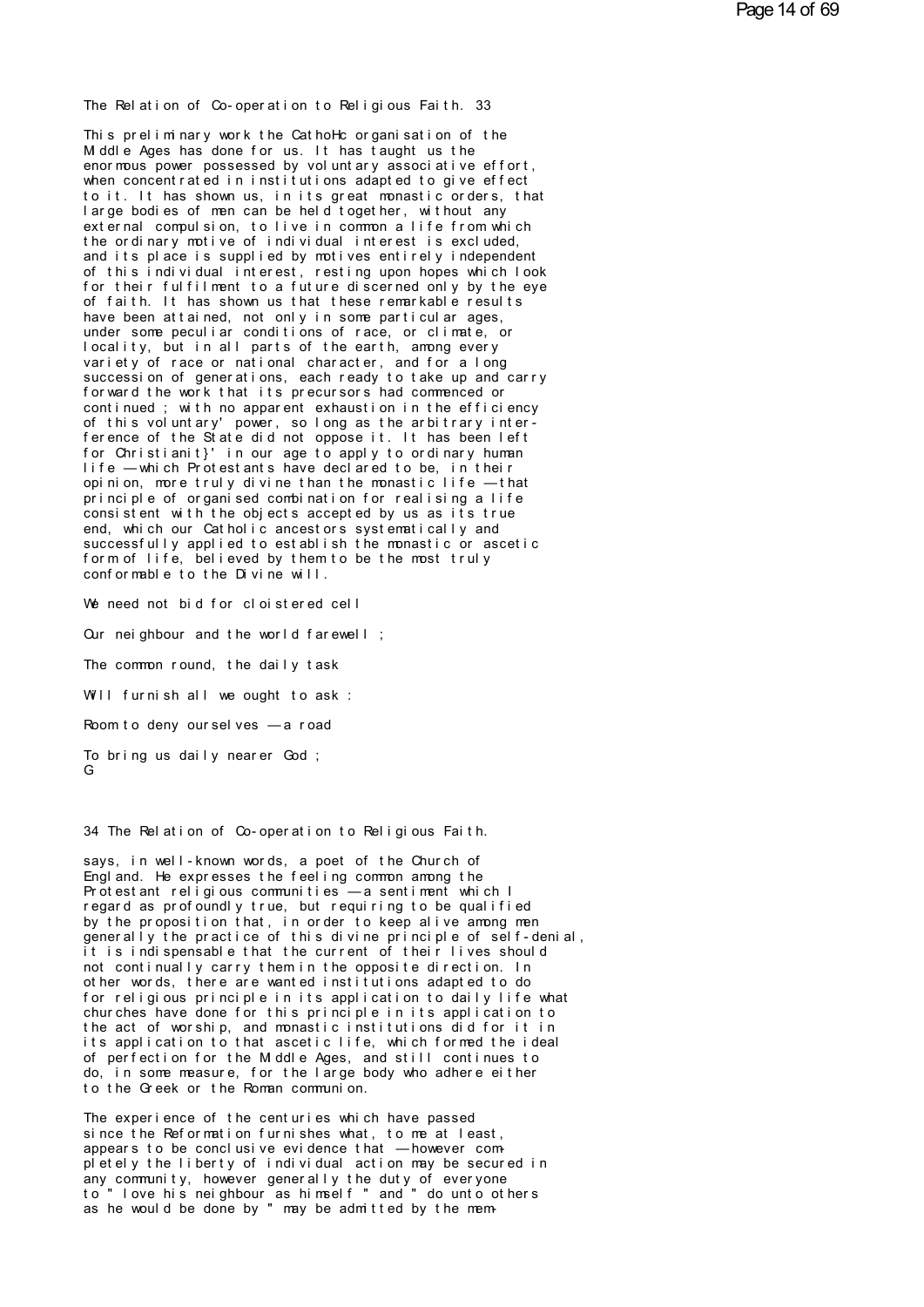bers of that community as indisputable, and however<br>vast the increase of material advantages in that com-<br>munity may be, this liberty will not produce among the bers of that community as indisputable, and however<br>vast the increase of material advantages in that com-<br>munity may be, this liberty will not produce among the<br>mass of the population a state corresponding to the ideal<br>set bers of that community as indisputable, and however<br>vast the increase of material advantages in that com-<br>munity may be, this liberty will not produce among the<br>mass of the population a state corresponding to the ideal<br>set bers of that community as indisputable, and however<br>vast the increase of material advantages in that com-<br>munity may be, this liberty will not produce among the<br>mass of the population a state corresponding to the ideal<br>set bers of that community as indisputable, and however<br>vast the increase of material advantages in that community may be, this liberty will not produce among the<br>mass of the population a state corresponding to the ideal<br>set b vast the increase of material advantages in that community may be, this liberty will not produce among the mass of the population a state corresponding to the ideal set before us by the Lord's Prayer, which ought certainly munity may be, this liberty will not produce among the<br>mass of the population a state corresponding to the ideal<br>set before us by the Lord's Prayer, which ought certainly<br>to be the Christian's ideal, that "God's will shall r east of the population a state corresponding to the ideal<br>set before us by the Lord's Prayer, which ought certainly<br>to be the Christian's ideal, that "God's will shall be done<br>on earth as it is in heaven." Or, if the con set before us by the Lord's Prayer, which ought certainly<br>to be the Christian's ideal, that "God's will shall be done<br>on earth as it is in heaven." Or, if the contrary be affirmed<br>I can say only that the God whose will is to be the Christian's ideal, that "God's will shalon earth as it is in heaven." Or, if the contrary b<br>I can say only that the God whose will is supposed<br>realised by such a social state as this individual<br>for existence prod on earth as it is in heaven." Or, if the contrary be affirmed<br>I can say only that the God whose will is supposed to be<br>realised by such a social state as this individual struggle<br>for existence produces, can be no better th mankind can arrive at the solution of the problem of<br>The Relation of Co-operation to Religious Faith. 35

The Relation of Co-operation to Religious Faith. 35<br>existence proposed by that high priest of pessimism, and<br>by a concentrated effort of their united wills, put an end<br>abke to the fruit of individual life and its unconscio The Relation of Co-operation to Religious Faith. 35<br>existence proposed by that high priest of pessimism, and<br>by a concentrated effort of their united wills, put an end<br>anke to the fruit of individual life and its unconscio The Relation of Co-operation to Religious Faith. 35<br>existence proposed by that high priest of pessimism, and<br>by a concentrated effort of their united wills, put an end<br>ahke to the fruit of individual life and its unconscio existence proposed by that high priest of pessimism and<br>by a concentrated effort of their united wills, put an eakke to the fruit of individual life and its unconscious<br>root, the better.<br>But not so. I hope, have we learned existence proposed by that high priest of pessimism, and<br>by a concentrated effort of their united wills, put an<br>ahke to the fruit of individual life and its unconsciou<br>root, the better.<br>But not so, I hope, have we learned

Cal vary. Not this philosophy of despair are we, I trust, disposed to accept as the outcome of the unnumbered anke to the fruit of individual life and its unconscious<br>root, the better.<br>But not so, I hope, have we learned the lesson of<br>Calvary. Not this philosophy of despair are we, I trust,<br>aisposed to accept as the outcome of the root, the better.<br>But not so, I hope, have we learned the lesson of<br>Calvary. Not this philosophy of despair are we, I trust,<br>disposed to accept as the outcome of the unnumbered<br>ages since the patient earth began her unwear But not so, I hope, have we learned the lesson of<br>Calvary. Not this philosophy of despair are we, I trust,<br>disposed to accept as the outcome of the unnumbered<br>ages since the patient earth began her unwearied revolu-<br>tions But not so, I hope, have we learned the lesson of<br>Calvary. Not this philosophy of despair are we, I trust,<br>disposed to accept as the outcome of the unnumbered<br>ages since the patient earth began her unwearied revolu-<br>tions Calvary. Not this philosophy of despair are we, I trust,<br>disposed to accept as the outcome of the unnumbered<br>ages since the patient earth began her unwearied revolu-<br>tions round the sun, setting us, according to Goethe's<br>i disposed to accept as the outcome of the unnumbered<br>ages since the patient earth began her unwearied revolu-<br>tions round the sun, setting us, according to Goethe's<br>instructive epigram, an example of the spirit in which<br>we ages since the patient earth began her unwearied revolutions round the sun, setting us, according to Goethe's<br>instructive epigram, an example of the spirit in which<br>we should possess our souls, while she inaugurated that<br>l tions round the sun, setting us, according to Goethe's<br>instructive epigram, an example of the spirit in which<br>we should possess our souls, while she inaugurated that<br>long development of ascending forms of being recorded<br>in instructive epigram, an example of the spirit in which<br>we should possess our souls, while she inaugurated that<br>long development of ascending forms of being recorded<br>in the leaves of the "Stone Book."\* Individual liberty<br>is we should possess our souls, while she inaugurated that<br>long development of ascending forms of being recorded<br>in the leaves of the "Stone Book."\* Individual liberty<br>is a precious possession —a late gift of Time to mankind; long development of ascending forms of being recorded<br>in the leaves of the "Stone Book."\* Individual liberty<br>is a precious possession — a late gift of Time to mankind;<br>who, indeed, as yet, are far from having generally att is a precious possession — a late gift of Time to mankind;<br>who, indeed, as yet, are far from having generally attaine<br>it, and when they have attained it, are for the most part<br>very far from knowing how to make a good use who, indeed, as yet, are far from having generally attained it, and when they have attained it, are for the most part very far from knowing how to make a good use of it —if by a good use we mean such a use as is consisten that example which all Christians profess to set before it, and when they have attained it, are for the most part<br>very far from knowing how to make a good use of it —if<br>by a good use we mean such a use as is consistent with<br>that example which all Christians profess to set befor very far from knowing how to make a good use of it —if<br>by a good use we mean such a use as is consistent with<br>that example which all Christians profess to set before<br>themselves as showing the spirit by which human life<br>sho by a good use we mean such a use as is consistent with<br>that example which all Christians profess to set before<br>themselves as showing the spirit by which human life<br>should be guided. How, then, are we to make a better<br>use o that example which all Christians profess to set before<br>themselves as showing the spirit by which human life<br>should be guided. How, then, are we to make a better<br>use of this great gift, of the power which, in Britain and<br>m themselves as showing the spirit by which human life<br>should be guided. How, then, are we to make a better<br>use of this great gift, of the power which, in Britain and<br>many other countries that we call civilised, men now<br>poss should be guided. How, then, are we to make a better<br>use of this great gift, of the power which, in Britain and<br>many other countries that we call civilised, men now<br>possess, to wield in entire security of person and proper use of this great gift, of the power which, in Britain and<br>many other countries that we call civilised, men now<br>possess, to wield in entire security of person and property<br>a command over natural forces unexampled in any fo many other countries that we call civilised, men now<br>possess, to wield in entire security of person and property<br>a command over natural forces unexampled in any former<br>age, and yet increasing with every decade so rapidly t possess, to wield in entire security of person and property<br>a command over natural forces unexampled in any former<br>age, and yet increasing with every decade so rapidly that,<br>but for old age and death, we might imagine ours a command over natural forces unexampled in any former<br>age, and yet increasing with every decade so rapidly that,<br>but for old age and death, we might imagine ourselves<br>about to be transformed into beings of some higher spe age, and yet increasing with every decade so rapidly that,<br>but for old age and death, we might imagine ourselves<br>about to be transformed into beings of some higher species<br>than mankind ? I reply — by inspiring the body of about to be transformed into beings of some higher<br>than mankind? I reply —by inspiring the body of s<br>with the spirit of rehgion ; by using this material<br>as a means of lifting ourselves into the spiritual<br>\* If e'er l'mrimpa

than mankind ? I reply — by inspiring the bowith the spirit of rehgion ; by using this m<br>as a means of lifting ourselves into the spi<br>\* If e'er l'mimpatient, I call to mind<br>How patient the old Earth I find ;<br>Who turns on h with the spirit of rehgion ; by using the<br>as a means of lifting ourselves into the<br>\* If e'er l'mimpatient, I call to mind<br>How patient the old Earth I find ;<br>Amod twirls round the sun her yearly way.<br>Amod this could be sun as a means of lifting ourselves into the spiritu<br>\* If e'er l'mimpatient, I call to mind<br>How patient the old Earth I find ;<br>Who turns on her axis every day,<br>Why am I here, but the like to do ?<br>Dear lady Mamma 1 follow you — \* If e'er l'mimpatient, I call to mind<br>How patient the old Earth I find;<br>Who turns on her axis every day,<br>And twirls round the sun her yearly way.<br>Why am I here, but the like to do? Dear Lady Mamma, 1 follow you. - Free translation.

36 The Relation of Co-operation to Religious Faith.<br>of the "sons of God"; by substituting the genuine

freedom of working together for the spurious freedom of 36 The Relation of Co-operation to Religious Faith.<br>of the "sons of God"; by substituting the genuine<br>freedom of working together for the spurious freedom of<br>working against each other; and shown ing that manis<br>as commeten 36 The Relation of Co-operation to Religious Faith.<br>of the "sons of God"; by substituting the genuine<br>freedom of working together for the spurious freedom of<br>working against each other; and showing that man is<br>as competent 36 The Relation of Co-operation to Religious Faith.<br>of the "sons of God"; by substituting the genuine<br>freedom of working together for the spurious freedom of<br>working against each other; and showing that man is<br>as competent of the "sons of God"; by substituting the genuine<br>freedom of working together for the spurious freedom of<br>working against each other; and showing that man is<br>as competent to construct instruments of general well-<br>being as freedom of working together for the spurious freedom of<br>working against each other; and showing that man is<br>as competent to construct instruments of general well-<br>being as he has unhappily proved himself competent to<br>const working against each other; and showing that man is<br>as competent to construct instruments of general well-<br>being as he has unhappily proved himself competent to<br>construct those fearful instruments of destruction — the<br>iron being as he has unhappily proved himself competent to<br>construct those fearful instruments of destruction — the<br>ironclad fleets, the gigantic armies, the hundred-ton<br>guns, and weapons of precision, of modern warfare.<br>The cl

construct those fearful instruments of destruction — the<br>ironclad fleets, the gigantic armies, the hundred-ton<br>guns, and weapons of precision, of modern warfare.<br>The claim that I make for co-operative industry and<br>associat ir onclad fleets, the gigantic armies, the hundred-ton<br>guns, and weapons of precision, of modern warfare.<br>The claim that I make for co-operative industry and<br>associated life, to be the true outcome of the Christian<br>religio guns, and weapons of precision, of modern warfare.<br>The claim that I make for co-operative industry and<br>associated life, to be the true outcome of the Christian<br>religion, is not a claim antagonistic to, or condermatory<br>of, The claim that I make for co-operative industry and<br>associated life, to be the true outcome of the Christian<br>religion, is not a claim antagonistic to, or condermatory<br>of, or a substitution for, any previous phase of that<br>r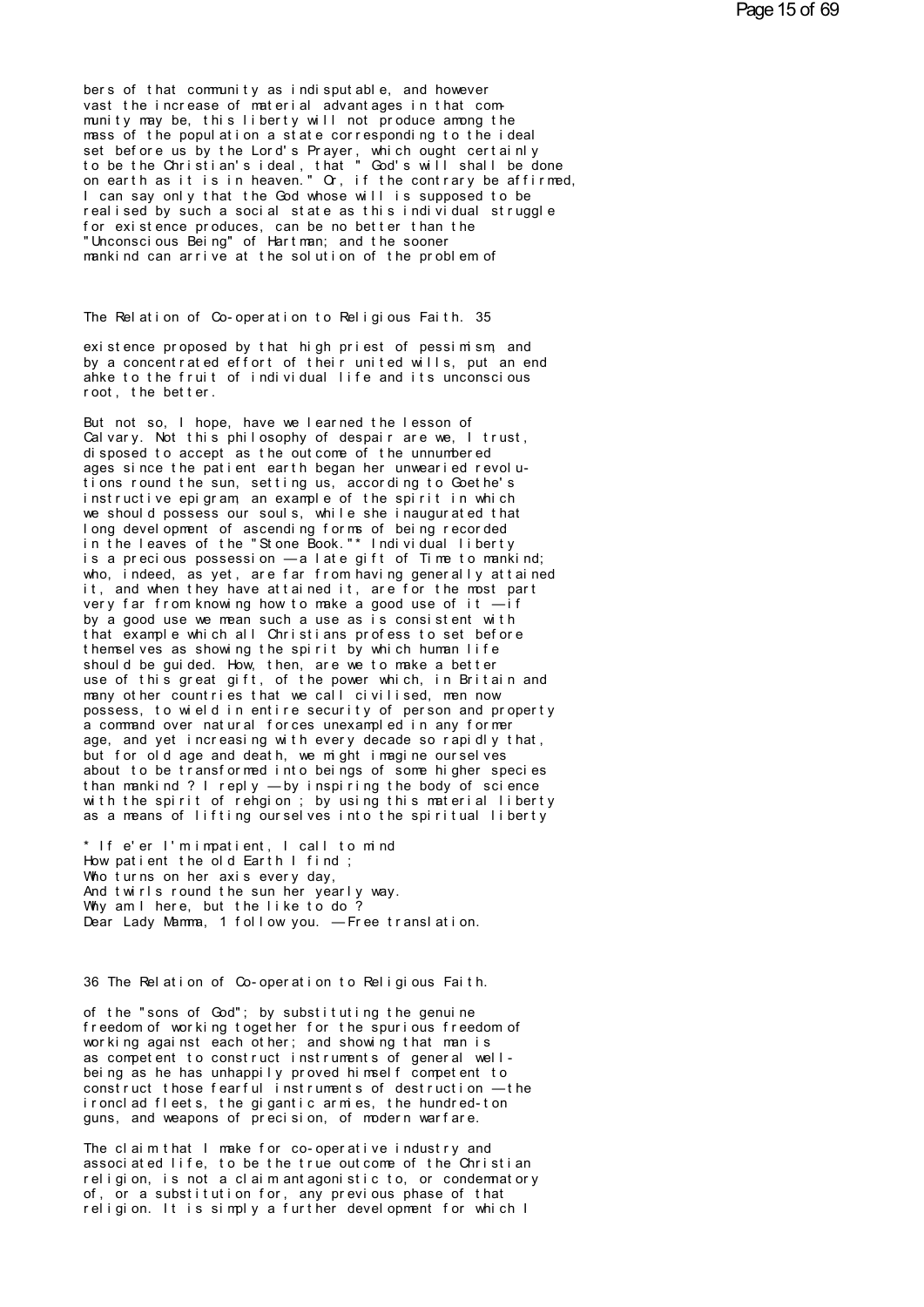think the time is now ripe; a new manifestation of the counsels of God for the redemption of man out of the slavery of the flesh to the freedom of the spirit; no more opposed to what has gone before it than the fruit is to the flower, or the flower to the leaf, or than primitive Christianity was in itself opposed to the Judaism out of which it sprung. It is not a new form of worship, or a new phase of theological teaching, but a new application of the spirit which has uttered itself in worship and produced systems of theology. It is the application of this spirit to solve the great problems of practical life; how to fill up the gap between rich and poor; how to destroy the ant agonism bet ween capit ahst and worker; how to make the application of science to industry ease the toil of the worker, instead of ousting him from his work; how to prevent the fact that the labourer has made the existence of other men more full of enjoyment, from rendering his own livelihood more precarious. It is to ask Christianity to do for free labour, which it may be said to have created in the nations where it has taken root, what it did for slave labour by suppressing slavery. To appeal to it to correct the evils attendant on

The Relation of Co-operation to Religious Faith. 37

the good of its own creation is surely no unreasonable demand.

The light of Christianity arose on a world of slaveowners and slaves, a world where the free labour of men dependent for their subsistence on wages formed a very insignificant part of the toil which filled the cities of the Roman empire with their accumulated wealth. The New Test ament contains no condemnation of slavery. But when the master had learned to look upon his slave as a " brother beloved in the Lord " the days of slavery were numbered. The maintenance of such 3 state of absolute dependence and arbitrary power was logically so inconsistent with the feeling of spiritual brotherhood involved in the idea of a new birth, by water and the spirit, into a " new moral world" of the sons of that God whose name<br>is " Love," that, as this idea took hold on men's minds, it naturally put an end to what was thus irreconcilable with itself.

Now, what Christianity has thus done in the past, those who regard it as the mighty agent provided by God to redeem men from that slavery of the spirit out of which the slavery of the body springs - the slavery to selfishness - may fittingly ask it to do for the present and the future. We who appeal to Christianity to evolve cooperative industry and associated life are, in truth, asking it to tame into obedience to the law of brotherhood, which is the law of reason, those energies that, left to the law of nature, can produce only " the struggle for existence ' known to modern political economy under the name of free competition. Is this request unreasonable ? History, I think, may assure us that it is not.

Man is at once a natural and a supernatural being. He belongs to nature by his passions and his strength, and, as a natural being, is involved in that struggle for existence dependent on the assertion of self, which

38 The Relation of Co-operation to Religious Faith.

is the law of all natural being - that is to say, of every creature which is unable to determine the ends of its existence for itself, but finds them determined for it by its constitution and its surroundings. The will of such a creature, when" it has attained to consciousness,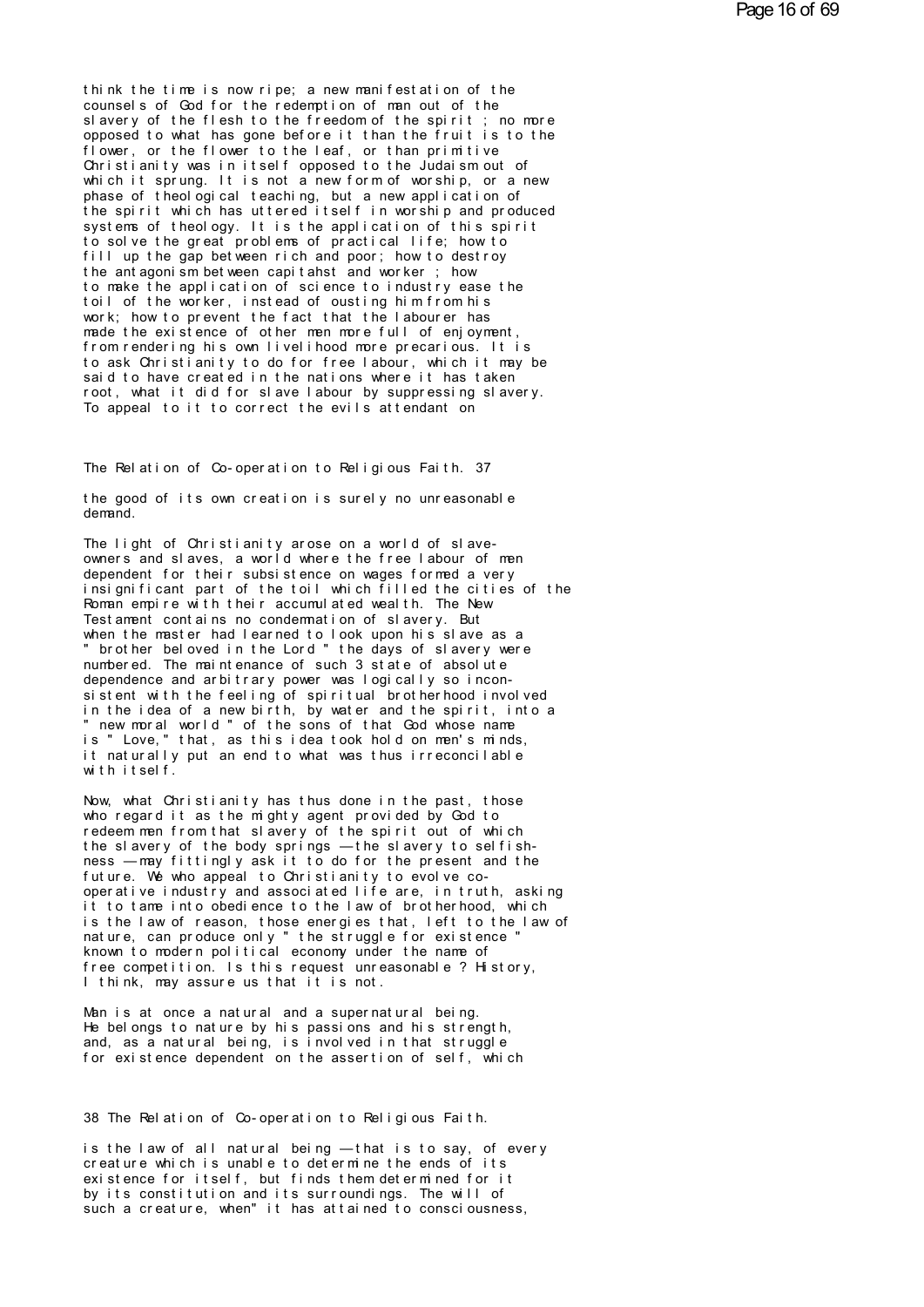is guided in its actions by the pleasures or pains which stimulate it to do what is useful, or deter it from doing<br>what is injurious to itself individually; or where, as with bees and other social animals, the welfare of the great body of individuals depends on their association -stimulate it to do what is useful, or deter it from<br>doing what is injurious, to the society, though the individual may be in some cases sacrificed in the process. But in man there appears a higher power, linked, it is true, by insensible gradations with natural being, and dependent upon it for its own capacity to act, but standing above it: a supernatural power of will which determines its ends for itself, and uses natural powers, in the freedom of choice and with the persistency of deliberation, to do that which it has so determined. Man possesses not only Strength and Passions, but Reason. He is not only stimulated or deterred by Pleasure and Pain, but is capable of rejecting pleasures and accepting pain for the sake of objects so distant or so vast that, individually, he can scarcely hope to realise their accomplishment, yet deliberately works for them because they are the choice of his reason, and to him the satisfaction of his reason can become superior to the baits of any natural pleasures, or deterring impulses of any natural pains.

Now this governing Reason is in itself essentially a principle of unity. It has built up sciences, by perfecting conceptions which can give unity in idea to the endl ess diversity of appearances presented to us by natural beings, through the different ways in which

The Relation of Co-operation to Religious Faith. 39

they affect our bodies by wliat we call our senses; and thus has given us a knowledge continually growing more complete of the modes of action of these beings. It has created States, in order, by the unity of political institutions, to set bounds to individual selfishness, and give protection to individual weakness. The great philosophers of Greece, while Greece was yet free to act as well as to theorise, saw in the perfecting of these political institutions the instrumentality through which they hoped for the attainment by mankind, or at least by the privileged body of Hellens, of that complete social unity which was the avowed though unattained object of the political institutions of Hellas in their own age. But they had selected a wrong road, though to a right end. Time unfolded, as the outcome of this political road to unity, the despotism of Rome. But at the epoch when the vast machinery of Roman power, consolidating its own action under the rule of Augustus, showed at once how mighty this sort of unity could become, and 3'et how little it satisfied what Greek philosophy demanded from the principle of unity applied to human affairs, there began to be heard a voice which, originating in a despised race, promulgated by men<br>who made no pretensions either to the philosophical insight of Greece or the practical wisdom of Rome. and finding a response chiefly among those whom the great contermed, declared that the principle of unity was to be sought for from within, and not from without, and depended, not on political institutions, however wisely instituted, but on the union of the will of man with One who had submitted to be crucified as a malefactor, that he might resolve the discords of human selfishness into the harmony of the eternal divine love. From the faith in this manifestation of the infinite tenderness of God to man sprung up that rich crop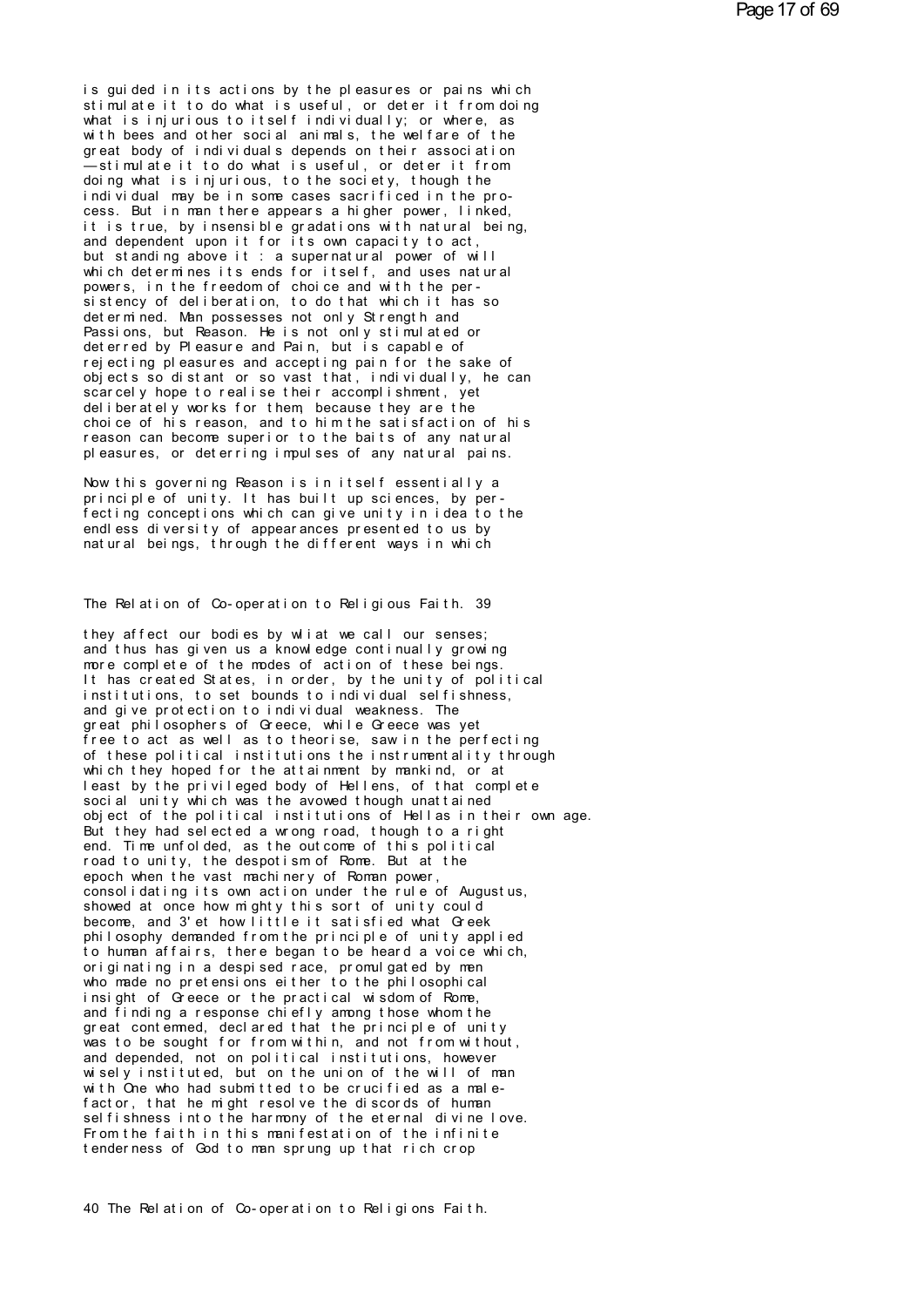of tender sympathy between man and man which marked the Church of the first centuries, and conquered the world, as the Emperor JuHan declared, " by the ministry of tables "; by a social institution, resting on the free will of those who strove to realise in their own lives the truth that " it is more blessed to give than to receive."

It is to an extension of similar institutions, resting,<br>hke the "ministry of tables," on the free will of those who maintain them that the social reformer who would deduce his reforms from the Christian spirit appeals, as the instrument to give effect to his desires. He looks to such institutions to put an end to the present ant agonism bet ween the owner of the accumul at ed labour called capital and the owner of the present labour, to which this capital is indispensable, while, in turn, it is indispensable to make that capital fruitful of benefit to its owners; or, between the man who distributes what others want and those among whom the distribution is made - an antagonism than which nothing can be more entirely opposed to the spirit animating the New Testament. or more completely incapable of removal by legislative regulations, without the voluntari<sup>^</sup> help of the persons for whom the legislation is made. Surely we are justified by history in believing that, in looking for the help required to this source, we shall not look in vain.

No one, probably, will dispute that the Christian spirit, if it is brought to direct itself seriously to these objects, could accomplish them that is to say, no one who calmly takes count of what this spirit has done in the past, and is doing in the present -for the formation and support of cathedrals, churches, monasteries, schools, colleges, hospitals, almshouses, for the promotion of temperance, the suppression of slavery, the mitigation of the horrors of war, and its ultimate removal, and

The Relation of Co-operation to Religious Faith. 41

other benevolent purposes, including the spread of Christianity among non-Christian nations. That without this spirit the task cannot be performed will probably be admitted, even by those who hold that the spirit may be separated from the name, and will do its work better from the separation. No doubt there are, at the present time, many -and among them very zealous advocates of social reforms - who repudiate the name of Christianity, which to them symbohses only intolerance, rreduhty, and superstition. But in so far as these men are really animated by the spirit that makes social reform possible, they are Christians without<br>intending it; men who have the spirit of Christian them by what ever name they choose to call themselves; and whom those who hold the Catholic faith in the Divine nature of their Lord must recognise as true children of Him from whom all life proceeds, by that mark ascribed in the Gospels to His own teaching. " By their fruits ye shall know them"

As the ultimate result of Christianity, if it is to become universal, must be to merge the present distinctions of Christian theology in the unity of a Christian life, so the opposition of the Christian and non-Christian name must merge in the harmony of a spirit which is not satisfied with any institutions but such as exhibit in action that profound solidarite of the whole with every part, and every part with the whole, which St. Paul held out to his Corinthian converts eighteen hundred years since as the relation that should subsist between the members of the body of Christ. But this anticipated universality of the time when Christianity and Humanity shall be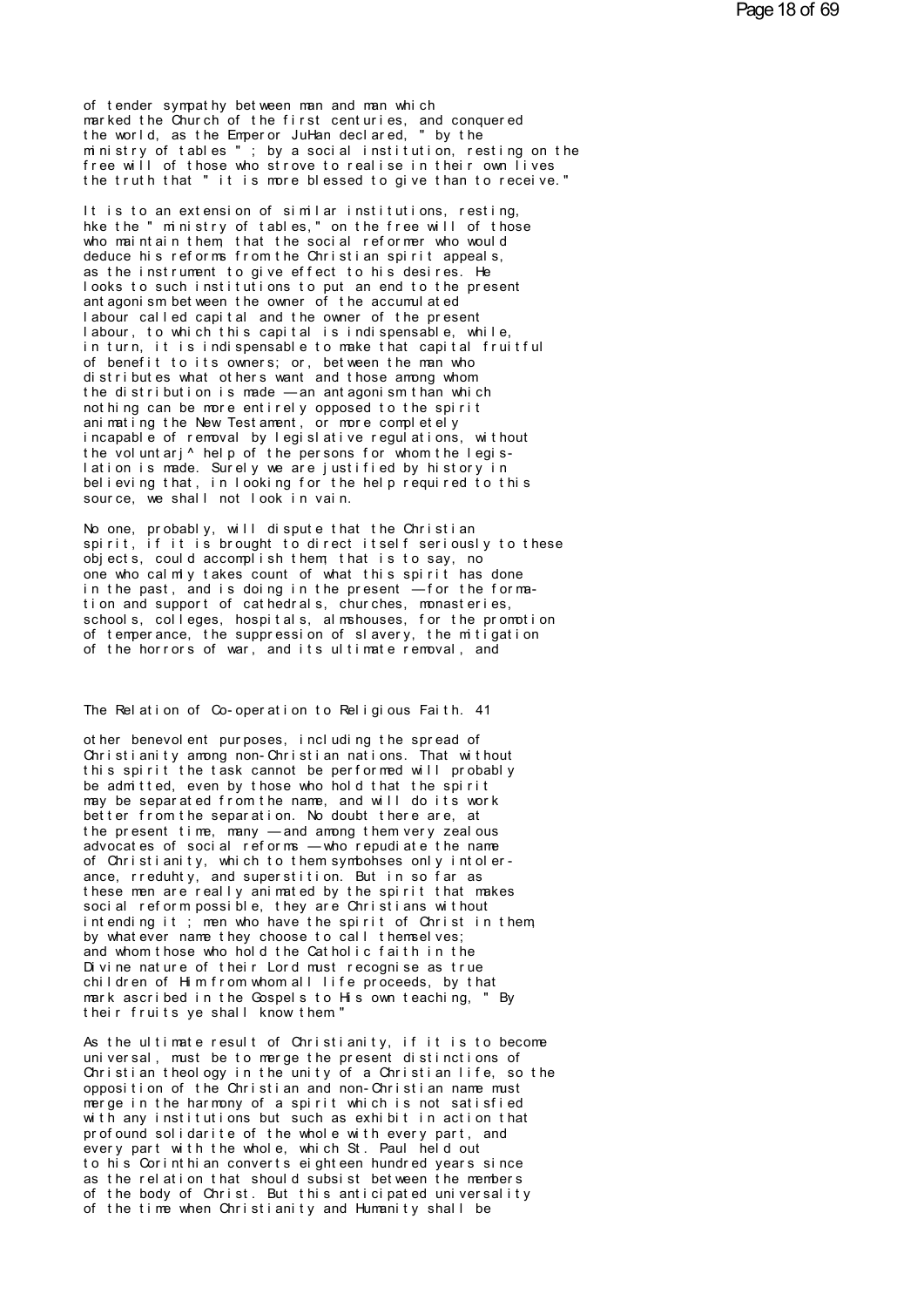seen to be interchangeable names for the same idea,<br>does not make it the less important to point out the<br>support which this idea has in the Catholic faith. The seen to be interchangeable names for the same idea,<br>does not make it the less important to point out the<br>support which this idea has in the Catholic faith. The<br>behef that the Fiernal Father manifested tiOus in th^ seen to be interchangeable names for the same idea,<br>does not make it the less important to point out the<br>support which this idea has in the Catholic faith. The<br>behef that the Eternal Father manifested tjQus in. th^ seen to be interchangeable names for the same idea,<br>does not make it the Iess important to point out the<br>support which this idea has in the Catholic faith. The<br>behef that the Eternal Father manifested tjQ us in. th^ support which this idea has in the Catholic faith. The<br>behef that the Eternal Father manifested tjQ us in. th^<br>42 The Relation of Co-operation to Religious Faith.<br>person of Christ what the power underlying all patural

42 The Relation of Co-operation to Religious Faith.<br>person of Christ what the power underlying all natural<br>phenomena is in its essential character, and what we<br>must be to become like Him crowning as this belief 42 The Relation of Co-operation to Religious Faith.<br>person of Christ what the power underlying all natural<br>phenomena is in its essential character, and what we<br>must be to become like Him, crowning, as this belief<br>does for 42 The Relation of Co-operation to Religious Faith.<br>person of Christ what the power underlying all natural<br>phenomena is in its essential character, and what we<br>must be to become like Him, crowning, as this belief<br>does for 42 The Relation of Co-operation to Religious Faith.<br>person of Christ what the power underlying all natural<br>phenomena is in its essential character, and what we<br>must be to become like Him, crowning, as this belief<br>does for person of Christ what the power underlying all natural<br>phenomena is in its essential character, and what we<br>must be to become like Him, crowning, as this belief<br>does for those who hold it, the long development of<br>antural a person of Christ what the power underlying all natural<br>phenomena is in its essential character, and what we<br>must be to become like Him, crowning, as this belief<br>does for those who hold it, the long development of<br>natural a phenomena is in its essential character, and what we<br>must be to become like Him, crowning, as this belief<br>does for those who hold it, the long development of<br>natural and intellectual forces, with the anticipation<br>of an age must be to become like Him, crowning, as this belief<br>does for those who hold it, the long development of<br>natural and intellectual forces, with the anticipation<br>of an age when the will of man shall find its repose in<br>volunt natural and intellectual forces, with the anticipation<br>of an age when the will of man shall find its repose in<br>voluntarily accepting the law of love, must be admitted<br>to afford a solid basis for that idea of the universal<br> brotherhood of mankind which historically arose out<br>of this Catholic faith.<br>Now we must not forget that this Catholic faith sums voluntarily accepting the law of love, must be admitted<br>to afford a solid basis for that idea of the universal<br>brotherhood of mankind which historically arose out<br>of this Catholic faith.<br>Now we must not forget that this Ca

to afford a solid basis for that idea of the universal<br>brotherhood of mankind which historically arose out<br>of this Catholic faith.<br>Now we must not forget that this Catholic faith sums<br>up the religious conceptions of all th brotherhood of mankind which historically arose out<br>of this Catholic faith.<br>Now we must not forget that this Catholic faith sums<br>up the religious conceptions of all the cultivated races of<br>mankind. Religion has appeared on of this Catholic faith.<br>Now we must not forget that this Catholic faith sums<br>up the religious conceptions of all the cultivated races of<br>mankind. Religion has appeared on the earth under two<br>great phases: (i) The belief in Now we must not forget that this Catholic faith sums<br>up the religious conceptions of all the cultivated races of<br>mankind. Religion has appeared on the earth under two<br>great phases: (i) The belief in the immanence of the<br>Di Now we must not forget that this Catholic faith sums<br>up the religious conceptions of all the cultivated races o<br>mankind. Religion has appeared on the earth under two<br>great phases: (i) The belief in the immanence of the<br>Div up the religious conceptions of all the cultivated races of<br>mankind. Religion has appeared on the earth under two<br>great phases: (i) The belief in the immanence of the<br>Divine in the world and its incarnation in man : (2) Th mankind. Religion has appeared on the earth under two<br>great phases: (i) The belief in the immanence of the<br>Divine in the world and its incarnation in man : (2) The<br>belief which sets Godo\'er against the world and man.<br>Thes great phases: (i) The belief in the immanence of the<br>Divine in the world and its incarnation in man : (2) The<br>belief which sets God o\'er against the world and man.<br>These conceptions appear to have slumbered together in<br>Eg Divine in the world and its incarnation in man : (2) The<br>belief which sets Godo \'er against the world and man.<br>These conceptions appear to have slumbered together in<br>Egypt ; they diverged afterwards ; the first giving ris belief which sets God o\'er against the world and man.<br>These conceptions appear to have slumbered together in<br>Egypt ; they diverged afterwards ; the first giving rise to<br>the Aryan, the second to the Semitic religions. But These conceptions appear to have slumbered together in<br>Egypt ; they diverged afterwards ; the first giving rise to<br>the Aryan, the second to the Semitic religions. But they<br>crossed and spontaneously united in the Catholic f Egypt ; they diverged afterwards ; the first giving rise to the Aryan, the second to the Semitic religions. But they crossed and spontaneously united in the Catholic faith as to Christ ; where the sublime trust of the Jew the Aryan, the second to the Semitic religions. But they<br>crossed and spontaneously united in the Catholic faith as<br>to Christ; where the sublime trust of the Jew wedded<br>the philosophical insight of Greece, and, allying itse to Christ; where the sublime trust of the Jew wedded<br>the philosophical insight of Greece, and, allying itself<br>with the practical sagacity of Rome, constituted what<br>must be called the scientific conception of religion.<br>On t

the philosophical insight of Greece, and, allying itself<br>with the practical sagacity of Rome, constituted what<br>must be called the scientific conception of religion.<br>On those who would separate the development of<br>Humanity f with the practical sagacity of Rome, constituted what<br>must be called the scientific conception of religion.<br>Cn those who would separate the development of<br>Humanity from the development of Christianity, we<br>venture, then, to must be called the scientific conception of religion.<br>Cn those who would separate the development of<br>Humanity from the development of Christianity, we<br>venture, then, to urge, as fellow-strugglers with them in<br>the hard batt Charmon the development of Christianity, we<br>tend the hard to the held property of Christianity, we<br>venture, then, to urge, as fellow-strugglers with them in<br>the hard battle against egotistic impulses, not hastily to<br>reject Chi those who would separate the development of<br>Humanity from the development of Christianity, we<br>venture, then, to urge, as fellow-strugglers with them in<br>the hard battle against egotistic impulses, not hastily to<br>reject Humanity from the development of Christianity, we<br>venture, then, to urge, as fellow-strugglers with them in<br>the hard battle against egotistic impulses, not hastily to<br>reject the help which the history of Christianity offer venture, then, to urge, as fellow-strugglers with them in<br>the hard battle against egotistic impulses, not hastily to<br>reject the help which the history of Christianity offers;<br>lest in the endeavour to grasp the fruit whilst the hard battle against egotistic impulses, not hastily to<br>reject the help which the history of Christianity offers;<br>lest in the endeavour to grasp the fruit whilst they spurn<br>the tree that bore it, they should sink back f reject the help which the history of Christianity offers;<br>lest in the endeavour to grasp the fruit whilst they spurn<br>the tree that bore it, they should sink back from the law<br>of love to the law of force; and instead of fou lest in the endeavour to grasp the fruit whilst they spurn<br>the tree that bore it, they should sink back from the law<br>of love to the law of force; and instead of founding<br>universally liberty, equality, fraternit}', and soli existence " out of which the Christian Church emerged.<br>Chapter II.

Chapter II.<br>The Relation of Co-operation to Other<br>Philanthropic Movements. The Relation of Co-operation to Other<br>Philanthropic Movements.<br>BENEVOLENCE—goodwill to other men—is the

Chapter II.<br>The Relation of Co-operation to Other<br>Philanthropic Movements.<br>BENEVOLENCE— goodwill to other men— is the<br>I common starting-point of all plans of social reform,<br>the rendezyous where all social reformers must The Relation of Co-operation to Other<br>Philanthropic Movements.<br>BENEVOLENCE—goodwill to other men—is the<br>I common starting-point of all plans of social reform,<br>the rendezyous where all social reformers must<br>meet From whatev The Relation of Co-operation to Other<br>Thilanthropic Movements.<br>The removement of all plans of social reform<br>I common starting-point of all plans of social reform<br>the rendezvous where all social reformers must<br>meet. From wh the rendezvous where all social reformers must<br>meet. From what ever side they approach these ideas —<br>whether they appeal to the conception of Christianity<sup>A</sup> BENEVOLENCE—goodwill to other men—is the<br>I common starting-point of all plans of social reform,<br>the rendezvous where all social reformers must<br>meet. From whatever side they approach these ideas —<br>whether they appeal to the BENEVOLENCE—goodwill to other men—is the<br>I common starting-point of all plans of social reform,<br>the rendezvous where all social reformers must<br>meet. From whatever side they approach these ideas —<br>whether they appeal to the I common starting-point of all plans of social reform,<br>the rendezvous where all social reformers must<br>meet. From whatever side they approach these ideas —<br>whether they appeal to the conception of Christianity^<br>presented in the rendezvous where all social reformers must<br>meet. From whatever side they approach these ideas —<br>whether they appeal to the conception of Christianity^<br>presented in our first chapter, or to any other conception<br>of it en meet. From whatever side they approach these ideas —<br>whether they appeal to the conception of Christianity^<br>presented in our first chapter, or to any other conception<br>of it entertained, say, by members of the Greek or Roma whether they appeal to the conception of Christianity^<br>presented in our first chapter, or to any other conception<br>of it entertained, say, by members of the Greek or Roman<br>communions, or of any other professedly Christian b presented in our first chapter, or to any other conception<br>of it entertained, say, by members of the Greek or Roman<br>communions, or of any other professedly Christian body ;<br>or rest upon some general conception of religion; of it entertained, say, by members of the Greek or Roommunions, or of any other professedly Christian bodor rest upon some general conception of religion; or, rejecting any religious ground, appeal to "a stream tendency" s communions, or of any other professedly Christian body;<br>or rest upon some general conception of religion; or,<br>rejecting any religious ground, appeal to "a stream of<br>tendency" shown in the history of mankind, or to an}^<br>oth or rest upon some general conception of religion; or,<br>rejecting any religious ground, appeal to "a stream of<br>tendency" shown in the history of mankind, or to an}^<br>other notion of man's true nature and the conduct<br>suitable rejecting any religious ground, appeal to "a stream of<br>tendency" shown in the history of mankind, or to an}^<br>other notion of man's true nature and the conduct<br>suitable to it, resting on philosophy, on science, or on<br>our co tendency "shown in the history of mankind, or to any'<br>other notion of man's true nature and the conduct<br>suitable to it, resting on philosophy, on science, or on<br>our common sense — from whatever side they come, at<br>this gate other notion of man's true nature and the conduct<br>suitable to it, resting on philosophy, on science, or on<br>our common sense — from whatever side they come, at<br>this gate of Benevolence they must arrive, as the door<br>through suitable to it, resting on philosophy, on science, or<br>our common sense — from whatever side they come, at<br>this gate of Benevolence they must arrive, as the doo<br>through which the way lies to social reform Without<br>goodwill t this gate of Benevolence they must arrive, as the door through which the way lies to social reform Without goodwill to men generally no one would ever trouble himself about the improvement of society.<br>But Benevolence is no

But Benevol ence is no stranger among mankind. She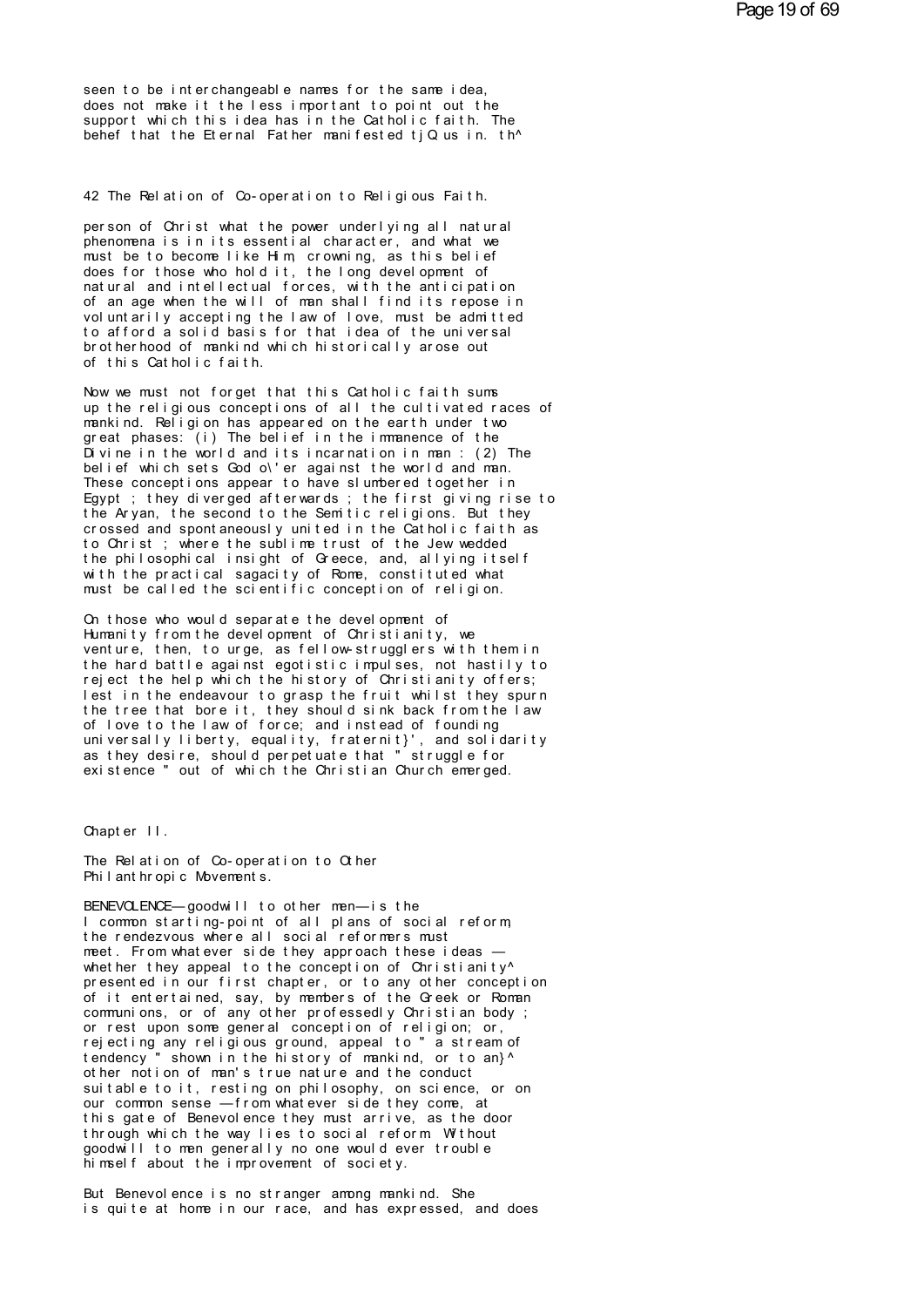express herself, in a thousand plans of goodwill, with more or less successful issues. In what special relation, then, does the idea of co-operation stand to this widely active principle ? I think the reply must be taken from the motto of Lord Stafford - because it is "Thorough"; because it strikes at the root of all those evils of which Benevol ence, in her unceasing efforts at the present day,

## 44 The Relation of Co-operation to

is only endeavouring to keep under this or that everfresh-growing offshoot. To anticipate shortly what will be more fully dealt with in subsequent chapters. I would sa. y that while Benevolence has hitherto dealt only or principally with the use of income by individuals, the<br>co-operator sets before her the duty of dealing —first, with that which creates income. in order to secure to all that share of income to which by their work they are equitably entitled; second, with the collective use of this income, with a view to form such general conditions of existence that the income of each individual may be able to produce to its possessor as great benefits as it is capable of affording, without interfering with the like enjoyment by others. In society as it is, the determination of what income each individual shall have, and what shall be the general conditions under which it has to be used, has been left, with exceptions, important, but yet only exceptions in the case of certain works of common utility undertaken at the common cost, to be determined by what, in modem political economy, is called free competition. The co-operator maintains that it is the duty of Benevol ence to obtain this determination by reasonable agreement.

It may be objected that competition is a law of nature to which all must be subject, and that, therefore, to call on Benevol ence to fight against it is to impose upon her an impossible task. I admit the premiss, but deny the i nf er ence

That the tendencies which lead to competition must always exist I do not deny. They belong to that "struggle for existence" producing the "survival of the fittest," from which man can no more withdraw himself as a natural being than he can withdraw his body, or the materials he deals with, from the influence of gravity. But why should he abandon himself and his doings to the one form of natural action more than he does to the

## Other Philanthropic Movements. 45

other? He has taught iron to float on water, though gravity orders it to sink; and made the stones which would, at the bidding of gravity, fall through the air into a river below them afford him a safe passage through the air above the water. This he has done not by getting<br>rid of the force of gravity, but by studying its action, and the nature of the bodies subject to it, till he has discovered how to make gravity secure his purposes in place of thwarting them The fact that this principle of competition must be admitted to be a law of nature is, then, no ground for treating its operation as withdrawn from the control of reason. For it is characteristic of the action of reason to use natural powers for its own higher purposes, by subduing their natures into obedience to its own higher nature, without attempting to destroy them<br>Why should it not be able to do as much with the natural force of competition?

No doubt we pass in this case from the nature which acts on man to nature in man. We have to deal with the resistance of the impulses which naturally urgemento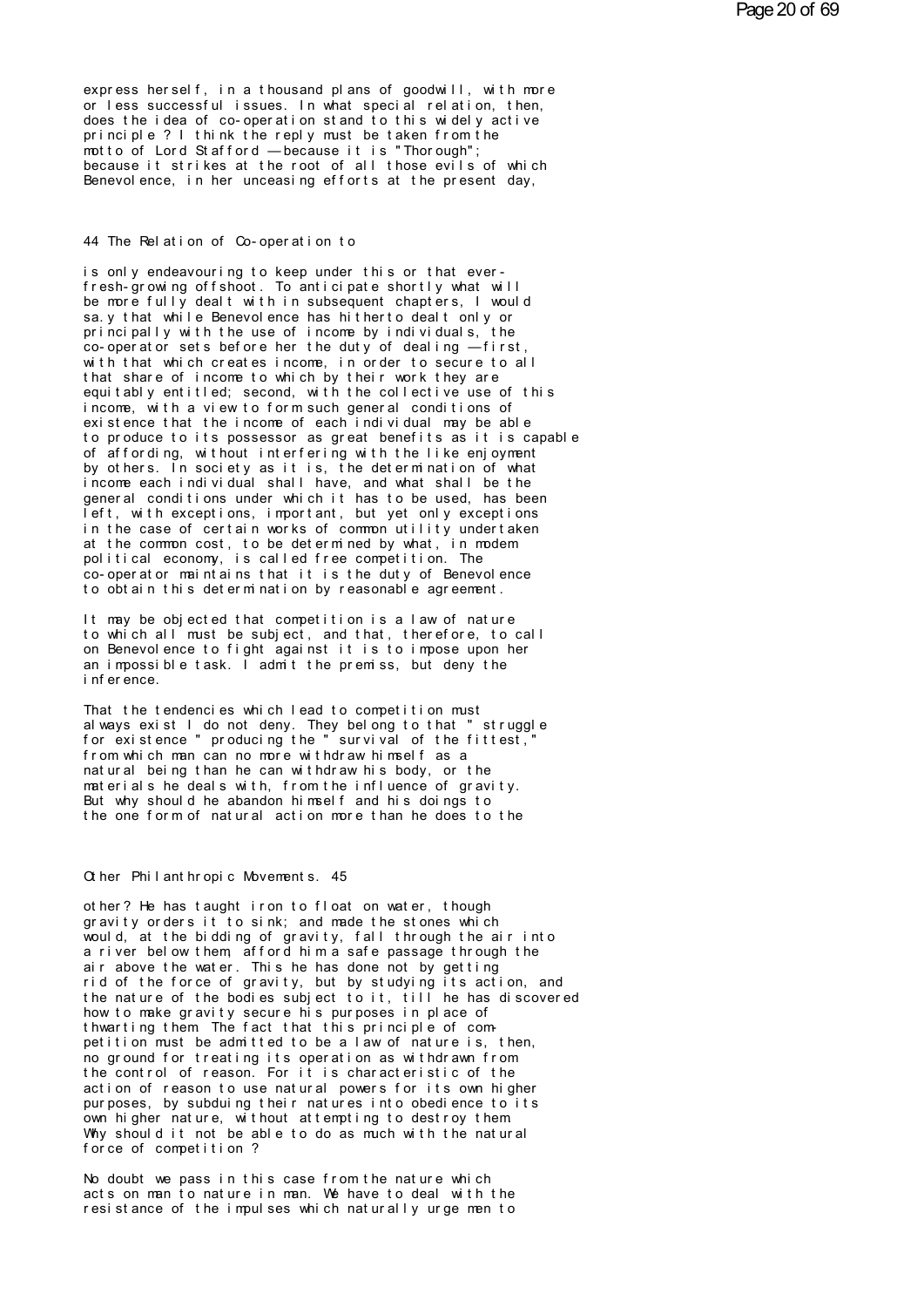act to that power whose proper function is to govern these impulses by harmonising them The need of that appeal to the influence of Christianity dwelt on in the first chapter arises, as I conceive, from the fact that reason, although able to point out how men ought to act, in order to harmonise the discords of conflicting impulses, and<br>convert the scorching heat of competition into a lifegiving, cheering warmth, the fosterer of invention and incentive to progress, requires the assistance of some power capable of moving the will by the influence of emotion, to choose to do what the reason points out as fitting to be done.

But assuming that by this influence, or any other motive which those who have no faith in Christ may substitute for this faith. the wills of men are thus swaved

46 The Relation of Co-operalion to

-why, I ask again, should the natural law of competition prove less amenable to the control of reason than those other natural laws which Reason now uses, and is learning every day more completely how to use, so as to convert Nature from her master into the obedient minister to her desires ?

What Benevol ence has to do in order to satisfy the requirements of the co-operator, as I conceive them I have already stated - I hope with sufficient clearness for the purpose of this chapter. But it may be desirable to make a few observations, which, perhaps, may be useful,<br>on some points bearing on the subject of the relation of co-operation to other philanthropic efforts.

That which has been already done by Messrs. Leclaire and Godin in France, by the Rochdale Pioneers and other distributive societies in England, and what the various friendly societies and savings banks and other institutions of a self-supporting character among the poorer classes have done and are doing in Great Britain and el sewhere. proves that if the profits of production and distribution, beyond the necessary charge for capital, became applicaable for the benefit of the workers by whom they are produced, and of the population among whom they are distributed, a small percentage of the total amount would be sufficient, as an assurance fund, to provide against all the contingencies (including old age) for which Benevolence at present, by a heavy burden on a comparatively few benevol ent persons, inadequately provides in her manifold philanthropic institutions. And yet those who now devote both time and money to the support and> supervision of these institutions might find a more useful field for their benevolent activity in the administration of these common funds. For they would thus confer all the benefits attending almsgiving without its manifold evils, and turn what " blesses the giver more than the receiver "

Other Philanthropic Movements. 47

into that truly Divine quality which is twice blest - which " blesses him that gives and him that takes.

In truth, although it may, perhaps, seem at first to some philant hropic persons, that in a reformed society such as co-operators look for they would feel that

 $\alpha$  hello's occupation's gone,

true Benevol ence would gain greatly by being relieved from all that part of her work which is open to doubt, and suspicion of imposture, and allowed to expand in acts of kindness of a nature to admit of no doubt  $-$ in imparting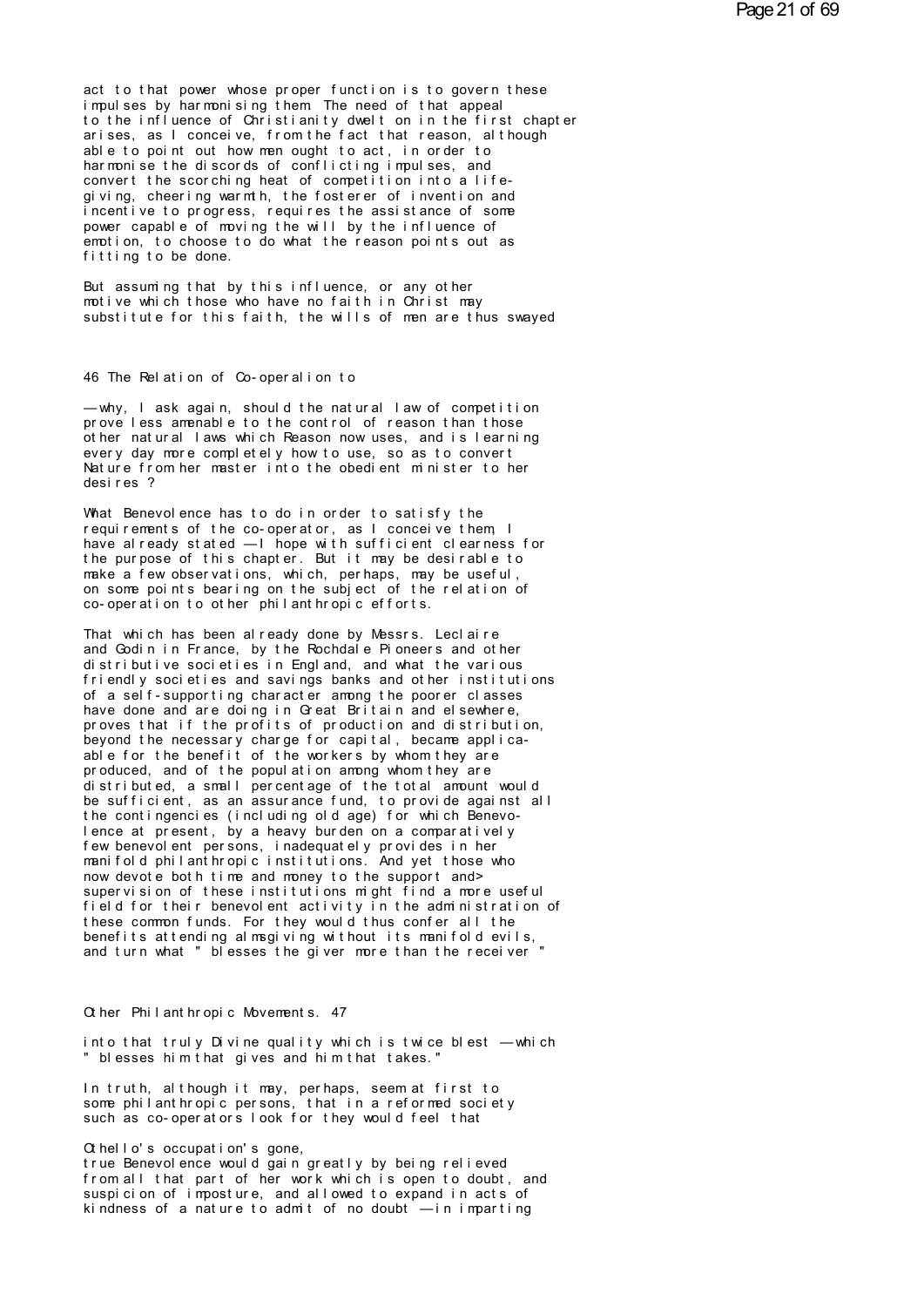instruction or affording pleasure, in the solace of suffering or sympathy with delight, in helping affliction to<br>bear its burdens, or adding to the joyfulness of lighthearted innocence.

That there is in all plans of social reform an element repulsive to benevolent feeling, as it is trained by our modern habits, I do not deny —- namely, that they deal,<br>and from the nature of the case cannot but deal, not merely with the use, but with the acquisition, of wealth; with matters of business; with buying and selling. They must face that " higgling of the market," those keen at tempts to take advantage of the necessities or ignorance of others, against which Benevolence bears energetic protest. But, in truth, these immoral practices furnish precisely one of the strongest reasons why Benevolence should interfere, in order to arrest this outgrowth of the spirit of competitive struggle, by stopping the source from whence it springs. That it can be stopped I see no reason to doubt. Even in the present day these practices do not affect all commercial transactions. The conduct of many businesses is free from them either through their magnitude, which enables their managers to fix the conditions on which they will act, or through the general practice in the particular case, as with assurance companies, which work upon tables at fixed rates. In retail

## 48 The Relation of Co-oi) eration to

sales, the habit of bargaining is most unequally diffused, existing generally in some countries, and scarcely at all in others. The most successful businesses have been carried on without it, such, for instance, as that of the late M. Stewart, of New York, who had one price only for each class of goods, and would dismiss, instead of rewarding, any employe who obtained more. What has thus been done partially might, it would appear, be easily done universally, among any bod}' of men who should make it a<br>rule to take no advantage of each other, but in every transaction to state exactly all that the other side could wish to know. In such a society all bargains would be made with full knowledge of the circumstances; and the abatement of price, inevitable if the rates fixed by the seller in any case cannot be obtained, might be effected by methods not involving individual bargaining, such as an auction.

When we consider the great effect on the character of any people inevitably produced by these daily transactions of buying and selling, it is difficult to name any matter better deserving the earnest attention of true Benevol ence than the purification of the atmosphere of trade, by the general introduction of institutions where ordinary business shall be conducted in such a way as strict morality can approve.

If these considerations are borne in mind, I cannot but<br>hope that the indifference which many —I fear I must say most - modern philant hropists show to plans of social reform would give place to a prudent, but hearty and per severing, determination to aid them by every means in<br>their power. The effect of such a determination would, I am satisfied, be most beneficial on the present advocates of social reform The sort of ostracism suffered by their wide-reaching proposals, affecting the well-being of countless milions, if the future history of mankind is to be

## Other Philanthropic Movements. 49

a sequel worthy of the enormous period during which the earth has ripened into fitness for being " ordered and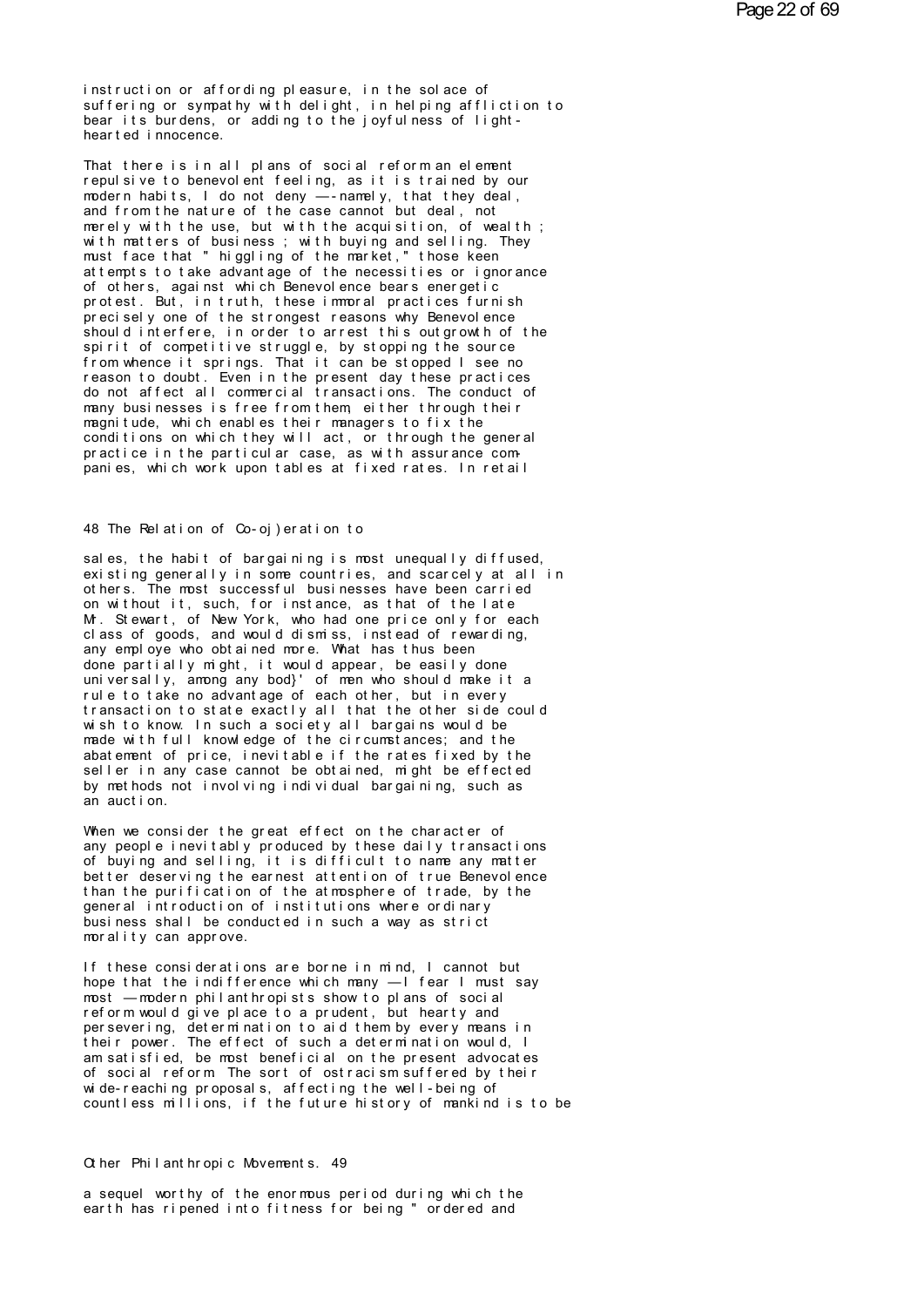dressed " by man, has thrown some of those who profess to call themselves co-operators off the rails, so to speak. Losing sight of the high aims and noble principles of social reform, which is nothing if it be not regarded as the introduction of -

Nobler modes of life. With sweeter manners, purer laws -

such as shall

Ring out the darkness of the land, Ring in the Christ that is to be,

they have represented co-operation simply as a safe and efficient machinery for enabling consumers to obtain, by union among themselves, such articles as they desire to possess, reliable in quality, at the lowest possible cost. It is not wonderful that Benevolence should turn away from such a parody of true co-operation, with an impatience per haps somewhat unjust to the intentions of those who have proposed it, and with great loss to herself. Since in advocating the self-help on which co-operation rests, and preventing it from degenerating into selfish help. Benevolence would conquer for herself a field of action entirely free from the suspicion of selfish motives which often at tends upon the Benevol ence of almsgiving.

The examination in detail of the theori<sup>^</sup> above noticed belongs to a subsequent part of the present Manual. I am concerned with it here only in reference to the motives of co-operative action, and to that estrangement of the body of philant hropists from this all-iinportant work, which the considerations adduced in the present and the first chapter will, I hope, tend to remove. Then may we hope to see organised into a united phalanx those who ought to be working heart and hand in this cause as the great problem of humanity, the true task, in my judgment, tg

D

50 The Relation of Co-operation to Other Movements.

which Benevolence is called in the present age - a task to be carried on in reliance upon that Divine aid, which has never failed those who, comprehending the depth of meaning lying in the apostolic conception of the good man, as a'" worker together with God," lay their hand to<br>the plough, and do not look back.

Chapter III.

The Relation of Co-operation to Socialism Communism and other Politico-Social Movements.

THE preceding chapters have spoken of co-operation in language applying generally to plans of social refonn. This they have done, because it is only when regarded as a mode of action having the far-reaching scope which these words imply that the idea of co-operation acquires the importance claimed for it by the writers of this Manual, and therefore can excite the interest which, in their judgment, it ought to awaken. It may be asked, if your conceptions of the aim of cooper ation are so extensive, how can it be distinguished from sociahsm? What is socialism but social reform? ^ I would reply, the difference is this. Systems of sociahsmare essentially theories, embracing the whole range of relations subsisting among men, which, in one way or other, they propose to bring into conformity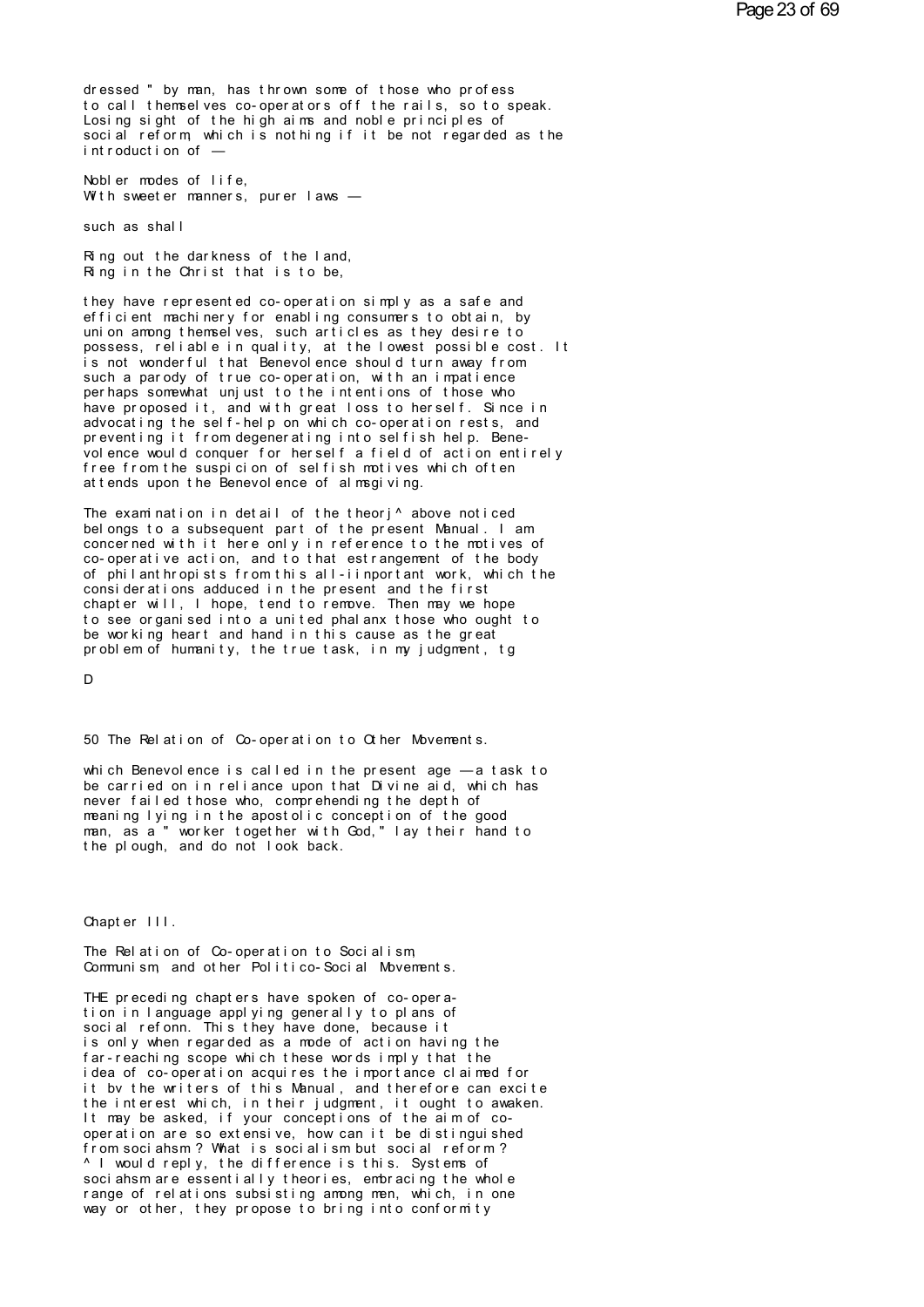with these theories. But social reform as it is presented in these pages, and is embodied in the name of co-operation, is rather a practice than a theory. It is an attempt to introduce into the world, as we now find it, modes of action embodying principles, generally admitted among<br>the nations called Christian, even by those who more or less completely separate themselves either from the Catholic faith in Christ, or from the Christian name, to be such as they ought to act upon; though, from various causes, thei either do not act upon them at all, but only hope that they may do so in another world, or act upon them so imperfectly and inconsistently that their action

## 52 The Relation of Co-operation to Socialism

has scarcely any effect in producing such results as ought to flow from their principles. Our English co-operation. so far, at least, as it has proceeded hitherto, is an attempt founded on the behef that these principles, when generally<br>applied in practice, will work out true relations among men by their own operation, and would be hampered rather than aided by the endeavour to build up a complete theory of them beforehand.

Co-operation rests not on a new theory of human conduct, but on the devel opment of the tendencies which it traces in past history, and seeks to give more entire expression to in the present and the future. The special connection claimed for it with Christianity is, in truth, only a claim for its historical filiation with the progress of humanity, which has been historically associated in the nations of Europe and America with this religion. While, as the previous chapters have argued, Christianity does present to us conceptions of the Divine action, and the mutual relations of man springing out of that action, em nently adapted to sustain our hopes and quide our steps in the arduous task which the idea of social reform opens before us.

But, to the distinction drawn now between co-operation and socialism this special historical connection, important though it is in itself, is not essential. The \ essential distinction is that co-operators are those social reformers who approach the great problems of social reform with their eyes open and their hands free. Admitting the greatness of the end which the prophets of socialism have set before their disciples, they claim for the end to be greater than the insight of the prophets; and, refusing to be bound by the words of any master, investigate their social systems in the free spirit of scientific inquiry, not blindly adopting, nor having any ^ prejudice against them The freedom belonging to

## Communism, and Other Politico-Social Movements. 53

\ co-operation enables the co-operator to use these systems, or any parts of them which appear to him useful, as means for the better giving effect to his ends; only he does not set them up as systems to which he is to pin his faith, or by which he is bound to regulate his conduct.

Fourier, for instance, unfolded, with all the anticipating<br>minuteness of genius, the principles by which manual labour may be made attractive, instead of being so wearisome as it now usually is. Robert Owen has dwelt upon the vast influence of the surroundings of men {or circumstances as he said) on the'r characters. It is open to the co-operator to study the teachings of both these eminent thinkers; to adopt the suggested means of rendering labour attractive; to study carefully the influence of men's surroundings on their characters;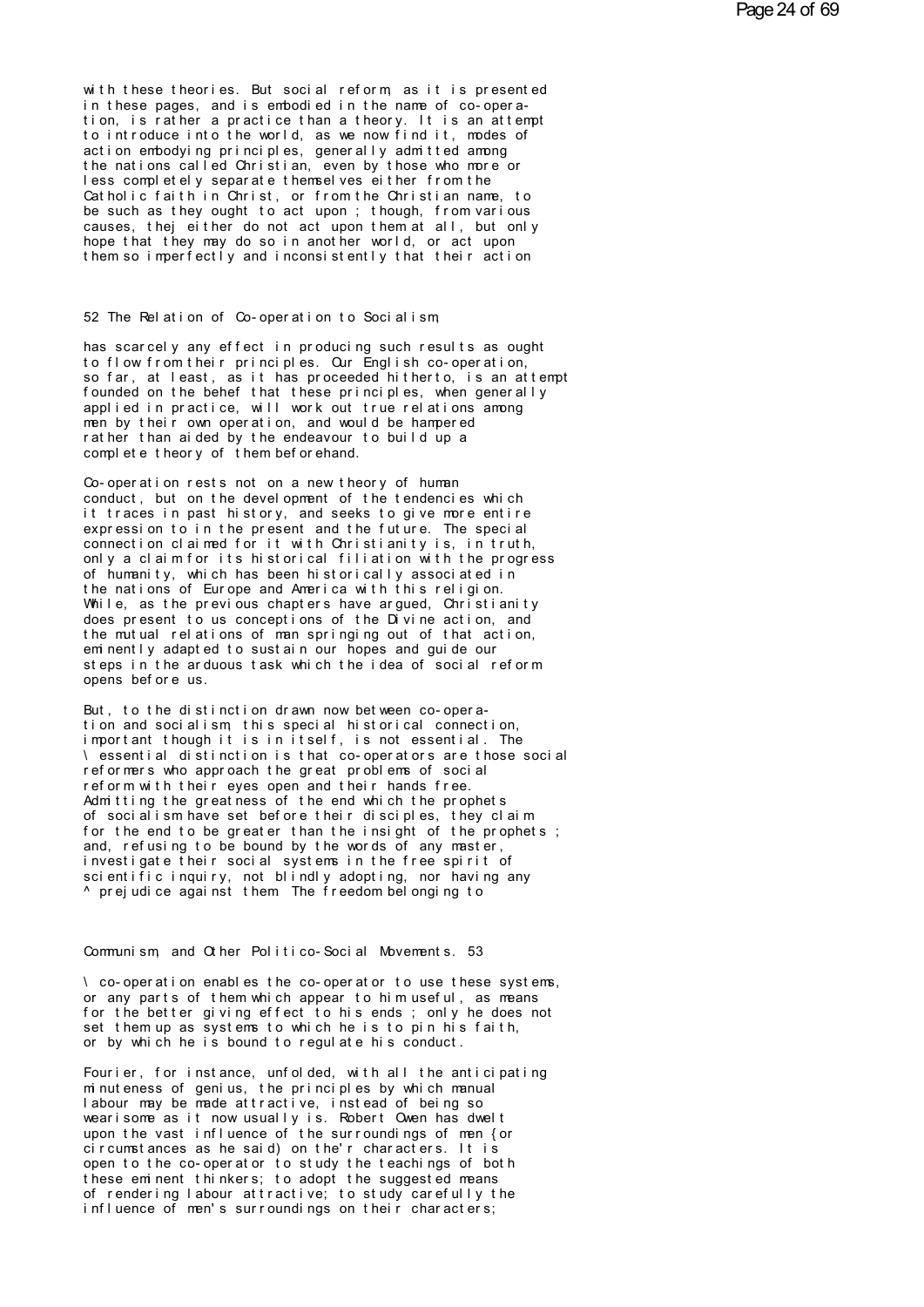without basing his action upon the assumption that man's character is formed for him and not by him or substituting for the maxim " Bear ye one another's burdens, so shall ye fulfil the law of love," the apophthegm<br>" Destinies are proportionate to attractions," in which Fourier summed up his theory. The free spirit of social progress, proper to Christianity, whether it adopt the Christian name or not, will be at liberty "to prove all<br>things, and hold fast that which is good," when it comprehends, as I trust it is beginning to comprehend, what work lies before it if it really would do God's will on earth.

So it may " prove," but I cannot think that, as a general rule, it will " hold fast " that system of communism which has continually appeared within the Christian Church, constituting the outward life of the monastic and conventual orders, and forming the external bond of union of a number of Protestant bodies existing in the United States.

Indeed, with the exception of Oneida, all these

54 The Relation of Co-operation to Socialism

communities are either, like the monastic and conventual institutions of Cathohcism founded upon, or tend to, a practice which maker their adoption by mankind generally impossible, because, to borrow Sterne's pithy antithesis, " if it peoples heaven it impeoples earth " — the practice of celibacy. Otherwise, economically considered, the results of the mode of life are, according to M. Hind's description, generally satisfactory. Plenty appears to be their common character  $-a$  plenty obtained without burdening the inmates with any excess of work, and that not because all the members are able-bodied; for, besides containing a large number of old people, these communities, at least in many cases, receive families of the children of persons joining them who become a charge on the common fund. The notion that the stimulus of individual gain is necessary in order to produce industry  $i s$  also negatived by these accounts, which uniformly describe the members as industrious. While at Oneida, where the advantages derivable from a united home are appreciated to an extent not shown in most of these communities, the inventive faculties of the members are actively exercised to discover labour-saving contrivances, which, in an institution where all participate alike in the common produce, are obviously an unqualified advantage to all.

The advantage is very great, but there is no sufficient reason why it should not equally exist under a system of associated labour, in any community which places at the command of its members a variety of occupations open to all, so that the labour saved in one employment may be taken up by another, without sacrificing the natural constitution of the family to the demands for union in work, made upon us by the progress of invention and the growth of capital. In truth, if we except Icaria, all these communistic societies, including Oneida, have the primary

Communism, and Oilier Politico-Social Movements. 55

object of realising some special religious theory; Oneida being distinguished by the peculiarity that the theory of what they call the system of Perfection does not involve the extinction of the human race as a necessary consequence of its general adoption. On the other hand, it does involve the same sort of sacrifice of the family to the community, though not carried out with a consistency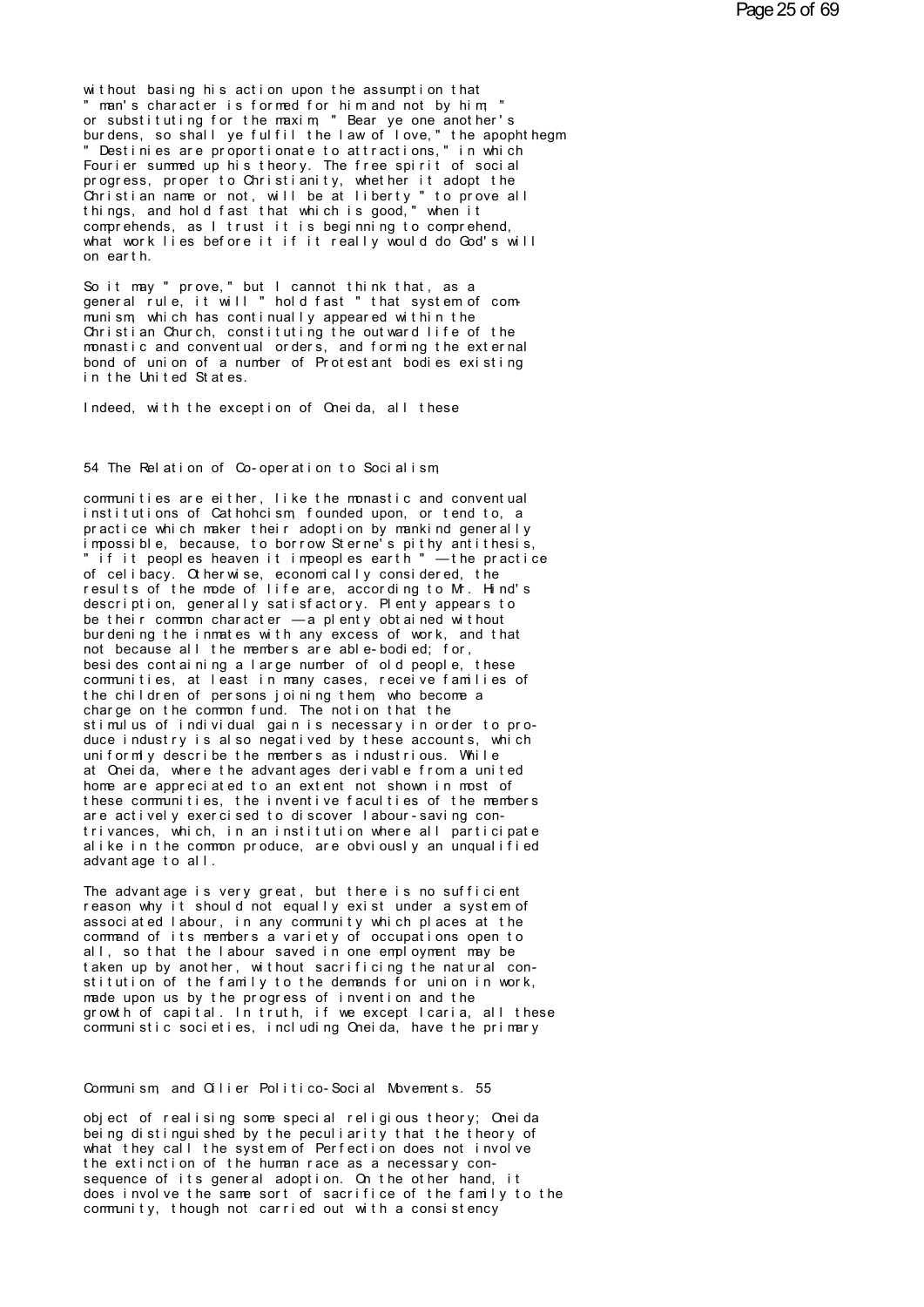so complete as Plato provides in his ideal republic.

But Plato wrote as a Hellen for Hellens, having before his mental vision the conditions of life existing in the small republics of Greece, where a free State meant a free town. All his proposals have in view the so training a body of citizens. who would constitute the armed force necessary to protect the liberties of all against aggressive nei ahbours, as to prevent them from abusing, to their own private advantage, the absolute power over the lives and liberties of the other citizens, which their position gave them With keen insight into human motives, Plato desired to free these " guards," as he calls them from the subtle temptation to selfishness latent in that plausible excuse, " Don't think I am working for myself: but it is my duty to raise my family." Therefore, he said, the "guards" must have no individual families.<br>All of them must be one family, supported by the body of citizens whom they protect, with whose welfare they will then be identified, and among whom, being themselves free from unjust motives, they can preserve just act i on

Given the conditions of Greek life, this theory of Plato has much to say for itself. Under the altered conditions of our days the case changes. In the great States which modern times have made familiar to us, where order has wedded freedom, and the overpowering strength of the whole united community is exerted, when necessary, to restrain the governing body in any association from

## 56 The Relation of Co-operation to Socialism

abusing to their own advantage the powers committed to them for the good of all, there is no sufficient reason for merging the national dualism of human life in an artificial universalism The striking example of the<br>Familistere, formed at Quise\* by M Godin, has shown<br>that it is possible to attain all the social advantages of communistic institutions - the care and training of children from their earliest years; their subsequent education; the provision within the unitary dwelling, to the degree permitted by the means of its inhabitants, of what ever can assist want, promote convenience, or facilitate enjoyment; the creation among its inmates<br>of an active concern for each other's welfare, by the part which each is able and invited to take in this or that branch of the general administration;  $-$ -while yet the in mates possess a domestic privacy more complete than<br>can be enjoyed by the occupants of ordinary town dwellings; earn various incomes, according to their capacities; have entire liberty of disposing of their own property; and, in short, retain all the individuality of natural life, superadding to it an associated life which makes this individual life more full of enjoyment as it becomes less selfish.

It may be urged, perhaps, that if the last proposition is true, a system of complete communism would increase enjoyment to the highest degree possible, by extinguishing sel fishness altogether. This was apparently the idea of Robert Owen, who, in consequence, believed that the attractions of a communistic life to all who ever experienced them would be so great, that the system once<br>introduced, would rapidly spread over the earth. But he overlooked the fact that the happiness which an unselfish spirit does produce to its possessor, according to the uniform experience of all who ever strove to attain it.

\* Department de l'Aisne in France.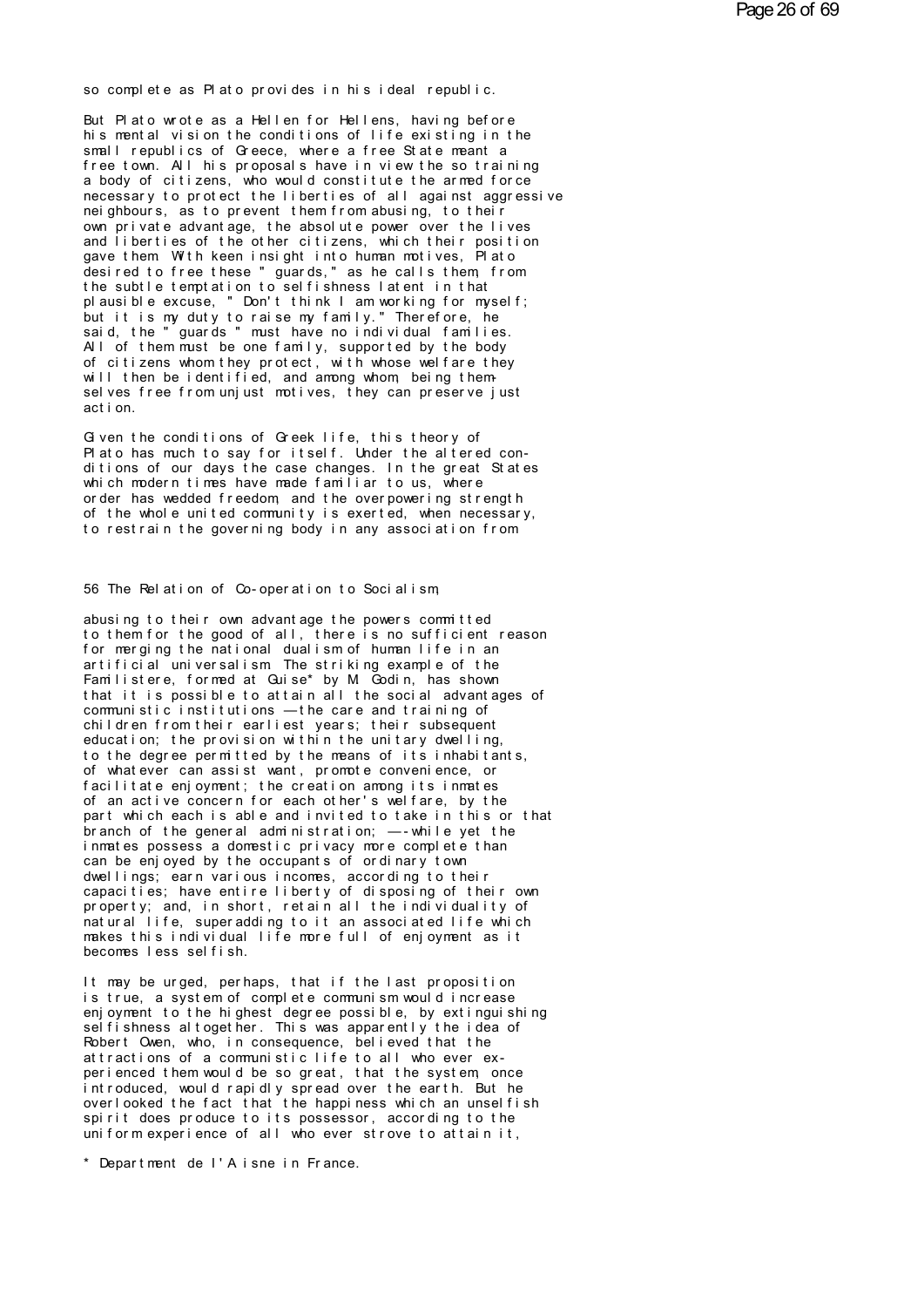Communism, and Other Politico-Social Movements. 57<br>comes from within, and cannot be imported from without,

Communism, and Other Politico-Social Movements. 57<br>comes from within, and cannot be imported from without,<br>^ whence can come only, the occasions where this spirit<br>may display itself and thus increase its energy by the Communism, and Other Politico-Social Movements. 57<br>comes from within, and cannot be imported from without,<br>^ whence can come only, the occasions where this spirit<br>may display itself and thus increase its energy by the<br>oppo Communism, and Other Politico-Social Movements. 57<br>comes from within, and cannot be imported from without,<br>^ whence can come only, the occasions where this spirit<br>may display itself and thus increase its energy by the<br>oppo Communism, and Chher Politico-Social Movements. 57<br>comes from within, and cannot be imported from without,<br>^ whence can come only, the occasions where this spirit<br>may display itself and thus increase its energy by the<br>oppo comes from within, and cannot be imported from without,<br>
^ whence can come only, the occasions where this spirit<br>
may display itself and thus increase its energy by the<br>
opportunity for its exercise. Now, these occasions w comes from within, and cannot be imported from without,<br>^ whence can come only, the occasions where this spirit<br>may display itself and thus increase its energy by the<br>opportunity for its exercise. Now, these occasions woul A whence can come only, the occasions where this spirit may display itself and thus increase its energy by the<br>opportunity for its exercise. Now, these occasions would<br>be afforded by an associated dwelling, which left the<br> may display itself and thus increase its energy by the<br>opportunity for its exercise. Now, these occasions would<br>be afforded by an associated dwelling, which left the<br>homes of its inmates in their individual distinctness, b opportunity for its exercise. Now, these occasions would<br>be afforded by an associated dwelling, which left the<br>homes of its inmates in their individual distinctness, but<br>placed alongside of them as objects of the common ca be afforded by an associated dwelling, which left the<br>homes of its inmates in their individual distinctness, but<br>placed alongside of them, as objects of the common care,<br>institutions conducive to the general welfare, not l homes of its inmates in their individual distinctness, but<br>placed alongside of them, as objects of the common care,<br>institutions conducive to the general welfare, not less<br>completely than it can be by a system where this<br>d placed alongside of them, as objects of the common care,<br>institutions conducive to the general welfare, not less<br>completely than it can be by a system where this<br>domestic life itself is made a matter of common regulation.<br> institutions conducive to the general welfare, not less<br>completely than it can be by a system where this<br>domestic life itself is made a matter of common regulation.<br>Moreover, the danger would be avoided of that constant<br>ja completely than it can be by a system where this<br>domestic life itself is made a matter of common regulation.<br>Moreover, the danger would be avoided of that constant<br>jarring which must be liable to arise between the general<br> domestic life itself is made a matter of common regulation.<br>Moreover, the danger would be avoided of that constant<br>jarring which must be liable to arise between the general<br>regulations and the variety of individual tastes, Moreover, the danger would be avoided of that constant<br>jarring which must be liable to arise between the general<br>regulations and the variety of individual tastes, wherever<br>the distinction between public and private affairs regulations and the variety of individual tastes, wherever<br>the distinction between public and private affairs has<br>disappeared, by the public life having swallowed up the<br>private life.<br>N. Thus, then, the relation between co

the distinction between public and private affairs has<br>disappeared, by the public life having swallowed up the<br>private life.<br>N. Thus, then, the relation between co-operation, as a<br>system of association, and communism, rese system of association, and communism, resembles that subsisting between certain mathematical lines, which may indefinitely approach, but can never touch. The spirit private life.<br>N. Thus, then, the relation between co-operation, as a<br>system of association, and communism resembles that<br>subsisting between certain mathematical lines, which may<br>indefinitely approach, but can never touch. N. Thus, then, the relation between co-operation, as a<br>system of association, and communism, resembles that<br>subsisting between certain mathematical lines, which may<br>indefinitely approach, but can never touch. The spirit<br>of N. Thus, then, the relation between co-operation, as a<br>system of association, and communism, resembles that<br>subsisting between certain mathematical lines, which may<br>indefinitely approach, but can never touch. The spirit<br>of system of association, and communism, resembles that<br>subsisting between certain mathematical lines, which may<br>indefinitely approach, but can never touch. The spirit<br>of true co-operation will lead those on who mit has taken subsisting between certain mathematical lines, which may<br>indefinitely approach, but can never touch. The spirit<br>of true co-operation will lead those on whom it has taken<br>hold to feel dissatisfied with any appropriation to<br> indefinitely approach, but can never touch. The spirit<br>of true co-operation will lead those on whom it has taken<br>hold to feel dissatisfied with any appropriation to<br>themselves of advantages capable, by their nature, of<br>com of true co-operation will lead those on whom it has taken<br>hold to feel dissatisfied with any appropriation to<br>themselves of advantages capable, by their nature, of<br>communication to others who are excluded from them<br>Covious hold to feel dissatisfied with any appropriation to<br>themselves of advantages capable, by their nature, of<br>communication to others who are excluded from them<br>Coviously, in proportion to the degree in which this spirit<br>IS th themselves of advantages capable, by their nature, of<br>communication to others who are excluded from them<br>Coviously, in proportion to the degree in which this spirit<br>IS the living principle of conduct among any associated<br>b communication to others who are excluded from them<br>Coviously, in proportion to the degree in which this spirit<br>IS the living principle of conduct among any associated<br>body, its internal constitution will spontaneously<br>appr Choviously, in proportion to the degree in which this spirit<br>IS the living principle of conduct among any associated<br>body, its internal constitution will spontaneously<br>approach communism All will feel themselves to be<br>trus IS the living principle of conduct among any associated<br>body, its internal constitution will spontaneously<br>approach communism All will feel themselves to be<br>trustees of their natural or acquhed powers for the<br>general good, body, its internal constitution will spontaneously<br>approach communism. All will feel themselves to be<br>trustees of their natural or acquhed powers for the<br>general good, and ask only to share in this good equally<br>with those approach communism All will feel themselves to be<br>trustees of their natural or acquhed powers for the<br>general good, and ask only to share in this good equally<br>with those to whom they impart it. But between<br>communism, as a trustees of their natural or acquined powers for the<br>general good, and ask only to share in this good equally<br>with those to whom they impart it. But between<br>communism, as a rule, and this communistic feeling<br>there must rem general good, and ask only to share in this good equally<br>with those to whom they impart it. But between<br>communism, as a rule, and this communistic feeling<br>there must remain always the difference that there is<br>between law a with those to whom they impart it. But between<br>communism, as a rule, and this communistic feeling<br>there must remain always the difference that there is<br>between law and gospel, between thou shalt and thou<br>wilt, between the wilt, between the freedom of the self-governing will<br>and the yoke of submission to a majority.<br>58 The Relation of Co-operation to Socialism,<br>The regard for individual freedom which thus dis-

tinguishes co-operation from communism distinguishes 58 The Relation of Co-operation to Socialism,<br>The regard for individual freedom which thus dis-<br>tinguishes co-operation from communism, distinguishes<br>to attain the end of free association, from all attempts<br>to attain the e 58 The Relation of Co-operation to Socialism<br>The regard for individual freedom which thus dis-<br>tinguishes co-operation from communism, distinguishes<br>it also, though still more emphatically, from all attempts<br>intervention o 58 The Relation of Co-operation to Socialism,<br>The regard for individual freedom which thus dis-<br>tinguishes co-operation from communism, distinguishes<br>it also, though still more emphatically, from all attempts<br>to attain the The regard for individual freedom which thus dis-<br>tinguishes co-operation from communism, distinguishes<br>it also, though still more emphatically, from all attempts<br>to attain the end of free association by the compulsory<br>int The regard for individual freedom which thus dis-<br>tinguishes co-operation from communism, distinguishes<br>it also, though still more emphatically, from all attempts<br>to attain the end of free association by the compulsory<br>int tinguishes co-operation from communism, distinguishes<br>it also, though still more emphatically, from all attempts<br>to attain the end of free association by the compulsory<br>intervention of the State. Now, this is the aim of th it also, though still more emphatically, from all attempts<br>to attain the end of free association by the compulsory<br>intervention of the State. Now, this is the aim of the<br>theories of socialistic legislation which have, of l to attain the end of free association by the compulsory<br>intervention of the State. Now, this is the aim of the<br>theories of socialistic legislation which have, of late<br>years, fascinated the sober judgment of large masses<br>of intervention of the State. Now, this is the aim of the<br>theories of socialistic legislation which have, of late<br>years, fascinated the sober judgment of large masses<br>of the population in Germany, in whom long habit of<br>subjec theories of socialistic legislation which have, of late<br>years, fascinated the sober judgment of large masses<br>of the population in Germany, in whom long habit of<br>subjection to State regulation may be pleaded in excuse<br>for t years, fascinated the sober judgment of large masses<br>of the population in Germany, in whom long habit of<br>subjection to State regulation may be pleaded in excuse<br>for their notion that the State could do every thing they<br>des of the population in Germany, in whom long habit of<br>subjection to State regulation may be pleaded in excuse<br>for their notion that the State could do everything they<br>desire if only it would. But the same idea appears to<br>hav subjection to State regulation may be pleaded in excuse<br>for their notion that the State could do every thing they<br>desire if only it would. But the same idea appears to<br>have taken hold also on the free life of the United St for their notion that the State could do everything they<br>desire if only it would. But the same idea appears to<br>have taken hold also on the free life of the United States,<br>perhaps, from the opposite habit of the people, to desire if only it would. But the same idea appears to<br>have taken hold also on the free life of the United States,<br>perhaps, from the opposite habit of the people, to look<br>on its own will uttered through the ballot box, as<br>i have taken hold also on the free life of the United States,<br>perhaps, from the opposite habit of the people, to look<br>on its own will uttered through the ballot box, as<br>irresistible. The objection to this system in the<br>peace perhaps, from the opposite habit of the people, to look<br>on its own will uttered through the ballot box, as<br>irresistible. The objection to this system, in the<br>peaceful form proposed by Ferdinand Lassalle, who<br>urged only tha peaceful form proposed by Ferdinand Lassalle, who<br>urged only that the State should use the common purse<br>to obtain for the mass of its members the means of self-<br>employment, has been very clearly stated by Dr. Schulze-<br>Deli urged only that the State should use the common purse<br>to obtain for the mass of its members the means of self-<br>employment, has been very clearly stated by Dr. Schulze-<br>Delitzsch in his speeches and lectures. For, whence is to obtain for the mass of its members the means of self-<br>employment, has been very clearly stated by Dr. Schulze-<br>Delitzsch in his speeches and lectures. For, whence is<br>the State purse, if it is not swelled by forced contr Delitzsch in his speeches and lectures. For, whence is<br>the State purse, if it is not swelled by forced contributions<br>from the rich, to be replenished except by the very<br>persons to whom it is to give employment ? If, how-<br>e the State purse, if it is not swelled by forced contributions<br>from the rich, to be replenished except by the very<br>persons to whom it is to give employment ? If, how-<br>ever, to avoid this difficulty, the theory is carried to from the rich, to be replenished except by the very<br>persons to whom it is to give employment ? If, how-<br>ever, to avoid this difficulty, the theory is carried to<br>the length advocated by Karl Marx, who would confiscate<br>the p ever, to avoid this difficulty, the theory is carried to the length advocated by Karl Marx, who would confiscate the property of the richer classes for the benefit of the general body, into which they are to be compelled t ever, to avoid this difficulty, the theory is carried to<br>the length advocated by Karl Marx, who would confiscate<br>the property of the richer classes for the benefit of the<br>general body, into which they are to be compelled t the length advocated by Karl Marx, who would confiscate<br>the property of the richer classes for the benefit of the<br>general body, into which they are to be compelled to<br>sink by the might of the strongest, then, in opposition the property of the richer classes for the benefit of the general body, into which they are to be compelled to sink by the might of the strongest, then, in opposition to such a tendency, however it may originate, it must b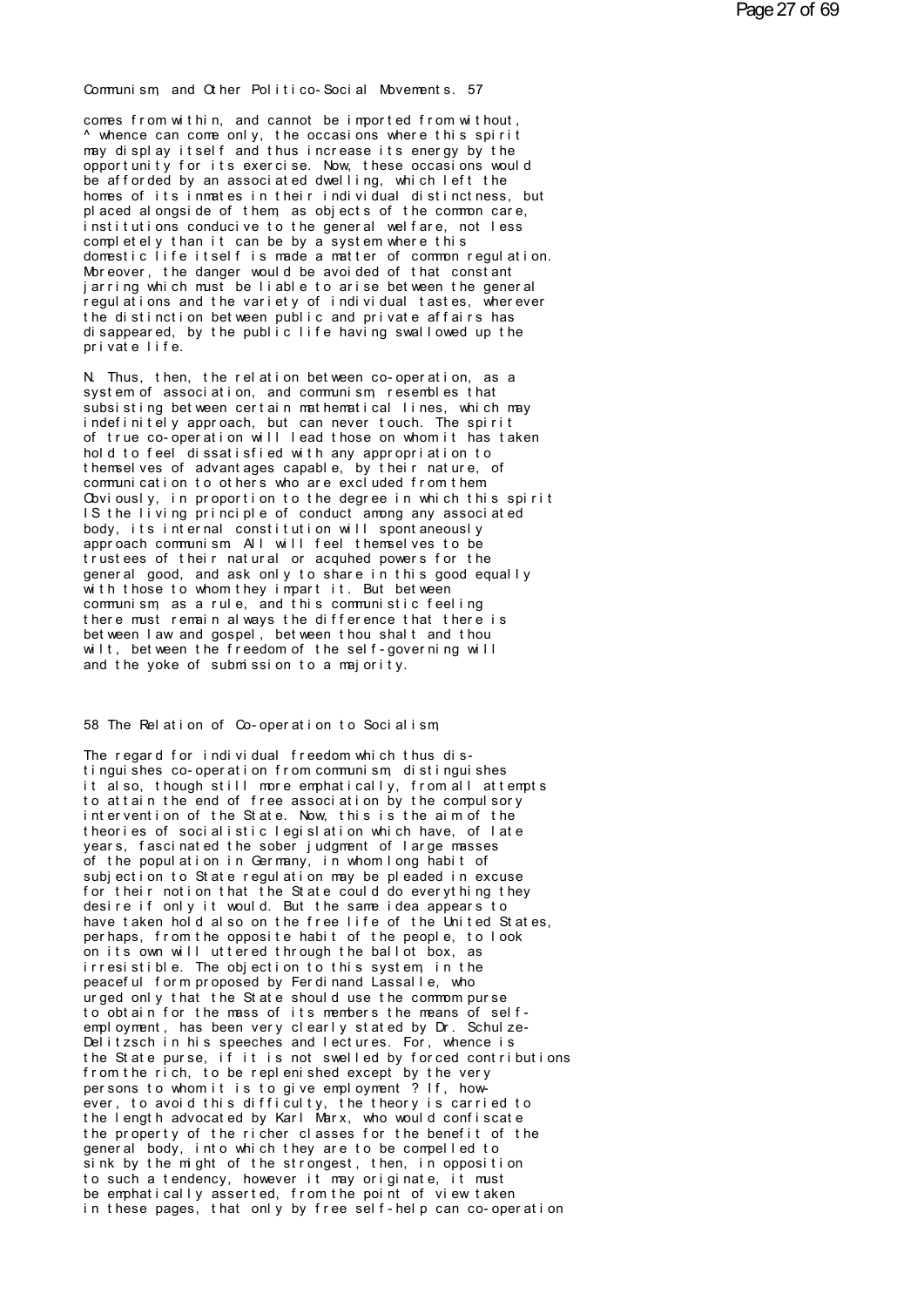procure for man the good claimed in them as capable of being produced by it. Because its whole power comes from the acceptance by the will of man of that Divine

Communism and Other Politico-Social Movements. 59

law of love, affirmed by us to be the true law of humanity, on which the well-being of mankind depends.

If even in political life those " who take the sword shall perish by the sword," as the Gospel declares, and historical experience has confirmed, with a uniformity of result disquised only by the fact that in many nations the assertion of strength has been accompanied by the assertion of principles of eternal life which have qualified<br>the action of this principle of death —assuredly, to think that the victory of reason is to be earned by the exercise of force, and the reign of love to be the natural fruit of a reign of terror, must be the maddest of mad delusions.

Not by cutting the Gordian knot can the genius of social progress found its beneficent empire. At the present day, in England most certainly, and, I believe, in every Christian European country, except, perhaps, Russia, and assuredly in the United States, the road to a peaceful social revolution, fraught with unmeasurable benefits to the mass of the population, and attended by injury to none - except it can be called an injury to shut men out from the hope of future gains to be made out of other men's pockets — is open to the whole population,<br>by free association, for objects which recent experience has proved that association can successfully effect, if only the masses, who may thus benefit themselves collectively and individually, are willing to associate. If the blind-(^ ness of selfish interest prevents them from so associating,<br>'all the laws which could be passed, to give them the benefits of association while they are strangers to its  $\gamma$ spirit, would be as powerless to quicken true social life  $-\square$ 

As are the blasts of autumn wind,

Which through the withered follage sing,

To call forth from the sapless boughs The bloom and verdure of the spring.

Part II.

THE ECONOM CAL BASIS OF CO-OPERATION.

PART II. Chapter IV.

The Relation of Co-operation to Competition.

COMPETI TI ON has been more than once admitted in these pages to be a law of nature, a part of the " struggle for existence," by which all nature is per vaded, applied especially to those conscious agents who can compete with each other for the occupation of any locality, or the enjoyment of any object which more<br>than one of them may desire to occupy or enjoy. The more varied the faculties, the more diversified the surroundings of any such creatures, the stronger must be the tendencies to competition called forth in the beings thus circumstanced; whose desires must in such a case in truth compete with each other, the stronger expelling, or, at least, overpowering the weaker. Man possesses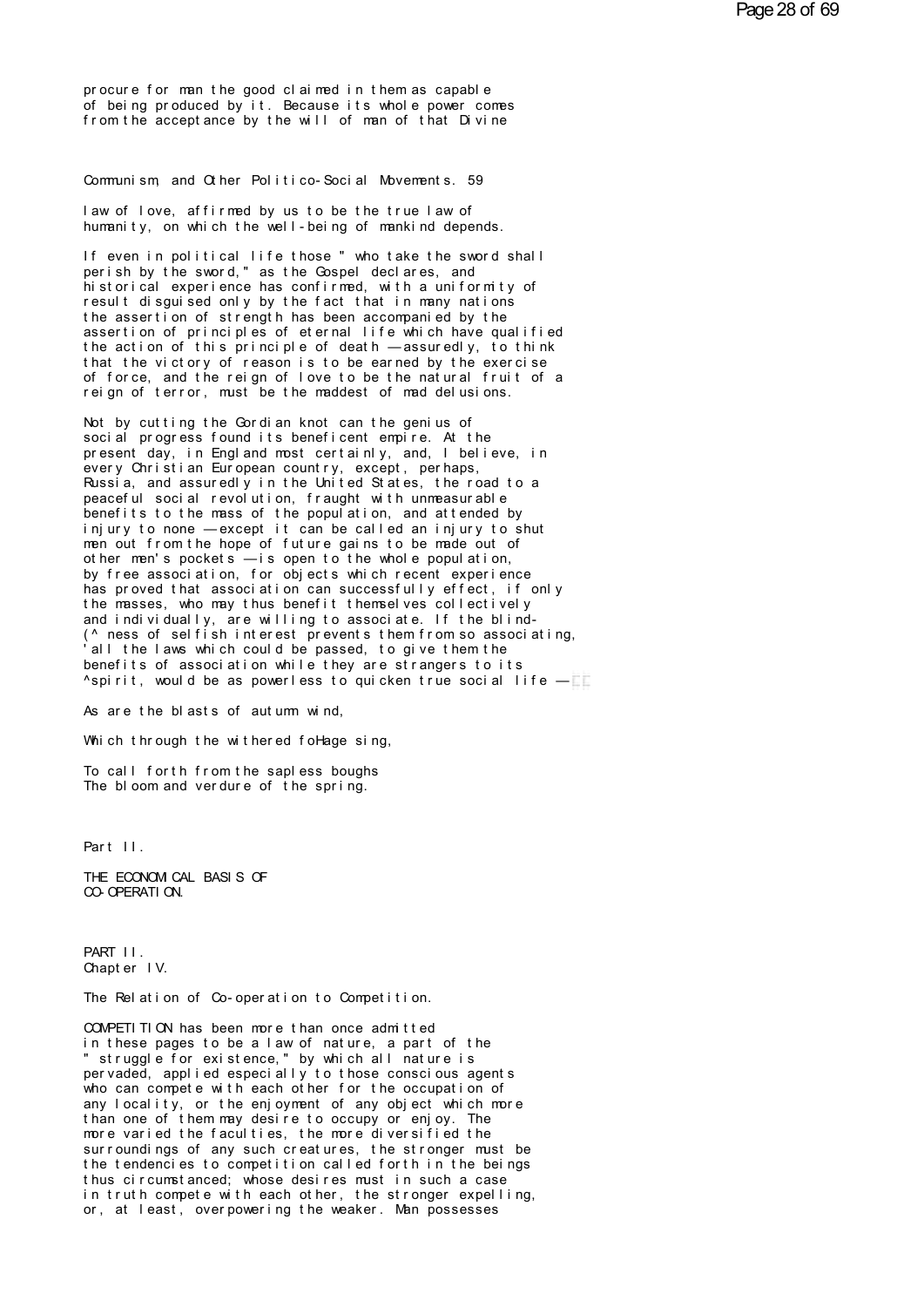the most varied faculties of any inhabitant of the earth, and from his facilities of locomotion, and the ability gradually acquired by him through the progress of invention, to transport the produce of one part of the earth to other distant parts, can, in a certain sense, make the whole earth part of his surroundings. In man, therefore, this competition of desires naturally rises to greater intensity than in any other creature known to us. But, in itself, so long as any body of men remains in the natural state of every animal capable of existing, namely, the state of having access to the means of subsistence. the natural law works for good, by tending to diversify

64 The Relation of Co-operation to Competition.

the pleasures, and through this diversity to stimulate the industrial activity of the human beings subject to it.

In speaking of the good attending the natural competition of various desires among men who have at their command ready access to the means of subsistence. I assume the absence of violence. Of course, I am aware<br>that the assumption is very far from borne out by the history of mankind. Only very slowly, and still imperfectly, has the natural disposition of the stronger animal to seize on what it desires by pure strength been brought under such control as exists within the civilised States of the present day; where, however, the good is qualified by evil in another way soon to be stated. But, assuming the co-existence of these two conditions the absence of violence and command of the means of subsistence - I say the competition of desires among men would be essentially beneficial; because, admitting of satisfaction only by exchange, it stimulates the inventive faculties of one man to produce something desired by other men, that he may be able, by satisfying their desires, to satisfy his own. For thus is overcome that apathetic indolence into which savage races are prone to fall, shutting themselves out by it from intellectual progress, and consequently, too, from moral progress, which is impossible when the intellect slumbers. Thus, too, with the growth of more numerous wants may arise al so that greater refinement, which is the condition of aest het i c t ast e.

Long periods may elapse in the history of a nation during which this natural competition of desires continues to operate to the general advantage of the citizens. It continues thus to operate so long as, at least in the great majority of cases, there is no question of the means of subsistence depending on the power of individuals to exchange the produce of their own labour for that of

The Relation of Co-operation to Competition. 65

other men; so long as the competition is between desires, affecting only the enjoyments of life, but not the means of living; which, therefore, cannot be said to exercise a pressure greater than that healthy stimulus to inventive action above noticed. But, as population multiplies, as the cultivation of the ground, followed as it always has been in some shape or other by its appropriation, shuts out an ever-increasing number of the population from the direct natural means of obtaining their subsistence, and drives them to depend for their living upon their success in exchanging what they make only in order to exchange it, the natural law of competition begins to show its inadequacy to satisfy the requirements of reason. Instead of stimulating the industry of the worker to make it more fruitful of benefit to him, by the competi-<br>tion of his own desires against each other, it begins to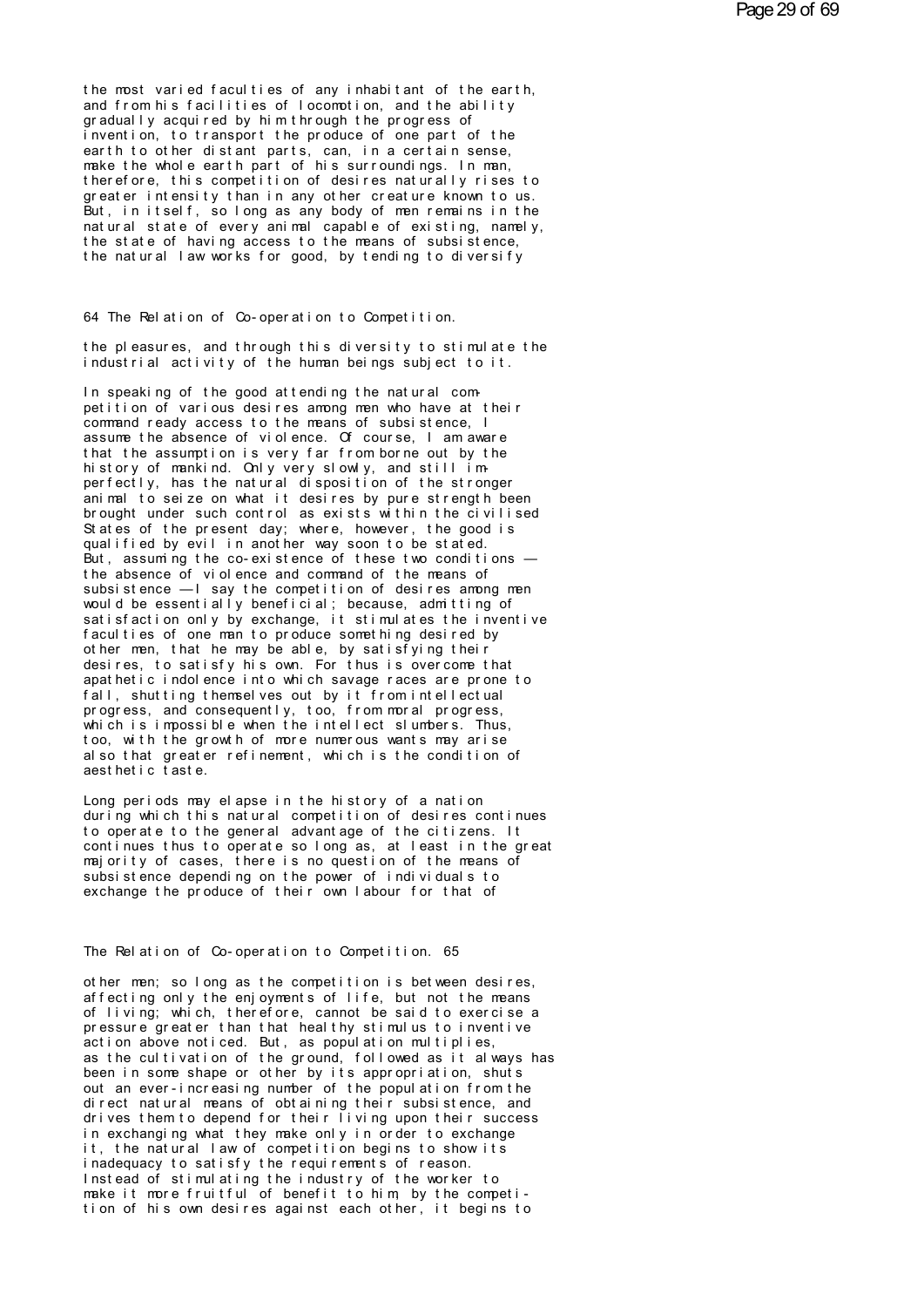lessen the benefits of that industry by the competition of one worker against another, to obtain the means of living<br>by underselling each other's labour. The process once begun has a continual tendency to extend, and draw in perpetually an increasing proportion of the population under the wheels of a competition which has ceased to be beneficial 'to them unless from any cause the demand for work should grow faster than the number of workers, when the competition for their work would begin to tell in their favour.

Now, the chance here stated must mainly depend upon two circumstances  $-(i)$  the rate at which capital tends to accumulate in any country; (2) the degree of enterprise in its employment existing in that country; while this very accumulation and enterprise, so long as they are employed - not on account of the whole body of workers, but b}' individuals who endeavour to make out of them a special advantage for themselves - have a constant tendency to destroy, by the competition among the

 $\mathbf{r}$ 

66 The Relation of Co-operation to Competition.

employers, the benefits which, in another way, they tend to produce.

When the channels to which the emploj'ment of capital shall be directed are determined, not with a view to the general interest by a careful study - of the existing demand for any class of articles, of the means of supph ing it, of the probability of an increase of consumption in that class of objects, and of the prevention of waste in making articles not wanted - but simpty by the expectation entertained by this or that person, or group of persons, of<br>reaping individuall}' some special benefit from the enterprises, the determination what enterprise shall be selected is very likely to be based on the knowledge or belief that someone else has made large profits out of that particular work; and, therefore, that there is what is<br>called an "opening for business" — in other words, a<br>chance of snatching some of these profits away b}' offering to the purchaser somewhat lower terms. Now, in order to unite these cheaper rates with the desired profit, there is one easy way -to diminish the cost of production. Hence there arises out of the struggle of the owners of capital amongst each other for possession of the branches of business believed to be the most profitable, a tendency to reduce the wages of labour, to which the workers, not withstanding all attempts to arrest it by union for this purpose, may find themselves driven to submit, after vainly using up all their own resources in a fruitless resistance, on the principle that half a loaf is better than no bread. The histor}' of the coal, iron, and cotton industries, during the last four or five years, furnishes a striking illustration of the proposition advanced here; which must not be confused with a denial of the great benefits that have been conferred on mankind through individual enterprise, where it has been directed to perfecting and developing new processes or discoveries.

The Relation of Co-operation to Competition. 67

and thus has multiplied the means of human well-being, by employing the labour saved to produce some desirable object hitherto unknown.

But this great triumph of human genius, the progress of invention, with its marvellous results, multiplied as they have been of late years with a rapidity unknown, I may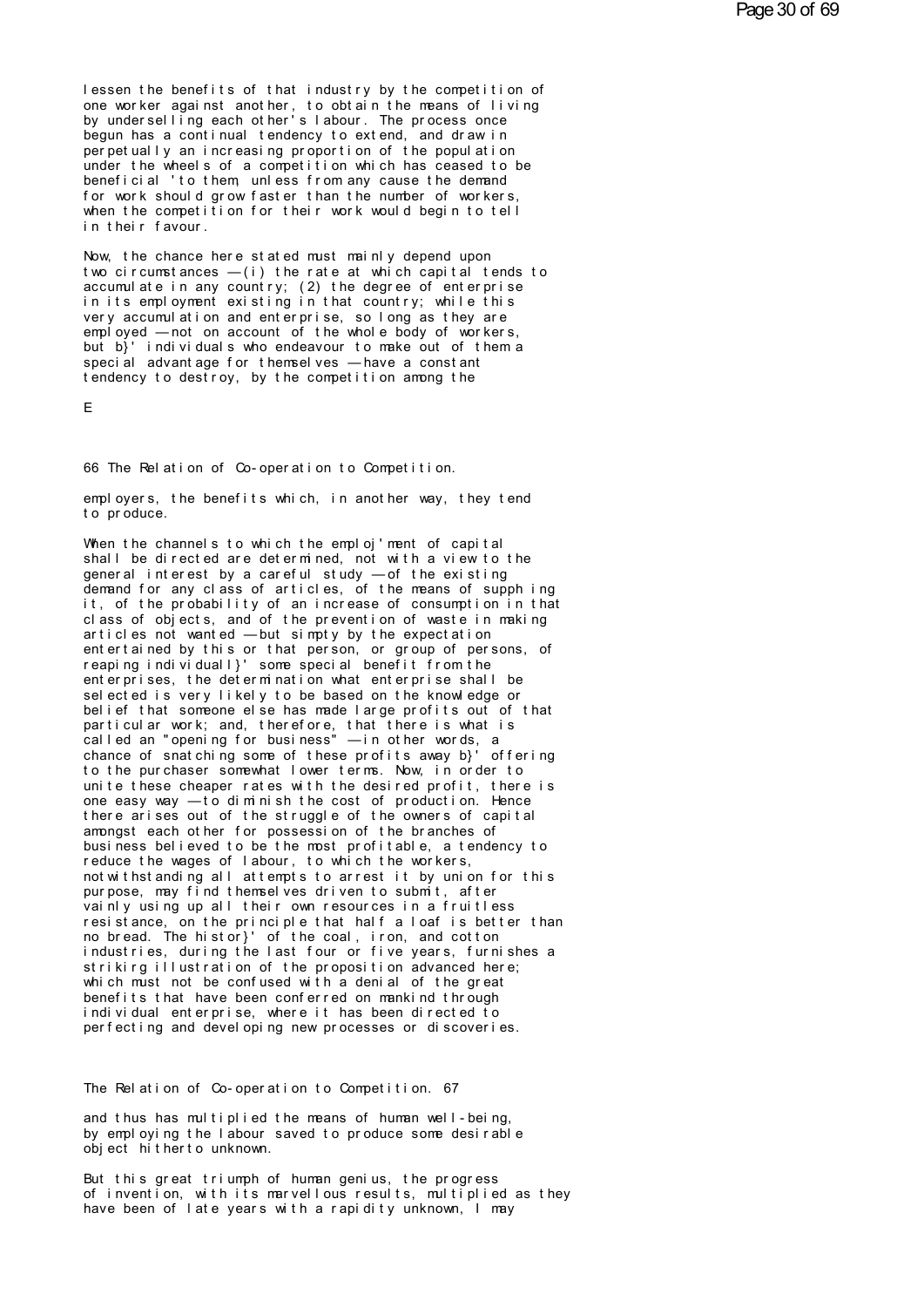say undreamt of, in former ages, furnishes an additional<br>and very striking illustration how impracticable it is to<br>found a human society satisfactory to the demands of say undreamt of, in former ages, furnishes an additional<br>and very striking illustration how impracticable it is to<br>found a human society satisfactory to the demands of<br>reason upon the action of the natural law of commetiti f ound a human society striking into the same and the same distribution and very striking illustration how impracticable it is<br>found a human society satisfactory to the demands of<br>reason, upon the action of the natural law say undreamt of, in former ages, furnishes an additional<br>and very striking illustration how impracticable it is to<br>found a human society satisfactory to the demands of<br>reason, upon the action of the natural law of competit say undreamt of, in former ages, furnishes an additional<br>and very striking illustration how impracticable it is to<br>found a human society satisfactory to the demands of<br>reason, upon the action of the natural law of competit say undreamt of, in former ages, furnishes an additional<br>and very striking illustration how impracticable it is to<br>found a human society satisfactory to the demands of<br>reason, upon the action of the natural law of competit and very striking illustration how impracticable it is to<br>found a human society satisfactory to the demands of<br>reason, upon the action of the natural law of competitive<br>struggle left to itself. It is almost impossible to e found a human society satisfactory to the demands of<br>reason, upon the action of the natural law of competitive<br>struggle left to itself. It is almost impossible to estimate,<br>with any approach to accuracy, the increase in th reason, upon the action of the natural law of competitive<br>struggle left to itself. It is almost impossible to estimate,<br>with any approach to accuracy, the increase in the<br>productive powers of the inhabitants of Great Brita struggle left to itself. It is almost impossible to estimate,<br>with any approach to accuracy, the increase in the<br>productive powers of the inhabitants of Great Britain<br>during the last one hundred years, arising from the<br>int with any approach to accuracy, the increase in the<br>productive powers of the inhabitants of Great Britain<br>during the last one hundred years, arising from the<br>introduction of steam as a motive power, and the growth<br>of machin productive powers of the inhabitants of Great Britain<br>during the last one hundred years, arising from the<br>introduction of steam as a motive power, and the growth<br>of machinery connected with its use. Still more difficult<br>wo during the last one hundred years, arising from the<br>introduction of steam as a motive power, and the growth<br>of machinery connected with its use. Still more difficult<br>would it be to estimate what might have been done by the introduction of steam as a motive power, and the growth<br>of machinery connected with its use. Still more difficult<br>would it be to estimate what might have been done by the<br>use of this "ministry of fire," to which, pace Mr. of machinery connected with its use. Still more difficult<br>would it be to estimate what might have been done by the<br>use of this "ministry of fire," to which, pace Mr. Ruskin,<br>I look as the great magician who shall charm awa would it be to estimate what might have been done by the<br>use of this "ministry of fire," to which, pace Mr. Ruskin,<br>I look as the great magician who shall charm away in the<br>world of harmony the ills which he produces in a use of this "ministry of fire," to which, pace Mr. Ruskin,<br>I look as the great magician who shall charm away in the<br>world of harmony the ills which he produces in a world of<br>struggle — if his mighty agency had been systema I look as the great magician who shall charm away in the<br>world of harmony the ills which he produces in a world of<br>struggle —if his mighty agency had been systematically<br>used for the common welfare as reason would prescrib world of harmony the ills which he produces in a world of<br>struggle — if his mighty agency had been systematically<br>used for the common welfare as reason would prescribe.<br>But a powerful picture has lately been drawn, not by struggle — if his mighty agency had been systematically<br>used for the common welfare as reason would prescribe.<br>But a powerful picture has lately been drawn, not by one<br>person, but by a Committee of the American Social Scie used for the common welfare as reason would prescribe.<br>But a powerful picture has lately been drawn, not by one<br>person, but by a Committee of the American Social Science<br>Association, in a paper read at its meeting at Cinci But a powerful picture has lately been drawn, not by one<br>person, but by a Committee of the American Social Science<br>Association, in a paper read at its meeting at Cincinnati,<br>in 1878, of the progress of machinery in the Uni person, but by a Committee of the American Social Science<br>Association, in a paper read at its meeting at Cincinnati,<br>in 1878, of the progress of machinery in the United States,<br>where the changes brought about have been mor Association, in a paper read at its meeting at Cincinnati,<br>in 1878, of the progress of machinery in the United States,<br>where the changes brought about have been more rapid,<br>and, therefore, more startling than with us ; whi in 1878, of the progress of machinery in the United States,<br>where the changes brought about have been more rapid,<br>and, therefore, more startling than with us ; while the fact<br>that in the United States enormous tracts of fe where the changes brought about have been more rapid,<br>and, therefore, more startling than with us ; while the fact<br>that in the United States enormous tracts of fertile land<br>are still uncultivated; that, in the cultivated p and, therefore, more startling than with us ; while the fact<br>that in the United States enormous tracts of fertile land<br>are still uncultivated; that, in the cultivated parts the<br>laws of primogeniture and practice of entail that in the United States enormous tracts of fertile land<br>are still uncultivated; that, in the cultivated parts the<br>laws of primogeniture and practice of entail do not prevail ;<br>that no vast bodies of men are withdrawn fro are still uncultivated; that, in the cultivated parts the<br>laws of primogeniture and practice of entail do not prevail;<br>that no vast bodies of men are withdrawn from produc-<br>tion while maintained at the cost of the producer on individual enterprise, which is generally remarkably<br>68 The Relation of Co-operation to Competition.

68 The Relation of Co-operation to Competition.<br>active, makes the picture of the results which have come<br>from the progress of invention under its influence the more f for the Relation of Co-operation to Competition.<br>active, makes the picture of the results which have come<br>from the progress of invention under its influence the more<br>striking. active, makes the picture of the results which have come from the progress of invention under its influence the more striking.<br>At the commencement of the present\* century very little labour-

active, makes the picture of the results which have come<br>from the progress of invention under its influence the more<br>striking.<br>At the commencement of the present\*century very little labour-<br>saving machinery was in use. The from the progress of invention under its influence the more<br>striking.<br>At the commencement of the present\*century very little labour-<br>saving machinery was in use. Then the farmer's best plough was of<br>wood, iron-shod, drawn striking.<br>At the commencement of the present\*century very little labour-<br>saving machinery was in use. Then the farmer's best plough was of<br>wood, iron-shod, drawn by from one to four or more yoke of oxen;<br>another to hed the At the commencement of the present\* century very little labour-<br>saving machinery was in use. Then the farmer's best plough was of<br>wood, iron-shod, drawn by from one to four or more yoke of oxen;<br>one man to drive the team, At the commencement of the present\*century very little labour-<br>saving machinery was in use. Then the farmer's best plough was of<br>wood, iron-shod, drawn by from one to four or more yoke of oxen;<br>one man to drive the team, a saving machinery was in use. Then the farmer's best plough was of<br>wood, iron-shod, drawn by from one to four or more yoke of oxen;<br>one man to drive the team, another to hold the plough, and often<br>another to keep it clear. wood, iron-shod, drawn by from one to four or more yoke of oxen;<br>one man to drive the team, another to hold the plough, and often<br>another to keep it clear. Result: say about li acres ploughed<br>per day, by, say, two men. Now one man to drive the team, another to hold the plough, and often<br>another to keep it clear. Result: say about li acres ploughed<br>per day, by, say, two men. Now are used ploughs in gangs of two<br>or three, or more, of polished another to keep it clear. Result: say about li acres ploughed<br>per day, by, say, two men. Now are used ploughs in gangs of two<br>or three, or more, of polished steel, drawn by horses, controlled<br>by one man who rides at ease. per day, by, say, two men.<br>or three, or more, of poli<br>by one man who rides at ea<br>ploughed by a single man,<br>Or steam is used, with sti<br>more an hour.<br>Our fathers sowed their se by one man who rides at ease. Result : five or more acres per day, ploughed by a single man, and much better than by our fathers.<br>Or steam is used, with still greater results, ploughing an acre or more an hour.<br>Our fathers

ploughed by a single man, and much better than by our fathers.<br>Cristeam is used, with still greater results, ploughing an acre or<br>more an hour.<br>Cur fathers sowed their seed by hand, taken from a bag slung<br>from their should Cristeam is used, with still greater results, ploughing an acre or<br>more an hour.<br>Cur fathers sowed their seed by hand, taken from a bag slung<br>from their shoulders. Now a machine, controlled by any boy who<br>can drive a singl more an hour.<br>Cur fathers sowed their seed by hand, taken from a bag slung<br>from their shoulders. Now a machine, controlled by any boy who<br>can drive a single horse, will do more than three times the work in<br>a given time, an Qur fathers sowed their seed by hand, taken from a bag slung<br>from their shoulders. Now a machine, controlled by any boy who<br>can drive a single horse, will do more than three times the worla<br>given time, and far better. Simi from their shoulders. Now a machine, controlled by any boy who<br>can drive a single horse, will do more than three times the work in<br>a given time, and far better. Similar changes have been made in<br>all the preliminary process

can drive a single horse, will do more than three times the work in<br>a given time, and far better. Similar changes have been made in<br>all the preliminary processes of agriculture.<br>When the grain was ripe for the harvest our a given time, and far better. Similar changes have been made in<br>all the preliminary processes of agriculture.<br>When the grain was ripe for the harvest our fathers would go<br>into the field with their sickles in their hands, a all the preliminary processes of agriculture.<br>When the grain was ripe for the harvest our fathers would go<br>into the field with their sickles in their hands, and a long day of<br>hard work would result in one-fourth of an acre When the grain was ripe for the harvest our fathers would go into the field with their sickles in their hands, and a long day of hard work would result in one-fourth of an acre of grain per man.<br>Now, a man will take a reap When the grain was ripe for the harvest our fathers would go into the field with their sickles in their hands, and a long day of hard work would result in one-fourth of an acre of grain per man. Now, a man will take a reap hard work would result in one-fourth of an acre of grain per man.<br>Now, a man will take a reaping machine drawn by one or two<br>pairs of horses, and reap his twenty or more acres per day, one<br>man now doing the work of eighty Now, a man will take a reaping machine drawn by one or two<br>pairs of horses, and reap his twenty or more acres per day, one<br>man now doing the work of eighty but about fifty years ago.<br>In the case of the sickle the day of ou

pairs of horses, and reaphisman now doing the work of eight<br>In the case of the sickle the<br>rather than fall short of, fi<br>hours for a work day.<br>The reapers here referred to In the case of the sickle the day of our fathers would-exceed,<br>rather than fall short of, fifteen hours. But I estimate upon ten<br>hours for a work day.<br>The reapers here referred to are those in common use in New<br>England and

In the case of the sickle the day of our fathers would-exceed,<br>rather than fall short of, fifteen hours. But I estimate upon ten<br>hours for a work day.<br>The reapers here referred to are those in common use in New<br>England and rather than fall short of, fifteen hours. But I estimate upon ten<br>hours for a work day.<br>The reapers here referred to are those in common use in New<br>England and other places where the land is quite uneven, rough,<br>or hilly, hours for a work day.<br>The reapers here referred to are those in common use in New<br>England and other places where the land is quite uneven, rough,<br>or hilly, having cutters about five feet long; but for the great<br>grain regio The reapers here referred to are those in common use in New<br>England and other places where the land is quite uneven, rough,<br>or hilly, having cutters about five feet long; but for the great<br>grain regions of the West, for th The reapers here referred to are those in common use in New<br>England and other places where the land is quite uneven, rough,<br>or hilly, having cutters about five feet long; but for the great<br>grain regions of the West, for th England and other places where the land is quite uneven, rough, or hilly, having cutters about five feet long; but for the great grain regions of the West, for the smooth, flat, or prairie lands of Illinois, or other secti Illinois, or other sections of the valley of the Mississippi, and in<br>California, cutters are made and in common use of loft, and 12ft.<br>in length; some 15ft, and i8ft, and even 24ft. long are used,<br>cutting swathes of these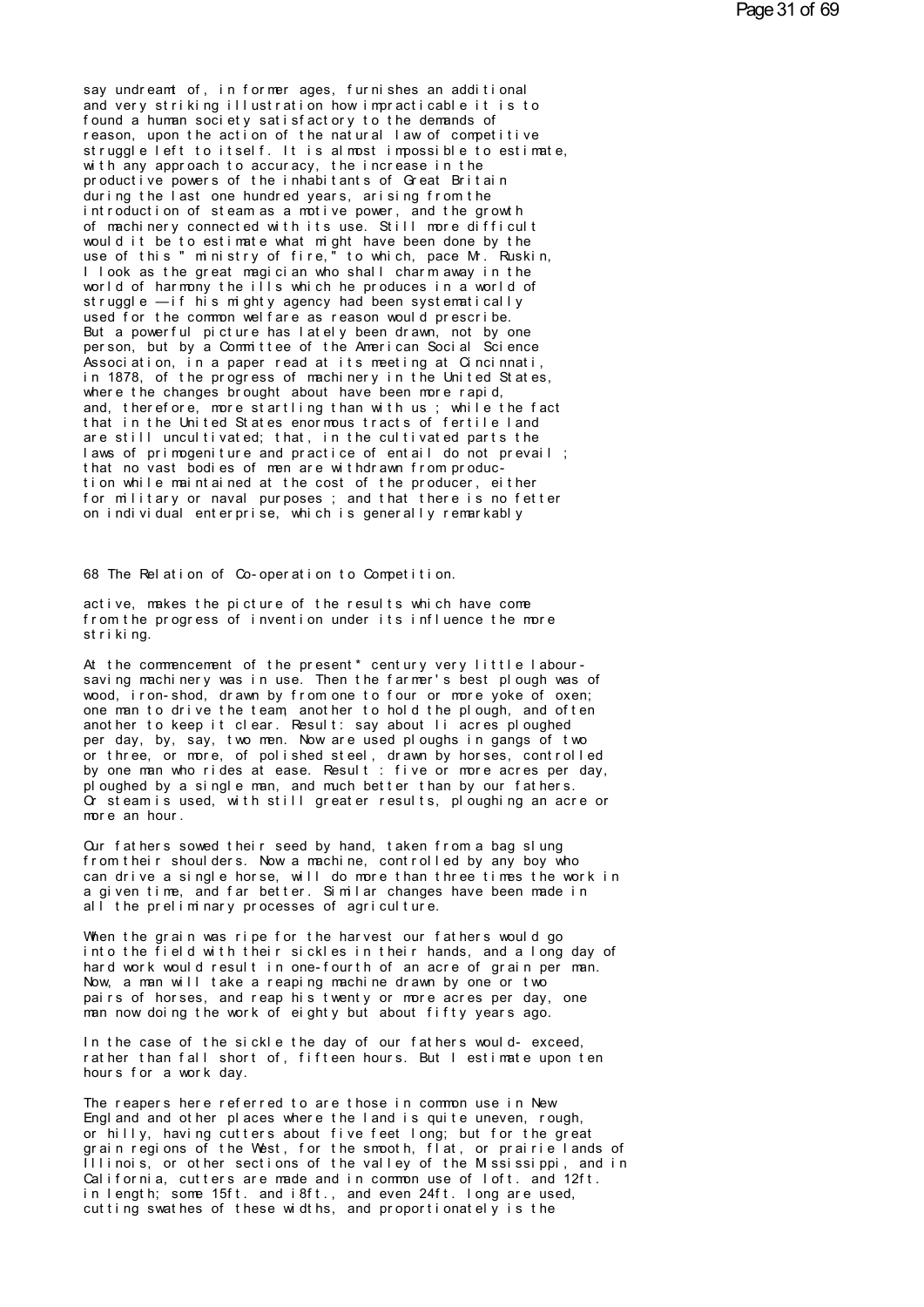r eapi ng hast ened and muscul ar l abour di spl aced.

Our fathers bound the wheat in sheaves after it was cut, and st or eaping hastened and muscular labour displaced.<br>Our fathers bound the wheat in sheaves after it was cut, and<br>stored it in their barns for the winter's work for themselves, their<br>boys, and their man-servants, in thrash Our fathers bound the wheat in sheaves after it was cut, and<br>stored it in their barns for the winter's work for themselves, their<br>boys, and their men-servants, in thrashing it with flails. Now,<br>mechines are sent into the f stored it in their barns for the winter's work for themselves, their<br>boys, and their men-servants, in thrashing it with flails. Now,<br>machines are sent into the field, which gather it up and pile it in<br>\* 19th century. boys, and their men-servant<br>machines are sent into the<br>\* 19th century. \* 19th century.<br>The Relation of Co-operation to Competition. 69<br>great beans, where it is taken by other machines, and in a

The Relation of Co-operation to Competition. 69<br>great heaps, where it is taken by other machines, and in a few<br>hours, or a few daj^s at most, it is thrashed, winnowed, sacked, and<br>ready for market The Relation of Co-operation to Competition. 69<br>great heaps, where it is taken by other machines, and in a few<br>hours, or a few daj^s at most, it is thrashed, winnowed, sacked, and<br>ready for market. The Relation of Co-operation t<br>great heaps, where it is taken<br>hours, or a few daj^s at most,<br>ready for market.<br>But in California machines are great heaps, where it is taken by other machines, and in a few<br>hours, or a few daj^s at most, it is thrashed, winnowed, sacked, and<br>ready for market.<br>But in California machines are made and used which at one and<br>the same t

great heaps, where it is taken by other machines, and in a few<br>hours, or a few daj^s at most, it is thrashed, winnowed, sacked, and<br>ready for market.<br>But in California machines are made and used which at one and<br>the same t hours, or a few daj^s at most, it is thrashed, winnowed, sacked, and<br>ready for market.<br>But in California machines are made and used which at one and<br>the same time, in moving over the field, cut the grain, thrash,<br>winnow, a ready for market.<br>But in California machines are made and used which at one and<br>the same time, in moving over the field, cut the grain, thrash,<br>winnow, and sack it, and the filled sacks are left in rows, where,<br>but a few m But in California machines are made a<br>the same time, in moving over the field<br>winnow, and sack it, and the filled s<br>but a few moments before, stood the g<br>inviting to its harvest.<br>For our great (Indian) corn crop the the same time, in moving over the field, cut the grain, thrash,<br>winnow, and sack it, and the filled sacks are left in rows, where,<br>but a few moments before, stood the golden grain, untouched,<br>inviting to its harvest.<br>For o

winnow, and sack it, and the filled sacks are left in rows, where,<br>but a few moments before, stood the golden grain, untouched,<br>inviting to its harvest.<br>For our great (Indian) corn crop the corn planter is used, as is<br>the but a few moments before, stood the golden grain, untouched,<br>inviting to its harvest.<br>For our great (Indian) corn crop the corn planter is used, as is<br>the seed sower for similar grain. Then, instead of using the hoe,<br>as di inviting to its harvest.<br>For our great (Indian) corn crop the corn planter is used, as is<br>the seed sower for similar grain. Then, instead of using the hoe,<br>as did our fathers in working their corn, where a man found a hard For our great (Indian) corn crop the corn planter is used, as is<br>the seed sower for similar grain. Then, instead of using the hoe,<br>as did our fathers in working their corn, where a man found a hard<br>and long dav's work in h For our great (Indian) corn crop the corn planter is used, as is<br>the seed sower for similar grain. Then, instead of using the hoe,<br>as did our fathers in working their corn, where a man found a hard<br>and long dav's work in h the seed sower for similar grain. Then, instead of using the hoe,<br>as did our fathers in working their corn, where a man found a hard<br>and long dav's work in hoeing half an acre, a man or boy will now<br>seat himself upon a cul as did our fathers in working their corn, where a man found a hard<br>and long dav's work in hoeing half an acre, a man or boy will now<br>seat himself upon a cultivator, with a pair of horses before him,<br>and work an acre an hou and long dav's work in hoeing half an acre, a man or boy will now seat himself upon a cultivator, with a pair of horses before him, and work an acre an hour; one man now doing with this machine as much as could be done by seat himself upon a cultivator, with a pair of horses before him,<br>and work an acre an hour; one man now doing with this machine<br>as much as could be done by twenty with hoes. Please bear in<br>mind also, that the ploughing wit and work an acre an hour; one man now doing with this machine<br>as much as could be done by twenty with hoes. Please bear in<br>mind also, that the ploughing with our modern ploughs, and<br>cultivating and working with our modern mind also, that the ploughing with our modern ploughs, and<br>cultivating and working with our modern cultivators and harrows,<br>so improve the condition of the ground as to make a marked<br>increase in the crop. After the corn wa mind also, that the ploughing with our modern ploughs, and<br>cultivating and working with our modern cultivators and harrows,<br>so improve the condition of the ground as to make a marked<br>increase in the crop. After the corn wa cultivating and working with our modern cultivators and harrows,<br>so improve the condition of the ground as to make a marked<br>increase in the crop. After the corn was harvested our fathers<br>would turn a shovel upside down ove so improve the condition of the ground as to make a marked<br>increase in the crop. After the corn was harvested our fathers<br>would turn a shovel upside down over a box, sit on it, and, drawing<br>the ears of corn with vigour acr in the crop. After the corn was harvested our fathers<br>would turn a shovel upside down over a box, sit on it, and, drawing<br>the ears of corn with vigour across its edge, shell 20 bushels in a<br>long day; and hard work it was. would turn a shovel upside down over a box, sit on it, and, drawing<br>the ears of corn with vigour across its edge, shell 20 bushels in a<br>long day; and hard work it was. Now, two men will take the<br>ordinary improved corn-shel the ears of corn with vigour across its edge, shell 20 bushels in a<br>long day; and hard work it was. Now, two men will take the<br>ordinary improved corn-sheller, and shell 24 bushels in an hour,<br>or 240 bushels in a short day; long day; and hard work it was. Now, two men will take the<br>ordinary improved corn-sheller, and shell 24 bushels in an hour,<br>or 240 bushels in a short day; leaving out of account the difference<br>in the length of the day's wo ordinary improved corn-sheller, and shell 24 bushels in an hour,<br>or 240 bushels in a short day; leaving out of account the difference<br>in the length of the day's work, this shows that six times as much<br>is now done with tlii or 240 bushels in a short day; leaving out of account the difference<br>in the length of the day's work, this shows that six times as much<br>is now done with tliis machine as our fathers could do by the old<br>methods. With the th is now done with this machine as our fathers could do by the old methods. With the three classes of horse power machines, two men will shell 1,500, 2,000, and 3,000 bushels respectively per day of ten hours; one man and ma methods. With the three classes of horse power machines, two<br>men will shell 1,500, 2,000, and 3,000 bushels respectively per<br>day of ten hours ; one man and machine now doing the work of 37^,<br>50, and 75 men respectively, wi

men will shell 1,500, 2,000, and 3,000 bushels respectively per<br>day of ten hours ; one man and machine now doing the work of 37^,<br>50, and 75 men respectively, without machinery.<br>So also in our important hay crop, the machi day of ten hours; one man and machine now doing the work of 37^,<br>50, and 75 men respectively, without machinery.<br>So also in our important hay crop, the machine power is first put<br>in, one man with team cutting as much grass 50, and 75 men respectively, without machinery.<br>So also in our important hay crop, the machine power is first put<br>in, one man with team cutting as much grass as twelve men with<br>scythes ; then follows the tedder, with a man So also in our important hay crop, the machine power is first put<br>in, one man with team cutting as much grass as twelve men with<br>scythes; then follows the tedder, with a man and horse to scatter<br>and turn it, to facilitate So also in our important hay crop, the machine power is first put<br>in, one man with team cutting as much grass as twelve men with<br>scythes ; then follows the tedder, with a man and horse to scatter<br>and turn it, to facilitate in, one man with team cutting as much grass as twelve men with<br>scythes; then follows the tedder, with a man and horse to scatter<br>and turn it, to facilitate its drying, doing the work of 20 men with<br>the hand fork, and so mu scythes; then follows the tedder, with a man and horse to scatter<br>and turn it, to facilitate its drying, doing the work of 20 men wi<br>the hand fork, and so much better as to reduce the time between<br>cutting and harvesting at and turn it, to facilitate its drying, doing the work of 20 men with<br>the hand fork, and so much better as to reduce the time between<br>cutting and harvesting at least twenty-four hours. Then follows<br>the horse-rake, raking 20 cutting and harvesting at least twenty-four hours. Then follows<br>the horse-rake, raking 20 acres a day, while a man with the ordinary<br>hand-rake can rake but two. Here the machine and man can do<br>the work of 12, 20, and 10 me

the horse-rake, raking 20 acres a day, while a man with the ordinary<br>hand-rake can rake but two. Here the machine and man can do<br>the work of 12, 20, and 10 men respectively with the old appliances.<br>In all these operations hand-rake can rake but two. Here the machine and man can do<br>the work of 12, 20, and 10 men respectively with the old appliances.<br>In all these operations in agriculture there is a displacement of<br>labour ; by improvements in labour ; by improvements in machinery, of from one doing to three in sowing the grain to 12^ in ploughing, and 384<br>yo The Relation of Co-operation to Competition.<br>grain at baryest, according to the work done, and the clas

yo The Relation of Co-operation to Competition.<br>grain at harvest, according to the work done, and the class of<br>machinery used for the particular operation. yo The Relation of Co-operation to Competition.<br>grain at harvest, according to the work done, and the comachinery used for the particular operation.<br>And mechinery digs potatoes milks the cows makes the

yo. The Relation of Co-operation to Competition.<br>grain at harvest, according to the work done, and the class of<br>machinery used for the particular operation.<br>And machinery digs potatoes, milks the cows, makes the butter<br>and grain at harvest, according to the work done, and the class of machinery used for the particular operation.<br>And machinery digs potatoes, milks the cows, makes the butter<br>and cheese. There is now nothing in food production grain at harvest, according to<br>machinery used for the particu<br>And machinery digs potatoes, m<br>and cheese. There is now nothi<br>labour-saving process.<br>Our fathers with all their bo And machinery digs potatoes, milks the cows, makes the butter<br>and cheese. There is now nothing in food production without the<br>labour-saving process.<br>Our fathers, with all their boys and men-servants, had a full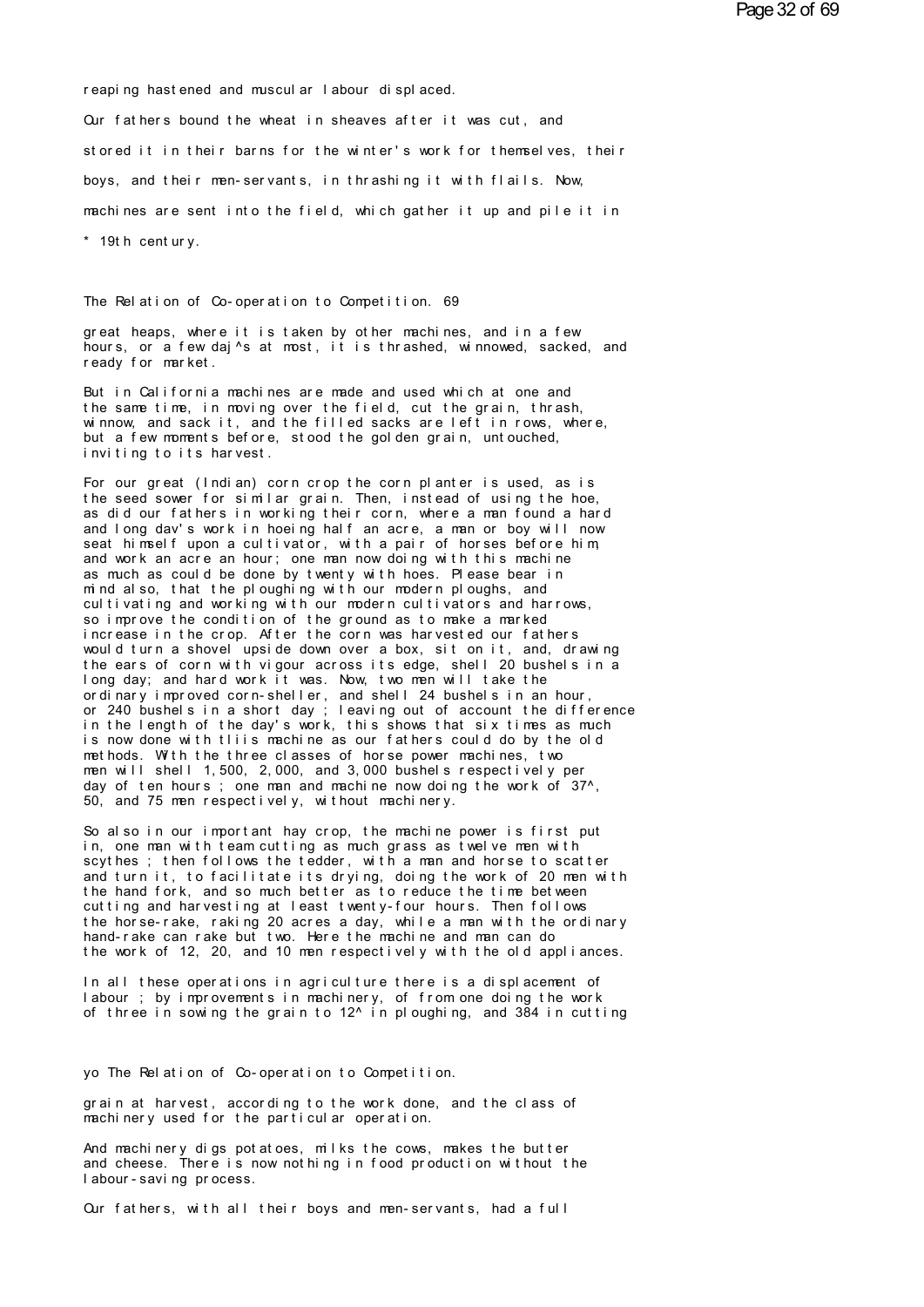winter's work in thrashing their wheat, shelling their corn, &c., and getting the small products to the mill or the market. Now. after machinery has done its work in the field and barn, the iron horse drags the product over its roads of steel for hundreds and thousands of miles, at less cost and in less time than it took our fathers to transport the same to distances not greater than fifty miles. Upon those roads where our fathers had hundreds and thousands of men and teams constantly employed in hauling products to market and goods to the country, nowhere now is a man or team so employed — men and animals are released from all that labour -- new forces take up the work, guided and controlled by comparatively few minds and hands. Even our cattle and hogs are no longer required to walk to the shambles; the iron horse takes them to the butcher, I abour-saving processes slaughter<br>them dress them prepare their flesh for the market, for the table, and stop only at mastication, deglutition, and digestion.

To-day, one man with the aid of machinery will produce as much food as could be produced by the naked muscle and tools of a score of our fathers. There is now no known limit to the power of its production. In consumption there is no corresponding increase. Our fathers required, obtained, and used as many ounces of food per day as we do. It might have been different in kind and quality  $-$  not hing more.

Not long ago the farm found constant employment for all the sons of the farm and many of the cliildren of the city. Now, the farm furnishes employment for but a very small number of its sons, and that for a very few weeks or months at most in the year, and for the rest work must be had in the cities and towns, or not at all.

Here we find the true reason for the stagnation in the population of the older agricultural sections, and abnormal growth and crowding of the cities.

In the time of our mothers they, with all their daughters, had an abundance of employment in their homes. Throughout our country every farmhouse possessed its looms and spinning-wheels. From the sheep reared upon the farm was the wool taken and carded by our mothers ready for spinning. The fiax grown upon

The Relation of Co-operation to Competition. 71

the place was b\' our fathers broken and hat cheled by hand, and made ready by the women-folk, who, day after day, week after<br>week, month in and month out, for fully or more than one-half of the year, were all constantly employed in carding, in spinning, and in weaving the woollen and linen cloths that clothed the family, or were traded at the store for tea and coffee, and sugar, or other necessaries or luxuries of life. The household music of that time was the hum of the large spinning-wheel, that rose and fell as the spinner receded or advanced, in concert with the more steady flow of the tones of the flax wheel, as, with foot on treadle, other members of the family, or women-servants, spun the flax which was changed to linen yarn or thread. At the same time the constantly-repeated rattle of the shuttle could be heard as the dexterous hand sent it flying through the warp to add another thread to the web, followed by the stroke of the swinging beam These operations were in constant progress in all the farmhouses. and in a very large portion of the town houses.

The never-ending I abour of our grandmothers must not be for gotten, who, with nimble needle, knit our stockings and mittens. The knitting-needle was in as constant play as their tongues, whose music ceased only under the power of sleep. All, from the youngest to the oldest, were abundantly employed, and all decently clothed.

Now all is changed. Throughout the length and breadth of our land the hand-card, the spinning-wheel, and the handloom are to be found only as articles without use, kept as curiosities of a past age.

Now the carding machine, machine spindles, and power looms<br>have taken their places, and the labour of one pair of hands,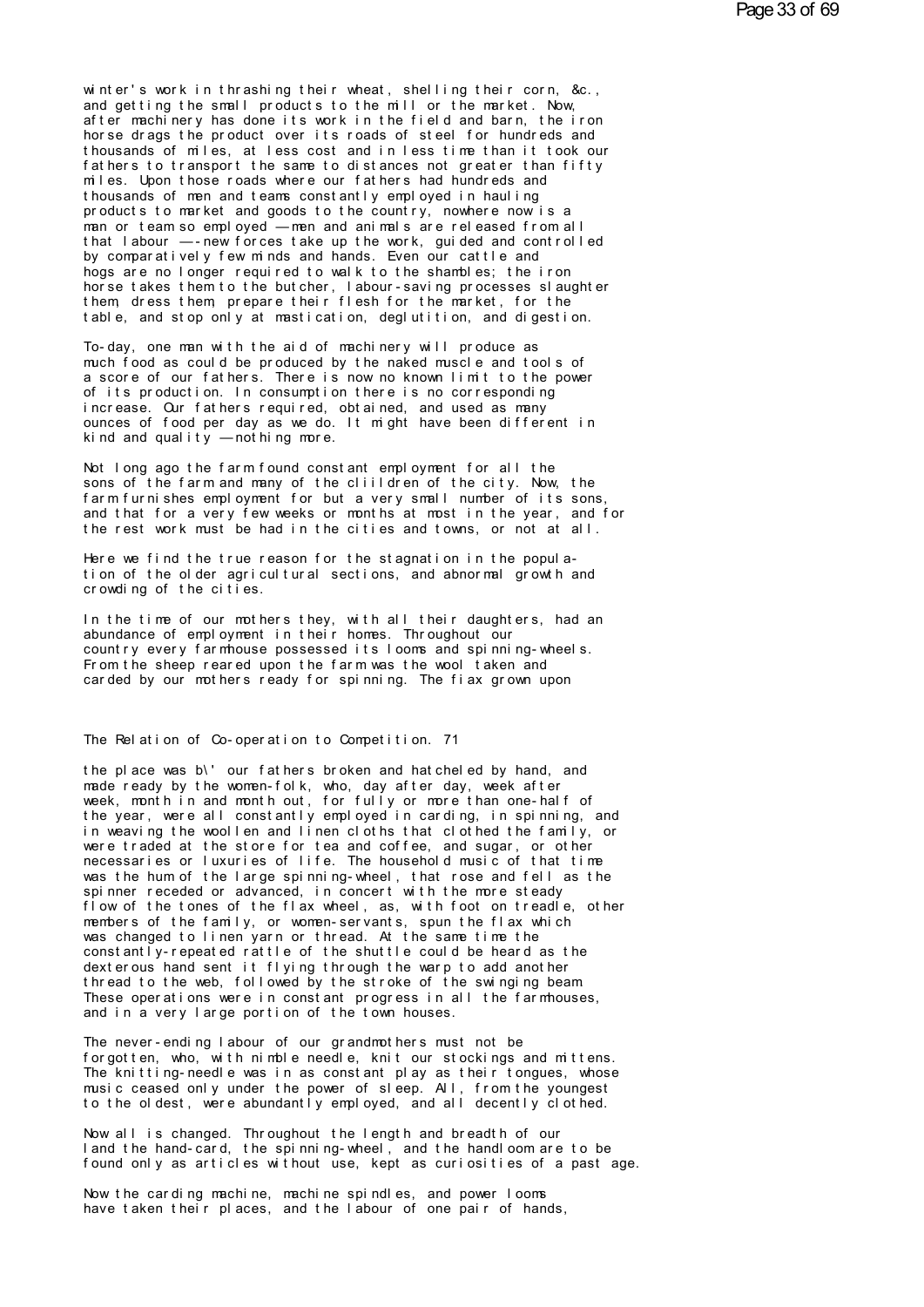guiding and controlling machinery, turns out a hundred yards of cl ot h where but one vard was produced by our mothers.

The occupation of our grandmothers also is gone; no more does the knitting-needle keep time to the music of their tongues. The knitting machine, in the hands of one little girl, will do more work than fifty grand mothers with their needles.

The consequence is, there is no more work at home for our farmers' daughters; they also must seek the towns and cities, where they find their sisters equally idle, and in thousands are found upon the streets spinning yarn and weaving webs, the warp<br>of which is not of wool, neither is the woof of linen.

So the sewing machine has been generally introduced, and where formerly all the sisterhood were expert seamstresses, now many hardly know the use of the needle; the machine relieves them of this labour also.

72 The Relation of Co-operation to Competition.

Our fathers in building would begin at the stump, and with their hands work out all the processes of construction. With their whip-saws they would turn the logs into boards; they would hew the timber, rive and shave the shingles; dress the tongues and groove the flooring; dress and prepare all the lumber for doors, windows, and wainscoting; make the doors and windows with their frames; work out mouldings, ornaments, and finishing of all kinds. With their hands and feet they worked the clay for their bricks, and moul ded them by hand. A house carpenter would then, with his hands, from the forest, build and finish a house from sill to ridge-pole, and was furnished with all the tools to do it with, many of which he also made.

Now all these various processes are wrought out by machinery. Machinery makes the bricks and saws the logs; the planing machine does the tonguing and grooving; the moul ding machine makes the moulding; the doors, the windows, the blinds, the<br>shingles —all, everything is done by machinery, and muscle is required only to put the parts together and in their places. Machinery does nine-tenths of the labour, and muscle the little r emai nder.

We will note the work of some half-dozen of the machines now in general use in building and carpentry. The circular saw, controlled by one man, will saAv more in one hour than can be done in ten hours with a hand saw; with the moulding machine one man can work out more mouldings than ten men by hand; in planing,<br>the planing macliine, controlled by one man, will do the work of fifteen or twenty men with hand planes; in cutting mortises and making tenons, one man with a machine will do the work of ten men bj' the old methods; with a jig saw he will do the work of eight men with the old tools; and with the hand saw will do the work of<br>twelve men by the old methods. These facts show a general displacement of muscle by machinery of at least 90 per cent in our great building interests.

The Crispins of our fathers' time were thorough boot and shoe makers, and a numerous class. But now, after labour-saving processes have killed the ox and skinned him, and tanned his hide and dressed it, it does seem as if the leather was put in at one end of a machine, and at the other end is delivered a shower of boots and shoes, caught by girls and boys.

Until within the last twenty years all the watches worn in our country were of European hand make, mostly English and Swiss a business in those countries that employed thousands. But within

The Relation of Co-operation to Competition. 73 the time mentioned, in Waltham, Mass., and in Elgin, 111., two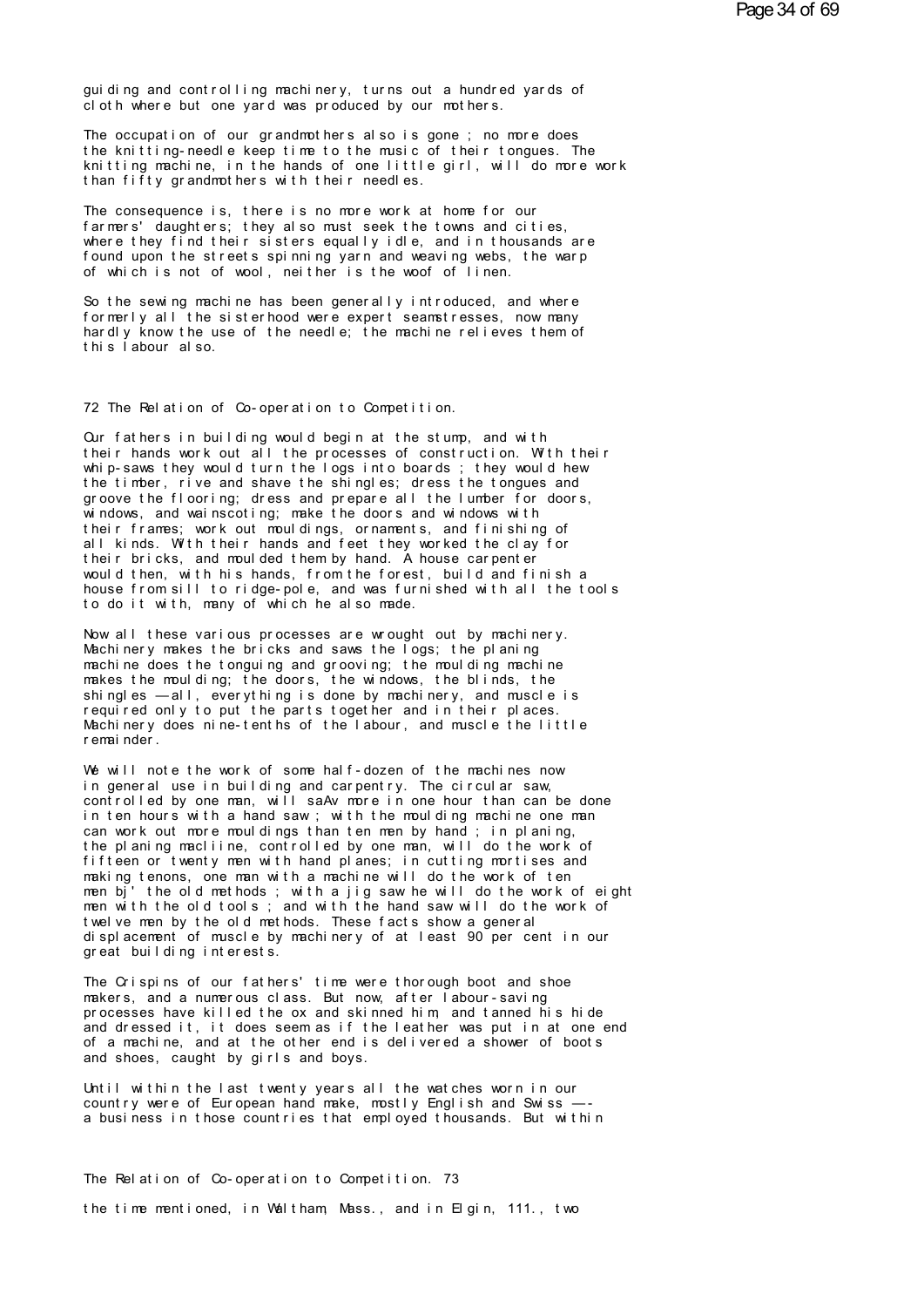est ablishments commenced making machine wat ches, followed<br>quite recently by some half-dozen other establishments in other<br>places: and now in this country there is no more sale for handest ablishments commenced making machine wat ches, followed<br>quite recently by some half-dozen other establishments in other<br>praces; and now in this country there is no more sale for hand-<br>made wetches. Spass and English ar plus and is the memodel and in this commenced making mathine wat ches, followed<br>quite recently by some half-dozen other establishments in other<br>places; and now in this country there is no more sale for hand-<br>large communit establishments commenced making machine watches, followed<br>quite recently by some half-dozen other establishments in other<br>places; and now in this country there is no more sale for hand-<br>made watches. Swass and English are est ablishments commenced making machine watches, followed<br>quite recently by some half-dozen other establishments in other<br>places; and now in this country there is no more sale for hand-<br>made watches. Swass and English are made watches. Swass and English are alike knocked out of time;<br>large communities in those countries are in great want — absolutely<br>destitute because of our machine movement. The hand watch-<br>maker also must find other emplo

large communities in those countries are in great want — absolutely<br>destitute because of our machine movement. The hand watch-<br>maker also must find other employment, if he can.<br>Even the graders of our towns, cities, and ro destitute because of our machine movement. The hand watch-<br>maker also must find other employment, if he can.<br>Even the graders of our towns, cities, and roads are displaced by<br>machinerv. The pick and shovel, wielded by braw maker also must find other employment, if he can.<br>Even the graders of our towns, cities, and roads are displaced by<br>machinery. The pick and shovel, wielded by brawny arms, until<br>within a few years were the only forces used Even the graders of our towns, cities, and roads are displaced by<br>machinerv. The pick and shovel, wielded by brawny arms, until<br>within a few years were the only forces used. Now the steam<br>paddy displaces brawn ; the pick a Even the graders of our towns, cities, and roads are displace<br>machinerv. The pick and shovel, wielded by brawny arms, until<br>within a few years were the only forces used. Now the steam<br>paddy displaces brawn ; the pick and s machinerv. The pick and shovel, wielded by brawny arms, until<br>within a few years were the only forces used. Now the steam<br>paddy displaces brawn; the pick and shovel are too costly and too<br>slow. In San Francisco its hills, within a few years were the only forces used. Now the steam<br>paddy displaces brawn ; the pick and shovel are too costly and too<br>slow. In San Francisco its hills, covering miles of territory, have<br>been removed by labour-savi paddy displaces brawn; the pick and shovel are too costly and too<br>slow. In San Francisco its hills, covering miles of territory, have<br>been removed by labour-saving processes. The steam paddy,<br>controlled by two men, digs do slow. In San Francisco its hills, covering miles of territory, have<br>been removed by labour-saving processes. The steam paddy,<br>controlled by two men, digs down and removes the hills at the<br>rate of two or three scoops to the been removed by labour-saving processes. The steam paddy,<br>controlled by two men, digs down and removes the hills at the<br>rate of two or three scoops to the cartload, and then in trains<br>of a dozen or more cars are run to and rate of two or three scoops to the cartload, and then in trains<br>of a dozen or more cars are run to and dumped into the bays and<br>hollows to be filled, compelling thousands of muscular workmen,<br>with their picks and shovels, of a dozen or more cars are run to and dumped into the bays and<br>hollows to be filled, compelling thousands of muscular workmen,<br>with their picks and shovels, horses and carts, to find other<br>employment.<br>Twenty-five years ag

hollows to be filled, compelling thousands of muscular workmen,<br>with their picks and shovels, horses and carts, to find other<br>employment.<br>Twenty-five years ago the miner in California and Australia<br>vashed his gold in a pan with their picks and shovels, horses and carts, to find other<br>employment.<br>Twenty-five years ago the miner in California and Australia<br>washed his gold in a pan, or in a cradle into which he had placed<br>a couple of shovelsful employment.<br>Twenty-five years ago the miner in California and Australia<br>washed his gold in a pan, or in a cradle into which he had placed<br>a couple of shovelsful of earth, rocking the cradle with one hand<br>and pouring in wat a couple of shovelsful of earth, rocking the cradle with one hand<br>and pouring in water with the other. Now, the gold miner<br>conducts the water from some high point to a favourable position<br>over his placer, giving a large fa Twenty-five years ago the miner in California and Australia<br>washed his gold in a pan, or in a cradle into which he had placed<br>a couple of shovelsful of earth, rocking the cradle with one hand<br>and pouring in water with the washed his gold in a pan, or in a cradle into which he had placed<br>a couple of shovelsful of earth, rocking the cradle with one hand<br>and pouring in water with the other. Now, the gold miner<br>conducts the water from some high a couple of shovelsful of earth, rocking the cradle with one hand<br>and pouring in water with the other. Now, the gold miner<br>conducts the water from some high point to a favourable position<br>over his placer, giv ng a large fa and pouring in water with the other. Now, the gold miner<br>conducts the water from some high point to a favourable position<br>over his placer, giving a large fall, and from that position in hose<br>to the washings, where, rushing conducts the water from some high point to a favourable position<br>over his placer, giv ng a large fall, and from that position in hose<br>to the washings, where, rushing with irresistible power through a<br>small nozzle, it is tu over his placer, giving a large fall, and from that position in hose<br>to the washings, where, rushing with irresistible power through a<br>small nozzle, it is turned against the solid hills of dirt, gravel,<br>stone, and cement, to the washings, where, rushing with irresistible power through a<br>small nozzle, it is turned against the solid hills of dirt, gravel,<br>stone, and cement, which it cuts down, dissolves, and through<br>sluices carries miles away small nozzle, it is turned against the solid hills of dirt, gravel,<br>stone, and cement, which it cuts down, dissolves, and through<br>sluices carries miles away to a favourable place for dumping,<br>leaving the gold deposited in stone, and cement, which it cuts down, dissolves, and through<br>sluices carries miles away to a favourable place for dumping,<br>leaving the gold deposited in the sluice. In this manner hills 300<br>and 400 feet high, of the hardn sluices carries miles away to a favourable place fleaving the gold deposited in the sluice. In this<br>and 400 feet high, of the hardness of stone, melt<br>a bank of snow before the summer's sun ; half-a-do<br>labour-saving process and 400 feet high, of the hardness of stone, melt and disappear like<br>a bank of snow before the summer's sun; half-a-dozen men, by this<br>labour-saving process, doing the work that would require an army<br>with picks, shovels, a I abour-saving process, doing the work that would require an army

resulted from the use of labour-saving machinery'. I will briefly sum them up in a few distinct conclusions.<br>I. It has broken up and destroved our whole system of agri-

culture as practised bj' our fathers, which required the whole time and attention of all the sons of the farm and many from the towns. resulted from the use of labour-saving machinery'. I will briefly<br>sum them up in a few distinct conclusions.<br>I. It has broken up and destroyed our whole system of agri-<br>culture as practised bj'our fathers, which required t sum them up in a few distinct conclusions.<br>I. It has broken up and destroyed our whole system of agri-<br>culture as practised bj'our fathers, which required the whole time<br>and attention of all the sons of the farm and many f and attention of all the sons of the farm and many from the<br>in the nevej-ending duties of food production^ and has driv<br>74 ^^' ^ Relation of Co-operation to Competition.<br>to the towns and cities to bunt for employment, or r

to the towns and cities to hunt for employment, or remain in great part idle. 74 ^^' ^ Relation of Co-operation to Competition.<br>to the towns and cities to hunt for employment, or remain in<br>part idle.<br>2. It has broken up and destroyed our whole system of house-

hold and family manufactures, as done by our mothers, when all<br>took part in the labour and shared in the product, to the comfort of to the towns and cities to hunt for employment, or remain in great<br>part idle.<br>2. It has broken up and destroyed our whole system of house-<br>hold and family manufactures, as done by our mothers, when all<br>took part in the lab part idle.<br>2. It has broken up and destroyed our whole system of house-<br>hold and family manufactures, as done by our mothers, when all<br>took part in the labour and shared in the product, to the comfort of<br>all; and has compe 2. It has broken up and destroyed our whole system of house-<br>hold and family manufactures, as done by our mothers, when all<br>took part in the labour and shared in the product, to the comfort of<br>all; and has compelled the da 2. It has broken up and destroyed our whole system of house-<br>hold and family manufactures, as done by our mothers, when all<br>took part in the labour and shared in the product, to the confort of<br>all; and has compelled the da hold and family manufactures, as done by our mothers, when all<br>took part in the labour and shared in the product, to the confort of<br>all; and has compelled the daughters of our country and towns to<br>factory operations for te took part in the labour and shared in the product, to the confort of<br>all; and has compelled the daughters of our country and towns to<br>factory operations for ten or twelve hours a day in the manufacture<br>of cloth they may no of cloth they may not wear, though next to nakedness in the<br>shivering blast ; or to the city to ply their needles for eighteen or<br>twenty hours a day, in hunger and cold ; or to the street in thou-<br>sands, spinning yarns and

in the state of the city to ply their needles for eighteen or twenty hours a day, in hunger and cold; or to the street in thousands, spinning yarns and weaving webs that become their shrouds.<br>3. It has broken up and destro hal f - a- dozen wor kmen, in every town, village, or half a summer that the street in thousands, spinning yarns and weaving webs that become their shrouds.<br>3. It has broken up and destroyed our whole system of working<br>in sands, spinning yarns and weaving webs that become their shrouds.<br>3. It has broken up and destroyed our whole system of working<br>in wood and iron and leather in small shops of one, two, or it may be<br>half-a-dozen workmen, in 3. It has broken up and destroyed our whole system of working<br>in wood and iron and leather in small shops of one, two, or it may be<br>half-a-dozen workmen, in every town, village, or hamlet in the<br>country, with blacksmith sh 3. It has broken up and destroyed our whole system of working<br>in wood and iron and leather in small shops of one, two, or it may be<br>half-a-dozen workmen, in every town, village, or hamlet in the<br>country, with blacksmith sh in wood and iron and leather in small shops of one, two, or it may be<br>half-a-dozen workmen, in every town, village, or hamlet in the<br>country, with blacksmith shops in near neighbourhood upon every<br>road, where every man was half-a-dozen workmen, in every town, village, or hamlet in the<br>country, with blacksmith shops in near neighbourhood upon every<br>road, where every man was a workman who could take the rough<br>iron or unshaped wood and uncut le country, with blacksmith shops in near neighbourhood upon every<br>road, where every man was a workman who could take the rough<br>iron or unshaped wood and uncut leather and carry it through all<br>its operations, until a thorough road, where every man was a workman who could take the rough<br>iron or unshaped wood and uncut leather and carry it through all<br>its operations, until a thoroughly finished article was produced,<br>and has compelled all to produ iron or unshaped wood and uncut leather and carry it through all<br>its operations, until a thoroughly finished article was produced,<br>and has compelled all to production in large shops, where<br>machinery has minutely divided al its operations, until a thoro<br>and has compelled all to prod<br>machinery has minutely divide<br>and strength enough to attend<br>nails, or card wool, or spin<br>a complete whole.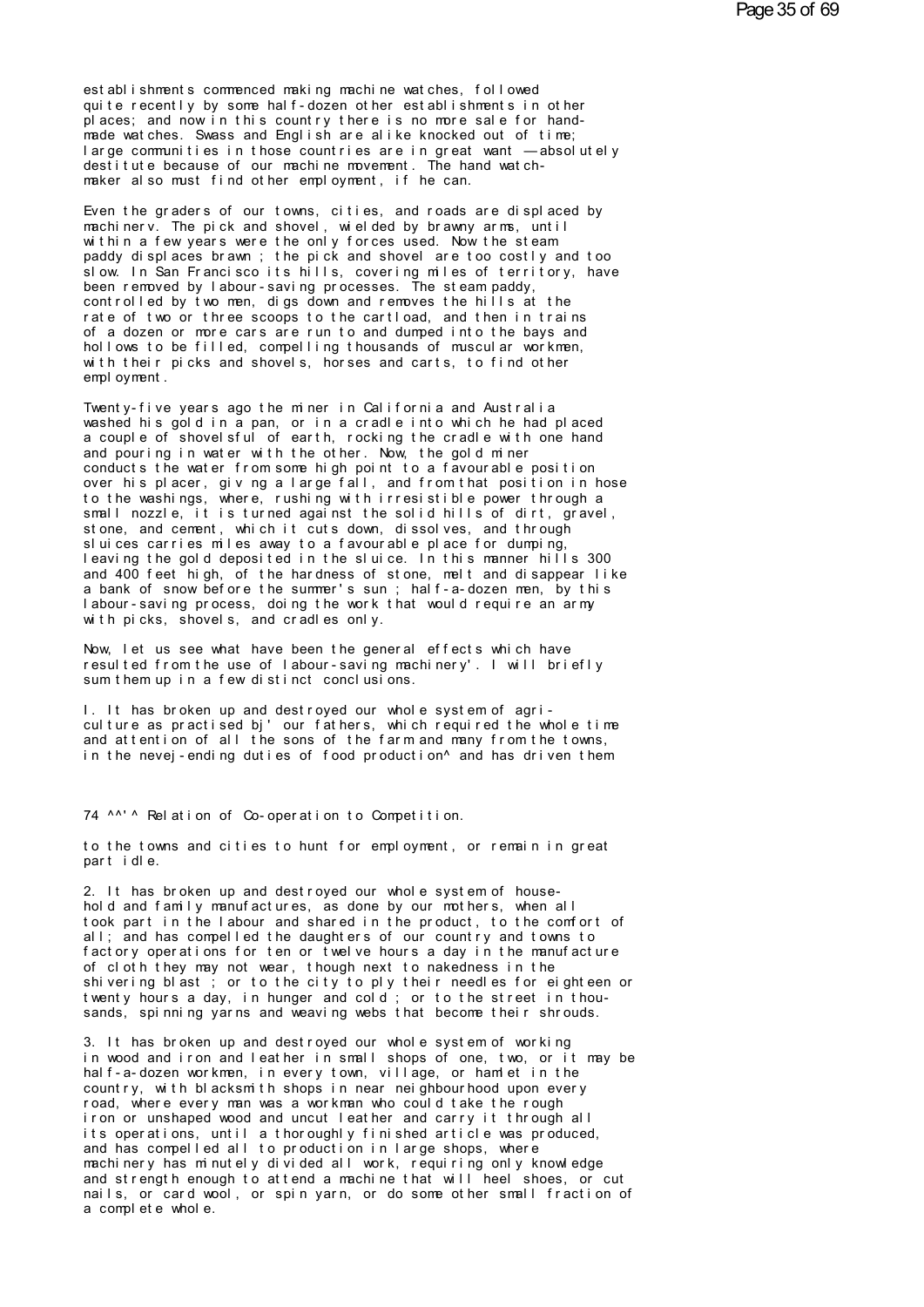4. It has broken up and destroyed our whole system of<br>individual and independent action in production and manufacture<br>where any man who possessed a trade by his own bands could at 4. It has broken up and destroyed our whole system of<br>individual and independent action in production and manufacture,<br>where any man who possessed a trade by his own hands could at<br>once make that trade bis support and manu 4. It has broken up and destroyed our whole system of<br>individual and independent action in production and manufacture,<br>where any man who possessed a trade by his own hands could at<br>once make that trade his support and mean 4. It has broken up and destroyed our whole system of<br>individual and independent action in production and manufacture,<br>where any man who possessed a trade by his own hands could at<br>once make that trade his support and mean 4. It has broken up and destroyed our whole system of<br>individual and independent action in production and manufacture,<br>where any man who possessed a trade by his own hands could at<br>once make that trade his support and mean 4. It has broken up and destroyed our whole system of<br>individual and independent action in production and manufacture,<br>where any man who possessed a trade by his own hands could at<br>once make that trade his support and mean individual and independent action in production and manufacture,<br>where any man who possessed a trade by his own hands could at<br>once make that trade his support and means of advancement,<br>free of control by any other man, an where any man who possessed a trade by his own hands could at<br>once make that trade his support and means of advancement,<br>free of control by any other man, and has compelled all working<br>men and women to a system of communal once make that trade his support and means of advancement,<br>free of control by any other man, and has compelled all working<br>men and women to a system of communal work, where, in hundreds<br>and thousands, they are forced to la free of control by any other man, and has compelled all working<br>men and women to a system of communal work, where, in hundreds<br>and thousands, they are forced to labour with no other interest in<br>the work than is granted to men and women to a system of communal work, where, in hundreds<br>and thousands, they are forced to labour with no other interest in<br>the work than is granted to them in the wages paid for so much<br>toil; with no voice, no right and thousands, they<br>the work than is gr<br>toil; with no voice<br>hands and brains, b<br>caprice of those wh<br>avarice.<br>5. It has so enorm toil; with no voice, no right, no interest in the product of their<br>hands and brains, but subject to the uncontrolled interest and<br>caprice of those who, too often, know no other motive than that of<br>avarice.<br>5. It has so eno

fands and brains, but subject to the uncontrolled interest and<br>caprice of those who, too often, know no other motive than that of<br>avarice.<br>5. It has so enormously developed the power of production as to<br>far outstrip man's caprice of those who, too often, know no other motive than that of<br>avarice.<br>5. It has so enormously developed the power of production as to<br>far outstrip man's utmost power of consumption, enabling less than<br>one-half of the a varice.<br>5. It has so enormously developed the power of production as to<br>far outstrip man's utmost power of consumption, enabling less than<br>one-half of the producing and working classes, working ten hours<br>a day, to produc 5. It has so enormously developed the power of production as to far outstrip man's utmost power of consumption, enabling less than one-half of the producing and working classes, working ten hours a day, to produce vastly m 5. It has so enormously developed the power of production as to<br>far outstrip man's utmost power of consumption, enabling less than<br>one-half of the producing and working classes, working ten hours<br>a day, to produce vastly m far outstrip man's utmost power of consumption, enabling less than<br>one-half of the producing and working classes, working ten hours<br>a day, to produce vastly more than a market can be found for;<br>filling our granaries, wareh enormous amounts of products of every description, for which there<br>is no sale, though never before offered at such low prices, with<br>The Relation of Co-operation to Competition. 75<br>multitudes of men and women in the greates

The Relation of Co-operation to Competition. 75<br>multitudes of men and women in the greatest want — being without<br>food, clothing, sh.;Iter — without work, and consequently without<br>means to obtain the simulest pecessaries of The Relation of Co-operation to Competition. 75<br>multitudes of men and women in the greatest want — being without<br>food, clothing, sh.;Iter — without work, and consequently without<br>means to obtain the simplest necessaries of The Relation of Co-operation to Competition. 75<br>multitudes of men and women in the greatest want — being with<br>food, clothing, sh.; Iter — without work, and consequently with<br>means to obtain the simplest necessaries of life multitudes of men and women in the greatest want — being without<br>food, clothing, sh.;Iter — without work, and consequently without<br>means to obtain the simplest necessaries of life.<br>6. It has thrown out of employment substa

multitudes of men and women in the greatest want — being without<br>food, clothing, sh.;Iter — without work, and consequently without<br>means to obtain the simplest necessaries of life.<br>6. It has thrown out of employment substa rood, clothing, sh.; Iter — without work, and consequently without<br>means to obtain the simplest necessaries of life.<br>6. It has thrown out of employment substantially one-half of<br>the working classes. In fact, it has utterly means to obtain the simplest necessaries of life.<br>6. It has thrown out of employment substantially one-half of<br>the working classes. In fact, it has utterly destroyed all regular<br>or constant employment for any considerable fit has thrown out of employment substantially one-half of<br>the working classes. In fact, it has utterly destroyed all regular<br>or constant employment for any considerable class in any industry,<br>and is constantly and steadil 6. It has thrown out of employment substantially one-half of<br>the working classes. In fact, it has utterly destroyed all regular<br>or constant employment for any considerable class in any industry,<br>and is constantly and stead the working classes. In fact, it has utterly destroyed all regular<br>or constant employment for any considerable class in any industry,<br>and is constantly and steadily displacing able and willing men, and<br>filling their places or constant employment for any considerable class in any industry,<br>and is constantly and steadily displacing able and willing men, and<br>filling their places with women and children; leaving no place to<br>be filled by, and no and is constantly and steadily displacing able and willing men, and<br>filling their places with women and children; leaving no place to<br>be filled by, and no demand for, the constantly-increasing numbers<br>developed in our incr tilling their places with women and children; leaving no place to<br>be filled by, and no demand for, the constantly-increasing numbers<br>developed in our increase of population, in this way adding to the<br>number of the unemploy be filled by, and no demand for, the constantly-increasing numbers<br>developed in our increase of population, in this way adding to the<br>number of the unemployed. It takes married women in thousands<br>from their maternal cares developed in our increase of population, in this way adding to the<br>number of the unemployed. It takes married women in thousands<br>from their maternal cares and duties, and children but little more<br>than infants from the scho number of the unemployed. It takes married women in thousands<br>from their maternal cares and duties, and children but little more<br>than infants from the schools, putting them to the care of<br>machinery and its work, until quit from their maternal cares and duties, and children but little more<br>than infants from the schools, putting them to the care of<br>machinery and its work, until quite one-third of the machine<br>tenders in our country are women an than infants from the schools, putting them to the care of<br>machinery and its work, until quite one-third of the machine<br>tenders in our country are women and children : thus breaking<br>down the mothers, slaughtering the infan machinery and its work, until quite one-third of the machine<br>tenders in our country are women and children : thus breaking<br>down the mothers, slaughtering the infants, and giving<br>employment to any who obtain it only upon su tenders in our country are women and children : thus breaking<br>down the mothers, slaughtering the infants, and giving<br>employment to any who obtain it only upon such conditions of<br>uncertainty, insecurity, competition with th down the mothers, slaughtering the infants, and giving<br>employment to any who obtain it only upon such conditions<br>uncertainty, insecurity, competition with the workless, a<br>steady reduction in wages, as create a constant str uncertainty, insecurity, competition with the workless, and<br>steady reduction in wages, as create a constant struggle to obtain<br>the little work they do have, and get such compensation for it as<br>will barely support life even

steady reduction in wages, as create a constant struggle to obtain<br>the little work they do have, and get such compensation for it as<br>will barely support life even when in health.<br>These points show clearly the changes which the little work they do have, and get such compensation for it as<br>will barely support life even when in health.<br>These points show clearly the changes which have taken place<br>in all our industries within a period of little m will barely support life even<br>These points show clearly the<br>in all our industries within<br>century — changes greater the<br>its whole existence.<br>Surely such a picture as this These points show clearly the changes which have taken place<br>in all our industries within a period of little more than half a<br>century — changes greater then the world has before known during<br>its whole existence.<br>Surely suc

in all our industries within a period of little more than half a<br>century — changes greater then the world has before known during<br>its whole existence.<br>Surely such a picture as this, relating to a country where<br>circumstance century — changes greater then the world has before known during<br>its whole existence.<br>Surely such a picture as this, relating to a country where<br>circumstances are at present so favourable for securing the<br>welfare of the ma its whole existence.<br>Surely such a picture as this, relating to a country where<br>circumstances are at present so favourable for securing the<br>welfare of the masses, as is the case in the United States —<br>a country not long si Surely such a picture as this, relating to a country where circumstances are at present so favourable for securing the welfare of the masses, as is the case in the United States — a country not long since regarded as the p Surely such a picture as this, relating to a country where<br>circumstances are at present so favourable for securing the<br>welfare of the masses, as is the case in the United States<br>a country not long since regarded as the par circumstances are at present so favourable for securing the<br>welfare of the masses, as is the case in the United States —<br>a country not long since regarded as the paradise of the<br>working man — should lead to the most seriou welfare of the masses, as is the case in the United States —<br>a country not long since regarded as the paradise of the<br>working man — should lead to the most serious considera-<br>tion whether the universal freedom to struggle a country not long since regarded as the paradise of the<br>working man — should lead to the most serious considera-<br>tion whether the universal freedom to struggle can<br>produce the universal good often ascribed to it; whether<br> working man — should lead to the most serious consideration whether the universal freedom to struggle can produce the universal good often ascribed to it; whether this "law of nature " can be the true law of life for reaso tion whether the universal freedom to struggle can<br>produce the universal good often ascribed to it; whether<br>this "law of nature "can be the true law of life for<br>reasonable beings, and is not rather a law to be studied<br>and this "law of nature" can be the true law of life for<br>reasonable beings, and is not rather a law to be studied<br>and made subservient to human progress, but not one<br>which can form the solid basis of a human society.<br>It is my reasonable beings, and is not rather a law to be studied<br>and made subservient to human progress, but not one<br>which can form the solid basis of a human society.<br>It is my position that this is the case — that human work<br>ough

and made subservient to human progress, but not one<br>which can form the solid basis of a human society.<br>It is my position that this is the case — that human work<br>ought to be carried on upon a system not of struggle but of<br>f Fellowship, where the results of the common labour are<br>76 The Relation of Co-operation to Competition.

distributed with equity, and the conditions of life generally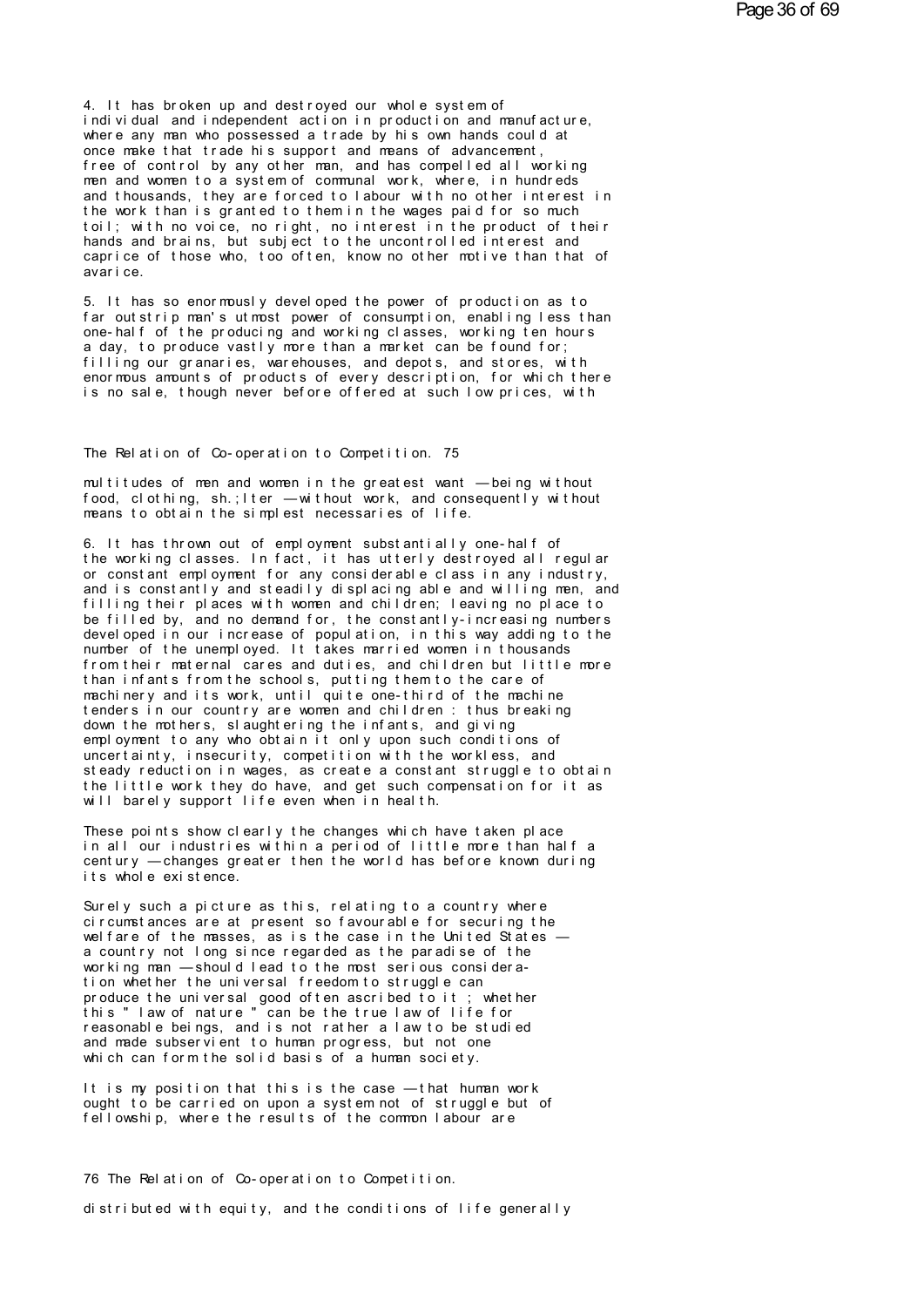are wisely adapted to facilitate the use of these results in<br>the way which will enable the mass of the population to<br>derive from them the largest attainable massure of are wisely adapted to facilitate the use of these results in<br>the way which will enable the mass of the population to<br>derive from them the largest attainable measure of are wisely adapted to facilitate the use of these results in<br>the way which will enable the mass of the population to<br>derive from them the largest attainable measure of<br>advantage. are wisely adapted the way which will experience it and the advantage.<br>advantage.<br>It is my position the I the way which will enable the mass of the population to<br>derive from them the largest attainable measure of<br>advantage.<br>It is my position that arrangements may be made by<br>which such effects as those above indicated can be

the way which will enable the mass of the population to<br>derive from them the largest attainable measure of<br>advantage.<br>It is my position that arrangements may be made by<br>which such effects as those above indicated can be pr advantage.<br>It is my position that arrangements may be made by<br>which such effects as those above indicated can be pro-<br>duced, without in any way interfering with the liberty of<br>anyone to deal with their own propert}^ as the It is my position that arrangements may be made by<br>which such effects as those above indicated can be pro-<br>duced, without in any way interfering with the liberty of<br>anyone to deal with their own propert}^ as they please, s It is my position that arrangements may be made by<br>which such effects as those above indicated can be pro-<br>duced, without in any way interfering with the liberty of<br>anyone to deal with their own propert}^ as they please, s which such effects as those above indicated can be produced, without in any way interfering with the liberty of anyone to deal with their own propert}^ as they please, s<br>that they observe the general conditions necessary f duced, without in any way interfering with the liberty of<br>anyone to deal with their own propert}^ as they please, so<br>that they observe the general conditions necessary for the<br>common welfare; without any attempt to effect anyone to deal with their own propert}^ as they please, so<br>that they observe the general conditions necessary for the<br>common welfare; without any attempt to effect an<br>"equal division of unequal earnings"; simply by<br>studyin that they observe the general conditions necessary for the<br>common welfare; without any attempt to effect an<br>"equal division of unequal earnings"; simply by<br>studying the natural law of competition to determine how<br>to obtain "equal division of unequal earnings"; simply by<br>studying the natural law of competition to determine how<br>to obtain from it the good which it may yield, without the<br>evil now accompanying it. Let us examine this matter<br>calml studying the natural law of competition to determine how<br>to obtain from it the good which it may yield, without the<br>evil now accompanying it. Let us examine this matter<br>calmly.<br>To what cause have we found that the injuriou

to obtain from it the good which it may yield, without the<br>evil now accompanying it. Let us examine this matter<br>calmly.<br>To what cause have we found that the injurious effects<br>traced out above are attributable ? Mainly to t evil now accompanying it. Let us examine this matter<br>realmly.<br>To what cause have we found that the injurious effects<br>traced out above are attributable ? Mainly to this : that<br>the progress of industry, when we allow it to a calmiy.<br>To what cause have we found that the injurious effects<br>traced out above are attributable ? Mainly to this : that<br>the progress of industry, when we allow it to adjust itself<br>by the natural law of competition left un To what cause have we found that the injurious effects<br>traced out above are attributable ? Mainly to this : that<br>the progress of industry, when we allow it to adjust itself<br>by the natural law of competition left unrestrain To what cause have we found that the injurious effects<br>traced out above are attributable ? Mainly to this : that<br>the progress of industry, when we allow it to adjust itself<br>by the natural law of competition left unrestrain traced out above are attributable ? Mainly to this : that<br>the progress of industry, when we allow it to adjust itself<br>by the natural law of competition left unrestrained,<br>separates a perpetually increasing proportion of th the progress of industry, when we allow it to adjust itself<br>by the natural law of competition left unrestrained,<br>separates a perpetually increasing proportion of the<br>population from the natural condition of life — the dire by the natural law of competition left unrestrained,<br>separates a perpetually increasing proportion of the<br>population from the natural condition of life — the direct<br>access to that minister of the Divine bounty, our common<br> separates a perpetua<br>population from the<br>access to that minis<br>mother Earth, to obt<br>niggardly in bestowi<br>manner.<br>That the appropriati mother Earth, to obtain that gift of food which she is not niggardly in bestowing when applied to in a fitting<br>manner.<br>That the appropriation of the land by individual<br>ownership will certainly lead to this result where tha

mother Earth, to obtain that gift of food which she is not<br>niggardly in bestowing when applied to in a fitting<br>manner.<br>That the appropriation of the land by individual<br>commership will certainly lead to this result where th miggardly in bestowing when applied to in a fitting<br>manner.<br>That the appropriation of the land by individual<br>ownership will certainly lead to this result where that<br>appropriation is left at liberty to settle itself, we see manner.<br>That the appropriation of the land by individual<br>ownership will certainly lead to this result where that<br>appropriation is left at liberty to settle itself, we see from<br>our own experience. That this effect cannot be That the appropriation of the land by individual<br>ownership will certainly lead to this result where that<br>appropriation is left at liberty to settle itself, we see from<br>our own experience. That this effect cannot be prevent That the appropriation of the land by individual<br>ownership will certainly lead to this result where that<br>appropriation is left at liberty to settle itself, we see from<br>our own experience. That this effect cannot be prevent owner ship will certainly lead to this result where that<br>appropriation is left at liberty to settle itself, we see from<br>our own experience. That this effect cannot be prevented,<br>even by an interference with the lights of o appropriation is left at liberty to settle itself, we see from<br>our own experience. That this effect cannot be prevented,<br>even by an interference with the lights of ownership<br>so considerable as prevails in France, where the our own experience. That this effect cannot be prevented,<br>even by an interference with the lights of ownership<br>so considerable as prevails in France, where the law<br>apportions the lands owned by anyone at his death among<br>hi I aw has been general in France for nearly a century, and<br>The Relation of Co-operation to Competition. yy

the practice of sub-division in many districts was in full force in the sixteenth century, and has been carried to an The Relation of Co-operation to Competition. yy<br>the practice of sub-division in many districts was in full<br>force in the sixteenth century, and has been carried to an<br>extent very injurious to the effective cultivation of th The Relation of Co-operation to Competition. yy<br>the practice of sub-division in many districts was in full<br>force in the sixteenth century, and has been carried to an<br>extent very injurious to the effective cultivation of th The Relation of Co-operation to Competition. yy<br>the practice of sub-division in many districts was in full<br>force in the sixteenth century, and has been carried to an<br>extent very injurious to the effective cultivation of th the practice of sub-division in many districts was in full<br>force in the sixteenth century, and has been carried to an<br>extent very injurious to the effective cultivation of the<br>soil, which, with a climate better suited than the practice of sub-division in many districts was in full<br>force in the sixteenth century, and has been carried to an<br>extent very injurious to the effective cultivation of the<br>soil, which, with a climate better suited than force in the sixteenth century, and has been carried to an extent very injurious to the effective cultivation of the soil, which, with a climate better suited than that of England to the production of wheat, does not vield extent very injurious to the effective cultivation of the<br>soil, which, with a climate better suited than that of<br>England to the production of wheat, does not vield on an<br>average two-thirds of the amount of English produce; soil, which, with a climate better suited than that of<br>England to the production of wheat, does not vield on an<br>average two-thirds of the amount of English produce;<br>still, the total number of landowners did not exceed one-England to the production of wheat, does not vield on an<br>average two-thirds of the amount of English produce;<br>still, the total number of landowners did not exceed one-<br>tenth of the whole population (3,800,000), according t still, the total number of landowners did not exceed one-<br>tenth of the whole population (3,800,000), according to<br>the return of 1866 when Alsace and Lorraine were still<br>included in France, of whom 3,236,000 were actual lan still, the total number of landowners did not exceed one-<br>tenth of the whole population (3,800,000), according to<br>the return of 1866 when Alsace and Lorraine were still<br>included in France, of whom 3,236,000 were actual lan tenth of the whole population (3,800,000), according to<br>the return of 1866 when Alsace and Lorraine were still<br>included in France, of whom 3,236,000 were actual land<br>occupiers; while the tendency of the rural districts to<br> the return of 1866 when Alsace and Lorraine were still<br>included in France, of whom 3,236,000 were actual land<br>occupiers; while the tendency of the rural districts to<br>become less populous from migration to the towns, so<br>mar included in France, of whom 3,236,000 were actual land<br>occupiers; while the tendency of the rural districts to<br>become less populous from migration to the towns, so.<br>marked in England, and which the statement above<br>quoted s marked in England, and which the statement above<br>quoted shows to be rapidly increasing in the United<br>States, is beginning to show itself in France also.<br>Now, if the case be as is here stated; if the tendency<br>of competitive

marked in England, and which the statement above<br>quoted shows to be rapidly increasing in the United<br>States, is beginning to show itself in France also.<br>Now, if the case be as is here stated; if the tendency<br>of competitive quoted shows to be rapidly increasing in the United<br>States, is beginning to show itself in France also.<br>Now, if the case be as is here stated; if the tendency<br>of competitive industry is to separate men from the<br>natural sou States, is beginning to show itself in France also.<br>Now, if the case be as is here stated; if the tendency<br>of competitive industry is to separate men from the<br>natural source of life, and the injurious effect upon the<br>worke Now, if the case be as is here stated; if the tendency<br>of competitive industry is to separate men from the<br>natural source of life, and the injurious effect upon the<br>worker is directly traceable to this separation, can we<br>s Now, if the case be as is here stated; if the tendency<br>of competitive industry is to separate men from the<br>natural source of life, and the injurious effect upon the<br>worker is directly traceable to this separation, can we<br>s of competitive industry is to separate men from the<br>natural source of life, and the injurious effect upon the<br>worker is directly traceable to this separation, can we<br>show that in co-operative trade and industry there is an worker is directly traceable to this separation, can we<br>show that in co-operative trade and industry there is any<br>natural tendency in the opposite direction ? any mode of<br>action which, counteracting this injurious effect o show that in co-operative trade and industry there is any<br>natural tendency in the opposite direction ? any mode of<br>action which, counteracting this injurious effect of com-<br>petition, may, as it becomes general, leave us in natural tendency in the opposite direction ? any mode of<br>action which, counteracting this injurious effect of com-<br>petition, may, as it becomes general, leave us in possession<br>of the good arising from this natural force wi action which, counteracting this injurious effect of com-<br>petition, may, as it becomes general, leave us in possess<br>of the good arising from this natural force without its<br>evil ? I think that such a natural tendency may be petition, may, as it becomes general, leave us in possession<br>of the good arising from this natural force without its<br>evil ? I think that such a natural tendency may be pointed<br>out, and I will endeavour to bear out this pos of the good arising from this natural force without its<br>evil ? I think that such a natural tendency may be pointed<br>out, and I will endeavour to bear out this position by<br>shortly tracing the way in which co-operation can de evil ? I think that such a natural tendency may be pointed<br>out, and I will endeavour to bear out this position by<br>shortly tracing the way in which co-operation can deal<br>with the competition of existing society, in which, c shortly tracing the way in which co-operation can deal<br>with the competition of existing society, in which, clearly,<br>it has to grow up if it ever takes its place as an important<br>influence in human affairs. This method essen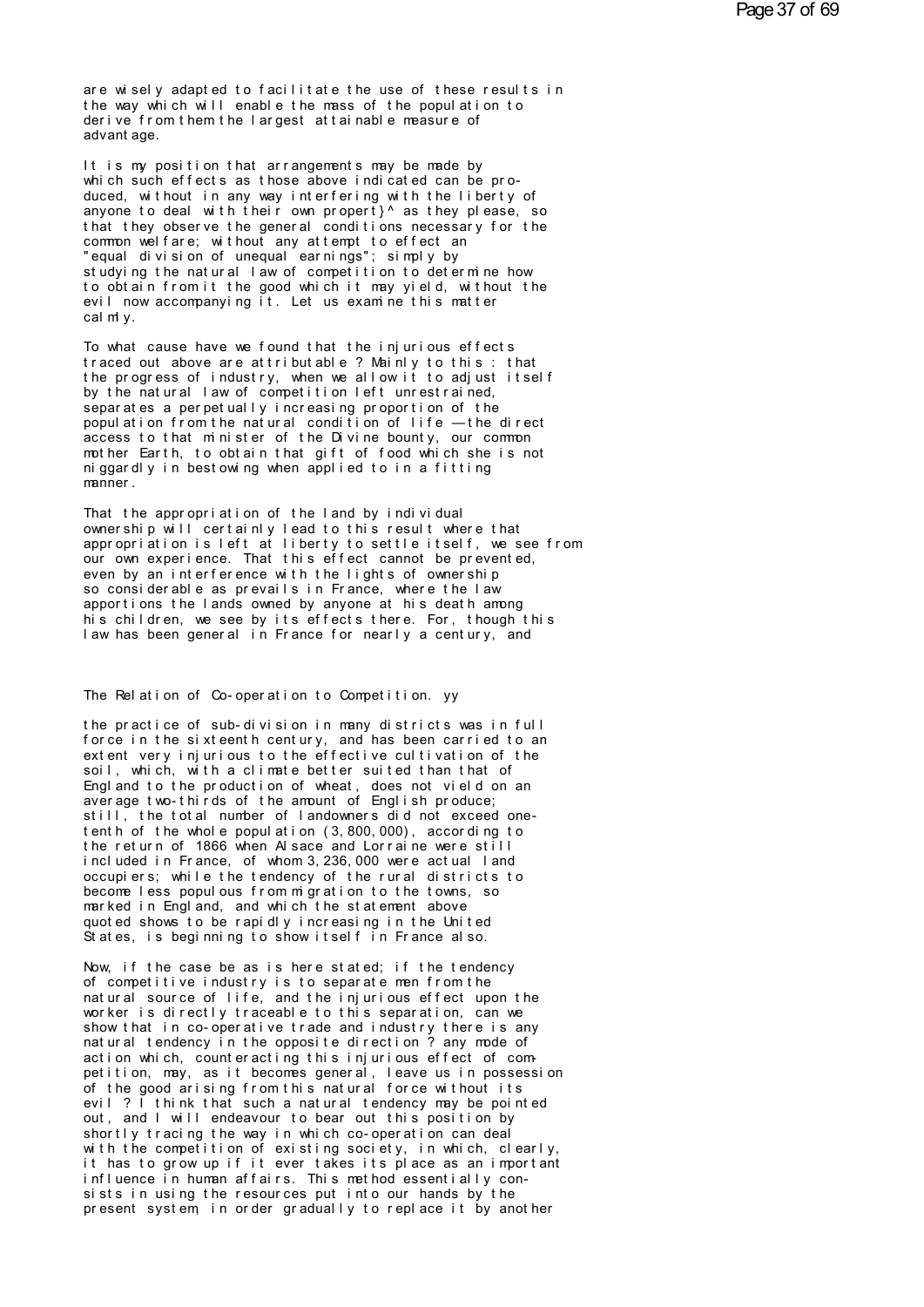where the struggle of interests shall give place to their<br>reasonable adjustment. To begin with the theory of<br>co-operative distribution, what is it but a union of where the struggle of interests shall give place to their<br>reasonable adjustment. To begin with the theory of<br>co-operative distribution, what is it but a union of where the struggle of interests shall give place to their<br>reasonable adjustment. To begin with the theory of<br>co-operative distribution, what is it but a union of reasonable adjustment. To begin with the theory of<br>co-operative distribution, what is it but a union of<br>78 The Relation of Co-operation to Corn-petition.

The Relation of Co-operation to Corn-petition.<br>consumers, who say : why should we run about to this or<br>that man, who, for his own advantage, undertakes to<br>sunnly what we went and is under continual terminion The Relation of Co-operation to Corn-petition.<br>consumers, who say : why should we run about to this or<br>that man, who, for his own advantage, undertakes to<br>supply what we want, and is under continual temptation<br>to defraud u 78 The Relation of Co-operation to Corn-petition.<br>consumers, who say : why should we run about to this or<br>that man, who, for his own advantage, undertakes to<br>supply what we want, and is under continual temptation<br>why not u The Relation of Co-operation to Corn-petition.<br>
consumers, who say : why should we run about to this or<br>
that man, who, for his own advantage, undertakes to<br>
supply what we want, and is under continual temptation<br>
to defra consumers, who say : why should we run about to this or<br>that man, who, for his own advantage, undertakes to<br>supply what we want, and is under continual temptation<br>to defraud us, because his interests and ours are opposed ? consumers, who say: why should we run about to this or<br>that man, who, for his own advantage, undertakes to<br>supply what we want, and is under continual temptation<br>to defraud us, because his interests and ours are opposed?<br>W that man, who, for his own advantage, undertakes to<br>supply what we want, and is under continual temptation<br>to defraud us, because his interests and ours are opposed?<br>Why not unite to obtain what we want on the best terms,<br> supply what we want, and is under continual temptation<br>to defraud us, because his interests and ours are opposed?<br>Why not unite to obtain what we want on the best terms,<br>namely, by paying ready cash for it, through persons to defraud us, because his interests and ours are opposed?<br>Why not unite to obtain what we want on the best terms,<br>namely, by paying ready cash for it, through persons<br>appointed by ourselves, in whom we begin by having<br>con Why not unite to obtain what we want on the best terms,<br>namely, by paying ready cash for it, through persons<br>appointed by ourselves, in whom we begin by having<br>confidence, and all of whose acts are open to us; with<br>whom we namely, by paying ready cash for it, through perseppointed by ourselves, in whom we begin by having confidence, and all of whose acts are open to us whom we make definite agreements for payment for services; and whom, if t confidence, and all of whose acts are open to us; with<br>whom we make definite agreements for payment for theii<br>services; and whom, if there is ever occasion for calling<br>their conduct in question, we can remove?<br>Plainly, her

whom we make definite agreements for payment for their<br>services; and whom, if there is ever occasion for calling<br>their conduct in question, we can remove ?<br>Plainly, here is a step, and a very important step, made<br>towards t services; and whom, if there is ever occasion for calling<br>their conduct in question, we can remove?<br>Plainly, here is a step, and a very important step, made<br>towards the substitution of reasonable accord instead of<br>competit their conduct in question, we can remove?<br>Plainly, here is a step, and a very important step, made<br>towards the substitution of reasonable accord instead of<br>competitive struggle in a class of transactions of daily<br>occurrenc Plainly, here is a step, and a very important step, matowards the substitution of reasonable accord instead<br>competitive struggle in a class of transactions of dai<br>occurrence, yet a step such that its success is entire<br>with Plainly, here is a step, and a very important step, made<br>towards the substitution of reasonable accord instead of<br>competitive struggle in a class of transactions of daily<br>occurrence, yet a step such that its success is ent towards the substitution of reasonable accord instead of<br>competitive struggle in a class of transactions of daily<br>occurrence, yet a step such that its success is entirely<br>within the power of any moderately numerous number<br> competitive struggle in a class of transactions of daily<br>occurrence, yet a step such that its success is entirely<br>within the power of any moderately numerous number<br>of persons, who have the good sense to take it, and the<br>p within the power of any moderately numerous number<br>of persons, who have the good sense to take it, and the<br>patience to persevere in what they have undertaken.<br>This is the first step to get -free from the meshes of com<br>peti of persons, who have the good sense to take it, and the<br>patience to persevere in what they have undertaken.<br>This is the first step to get - free from the meshes of com-<br>petition. It is a step in no degree involving any los patience to persevere in what they have undertaken.<br>This is the first step to get -free from the meshes of com-<br>petition. It is a step in no degree involving any loss of<br>the advantages which competition may have brought<br>wi This is the first step to get - free from the meshes of competition. It is a step in no degree involving any loss of<br>the advantages which competition may have brought<br>within our reach in obtaining the articles to be distri petition. It is a step in no degree involving any loss of<br>the advantages which competition may have brought<br>within our reach in obtaining the articles to be distributed,<br>or the neglect of any means of economising labour, o the advantages which competition may have brought<br>within our reach in obtaining the articles to be distributed,<br>or the neglect of any means of economising labour, or<br>increasing convenience or efficiency in the process,<br>int within our reach in obtaining the articles to be distributed,<br>or the neglect of any means of economising labour, or<br>increasing convenience or efficiency in the process,<br>introduced by it. It is simply saying: this act of ou or the neglect of any means of economising labour, or<br>increasing convenience or efficiency in the process,<br>introduced by it. It is simply saying: this act of our<br>daily lives shall be performed so as to bring with it the<br>le increasing convenience or efficiency in the process,<br>introduced by it. It is simply saying: this act of our<br>daily lives shall be performed so as to bring with it the<br>least of cost and the most of confidence attainable ; an introduced by it. It is simply saying: this act of our daily lives shall be performed so as to bring with it the least of cost and the most of confidence attainable ; and, as a most valuable means to this end, under the co daily lives shall be performed so as to bring with it t<br>least of cost and the most of confidence attainable ; a<br>as a most valuable means to this end, under the conditi<br>of cash payments, with no capital needlessly lying out as a most valuable means to this end, under the condition<br>of cash payments, with no capital needlessly lying out<br>unproductively ; no bad debts swelling the cost to those<br>who pay by the loss from those who do not.<br>Now, on t

of cash payments, with no capital needlessly lying out<br>unproductively ; no bad debts swelling the cost to those<br>who pay by the loss from those who do not.<br>Now, on this sold foundation, when it has attained a<br>of separate ce unproductively; no bad debts swelling the cost to those<br>who pay by the loss from those who do not.<br>Now, on this sohd foundation, when it has attained a<br>breadth proportioned to its solidity by the multiplication<br>of separate who pay by the loss from those who do not.<br>Now, on this sold foundation, when it has attained a<br>breadth proportioned to its solidity by the multiplication<br>of separate centres of supply, it becomes possible to build<br>with eq of separate centres of supply, it becomes possible to buil<br>with equal solidity, and without any departure from the<br>The Relation of Co-operation to Competition. 79<br>accustomed methods of business the further step of a

The Relation of Co-operation to Competition. 79<br>accustomed methods of business the further step of a<br>central association, which may be to -the separate stores<br>what they have been to these individual members — the The Relation of Co-operation to Competition. 79<br>accustomed methods of business the further step of a<br>central association, which may be to - the separate stores<br>what they have been to these individual members — the<br>manus of The Relation of Co-operation to Competition. 79<br>accustomed methods of business the further step of a<br>central association, which may be to -the separate stores<br>what they have been to these individual members — the<br>memans of The Relation of Co-operation to Competition. 79<br>accustomed methods of business the further step of a<br>central association, which may be to -the separate stores<br>what they have been to these individual members — the<br>means of accustomed methods of business the further step of a<br>central association, which may be to -the separate stores<br>what they have been to these individual members —the<br>means of concentrating their purchases, and thus enabling<br> accustomed methods of business the further step of a<br>central association, which may be to -the separate stores<br>what they have been to these individual members —the<br>means of concentrating their purchases, and thus enabling<br> central association, which may be to -the separate stores<br>what they have been to these individual members —the<br>means of concentrating their purchases, and thus enabling<br>them to be made on the best terms, from their magnitu what they have been to these individual members — the<br>means of concentrating their purchases, and thus enabling<br>them to be made on the best terms, from their magnitude,<br>and by the best judges, from the greater power of sec means of concentrating their purchases, and thus enabling<br>them to be made on the best terms, from their magnitude,<br>and by the best judges, from the greater power of securing<br>the services of the persons best qualified to ju them to be made on the best terms, from their magnitude,<br>and by the best judges, from the greater power of securing<br>the services of the persons best qualified to judge, which<br>one wholesale establishment must possess over a the services of the persons best qualified to judge, which<br>one wholesale establishment must possess over a number<br>of retail establishments. While associations of this kind<br>may, by a further application of the same principl may, by a further application of the same principle of one wholesale establishment must possess over a number<br>of retail establishments. While associations of this kind<br>may, by a further application of the same principle of<br>union, be federated among themselves for any purposes<br> of retail establishments. While associations of this kind<br>may, by a further application of the same principle of<br>union, be federated among themselves for any purposes<br>going beyond the separate resources of any one of them<br> may, by a further application of the same principle of<br>union, be federated among themselves for any purposes<br>going beyond the separate resources of any one of them<br>such as the importing any of the articles they require in<br> union, be federated among themselves for any purposes<br>going beyond the separate resources of any one of them,<br>such as the importing any of the articles they require in<br>ships of their own; and thus, without departing from t such as the importing any of the articles they reships of their own; and thus, without departing fusual habits of competitive business, may apply fadvant age of the co-operative union whatever arraments competitive trade h usual habits of competitive business, may apply for the<br>advantage of the co-operative union whatever arrange-<br>ments competitive trade has brought men to use in these<br>businesses for their private advantage.<br>With this union

advantage of the co-operative union whatever arrangements competitive trade has brought men to use in these<br>businesses for their private advantage.<br>With this union for the means of transit, which may<br>apply to land as well ments competitive trade has brought men to use in these<br>businesses for their private advantage.<br>With this union for the means of transit, which may<br>apply to land as well as water, we come pretty well to the<br>end of what cobusinesses for their private advantage.<br>With this union for the means of transit, which may<br>apply to land as well as water, we come pretty well to the<br>end of what co-operation has to do in the province of<br>distribution. But With this union for the means of transit, which may apply to land as well as water, we come pretty well to the end of what co-operation has to do in the province of distribution. But men cannot generally live on distributi With this union for the means of transit, which may<br>apply to land as well as water, we come pretty well to the<br>end of what co-operation has to do in the province of<br>distribution. But men cannot generally live on dis-<br>tribu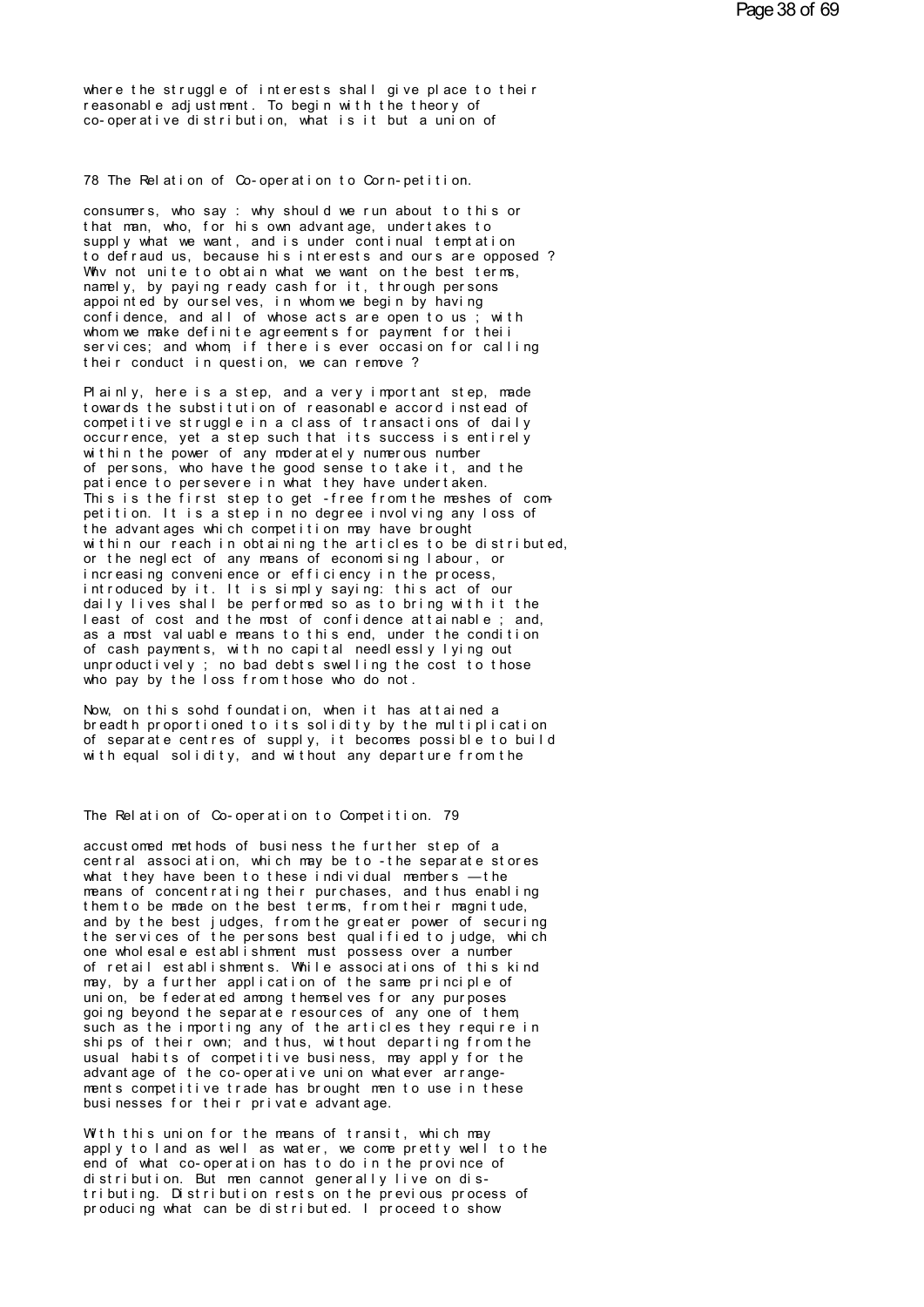how co- operative union can help us to escape from the<br>competitive struggle, in this primary sphere of production,<br>with the like prospects of general advantage which how co-operative union can help us to escape from the<br>competitive struggle, in this primary sphere of production,<br>with the like prospects of general advantage which<br>accompany its operations in the secondary' sphere of how co-operative union can help us to escape from the<br>competitive struggle, in this primary sphere of production,<br>accompany its operations in the secondary' sphere of<br>distribution, It acts by a course of operations of whic how co-operative union can help us to escape from the competitive struggle, in this primary sphere of production,<br>with the like prospects of general advantage which<br>accompany its operations in the secondary' sphere of<br>dist how co-operative union can help us to escape from the<br>competitive struggle, in this primary sphere of production,<br>with the like prospects of general advantage which<br>accompany its operations in the secondary' sphere of<br>dist how co-operative union can help us to escape from the<br>competitive struggle, in this primary sphere of production,<br>with the like prospects of general advantage which<br>accompany its operations in the secondary' sphere of<br>dist competitive struggle, in this primary sphere of production,<br>with the like prospects of general advantage which<br>accompany its operations in the secondary' sphere of<br>distribution. It acts by a course of operations of which<br>t with the like prospects of general advantage which<br>accompany its operations in the secondary' sphere of<br>distribution. It acts by a course of operations of which<br>the wholesale centre of supply forms the natural pivot,<br>and t accompany its operations in the secondary<br>distribution. It acts by a course of oper<br>the wholesale centre of supply forms the<br>and the rule to be adopted in fixing or s<br>of the articles distributed, an instituti<br>furnishes the the wholesale centre of supply forms the natural pivot,<br>and the rule to be adopted in fixing or settling the price<br>of the articles distributed, an institution not yet noticed<br>furnishes the natural lever.<br>To commence produc and the rule to be adopted in fixing or settling the price<br>of the articles distributed, an institution not yet noticed,<br>furnishes the natural lever.<br>To commence production successfully at the present<br>day, the producer need

To commence production successfully at the present day, the producer needs an assured market. To carry on<br>8o The Relation of Co-operation to Competition.

8o The Relation of Co-operation to Competition.<br>production at all he needs capital. And for the workers<br>to carry it on so as to derive from it all the advantages<br>that their work cap give them, they require to get this Sto The Relation of Co-operation to Competition.<br>production at all he needs capital. And for the workers<br>to carry it on so as to derive from it all the advantages<br>that their work can give them, they require to get this<br>cap Sto The Relation of Co-operation to Competition.<br>production at all he needs capital. And for the workers<br>to carry it on so as to derive from it all the advantages<br>that their work can give them, they require to get this<br>cap 8o The Relation of Co-operation to Competition.<br>production at all he needs capital. And for the workers<br>to carry it on so as to derive from it all the advantages<br>that their work can give them, they require to get this<br>capi production at all he needs capital. And for the workers<br>to carry it on so as to derive from it all the advantages<br>that their work can give them they require to get this<br>capital on easy terms, i.e., at moderate rates of int production at all he needs capital. And for the workers<br>to carry it on so as to derive from it all the advantages<br>that their work can give them, they require to get this<br>capital on easy terms, i.e., at moderate rates of in that their work can give them, they require to get this capital on easy terms, i.e., at moderate rates of interest.<br>Now, to get capital at moderate rates of interest, it is indispensable to give its owners security that th that their work can give them, they require to get this<br>capital on easy terms, i.e., at moderate rates of interest.<br>Now, to get capital at moderate rates of interest, it is<br>indispensable to give its owners security that th capital on easy terms, i.e., at moderate rates of interest.<br>Now, to get capital at moderate rates of interest, it is<br>indispensable to give its owners security that the payments<br>shall continue. Produce this conviction, and indispensable to give its owners security that the payments<br>shall continue. Produce this conviction, and experience<br>proves conclusively that in a country such as Great Britain<br>the rate at which capital can be obtained is s a body of distributive societies, united by such a central shall continue. Produce this conviction, and experience<br>proves conclusively that in a country such as Great Britain<br>the rate at which capital can be obtained is so moderate<br>that it ceases to form any burden upon industry. proves conclusively that in a country such as Great Britain<br>the rate at which capital can be obtained is so moderate<br>that it ceases to form any burden upon industry. Now,<br>a body of distributive societies, united by such a fhe rate at which capital can be obtained is so moderate<br>that it ceases to form any burden upon industry. Now,<br>a body of distributive societies, united by such a central<br>association as above described, have in this centre that it ceases to form any burden upon industry. Now,<br>a body of distributive societies, united by such a central<br>association as above described, have in this centre the<br>natural means of ascertaining what is their total dem a body of distributive societies, united by such a central<br>association as above described, have in this centre the<br>natural means of ascertaining what is their total demand<br>for any manufactured articles which they can produ association as above described, have in this centre the<br>natural means of ascertaining what is their total demand<br>for any manufactured articles which they can produce<br>and consume; and when that consumption rises to a<br>height natural means of ascertaining what is their total demand<br>for any manufactured articles which they can produce<br>and consume; and when that consumption rises to a<br>height to support a manufactory of these articles, they<br>have i for any manufactured articles which they can pand consume; and when that consumption rises theight to support a manufactory of these artic have in them the means of providing the first of success, a market for their produc height to support a manufactory of these articles, they<br>have in them the means of providing the first condition<br>of success, a market for their produce, where they may<br>anticipate at least a fair trial.<br>But further, this mac

have in them the means of providing the first condition<br>of success, a market for their produce, where they may<br>anticipate at least a fair trial.<br>But further, this machinery of distribution may supply<br>them with the means of of success, a market for their produce, where they may<br>anticipate at least a fair trial.<br>But further, this machinery of distribution may supply<br>them with the means of obtaining the capital required<br>at the lowest cost allow anticipate at least a fair trial.<br>But further, this machinery of distribution may supply<br>them with the means of obtaining the capital required<br>at the lowest cost allowed by the circumstances, by<br>means of the savings on the But further, this machinery of distribution may supply<br>them with the means of obtaining the capital required<br>at the lowest cost allowed by the circumstances, by<br>means of the savings on their own consumption. If<br>they provid But further, this machinery of distribution may supply<br>them with the means of obtaining the capital required<br>at the lowest cost allowed by the circumstances, by<br>means of the savings on their own consumption. If<br>they provid them with the means of obtaining the capital required<br>at the lowest cost allowed by the circumstances, by<br>means of the savings on their own consumption. If<br>they provide that the articles obtained by them through<br>their unio at the lowest cost allowed by the circumstances, by<br>means of the savings on their own consumption. If<br>they provide that the articles obtained by them through<br>their unions for distribution shall be sold at ordinary<br>prices, means of the savings on their own consumption. If<br>they provide that the articles obtained by them through<br>their unions for distribution shall be sold at ordinary<br>prices, and return to their members the surplus, after<br>provi they provide that the articles obtained by them through<br>their unions for distribution shall be sold at ordinary<br>prices, and return to their members the surplus, after<br>providing for the total cost including the interest on their unions for distribution shall be sold at ord<br>prices, and return to their members the surplus, a<br>providing for the total cost including the interes<br>capital employed in this operation, as dividends o<br>purchases instead providing for the total cost including the interest on the<br>capital employed in this operation, as dividends on their<br>purchases instead of by an immediate reduction of prices,<br>they will gain two great advantages —<br>I. They c

capital employed in this operation, as dividends on their<br>purchases instead of by an immediate reduction of prices,<br>they will gain two great advantages —<br>1. They can ensure the division of these savings down<br>to the last fa purchases instead of by an immediate reduction of prices,<br>they will gain two great advantages —<br>I. They can ensure the division of these savings down<br>to the last farthing, without leaving, in the charge made<br>to provide for they will gain two great advantages —<br>I. They can ensure the division of these savings down<br>to the last farthing, without leaving, in the charge made<br>to provide for expense, a margin which shall be a tempta-<br>tion to any bo to provide for expense, a margin which shall be a temptation to any body of shareholders to appropriate it to.<br>The Relation of Co-operation to Competition. 8i<br>themselves, and thus practically obtain a benefit at the

The Relation of Co-operation to Competition. 8i<br>themselves, and thus practically obtain a benefit at the<br>cost of their neighbours. The Relation of Co-operation to Competition. 8<br>themselves, and thus practically obtain a benef<br>cost of their neighbours.

The Relation of Co-operation to Competition. 8i<br>themselves, and thus practically obtain a benefit at the<br>cost of their neighbours.<br>2. They will create, in the permanent incomes resting<br>on their own consumption, a fund whic themselves, and thus practically obtain a benefit at the<br>cost of their neighbours.<br>2. They will create, in the permanent incomes resting<br>on their own consumption, a fund which, used by a union<br>of these societies as a guara themselves, and thus practically obtain a benefit at the<br>cost of their neighbours.<br>2. They will create, in the permanent incomes resting<br>on their own consumption, a fund which, used by a union<br>of these societies as a guara cost of their neighbours.<br>2. They will create, in the permanent incomes resting<br>on their own consumption, a fund which, used by a union<br>of these societies as a guarantee for the interest of the<br>capital they may desire to a 2. They will create, in the permanent incomes resting<br>on their own consumption, a fund which, used by a union<br>of these societies as a guarantee for the interest of the<br>capital they may desire to appropriate to any producti 2. They will create, in the permanent incomes resting<br>on their own consumption, a fund which, used by a union<br>of these societies as a guarantee for the interest of the<br>capital they may desire to appropriate to any producti on their own consumption, a fund which, used by a union<br>of these societies as a guarantee for the interest of the<br>capital they may desire to appropriate to any productive<br>works, would provide a security sufficient to enabl of these societies as a guarantee for the interest of the<br>capital they may desire to appropriate to any productive<br>works, would provide a security sufficient to enable them<br>to obtain this capital on the best terms that the capital they may desire to appropriate to any productive<br>works, would provide a security sufficient to enable them<br>to obtain this capital on the best terms that the state of<br>the money market in the country where the}' were works, would provide a security sufficient to enable them<br>to obtain this capital on the best terms that the state of<br>the money market in the country where the}' were formed<br>would allow. While the produce of these works wou to obtain this can<br>the money market<br>would allow. Whil<br>supply them with<br>and relieve the g<br>burden.<br>Here then with would allow. While the produce of these works would<br>supply them with the resources for paying the charge,<br>and relieve the guaranteeing income from any real<br>burden.<br>Here, then, without departing at all from the social<br>condi and relieve the guaranteeing income from any real<br>burden.<br>Here, then, without departing at all from the social<br>conditions created by the present world of competition,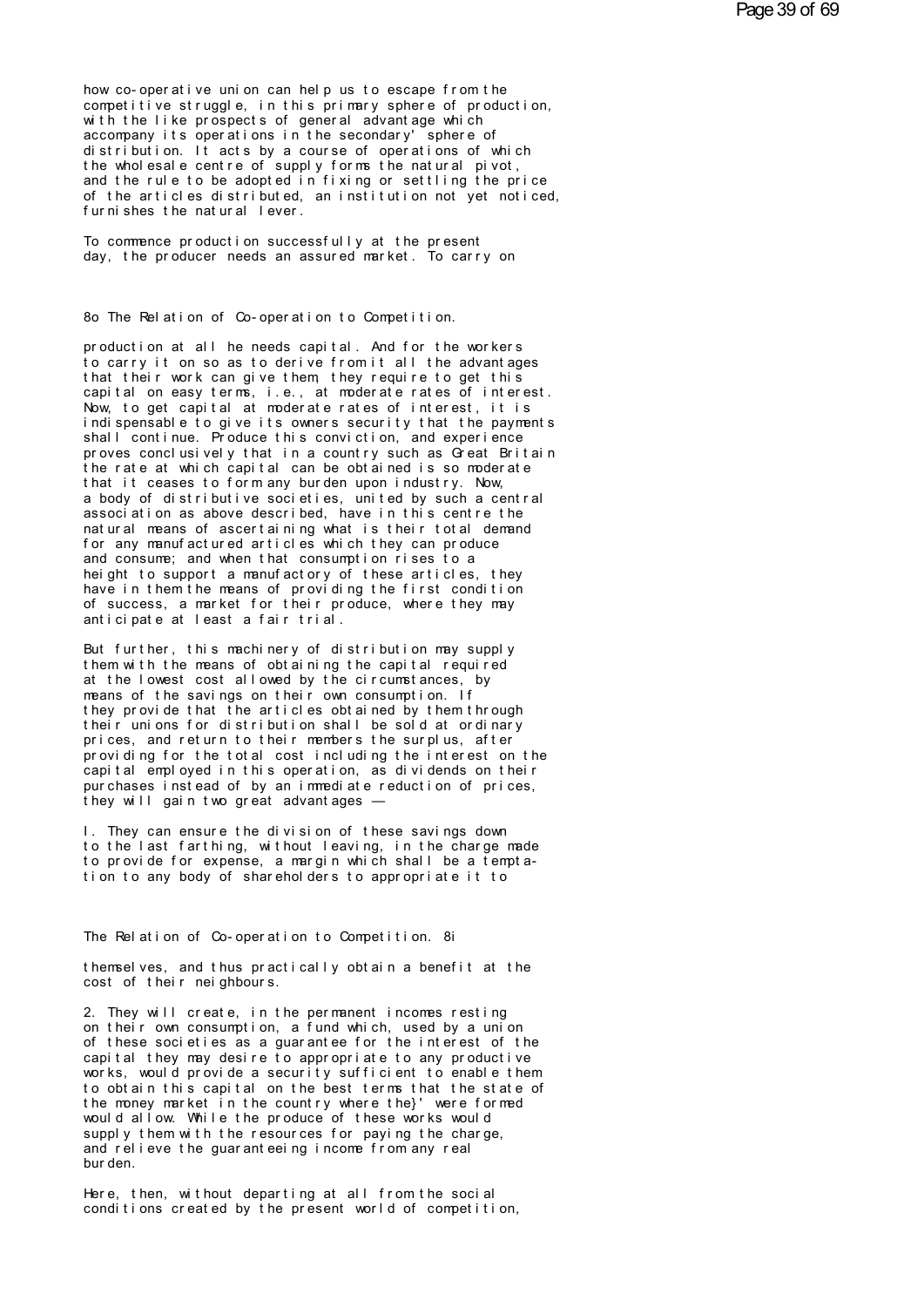adhering to the prices fixed, and the modes of conducting<br>exchanges established by it, we see the way opening to the quiet, gradual introduction of that world of cooperative union, where the mass of the population shall no longer be shut out from the natural source of subsistence, and all the advantages of wealth and the civilising influences of high cultivation may be brought within the reach of all men. For the co-operators, having by union attained a market in their own requirements for what they desire to produce, and the facility for getting capital on the easiest terms on the security of their own consumption, would obviously have in their own hands the power of regulating the mode in which work should be conducted, and its profits dealt with. While securing that this work was honestly done; that they got full value for what they paid, and escaped entirely from the dominion of adulteration and shams, and providing for the greatest economy in production by arresting the formation of unnecessary centres of supply, they might do for<br>the worker what M Godin has done at Guise —destroy

82 The Relation of Co-operation to Competition.

the antagonism between I abour and capital, and gradually fill up the gulf between rich and poor by the insensible effect of institutions where the wealth created by work may do for the worker all that, by the wise use of it, can  $he'$  done.

This might be effected even if the laws of England were far less favourable to associated enterprise than they actually are under the present law, which clothes societies of working men with all the rights of bodies corporate, together with the right of holding land in any quantity. It is clear that societies formed for productive purposes under the conditions above supposed might, as they multiplied and became wealthy, and spread over the country, combine with their manufacture those pursuits of horticulture and agriculture, on whose advantages the late M. G adstone once dwelt with his usual el oquence; and open the way, by the pleasant conditions of residence under which their work was carried on, for that social union with the classes now separated from them, which the progress of competitive industry, with its tendency to crowd the masses of the population into cities, makes perpetually more remote, by destroying all the natural friendly ties of residence in the same locality. This might be done, too, under our existing laws relating to I and without any change; requiring nothing more than preparedness to buy the land perpetually offered for sale. And it might be done with far greater facility in a country where land is habitually held and disposed of in large quantities than would be the case in a country like France, where, to acquire an estate of a few hundred acres, might need a long process of purchases and exchanges of land bought in fragments. We approach in this picture a state of things so far removed from what now prevails in a societ}^ of rural districts which the progress of invention is perpetually depriving of their

The Relation of Co-operation to Competition. 83

population, and cities overflowing with a population which the same progress is continually depriving of the means of subsistence, that those to whom it is presented as an accomplished fact, rather than as a process gradually accomphshing itself by natural tendencies, may be apt<br>to greet it with that cry of "Utopia " with which selfish indifference is always ready to throw cold water on large proposals of social improvement ; if not by that favourite stal king-horse of pessimism, the more rapid increase of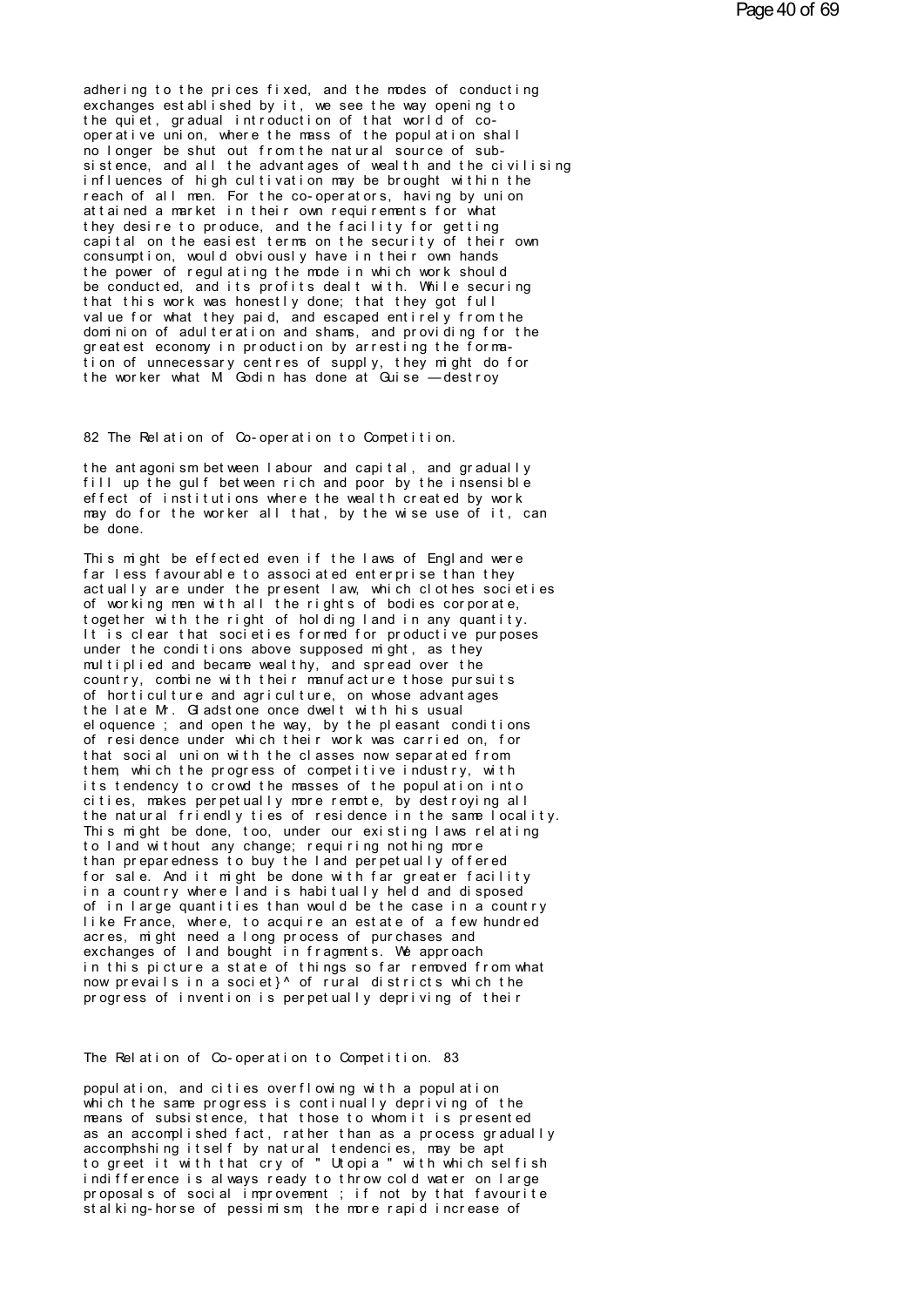men than of food — of which I will say only that a race<br>among whom cultivation and the means of well-being<br>were generally diffused would be able to deal with it in a men than of food — of which I will say only that a race<br>among whom cultivation and the means of well-being<br>were generally diffused would be able to deal with it in a<br>satisfactory manner far better than our present popula. men than of food — of which I will say only that a race<br>among whom cultivation and the means of well-being<br>were generally diffused would be able to deal with it in a<br>satisfactory manner far better than our present populamen than of food — of which I will say only that a race<br>among whom cultivation and the means of well-being<br>were generally diffused would be able to deal with it in a<br>satisfactory manner far better than our present popula-<br> men than of food<br>among whom cultivere generally dividend<br>satisfactory man<br>tion.<br>But on what aft among whom cultivation and the means of well-being<br>were generally diffused would be able to deal with it in a<br>satisfactory manner far better than our present popula-<br>tion.<br>But on what, after all, does the operation I have

were generally diffused would be able to deal with it in a<br>satisfactory manner far better than our present popula-<br>tion.<br>But on what, after all, does the operation I have here<br>endeavoured to depict rest, but on the assumpt satisfactory manner far better than our present population.<br>But on what, after all, does the operation I have here<br>endeavoured to depict rest, but on the assumption that<br>bodies of men, collectively acting for their mutual tion.<br>But on what, after all, does the operation I have here<br>endeavoured to depict rest, but on the assumption that<br>bodies of men, collectively acting for their mutual advan-<br>tage, would do for their joint benefit what we But on what, after all, does the operation I have here endeavoured to depict rest, but on the assumption that bodies of men, collectively acting for their mutual advantage, would do for their joint benefit what we find tha But on what, after all, does the operation I have here endeavoured to depict rest, but on the assumption that bodies of men, collectively acting for their mutual advantage, would do for their joint benefit what we find tha endeavoured to depict rest, but on the assumption that<br>bodies of men, collectively acting for their mutual advan-<br>tage, would do for their joint benefit what we find that<br>individually men are disposed to do for their priva boodies of men, collectively acting for their mutual advantage, would do for their joint benefit what we find that<br>individually men are disposed to do for their private<br>benefit, when competitive industry places the means o fage, would do for their joint benefit what we find that<br>individually men are disposed to do for their private<br>benefit, when competitive industry places the means of<br>so doing in their hands. Have we not seen generation<br>aft individually men are disposed to do for their private<br>benefit, when competitive industry places the means of<br>so doing in their hands. Have we not seen generation<br>after generation of manufacturers, when by their success-<br>fu benefit, when competitive industry places the means of<br>so doing in their hands. Have we not seen generation<br>after generation of manufacturers, when by their success-<br>ful industry they have rolled up from the profits of the after generation of manufacturers, when by their success-<br>ful industry they have rolled up from the profits of their<br>business accumulated stores of capital, investing them<br>in the purchase of land, and erecting thereon for ful industry they have rolled up from the profits of theidosiness accumulated stores of capital, investing them<br>in the purchase of land, and erecting thereon for them-<br>selves and their families stately dwellings, where wea business accumulated stores of capital, investing them<br>in the purchase of land, and erecting thereon for them-<br>selves and their families stately dwellings, where wealth<br>was made to minister in a thousand ways to the means in the purchase of land, and erecting thereon for themselves and their families stately dwellings, where wealth was made to minister in a thousand ways to the means of enjoyment ? If, then, the mass of the working populati was made to minister in a thousand ways to the means of<br>enjoyment ? If, then, the mass of the working popu-<br>lation — those through whose toil this accumulation of<br>wealth has been made possible — find the way by asso-<br>ciati enjoyment ? If, then, the mass of the working population — those through whose toil this accumulation of wealth has been made possible — find the way by association among themselves to make the source of riches flow over f lation — those through whose toil this accumulation of<br>wealth has been made possible — find the way by asso-<br>ciation among themselves to make the source of riches<br>flow over for their joint benefit, why should it seem<br>stran wealth has been made possible — find the way by association among themselves to make the source of riches flow over for their joint benefit, why should it seem strange to suppose that they too may seek collectively to inve to them might be not mere acres cultivated by others<br>84 The Relation of Co-operation to Competition.

84 The Relation of Co-operation to Competition.<br>who had to sell the crops to pay their rent, but the site<br>of homes where these workers themselves dwelt — homes<br>where the pleasures of the social intercourse now afforded 84 The Relation of Co-operation to Competition.<br>who had to sell the crops to pay their rent, but the site<br>of homes where these workers themselves dwelt — homes<br>where the pleasures of the social intercourse now afforded<br>onl 84 The Relation of Co-operation to Competition.<br>who had to sell the crops to pay their rent, but the site<br>of homes where these workers themselves dwelt — homes<br>where the pleasures of the social intercourse now afforded<br>onl 84 The Relation of Co-operation to Competition.<br>who had to sell the crops to pay their rent, but the site<br>of homes where these workers themselves dwelt — homes<br>where the pleasures of the social intercourse now afforded<br>onl who had to sell the crops to pay their rent, but the site<br>of homes where these workers themselves dwelt — homes<br>where the pleasures of the social intercourse now afforded<br>only in towns could be combined with the pleasures of homes where these workers themselves dwelt — homes<br>where the pleasures of the social intercourse now afforded<br>only in towns could be combined with the pleasures of<br>that rural life from which the towns of our industrial<br> of homes where these workers themselves dwelt — homes<br>where the pleasures of the social intercourse now afforded<br>only in towns could be combined with the pleasures of<br>that rural life from which the towns of our industrial<br> where the pleasures of the social intercourse now afforded<br>only in towns could be combined with the pleasures of<br>that rural life from which the towns of our industrial<br>England ever more and more shut out their inhabitants? only in towns could be combined with the pleasures of<br>that rural life from which the towns of our industrial<br>England ever more and more shut out their inhabitants?<br>Even at the present day Lancashire and Yorkshire are<br>full that rural life from which the towns of our industrial<br>England ever more and more shut out their inhabitants?<br>Even at the present day Lancashire and Yorkshire are<br>full of mills and factories, which by their situation would England ever more and more shut out their inhabitants?<br>Even at the present day Lancashire and Yorkshire are<br>full of mills and factories, which by their situation would<br>offer all the facilities for such a combination of rur Even at the present day Lancashire and Yorkshire are<br>full of mills and factories, which by their situation would<br>offer all the facilities for such a combination of rural and<br>urban existence, if the profits derived from the full of mills and factories, which by their situation would<br>offer all the facilities for such a combination of rural and<br>urban existence, if the profits derived from their work<br>were concentrated and applied in the way now offer all the facilities for such a combination of rural and<br>urban existence, if the profits derived from their work<br>were concentrated and applied in the way now indicated,<br>to promote the well-being of the workers. The spr urban existence, it the profits derived from their work<br>were concentrated and applied in the way now indicated,<br>to promote the well-being of the workers. The spread<br>of rail and tram ways makes the raising of such centres<br>o were concentrated and applied in the way now indicated,<br>to promote the well-being of the workers. The spread<br>of rail and tram ways makes the raising of such centres<br>of industry more easy every day. Surely, then, it is a<br>re to promote the well-being of the workers. The spread<br>of rail and tram ways makes the raising of such centres<br>of industry more easy every day. Surely, then, it is a<br>reasonable hope that, as the workers obtain through<br>associ of rail and tram ways makes the raising of such centres<br>of industry more easy every day. Surely, then, it is a<br>reasonable hope that, as the workers obtain through<br>association increased means of producing such results,<br>ther of industry more easy every day. Surely, then, it is a<br>reasonable hope that, as the workers obtain through<br>association increased means of producing such results,<br>there would be a corresponding increase in the results<br>produ reasonable hope that, as the workers obtain through<br>association increased means of producing such results,<br>there would be a corresponding increase in the results<br>produced ; so that the progress of invention and accumu-<br>lat association increased means of producing such results,<br>there would be a corresponding increase in the results<br>produced ; so that the progress of invention and accumu-<br>lation of wealth would tend to redistribute over the<br>co there would be a corresponding increase in the results<br>produced; so that the progress of invention and accumu-<br>lation of wealth would tend to redistribute over the<br>country the population which this same progress now<br>banish produced ; so that the progress of invention and accumulation of wealth would tend to redistribute over the country the population which this same progress now banishes from it; not as the semi-pauperised tillers of cottie lation of wealth would tend to redistribute over the<br>country the population which this same progress now<br>banishes from it; not as the semi-pauperised tillers of<br>cottier lots, which they were too scattered and too poor<br>to c country the population which this same progress now<br>banishes from it; not as the semi-pauperised tillers of<br>cottier lots, which they were too scattered and too poor<br>to cultivate properly, but as the wealthy and intelligent banishes from it; not as the semi-pauperised tillers of<br>cottier lots, which they were too scattered and too poor<br>to cultivate properly, but as the wealthy and intelligent<br>inhabitants of unitary dwellings, where all the res cottier lots, which they were too scattered and too poor<br>to cultivate properly, but as the wealthy and intelligent<br>inhabitants of unitary dwellings, where all the resources<br>of agricultural and horticultural science would b inhabitants of unitary dwellings, where all the resources<br>of agricultural and horticultural science would be applied<br>to make the produce of the earth keep pace with the<br>produce of the industries by which its owners were<br>en That ci t ies would disappear I do not suppose. Em-<br>por iums of commerce, centres of education, cent res<br>of art would, no doubt, exist where circumstances

produce of the industries by which its owners were<br>enriched.<br>That cities would disappear I do not suppose. Em-<br>poriums of commerce, centres of education, centres<br>of art would, no doubt, exist where circumstances<br>favoured t enriched.<br>That cities would disappear I do not suppose. Emporiums of commerce, centres of education, centres<br>of art would, no doubt, exist where circumstances<br>favoured their existence ; but they would be transformed ;<br>rese That cities would disappear I do not suppose. Emporiums of commerce, centres of education, centres<br>of art would, no doubt, exist where circumstances<br>favoured their existence ; but they would be transformed ;<br>resembling Dr. That cities would disappear I do not suppose. Emporiums of commerce, centres of education, centres<br>of art would, no doubt, exist where circumstances<br>favoured their existence ; but they would be transformed ;<br>resembling Dr. poriums of commerce, centres of education, centres<br>of art would, no doubt, exist where circumstances<br>favoured their existence ; but they would be transformed ;<br>resembling Dr. Richardson's City of Health rather<br>than our pre than our present deserts of brick and mortar. A<br>thickly peopled country would be something like what<br>The Relation of Co-operation to Competition. 85

The Relation of Co-operation to Competition. 85<br>may be seen now along the shores of the lake of Zurich,<br>only in greater perfection : a succession of palaces, each The Relation of Co-operation to Competition. 85<br>may be seen now along the shores of the lake of Zurich,<br>only in greater perfection : a succession of palaces, each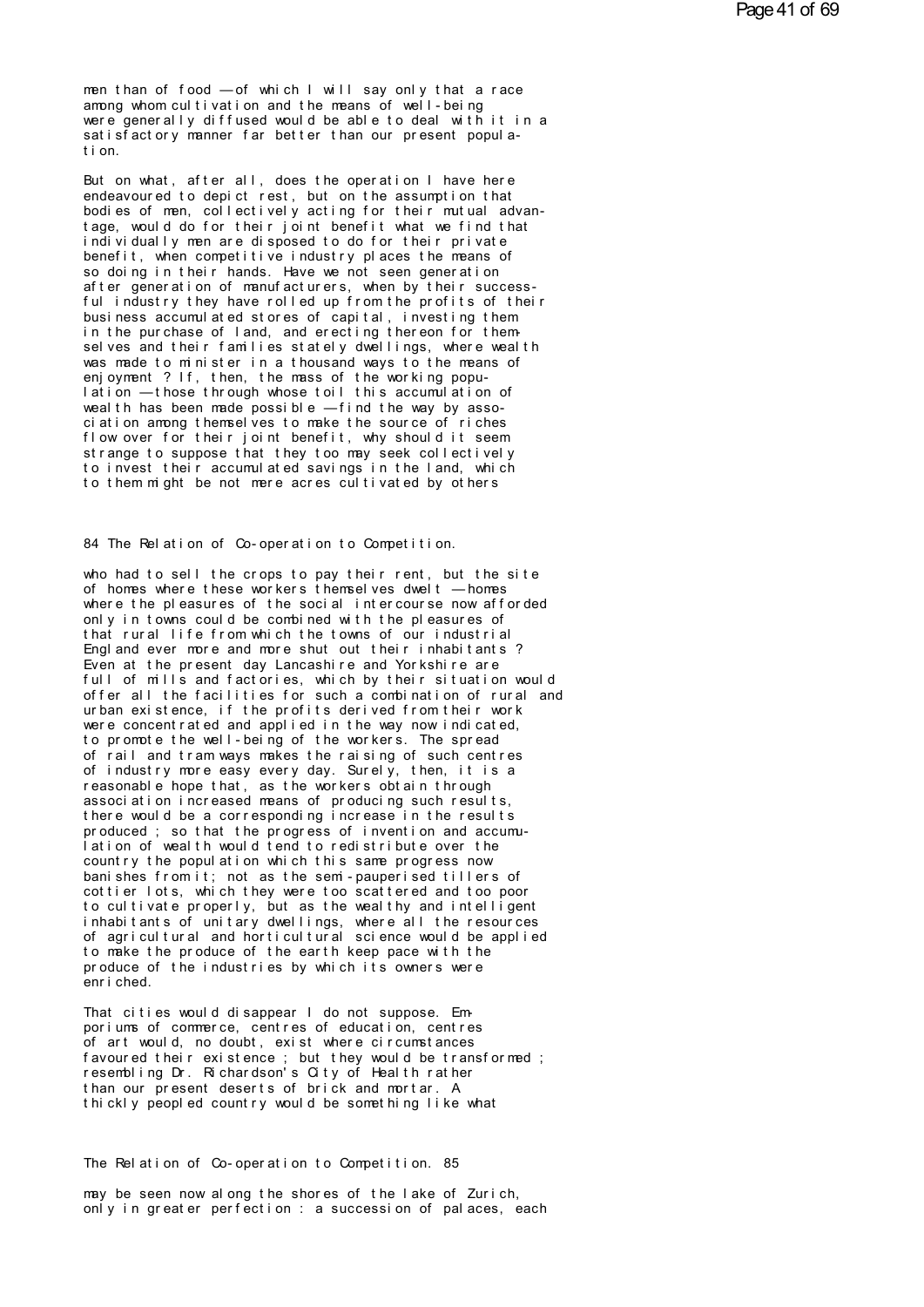with its farms, gardens, and orchards, interspersed with centres of work, all smokeless; and with now and then more thickly aggregated masses of a population who, unlike the residents of our present towns, would never be<br>so closely crowded together as to lose the pleasure of life in their search after the means of living. This would be the outcome of a co-operative world sucli as I conceive it.

I stop here, not because the subject-matter does not invite me to go on, but because any attempt to trace out the relations subsisting between the different product i ve bodies which might be formed by such means as I have attempted to trace, carries us into a state of things so far removed from the present state that the description may be charged with being as impossible as it must be imaginary. But that it must be imaginary does not prove it to be impossible.

I have desired to point out what, in the present competitive world, could be effected without any departure from the usual conditions of business, simply by using the results of this business for the general good. instead of letting them be appropriated to individual advant age. I have endeavoured to show that cooperation, in the two principles traced out, both consistent with the ordinary course of competitive industry' -the union of consumers to secure the greatest attainable economy in distribution, and the union of producers to make the work by which they live as rich in benefits to them as it is capable of being - possesses the means of solving that social question which now " perplexes nations with the fear of change," and is growing with every returning year to more alarming proportions; the upshot of the whole process being that it would

86 The Relation of Co-operation io-Competition.

gradually bring men, in the fulness of knowledge and the indefinite increase of wealth, back to that natural constitution of things where competition, being directed not to secure subsistence but to multiply the means of enjoyment, would be seen to have a fitting place in the " best possible world " of Divine order.

Note on Natural Law. — The position taken up in this chapter in regard to the<br>"Law of Competition," in truth, assumes only that the same principles which apply to all other so-called Laws of Nature apply to it. All such laws have a natural sphere of action, in which they are beneficial to man; and if he passes beyond this sphere, will produce results working to himinjury, to be avoided only by carefully studying their action, in order to preserve what is beneficial, and avert what is injurious. For instance, our powers of motion and exertion depend upon the fact that the earth pulls us to itself, in virtue of the so-called Law of Gravitation. But if we try to leave the natural sphere of activity allotted to us - the dry land - and would swim like fish or fly like birds; or if, upon the land, we seek to move large masses instead of contenting<br>ourselves with moving our own bodies, the force of gravity will drown or crush us, unless by constructing boats, or balloons, or cranes, we make it serve our purposes. But what everyone admits to be reasonable in the case of other "Natural Laws," is disregarded<br>in respect of the "Law of Competition," which is often presented as if it were a Divine<br>teacher, with a special mission to construct huma imder whose guidance we ought to place ourselves, in humble confidence that he cannot lead us astray. It is my position that this is a total error, and that competition is simply a natural force which can no more be trusted to construct a true human society than gravity can be trusted to construct a bridge.

Chapt er V.

The Relation of Co-operation to Current Economic Theories.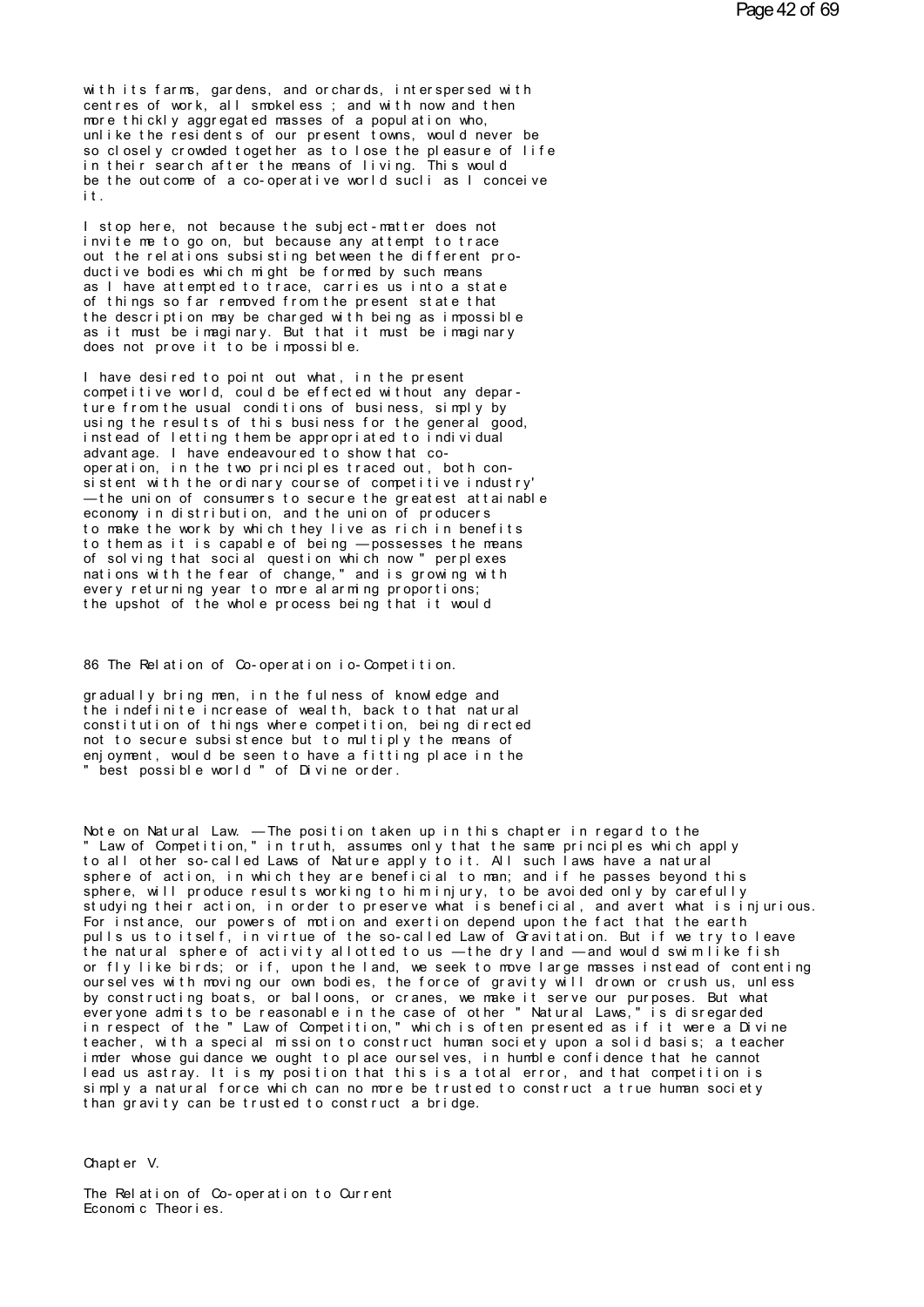TO investigate the different economic theories current at the present clay in detail, in order to see how far they agree or disagree with the principles of co-operative action, would require a volume. I do not propose to engage in any such task. But as what is called the science of Political Economy is often. appeal ed to  $-$ usually with a great deal of ignorance of what its teachers do say, but not, therefore, with<br>the less confidence —as if it put an extinguisher on all<br>schemes of co-operative action, labelling them one and all as " impracticable," it may be well to consider generall}- what is the relation of co-operation to these<br>doctrines. We shall see that, properly speaking, there can be no ant agoni sm bet ween co-oper at i on and the doctrines of political economy, because they deal with distinct subject-matters.

Let us bear in mind what has been more than once stated, that co-operation is not a theory but a practice. Co-operation, as it is presented in these pages, is an at tempt made by men profoundly convinced of the eternal reality of moral truth, to embody the high ideal of duty in institutions applying to the daily events of our ordinary lives, in order that thus, goodness may become more preval ent than it is among men because its practice will be more easy, and selfishness diminish because there will be less temptation to it. But the doctrines of Political Economy, at least of the school

88 The Relation of Co-operation to

best known in England, relate not to the mode in which men ought to act towards each other, but to the way in which the}- do commonly act in acquiring wealth, and to the results which are found to follow-from their thus acting.

Now, in so far as what man may thus do agrees with what ought to be done, it is obvious that the co-operator cannot, as such, have an}- quarrel with the political<br>economist, whose teachings, like those of any other scientific teacher who deals with ascertained facts and logical deductions from them continually offer to him much useful information.

On the other hand, in so far as men's present conduct is not what it ought to be, doctrines concerning their conduct must of necessit}- cease to apply to persons<br>whose conduct has changed, and therefore can affect co-operation only as demonstrations of the evil consequences of drunkenness ma}' affect a man of sober habits - namely, as a caution into what an abyss of degradation and wretchedness he would fall if he were ever betrayed into such habits.

It may be alleged : what you now say in truth admits<br>the great charge of the political economists against  $\overline{c}$  operation  $\overline{-}$  that it is impracticable; a mode of acting in which men will not act in mubers sufficient to make it worth anyone's while to spend his labour in trying to get them so to act. But from the point of view taken in these pages of man and his history -from the conception of it as a moral progress, in which the idea of human brotherhood gradually becomes evolved as an active power, by the more complete transformation of the individual man into the likeness of that Divine ideal in whose manifestation the change began, or from any other conception of human history which sees in it a story of moral progress, the answer is clear.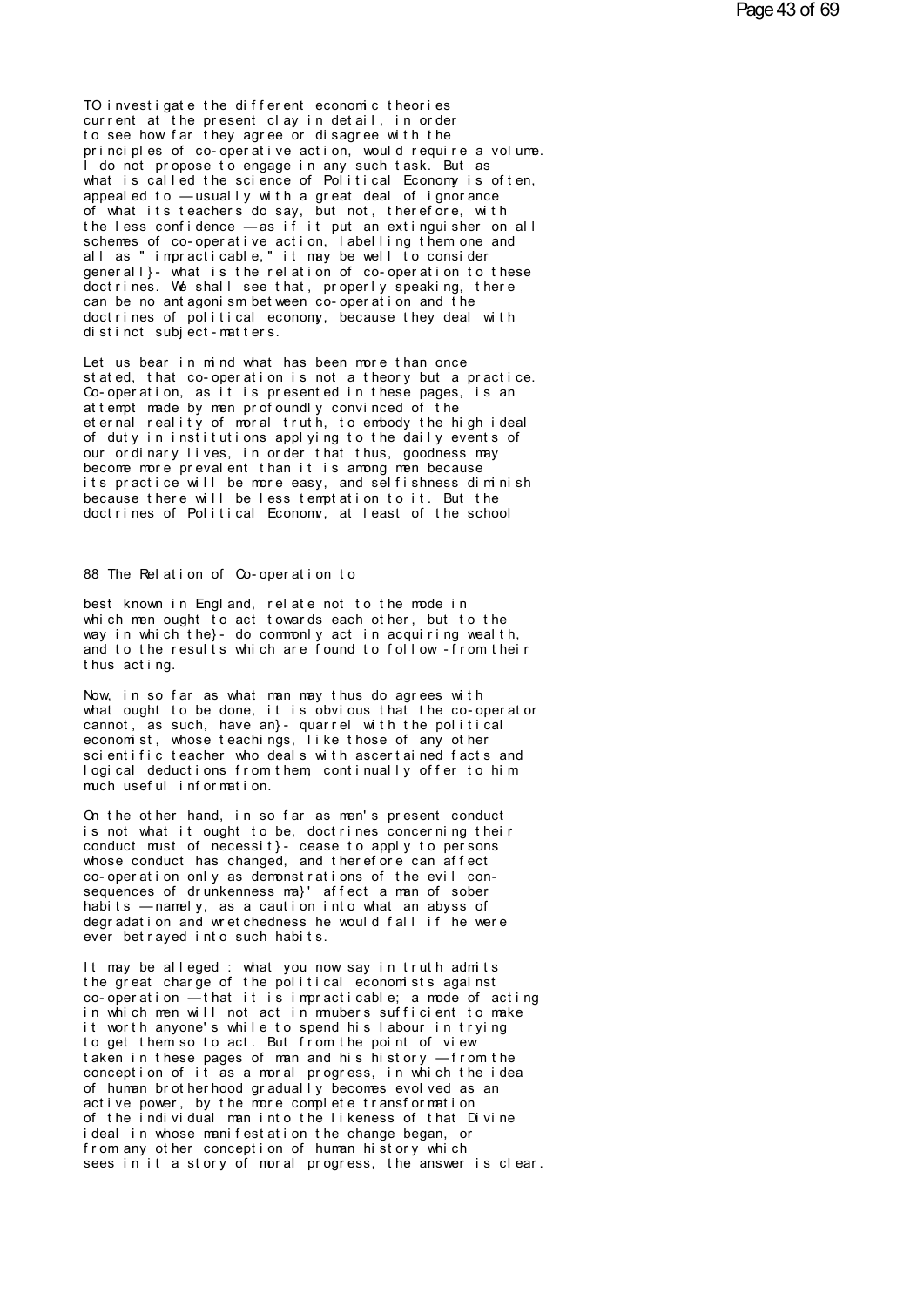Current Economic Theories. 89

It is -we do believe, that men's conduct will generally come to be such as it\* ought to be far more generally than it is now, and we believe that men will be brought thus to act by means of such institutions as we are<br>endeavouring to set up. They will require to be formed by men profoundly impressed by the principle of human<br>brotherhood, full of faith in its reality and enthusiasm over the splendid outlook for the future of mankind offered by it. But in and by them will be gradually produced among other men, not necessarily a spirit such as animated these founders, but at least a disposition to act in the way recommended, though, perhaps, with a view to personal advantage.

For this must not be forgotten  $-\text{any}$  institution<br>deliberately planned with the object of promoting the welfare of all whom it may sensibly affect, must, unless it is very badly adapted for the purpose intended by it, be advantageous to the great majority of men. Only that small but strong m nority whose talent enables them to " get on, " as it is called, meaning, to get up on other men's backs and so be raised above the crush, to come to the front and roll up wealth and the power given by weal th, may feel themselves placed relatively at a di sadvant age, by having to work for the common good, and to be contented with the common advantages placed within the reach of all with such special share of the total produce as in the general opinion their work deserves, instead of keeping all that they could get " off their own bat." Now, no doubt, this powerful minority is the greatest difficulty in the way of co-operation. Dealing as it does with matters of business, and requiring, therefore, when it advances beyond the comparatively simple phase of distribution, that union of qualities which go to make successful traders or manufacturers, it has to induce such men to devote themselves to its service, with nothing

#### go The Relation of Co-operaiion to

to offer them but the consciousness that if they give up much of what they might have acquired, they liave gained what is more wortli gaining -the conviction of having faithfully used their powers to promote the well-being of manki nd.

The hope of the success of co-operation depends upon the assumption that men may be found possessing the required capacity, to whom such considerations as those above alluded to are supreme ; who, without demanding, what it would be suicidal in co-operators to offer, a personal remuneration rivalling that offered by the competitive world to those who succeed in serving themselves, will give to the service of Humanity by co-operation work as persevering, and far more faithful than the competitive world is able to purchase, from men whose services are determined only by the calculation of comparative individual advantages. Is this hope unreasonable ? I conceive that it is not.

The real antagonism between co-operation and the political economists of the school referred to lies not in the science of Political Economy, that is, the principles by which I abour has to be carried on in order to acquire wealth, but in the assumption continually made by this class of writers that men are beings whose conduct in commercial matters will always be regulated solely or mainly with a view to their individual selfish interest; while the co-operator, though he admits that this tendency is lamentably prevalent at the present time, looks upon it as a " false skin," developed to an unnatural vigour by<br>the effort to cast off a mediaeval worn-out skin, that had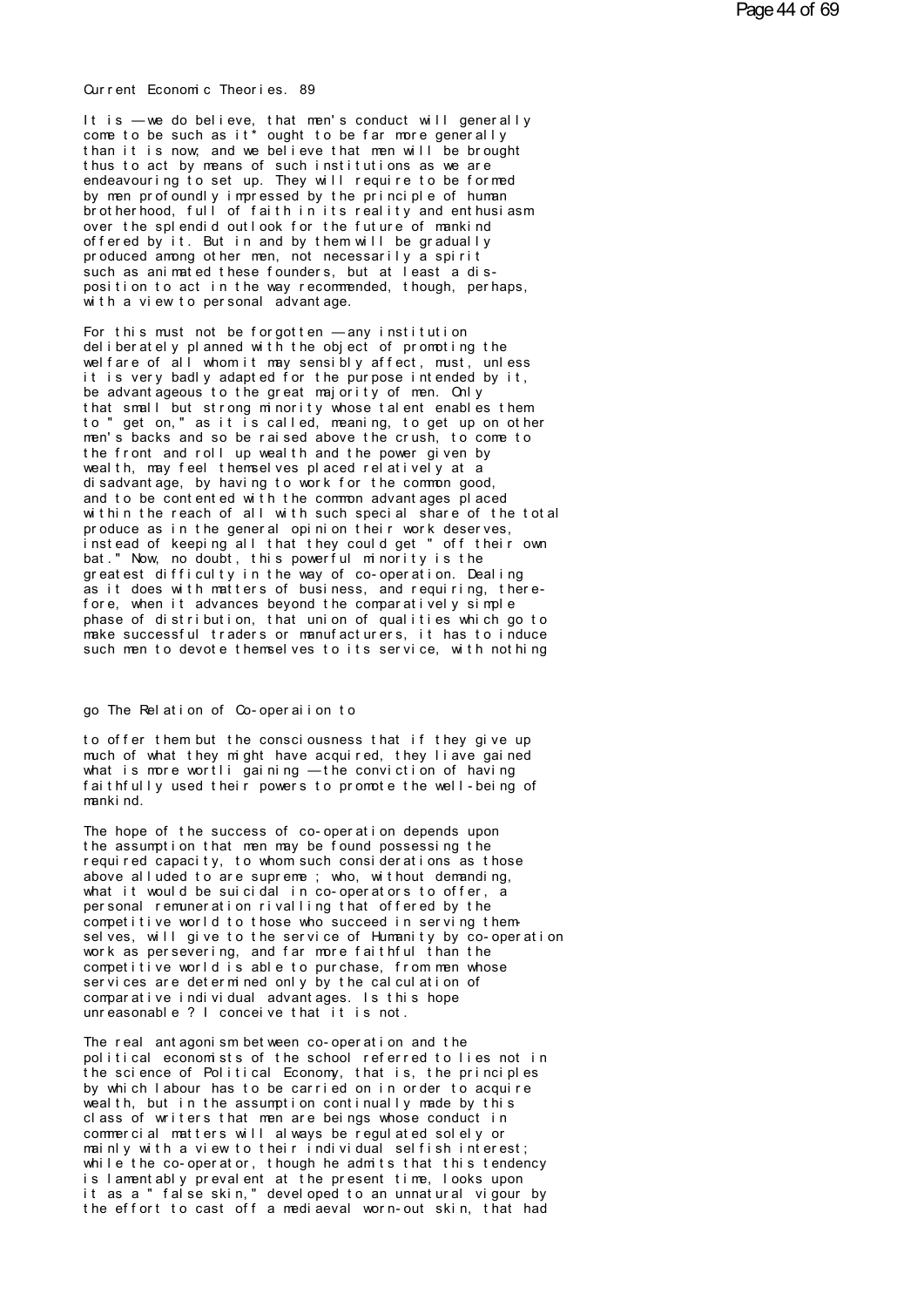become too tight for the growing energy of the body social, but destined itself ultimately to slough off, and give place to the permanent human skin, at once firm and elastic, which will give free play to the activity of each individual member, while it holds all firmly

Current Economic Theories. 91

co-ordinated in the unity of the social body. Let us exam ne whether this assumption of the co-operator is justified by ascertainable facts.

It needs, I think, only that we rub the dust from our eves and look around us in the world as it is, to see that assiduous, unwearied, concentrated, enduring labour may be obtained from men in pursuits which interest their higher nature, by considerations in which the idea of working for immediate self-interest becomes entirely subordinated to other motives. The pursuit of knowledge of almost any kind, the pursuit of art, the desire to prompte the welfare of other men, whether in an assumed future existence as among the majority of religious teachers, or simply from the wish to alleviate human suffering as among very many members of the medical profession, are instances of this sort.

The service of the State in all its branches  $-m$  litary, naval, and  $\text{ci}$  vil  $-$ -furnishes a similar and, in some respects. more instructive lesson; because if we do not usually find here the enthusiastic devotion often displayed by the scientific inquirer, the artist, the priest, and the doctor,<br>we keep within the broad recognised lines of ordinary human action, so that what it is possible thus to call forth cannot be considered a flight beyond the common reach of mankind. Now, if we look at this service of the State, either in our own or other law-abiding countries, such as France or Germany, we may satisfy ourselves that, in order to obtain the best work of men of high ability, very moderate payments suffice, if they are combined with two conditions  $-(i)$  the certainty of their continuance except through forfeiture from misconduct; (2) the prospect of an advance to higher positions. regulated by merit and not by capricious favour.

But these two conditions a co-operative union would be peculiarly able to assure, from the very fact of its

## 92 The Relation of Co-operation to

being essential!}^ a system in which united action would gradually supersede individual struggles. In such a S3' stem the uncertain chances of competitive rivalry would naturally disappear before the establishment of centres of production and supply, carefully arranged with<br>reference to the wants of the population, and embracing districts federated together, so that each centre, while free to act within its recognised limit, would have the sphere thus defined undisturbed. Such a system would naturally lead to the permanence of employments and to a hierarchy of offices. In truth it would transform the whole machinery of production and distribution into public functions, and thus bring into general operation those motives which are found, in the world as it is, to be reliable means of combining efficiency in the work done with economy in the payments made for it.

How large a fund co-operative organisation would have at its command for reasonably rewarding its most efficient workers, while yet it gave a largely increased individual advantage to the mass of the population, the actual results obtained by co-operative societies in their savings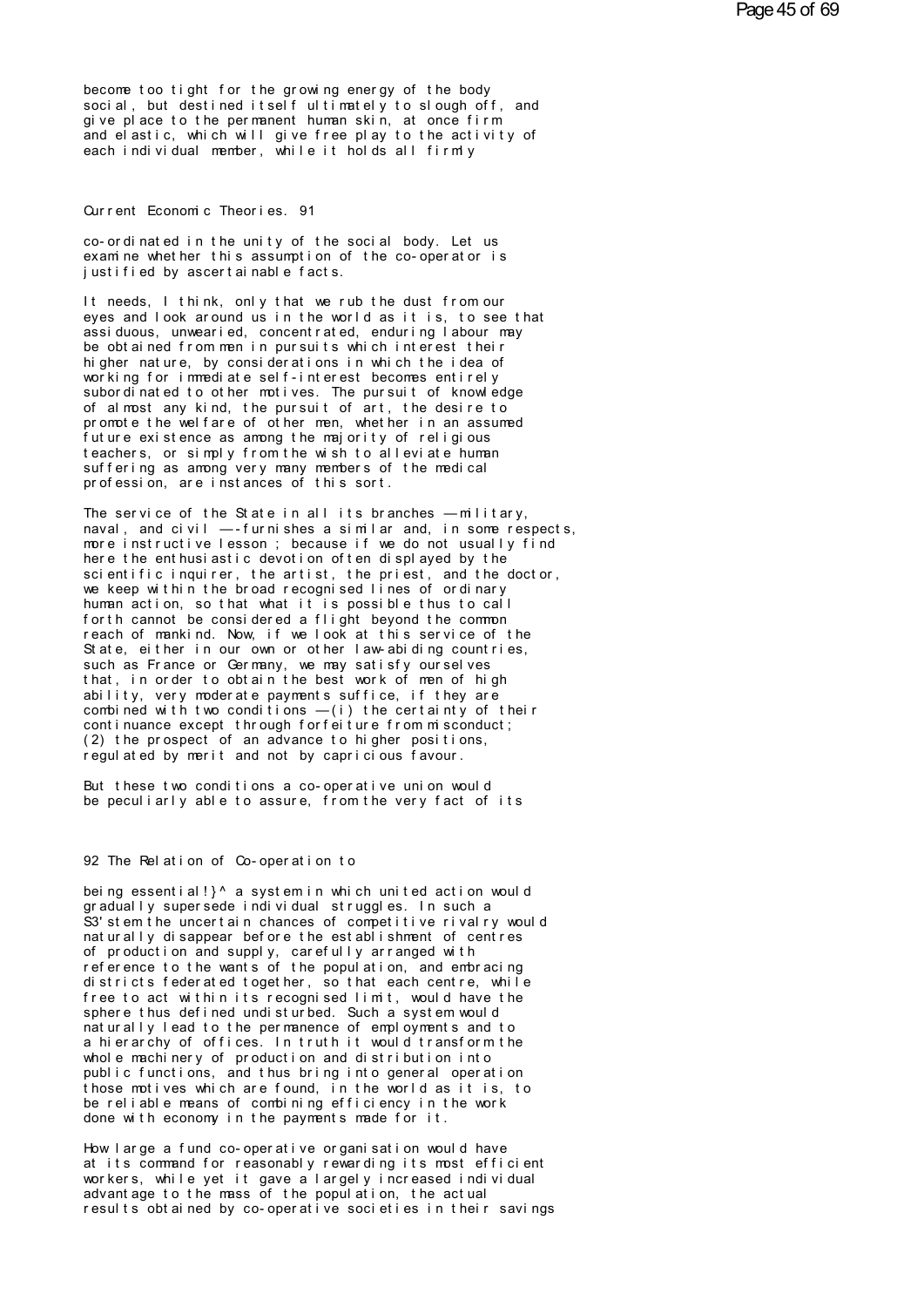upon the enormous cost of the present system of com-<br>petitive distribution show. We find by a wide experience<br>that, even among the poorer classes, from loto 12 and<br>12 1 per cent on the ordinary price of articles in the mes upon the enormous cost of the present system of competitive distribution show. We find by a wide experience<br>that, even among the poorer classes, from lo to 12 and<br>12 1 per cent on the ordinary price of articles in the most upon the enormous cost of the present system of competitive distribution show. We find by a wide experience<br>that, even among the poorer classes, from lo to 12 and<br>12 1 per cent on the ordinary price of articles in the most upon the enormous cost of the present system of competitive distribution show. We find by a wide experience that, even among the poorer classes, from lo to 12 and 12 1 per cent on the ordinary price of articles in the most upon the enormous cost of the present system of com-<br>petitive distribution show. We find by a wide experience<br>that, even among the poorer classes, from lo to 12 and<br>12 1 per cent on the ordinary price of articles in the mo petitive distribution show. We find by a wide experience<br>that, even among the poorer classes, from lo to 12 and<br>12 1 per cent on the ordinary price of articles in the most<br>constant demand may be saved, after paying all the that, even among the poorer classes, from loto 12 and<br>12 1 per cent on the ordinary price of articles in the moconstant demand may be saved, after paying all the<br>necessary costs, including **E5** per cent a year on the<br>capit 12 1 per cent on the ordinary price of articles in the mos<br>constant demand may be saved, after paying all the<br>necessary costs, including ELS per cent a year on the<br>capital used, simply by union among the consumers to<br>do th constant demand may be saved, after paying all the necessary costs, including  $E5$  per cent a year on the capital used, simply by union among the consumers to do the work of getting what they want to their own dwellings in capital used, simply by union among the consumers to<br>do the work of getting what they want to their own<br>dwellings in the most economical manner for themselves,<br>instead of allowing anyone who chooses to set up a shop<br>to com dwellings in the most economical manner for themselves,<br>instead of allowing anyone who chooses to set up a shop<br>to compete for their custom<br>It can scarcely be doubted that much larger savings<br>may be made on the dealings in

dwellings in the most economical manner for themselves,<br>instead of allowing anyone who chooses to set up a shop<br>to compete for their custom<br>It can scarcely be doubted that much larger savings<br>may be made on the dealings in instead of allowing anyone who chooses to set up a shop<br>to compete for their custom<br>It can scarcely be doubted that much larger savings<br>may be made on the dealings in those articles where, the<br>sale being less quick, the pe may be made on the dealings in those<br>sale being less quick, the percentag<br>Current Economic Theories. 93<br>each article is greater. But indepe

Current Economic Theories. 93<br>each article is greater. But, independently of this saving<br>in the cost of distribution in each particular case, there<br>is a mode of possible saving often little thought of in the Current Economic Theories. 93<br>each article is greater. But, independently of this saving<br>in the cost of distribution in each particular case, there<br>is a mode of possible saving, often little thought of, in the<br>suppression Current Economic Theories. 93<br>each article is greater. But, independently of this saving<br>in the cost of distribution in each particular case, there<br>is a mode of possible saving, often little thought of, in the<br>suppression Current Economic Theories. 93<br>each article is greater. But, independently of this saving<br>in the cost of distribution in each particular case, there<br>is a mode of possible saving, often little thought of, in the<br>suppression each article is greater. But, independently of this saving<br>in the cost of distribution in each particular case, there<br>is a mode of possible saving, often little thought of, in th<br>suppression of the needless centres of supp in the cost of distribution in each particular case, there<br>is a mode of possible saving, often little thought of, in the<br>suppression of the needless centres of suppl}- which now<br>add to the expense without any corresponding in the cost of distribution in each particular case, there<br>is a mode of possible saving, often little thought of, in the<br>suppression of the needless centres of suppl}- which now<br>add to the expense without any corresponding is a mode of possible saving, often little thought of, in the suppression of the needless centres of suppl}- which now add to the expense without any corresponding increase of convenience, on which I would say a few words, of convenience, on which I would say a few words,<br>availing myself of the careful computation contained in<br>reference to London in one of the Central Board tracts<br>on the " Economy of Co-operation " : —<br>That there is an enor of convenience, on which I would say a few words,<br>availing myself of the careful computation contained in<br>reference to London in one of the Central Board tracts<br>on the "Economy of Co-operation": —<br>That there is an enormous

distribution in use at present, anyone may satisfy himself who will consider what arrangements it would be natural to adopt, if we had reference to London in one of the Central Board tracts<br>on the "Economy of Co-operation": —<br>That there is an enormous waste of labour in the system of<br>distribution in use at present, anyone may satisfy himself who will<br>cons on the "Economy of Co-operation": —<br>That there is an enormous waste of labour in the system of<br>distribution in use at present, anyone may satisfy himself who will<br>consider what arrangements it would be natural to adopt, if That there is an enormous waste of labour in the system of<br>distribution in use at present, anyone may satisfy himself who will<br>consider what arrangements it would be natural to adopt, if we had<br>to supply any of our great c That there is an enormous waste of labour in the system of<br>distribution in use at present, anyone may satisfy himself who wil<br>consider what arrangements it would be natural to adopt, if we had<br>to supply any of our great ce distribution in use at present, anyone may satisfy himself who will<br>consider what arrangements it would be natural to adopt, if we had<br>to supply any of our great centres of population with their daily<br>demands of food, or a consider what arrangements it would be natural to adopt, if we had<br>to supply any of our great centres of population with their daily<br>demands of food, or any other articles of ordinary consumption,<br>as a commissariat departm to supply any of our great centres of population with their daily demands of food, or any other articles of ordinary consumption, as a commissariat department would supply a camp of equal size. A person charged with such a demands of food, or any other articles of ordinary consumption,<br>as a commissariat department would supply a camp of equal size.<br>A person charged with such a duty would, I suppose, begin by<br>asking what is the furthest dista A person charged with such a duty would, I suppose, begin by asking what is the furthest distance beyond which no dwell mg shall be removed from a centre of supph<sup>A</sup>; and when this had been settled, would map out the plac A person charged with such a duty would, I suppose, begin by<br>asking what is the furthest distance beyond which no dwelling<br>shall be removed from a centre of supph^; and when this had<br>been settled, would map out the place t asking what is the furthest distance beyond which no dwelUng<br>shall be removed from a centre of supph^; and when this had<br>been settled, would map out the place to be supplied into as many<br>areas as would be required to secur shall be removed from a centre of supph^; and when this had<br>been settled, would map out the place to be supplied into as many<br>areas as would be required to secure this end if a centre were<br>placed in the middle of each, and been settled, would map out the place to be supplied into as many<br>areas as would be required to secure this end if a centre were<br>placed in the middle of each, and would set up his establishments<br>accordingly. Considering th areas as would be required to secure this end if a centre were<br>placed in the middle of each, and would set up his establishments<br>accordingly. Considering the distance at which people are now<br>content to live from the shops placed in the middle of each, and would set up his establishments<br>accordingly. Considering the distance at which people are now<br>content to live from the shops whence the}- get their ordinary<br>suppHes, I think it may be said accordingly. Considering the distance at which people are now<br>content to live from the shops whence the}- get their ordinary<br>suppHes, I think it may be said that if there was no dwelling more<br>than one-third of a mile from content to live from the shops whence the}- get their ordinary<br>suppHes, I think it may be said that if there was no dwelling mor<br>than one-third of a mile from such a centre, the great majority<br>being of course much nearer, suppHes, I think it may be said that if there was no dwelling more<br>than one-third of a mile from such a centre, the great majority<br>being of course much nearer, the object would be sufficiently<br>attained, in those cases wher than one-third of a mile from such a centre, the great majority<br>being of course much nearer, the object would be sufficiently<br>attained, in those cases where the demand is most frequent; cases<br>where the demands were more sp being of course much nearer, the object would be sufficiently<br>attained, in those cases where the demand is most frequent; cases<br>where the demands were more special or less frequent being met<br>by a diminished number of centr attained, in those cases where the demand is most frequent; cases<br>where the demands were more special or less frequent being met<br>by a diminished number of centres, alwa^-s, however, systematically<br>arranged. That is to say, where the demands were more special or less frequent being met<br>by a diminished number of centres, alwa^-s, however, systematically<br>arranged. That is to say, a city might be suppled with whatever<br>its inhabitants ordinarily by a diminished number of centres, alwa^-s, however, systematically<br>arranged. That is to say, a city might be supplled with whatever<br>its inhabitants ordinarily required in a thoroughly convenient and<br>efficient manner, if o anyone would be suppled with whatever<br>arranged. That is to say, a city might be suppled with whatever<br>and the efficient manner, if one good centre of supply were placed in the<br>middle of every square third of a mile —nine i its inhabitants ordinarily required in a thoroughly convenient and<br>efficient manner, if one good centre of supply were placed in the<br>middle of every square third of a mile —nine in every square<br>mile —for, in this case, it efficient manner, if one- good centre of supply were placed in the<br>middle of every square third of a mile — nine in every square<br>mile — for, in this case, it is clear that the furthest distance whic<br>anyone would have to go middle of every square third of a mile — nine in every square<br>mile — for, in this case, it is clear that the furthest distance which<br>anyone would have to go from his dwelling to this centre, if the<br>streets were laid out on anyone would have to go from his dwelling to this centre, if the streets were laid out on a regular plan, would be two sides of a square, each one-sixth of a mile long. How many of such centres would be wanted to supply Lo would be wanted to supply London, and how many actually exist?

94

The Rel ation of Co-operation to

The Relation of Co-operation to<br>classified under their occupations. The map prefixed to the issue<br>for 1877 represents 108 square miles. But of this space certainly The Relation of Co-operation to<br>classified under their occupations. The map prefixed to the issue<br>for 1877 represents 108 square miles. But of this space certainly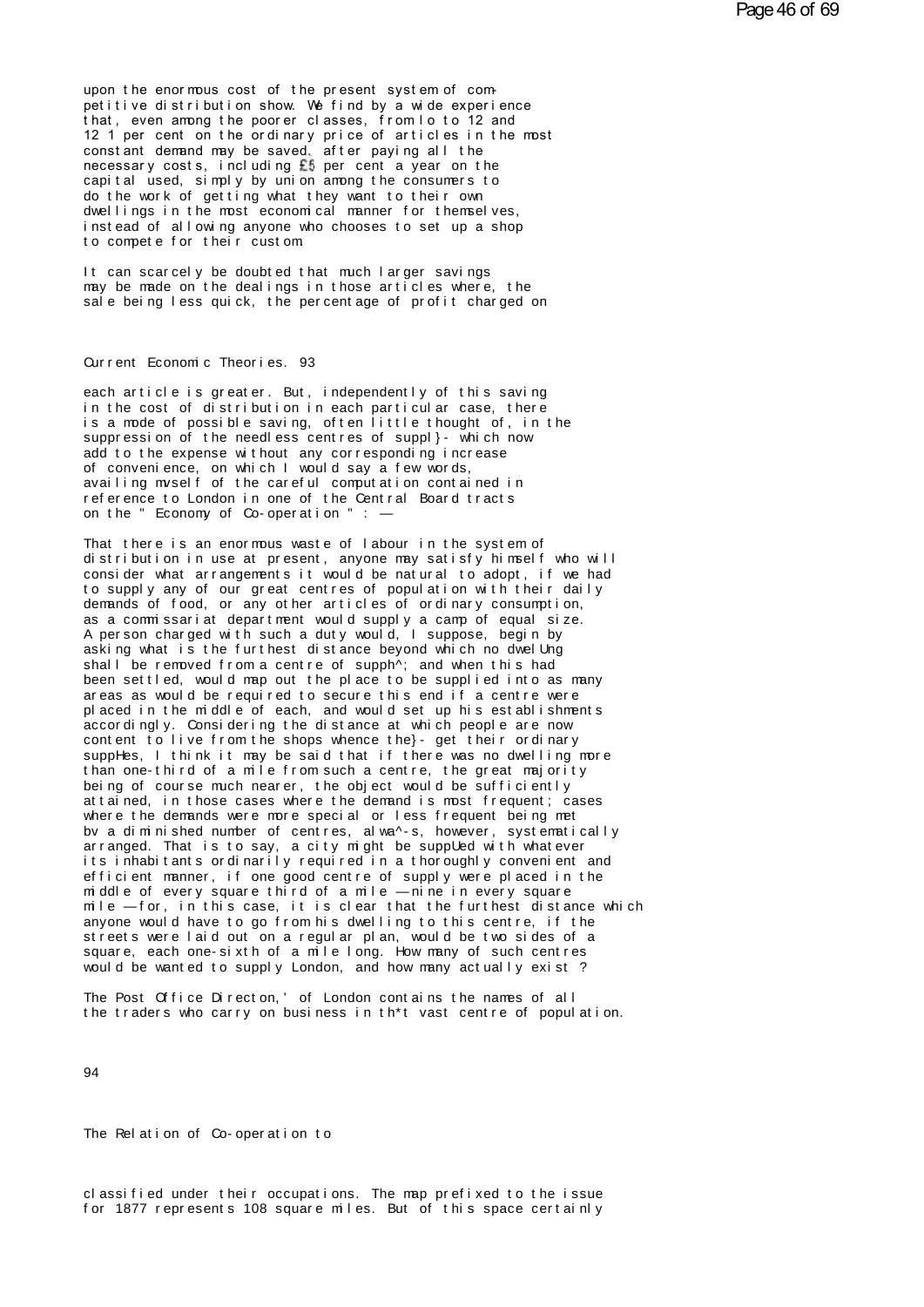scar cel y more than half is included in the area containing the<br>dwellings of those traders whose addresses the list furnishes. For<br>the montakes in a tract of at least an average breadth of a mile scarcely more than half is included in the area containing the<br>dwellings of those traders whose addresses the list furnishes. For<br>the map takes in a tract of at least an average breadth of a mile,<br>36 square miles in all fo scarcely more than half is included in the area containing the<br>dwellings of those traders whose addresses the list furnishes. For<br>the map takes in a tract of at least an average breadth of a mile,<br>a square miles in all, fo scarcely more than half is included in the area containing the<br>dwellings of those traders whose addresses the list furnishes. For<br>the map takes in a tract of at least an average breadth of a mile,<br>jocluded in this list. An is carcely more than half is included in the area containing the dwellings of those traders whose addresses the list furnishes. For the map takes in a tract of at least an average breadth of a mile, 36 square miles in all, scarcely more than half is included in the area containing the<br>dwellings of those traders whose addresses the list furnishes. For<br>the map takes in a tract of at least an average breadth of a mile,<br>36 square miles in all, f dwellings of those traders whose addresses the list furnishes.<br>The map takes in a tract of at least an average breadth of a mi<br>36 square miles in all, forming suburbs whose residents are not<br>included in this list. And larg the map takes in a tract of at least an average breadth of a mile,<br>36 square miles in all, forming suburbs whose residents are not<br>included in this list. And large deductions must be made from<br>the remaining 72 miles to all 36 square miles in all, forming suburbs whose residents are not<br>included in this list. And large deductions must be made from<br>the remaining 72 miles to allow for the irregularity of outline of<br>London, and the spaces occupi included in this list. And large deductions must be made from<br>the remaining 72 miles to allow for the irregularity of outline of<br>London, and the spaces occupied by the parks and the Thames,<br>within those portions where the the remaining 72 miles to allow for the irregularity of outline of<br>London, and the spaces occupied by the parks and the Thames,<br>within those portions where the population is dense. Fifty-four<br>square miles might, I believe, London, and the spaces occupied by the parks and the Thames,<br>within those portions where the population is dense. Fifty-four<br>square miles might, I believe, be fairh^t aken as the area to be<br>dealt with. But, to err on the r within those portions where the population is dense. Fifty-four<br>square miles might, I believe, be fairh^taken as the area to be<br>dealt with. But, to err on the right side, I will assume this area<br>to be two-thirds of the who square miles might, I believe, be fairh^taken as the area to be<br>dealt with. But, to err on the right side, I will assume this area<br>to be two-thirds of the whole 72 square miles. The computation<br>of nine centres of supply to dealt with. But, to err on the right side, I will assume this area<br>to be two-thirds of the whole 72 square miles. The computation<br>of nine centres of supply to each of these miles would give 648<br>central bazaars as the numbe to be two-thirds of the whole 72 square miles. The computation<br>of nine centres of supply to each of these miles would give 648<br>central bazaars as the number of retail establishments required for<br>the convenient supply of Lo of nine centres of supply to each of these miles would give 648<br>central bazaars as the number of retail establishments required for<br>the convenient supply of London with the articles of most common<br>consumption. What is the central bazaars as the number of retail establishments require<br>the convenient supply of London with the articles of most comm<br>consumption. What is the actual number of establishments which<br>London contains in this area? I h the convenient supply of London with the articles of most common<br>consumption. What is the actual number of establishments which<br>London contains in this area? I have taken 22 trades connected<br>with the supply of (i) alcoholi consumption. What is the actual number of establishments which<br>London contains in this area ? I have taken 22 trades connected<br>with the supply of (i) alcoholic drinks and tobacco, (2) food a<br>household wants, (3) clothes an London contains in this area ? I haw th the supply of (i) alcoholic dr<br>household wants, (3) clothes and pe<br>medicines, and stationery, and obta<br>I should add, do not profess to be<br>computations (1879): —<br>Trades connected Alit medicines, and stationery, and obtain the following results, which,<br>I should add, do not profess to be more than tolerably near<br>computations (1879):  $-$ I should add, do not profess to be more<br>computations (1879): —<br>Trades connected A\ith the supply of —<br>I. — Intoxicating Drinks and Tobacco.<br>Excess over 648

1. — Intoxicating Drinks and Tobacco.<br>Excess over 648.<br>Trades. Numbers.<br>Beersellers 1610

Trades connected A\<br>I. —Intoxicating D<br>Excess over 648.<br>Trades. Numbers. I. — Intoxicating Drink<br>Excess over 648.<br>Trades. Numbers.<br>Beersellers 1610<br>Publicans 5814. Excess over 648.<br>Trades. Numbers.<br>Beersellers 1610<br>Publicans 5814<br>Tobacconists 1824

Beersellers 1610<br>Publicans 5814<br>Tobacconists 1824<br>Wine Merchants 2052

Publicans 5814<br>Tobacconists 1824<br>Wine Merchants 2052 Wine Merchants 2052<br>Totals II 300<br>2 — Food and Househ

Totals II 300<br>2. — Food and Household<br>Bakers 2394 Totals II 300<br>2. — Food and Hous<br>Bakers 2394<br>Butchers 15965 2. — Food and Househo<br>Bakers 2394<br>Butchers I 59<><br>Chandlers 2479

Bakers 2394<br>Butchers 159<><br>Chandlers 2479<br>Cheesempgers 826

Butchers 159<><br>Chandlers 2479<br>Cheesemongers 826<br>Coffee-room Keepers 1721

Chandlers 2479<br>Cheesemongers 826<br>Coffee-room Keepers 1721<br>Confectioners Loi S Cheesemongers 826<br>Coffee-room Keepers 1721<br>Confectioners loi S<br>Dairymen 1824 Coffee-room Keepers<br>Confectioners IoiS<br>Dairymen 1824<br>Greengrocers 1881

Confectioners loiS<br>Dairymen 1824<br>Greengrocers 1881<br>Greens and Tea Dealers

Dairymen 1824<br>Greengrocers 1881<br>Grocers and Tea Dealers — 2747<br>Cill and Colourmen 1379 Dairymen 1824<br>Greengrocers 1881<br>Grocers and Tea Dealers — 274<br>Oil and Colourmen I379 Q I and Colourmen 1379<br>Act ual .

Act ual .<br>Per cent

962

962<br>. . 148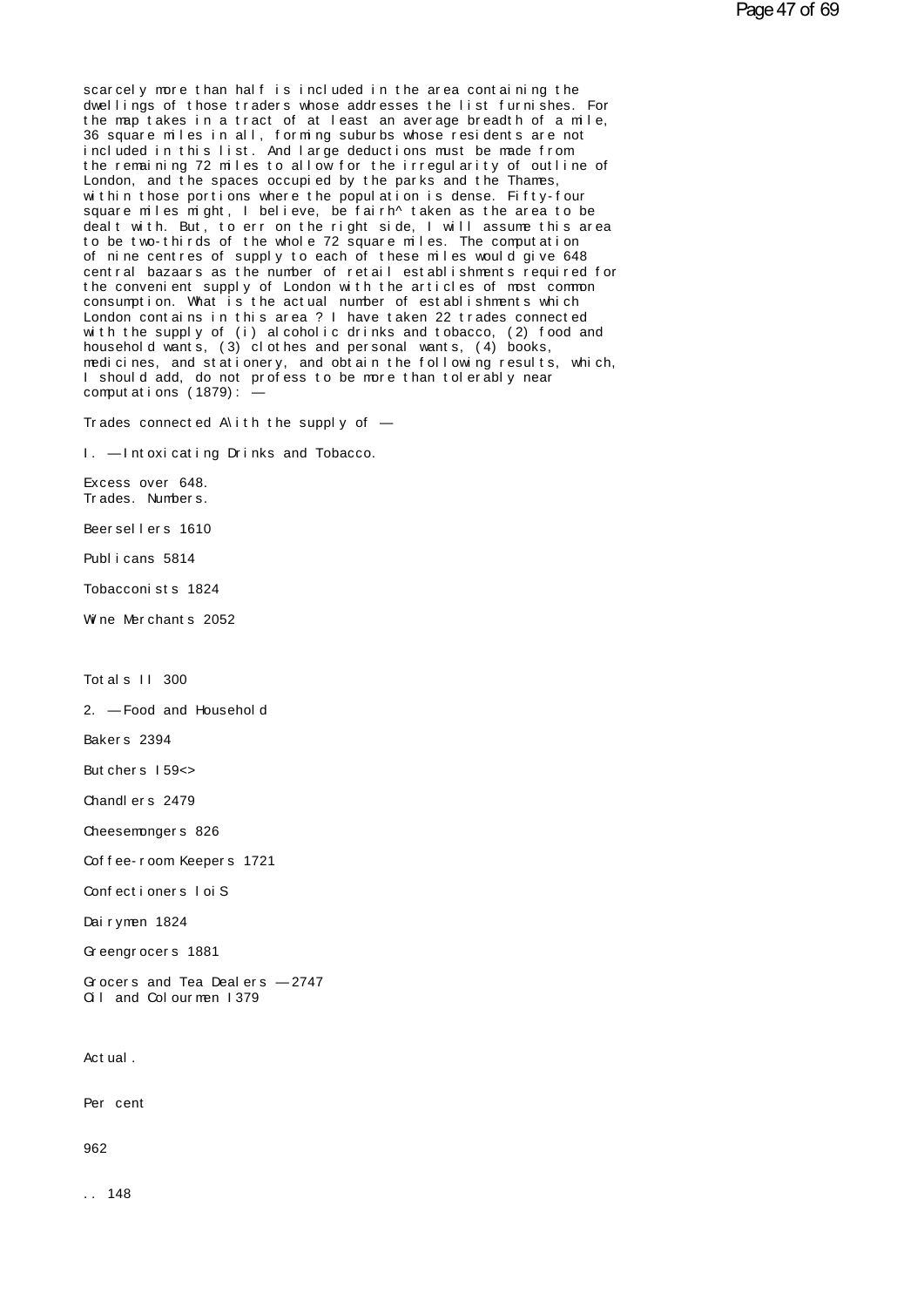- $\ldots 5166$
- $\cdots$  797
- $...$  11 76
- $. . . 166$
- $\ldots$  1404
- $\ldots$  216
- $\ldots$  8708
- 335
- ) Wants.
- $\ldots$  1746
- $. . . 269$
- $\ldots$  948

146

- $\ldots$  1831
- $. . . 281$
- $\ldots$  178
- 26
- $\ldots$  1073
- $. . 165$
- $\ldots$  370
- $\cdot \quad 57$
- $1 1 76$
- $\therefore$  i 8i
- $\cdots$  1233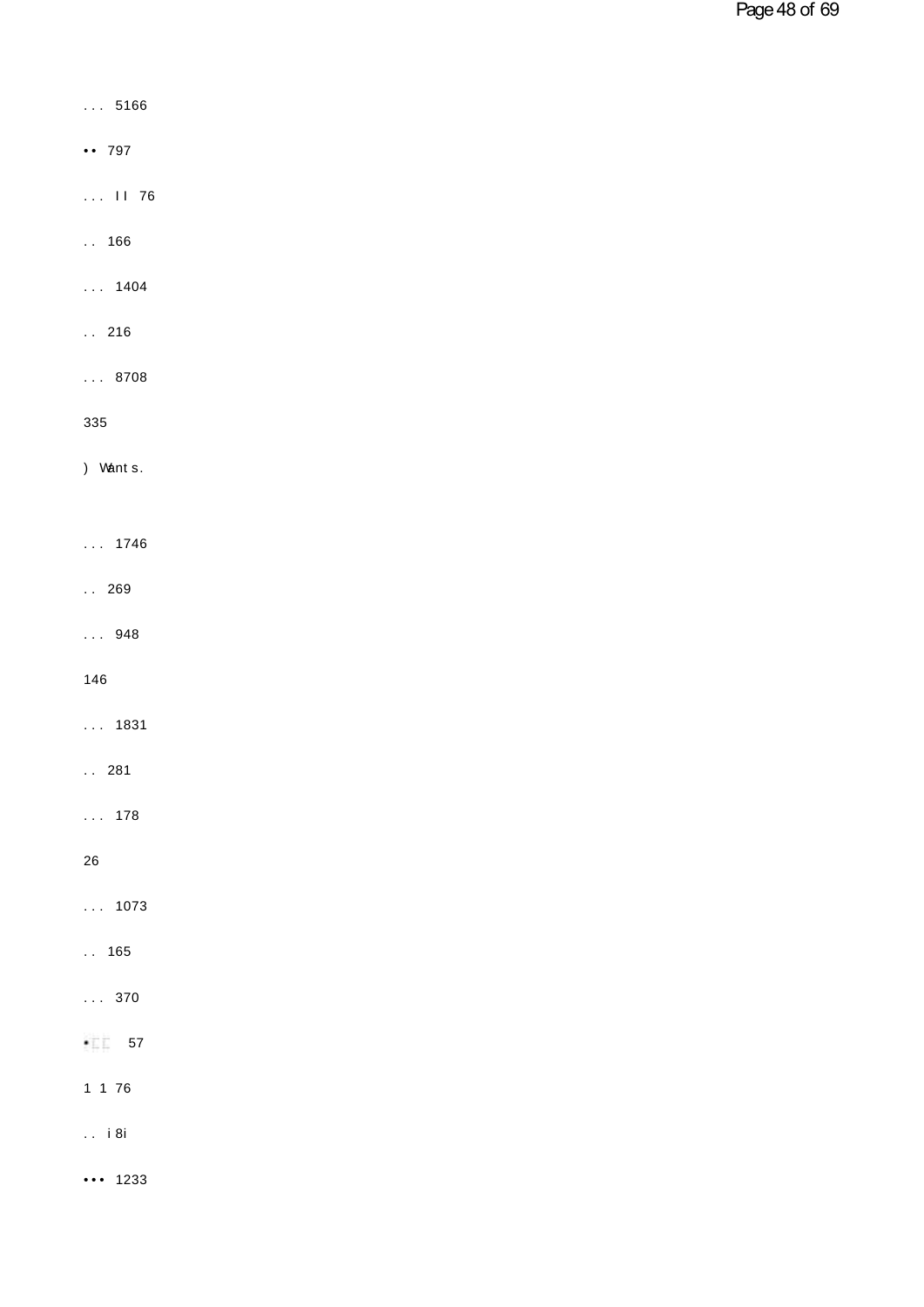$190$ 

2099

 $\cdots$  324

 $... 731$ 

112

Tot al s 17865 ... 11385

175

Qurrent Fconomic Theories, 95 3. - Cl ot hes and Personal Wants.

Boot and Shoe Makers 3477 . 2829 ... 436

Hairdressers 1083 ... 435 ... 67

Linen Drapers 1368 ... 720 ... iii

Tailors 2679 ... 2031 ... 313

Watchmakers 1309 ... 655 ... loi

Tot al s 9916 . . . 6670 . . . 205

4. - Books, Medicines, and Stationery.

Booksellers 912 ... 264 ... 40

Chemists and Druggists 893 ... 245 ... 37

Stationers 855 ... 207 ... 32

Tot al s 2660 ... 716 ... 36

Adding up the four lists, we get a grand total of 41, 735 centres of supply, against 14, 256 wanted  $-27$ , 479 too many according to our previous computation, or 26, 903, even if, in the case of publichouses, we suppose one placed at each corner of each area of one-third of a mile square, in addition to one in the middle -251 existing shops, on the average of all these trades, for every 100 want ed.

It is out of my power to form any accurate estimate of the unnecessary cost caused to the public of London by the present wasteful system of distribution beyond what they would have to pay if this indispensable of hce of bringing the things wanted and the persons who want them together were discharged with the economy which a well-ordered organisation might secure. For on the one hand, when we take those trades which deal in articles not so constantly required as the articles enumerated above, each case would have to be considered by itself, in order to form an<br>estimate of the number of centres of supply reasonably wanted, so as to compare them with the number that competition gives us ; while, on the other hand, the list of London traders contains a large number of producers, who must be struck off upon an inquiry into the waste of distribution; and, after all, unless the actual cost of the existing distributive centres and the amount of business done could be ascertained and compared with what we know by experience to be the ordinary cost of doing this amount of business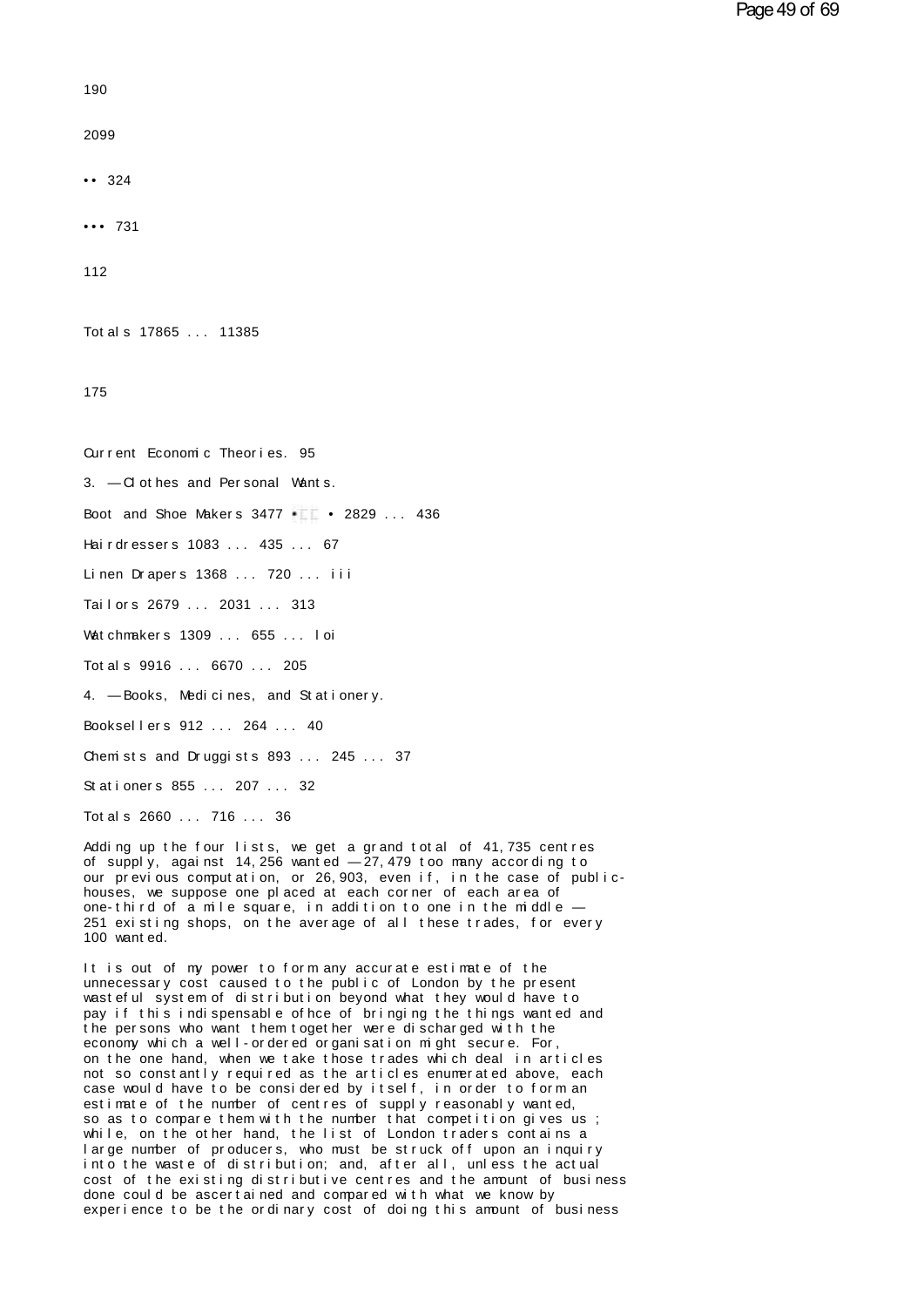in a system of well-organised co-operative distribution, we should<br>get only guesses, which we might make pretty nearly as well<br>without the labour of such a computation. Even if we confine get only guesses, which we might make pretty nearly as well in a system of well-organised co-operative distribution, we should<br>get only guesses, which we might make pretty nearly as well<br>without the labour of such a computation. Even if we confine<br>ourselves to the trades above enum in a system of well-organised co-operative distribution, we should<br>get only guesses, which we might make pretty nearly as well<br>without the labour of such a computation. Even if we confine<br>ourselves to the trades above enum in a system of well-organised co-operative distribution, we should<br>get only guesses, which we might make pretty nearly as well<br>without the labour of such a computation. Even if we confine<br>ourselves to the trades above enum there is a large excess, the great irregularity in the degrees of this<br>96 Tlic Relation of Co-operation to

excess, ranging, even if publicans are excluded, from 26 per cent<br>in the case of cheesemongers to 436 per cent in that of shoemakers, and the very great differences which there doubtless are in the 96 Tlic Relation of Co-operation to<br>excess, ranging, even if publicans are excluded, from 26 per cent<br>in the case of cheesemongers to 436 per cent in that of shoemakers,<br>and the very great differences which there doubtless 96 Tlic Relation of Co-operation to<br>excess, ranging, even if publicans are excluded, from 26 per cent<br>in the case of cheesemongers to 436 per cent in that of shoemakers,<br>and the very great differences which there doubtless excess, ranging, even if publicans are excluded, from 26 per cent<br>in the case of cheesemongers to 436 per cent in that of shoemakers,<br>and the very great differences which there doubtless are in the<br>average turnover of a sh excess, ranging, even if publicans are excluded, from 26 per cent<br>in the case of cheesemongers to 436 per cent in that of shoemakers,<br>and the very great differences which there doubtless are in the<br>average turnover of a sh in the case of cheesemongers to 436 per cent in that of shoemakers,<br>and the very great differences which there doubtless are in the<br>average turnover of a shop in one trade as compared with that in<br>another trade, makes it i and the very great differences which there doubtless are in the<br>average turnover of a shop in one trade as compared with that in<br>another trade, makes it impossible to form more than a very rough<br>estimate of the increased c average turnover of a shop in one trade as compared with that in<br>another trade, makes it impossible to form more than a very rough<br>estimate of the increased cost of distribution with which London<br>allows itself to be charge another trade, makes it impossible to form more than a very rough<br>estimate of the increased cost of distribution with which London<br>allows itself to be charged, because its citizens do not combine<br>reasonable method of suppl estimate of the increased cost of distribution with which London<br>allows itself to be charged, because its citizens do not combine<br>reasonable method of supplying themselves with the things which<br>they want every day. However reasonable method of supplying themselves with the things which<br>they want every day. However, to give our ideas some little<br>definiteness in the matter, consider this. In the 22 trades<br>enumerated above, we have found that t reasonable method of supplying themselves with the things which<br>they want every day. However, to give our ideas some little<br>definiteness in the matter, consider this. In the 22 trades<br>enumerated above, we have found that t rhey want every day. However, to give our ideas some little<br>definiteness in the matter, consider this. In the 22 trades<br>enumerated above, we have found that there are 26,903 shops<br>more than are necessary. No doubt many of definiteness in the matter, consider this. In the 22 trades<br>enumerated above, we have found that there are 26,903 shops<br>more than are necessary. No doubt many of these shops are sma<br>Suppose that, one with another, the cost enumerated above, we have found that there are 26,903 shops<br>more than are necessary. No doubt many of these shops are small.<br>Suppose that, one with another, the cost of each shop is, for rent,<br>rates, taxes, light, fuel, &c more than are necessary. No doubt many of these shops are small.<br>Suppose that, one with another, the cost of each shop is, for rent,<br>rates, taxes, light, fuel, &c., ;^ioo a year, and ;^i50 for the wag<br>or cost of living of Suppose that, one with another, the cost of each shop is, for rent,<br>rates, taxes, light, fuel, &c., ;^ioo a year, and ;^i50 for the wages<br>or cost of living of the persons employed, we get a sum of<br>;^6,725,750 as the total rates, taxes, light, fuel, &c., ;^ioo a year, and ;^i50 for the<br>or cost of living of the persons employed, we get a sum of<br>;^6,725,750 as the total cost of these shops, of which it is, l<br>a moderate supposition that at leas or cost of living of the persons employed, we get a sum of<br>;^6,725,750 as the total cost of these shops, of which it is, I thir<br>a moderate supposition that at least one-third of the rent, &c.,<br>and two-thirds of the service ; ^6, 725, 750 as the total cost of these shops, of which it is, I think,<br>a moderate supposition that at least one-third of the rent, & c.,<br>and two-thirds of the service, would be saved if the work was done<br>by the 14,836 c a moderate supposition that at least one-third of the rent, & c., and two-thirds of the service, would be saved if the work was don<br>by the 14,836 centres needed, instead of the 41,735 existing.<br>There would be a direct savi and two-thirds of the service, would be saved if the work was done<br>by the 14,836 centres needed, instead of the 41,735 existing.<br>There would be a direct saving to the citizens of London of over<br>;^4,000,000 a year in these There would be a direct saving to the citizens of London of over ; ^4,000,000 a year in these trades only, by suppressing the useless cost of unnecessary establishments; independently of the great economy produced by turni There would be a direct saving to the citizens of London of over<br>;^4,000,000 a year in these trades only, by suppressing the useless<br>cost of unnecessary establishments; independently of the great<br>economy produced by turnin ;^4,000,000 a year in these trades only, by suppressing the useless<br>cost of unnecessary establishments; independently of the great<br>economy produced by turning the profits of the seller into savings<br>to the buyer, which, we cost of unnecessary establishments; independently of the great<br>economy produced by turning the profits of the seller into savings<br>to the buyer, which, we know, would give to the customers of the<br>reduced number of establis economy produced by turning the profits of the seller into<br>to the buyer, which, we know, would give to the customers of<br>reduced number of establishments, after paying all costs an<br>interest on capital, from is. 6d. to 2s. 6 to the buyer, which, we know, would<br>reduced number of establishments, af<br>interest on capital, from is. 6d. to<br>may be the turnover of the 41,735 s<br>an amount probably much under-estima<br>;^2,5oo, or ;^ioo,ooo,ooo a year.<br>Nor m interest on capital, from is. 6d. to 2s. 6d. in the  $E_n$  on whate<br>may be the turnover of the 41,735 shops with which we are deal<br>an amount probably much under-estimated at an average of<br>;^2,500, or ;^i00,000,000 a year.<br>N

may be the turnover of the 41 ,735 shops with which we are dealing ;<br>an amount probably much under-estimated at an average of<br>;^2,5oo, or ;^ioo,ooo,ooo a year.<br>Nor must it be forgotten, when we are considering what might<br>b an amount probably much under-estimated at an average of<br>
;^2,5oo, or ;^ioo,ooo,ooo a year.<br>
Nor must it be forgotten, when we are considering what might<br>
be saved by co-operation in distribution, that the names of the<br>
tr ;^2,5oo, or ;^ioo,ooo,ooo a year.<br>Nor must it be forgotten, when we are considering what might<br>be saved by co-operation in distribution, that the names of the<br>traders mentioned above occupy 367 columns only of the 1,565<br>in Nor must it be forgotten, when we are considering what might<br>be saved by co-operation in distribution, that the names of the<br>traders mentioned above occupy 367 columns only of the 1,565<br>included in the Trades Directory of Nor must it be forgotten, when we are considering what might<br>be saved by co-operation in distribution, that the names of the<br>traders mentioned above occupy 367 colums only of the 1,565<br>included in the Trades Directory of t be saved by co-operation in distribution, that the names of the traders mentioned above occupy 367 columns only of the 1,565 included in the Trades Directory of that vast magazine of address furnished by the Post Office, o fraders mentioned above occupy 367 columns only of the 1,565<br>included in the Trades Directory of that vast magazine of addresses<br>furnished by the Post Office, of whom by far the greater part are<br>engaged in distribution. It included in the Trades Directory of that vast maga<br>furnished by the Post Office, of whom by far the g<br>engaged in distribution. It represents but a fract<br>which lies at the door of competition in London on<br>for the reasons al engaged in distribution. It represents but a fraction of the waste<br>which lies at the door of competition in London only; though,<br>for the reasons already given, I refrain from any attempt to reduce<br>this waste to an amount a

which lies at the door of competition in London only; though,<br>for the reasons already given, I refrain from any attempt to reduce<br>this waste to an amount appreciable by figures.<br>Now this great saving which association for for the reasons already given, I refrain from any attempt to reduct<br>this waste to an amount appreciable by figures.<br>Now this great saving which association for distribution can<br>effect would not be purchased by a diminutio Now this great saving which association for distribution can effect would not be purchased by a diminution of the convenience offered by the present system On the contrary, there would b<: an increase of this convenience,<br>Current Economic Theories.

97

The actual needless multiplication of shops does not prevent a<br>large part of the residences in London from being much further 97<br>The actual needless multiplication of shops does not prevent a<br>large part of the residences in London from being much further<br>than the one-third of a mile assumed by me as the extreme<br>distance of any bouse from some cen The actual needless multiplication of shops does not prevent a<br>large part of the residences in London from being much further<br>than the one-third of a mile assumed by me as the extreme<br>centres are distributed with reference The actual needless multiplication of shops does not prevent a<br>large part of the residences in London from being much further<br>than the one-third of a mile assumed by me as the extreme<br>distance of any house from some centre The actual needless multiplication of shops does not prevent a<br>large part of the residences in London from being much further<br>than the one-third of a mile assumed by me as the extreme<br>distance of any house from some centre large part of the residences in London from being much further<br>than the one-third of a mile assumed by me as the extreme<br>distance of any house from some centre of supply; for these<br>centres are distributed with reference, n than the one-third of a mile assumed by me as the extreme<br>distance of any house from some centre of supply; for these<br>centres are distributed with reference, not to the greatest con-<br>venience of the inhabitants, but to the distance of any house from some centre of supply; for these<br>centres are distributed with reference, not to the greatest con-<br>venience of the inhabitants, but to the opinions entertained by<br>their proprietors of the situatio centres are distributed with reference, not to the greatest convenience of the inhabitants, but to the opinions entertained by their proprietors of the situations where they will have the best chances of attracting notice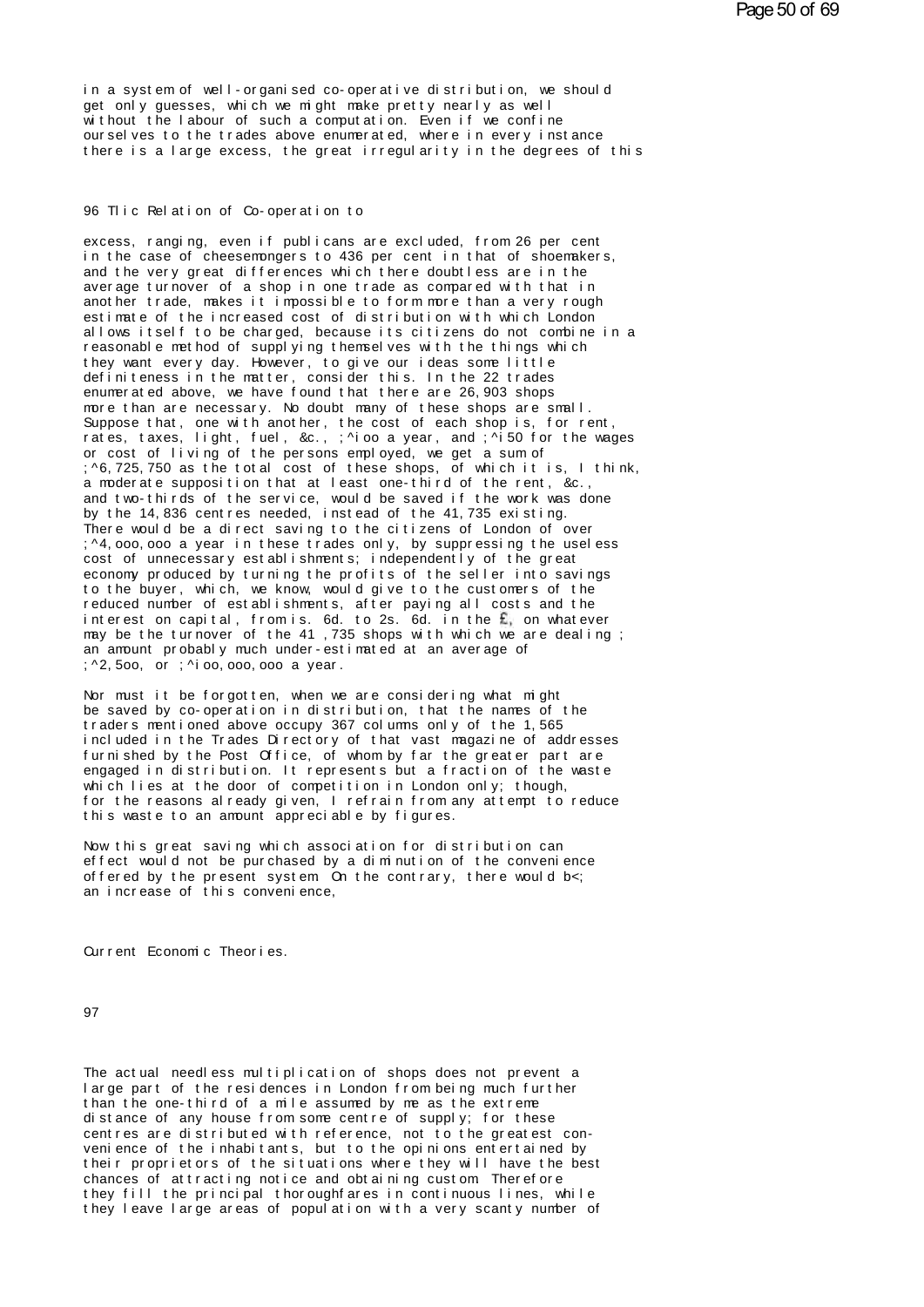shops. And these shops are not as they would be upon a system of organised distribution, all first class, where in every instance shops. And these shops are not as they would be upon a system<br>of organised distribution, all first class, where in every instance<br>entire reliance might be placed on the quality of the goods supplied<br>and the fairness of the shops. And these shops are not as they would be upon a system<br>of organised distribution, all first class, where in every instance<br>entire reliance might be placed on the quality of the goods supplied<br>and the fairness of the shops. And these shops are not as they would be upon a system<br>of organised distribution, all first class, where in every instance<br>entire reliance might be placed on the quality of the goods supplied<br>and the fairness of the shops. And these shops are not as they would be upon a system<br>of organised distribution, all first class, where in every instance<br>entire reliance might be placed on the quality of the goods supplied<br>and the fairness of the shops. And these shops are not as they would be upon a system<br>of organised distribution, all first class, where in every instan<br>entire reliance might be placed on the quality of the goods suppl<br>and the fairness of the pric of organised distribution, all first class, where in every instance<br>entire reliance might be placed on the quality of the goods supplied<br>and the fairness of the prices charged, because all would be<br>supplied from the same w entire reliance might be placed on the quality of the goods supplied<br>and the fairness of the prices charged, because all would be<br>supplied from the same wholesale centres with which they would.<br>be connected in federal unio and the fairness of the prices charged, because all would be<br>supplied from the same wholesale centres with which they would.<br>be connected in federal union; all would be conducted by<br>managers, appointed by committees of pur supplied from the same wholesale centres with which they would.<br>be connected in federal union; all would be conducted by<br>managers, appointed by committees of purchasers who would<br>overhaul all their proceedings, and liable be connected in federal union; all would be conducted by<br>managers, appointed by committees of purchasers who would<br>overhaul all their proceedings, and liable to summary dismissal<br>at least, if not to other penalties, for an managers, appointed by committees of purchasers who would<br>overhaul all their proceedings, and liable to summary dismissal<br>at least, if not to other penalties, for any detected roguery. The<br>actual shops may be said to be of overhaul all their proceedings, and liable to summary dismissal at least, if not to other penalties, for any detected roguery. The actual shops may be said to be of all degrees of goodness or bad agreeing with each other o actual shops may be said to be of all degrees of goodness or badness, agreeing with each other only in one respect, that the ordinary buyer can never get any knowledge of the amount of additional charge beyond the cost pri agreeing with each other only in one respect, that the ordinary<br>buyer can never get any knowledge of the amount of additional<br>charge beyond the cost price to which the supposed economy of<br>competitive trade subjects him<br>Now

buyer can never get any knowledge of the amount of addition<br>charge beyond the cost price to which the supposed economy<br>competitive trade subjects him<br>Now, London is only a specimen of the system universal<br>over the whole co charge beyond the cost price to which the supposed economy of<br>competitive trade subjects him<br>Now, London is only a specimen of the system universal<br>over the whole country. How large a fund would be<br>placed at the disposal o competitive trade subjects him<br>Now, London is only a specimen of the system universal<br>over the whole country. How large a fund would be<br>placed at the disposal of the co-operators by this mere<br>saving of useless cost in dist Now, London is only a specimen of the system universal<br>over the whole country. How large a fund would be<br>placed at the disposal of the co-operators by this mere<br>saving of useless cost in distribution, out of which to<br>rewar Now, London is only a specimen of the system universal<br>over the whole country. How large a fund would be<br>placed at the disposal of the co-operators by this mere<br>saving of useless cost in distribution, out of which to<br>rewar over the whole country. How large a fund would be<br>placed at the disposal of the co-operators by this mere<br>saving of useless cost in distribution, out of which to<br>reward useful activity, is, I think, made very clear by suc<br> placed at the disposal of the co-operators by this mere<br>saving of useless cost in distribution, out of which to<br>reward useful activity, is, I think, made very clear by such<br>facts as these. They may relieve us altogether fr saving of useless cost in distribution, out of which to<br>reward useful activity, is, I think, made very clear by such<br>facts as these. They may relieve us altogether from the<br>apprehension that co-operation must give up the h reward useful activity, is, I think, made very clear by facts as these. They may relieve us altogether from the apprehension that co-operation must give up the hope of raising the masses because its resources would be used apprehension that co-operation must give up the hope of<br>raising the masses because its resources would be used up<br>in paying its chiefs. There are ample funds in the saving<br>on competitive waste to effect both objects.<br>The c

raising the masses because its resources would be used up<br>in paying its chiefs. There are ample funds in the saving<br>on competitive waste to effect both objects.<br>The considerations adduced in the last sentence apply<br>to life in paying its chiefs. There are ample funds in the saving<br>on competitive waste to effect both objects.<br>The considerations adduced in the last sentence apply<br>to life as it is in our competitive world, and the isolated<br>homes on competitive waste to effect both objects.<br>The considerations adduced in the last sentence apply<br>to life as it is in our competitive world, and the isolated<br>homes natural to a life so circumstanced. But in con-<br>trasting The considerations adduced in the last sentence apply<br>to life as it is in our competitive world, and the isolated<br>homes natural to a life so circumstanced. But in con-<br>trasting the motives which may lead men to energetic<br>w

G<sub>a</sub>ng tinang manang sa pangang sa pangang sa pangang sa pangang sa pangang sa pangang sa pang sa pang sa pang sa pang sa pang sa pang sa pang sa pang sa pang sa pang sa pang sa pang sa pang sa pang sa pang sa pang sa pang

G<br>qS Relation of Co-operation to Economic Theories.<br>advantages which the co-operator would derive from the qS Relation of Co-operation to Economic Theories.<br>advantages which the co-operator would derive from the<br>principle of association when it is applied to the formation<br>of unitary homes as it is applied already by M Godin, at qS Relation of Co-operation to Economic Theories.<br>advantages which the co-operator would derive from the<br>principle of association when it is applied to the formation<br>of unitary homes, as it is applied already by M Godin, a qS Relation of Co-operation to Economic Theories.<br>advantages which the co-operator would derive from the<br>principle of association when it is applied to the formation<br>of unitary homes, as it is applied already by M. Godin, qS Relation of Co-operation to Economic Theories.<br>advantages which the co-operator would derive from the<br>principle of association when it is applied to the formation<br>of unitary homes, as it is applied already by M Godin, a advantages which the co-operator would derive from the principle of association when it is applied to the formation of unitary homes, as it is applied already by M Godin, at Guise, and, with the growth of co-opciativ2 unio of unitary homes, as it is applied already by M Godin, at Guise, and, with the growth of co-opciativ2 union, must<br>certainly be applied more and more extensively.<br>Unitary homes will, I conceive, be to co-operation what<br>mona

of unitary homes, as it is applied already by M Godin, at<br>Guise, and, with the growth of co-opciativ2 union, must<br>certainly be applied more and more extensively.<br>Unitary homes will, I conceive, be to co-operation what<br>mona Guise, and, with the growth of co-opciativ2 union, must<br>certainly be applied more and more extensively.<br>Unitary homes will, I conceive, be to co-operation what<br>monasteries were in the Middle Ages to the Church: the<br>gradual certainly be applied more and more extensively.<br>Unitary homes will, I conceive, be to co-operation what<br>monasteries were in the Middle Ages to the Church: the<br>fortresses by which it will take possession of society, and<br>gra Unitary homes will, I conceive, be to co-operation what<br>monasteries were in the Modle Ages to the Church: the<br>fortresses by which it will take possession of society, and<br>gradually convert mankind to obedience to the new fa monasteries were in the Modle Ages to the Church: the<br>fortresses by which it will take possession of society, and<br>gradually convert mankind to obedience to the new faith.<br>Life in them will be greatly more full of physical for tresses by which it will take possession of society, and<br>gradually convert mankind to obedience to the new faith.<br>Life in them will be greatly more full of physical enjoy-<br>ment for the mass of mankind. Life in them wil gradually convert mankind to obedience to the new faith.<br>Life in them will be greatly more full of physical enjoy-<br>ment for the mass of mankind. Life in them will be<br>infinitely more full of moral satisfaction to all the no Life in them will be greatly more full of physical enjoy-<br>ment for the mass of mankind. Life in them will be<br>infinitely more full of moral satisfaction to all the noblest<br>spirits of our race. They will see in these homes t ment for the mass of mankind. Life in them will be<br>infinitely more full of moral satisfaction to all the noblest<br>spirits of our race. They will see in these homes the<br>means of abolishing that ever-deepening dyke, dug by ou infinitely more full of moral satisfaction to all the noblest<br>spirits of our race. They will see in these homes the<br>means of abolishing that ever-deepening dyke, dug by our<br>competitive society between the "two nation^" of spirits of our race. They will see in these homes the<br>means of abolishing that ever-deepening dyke, dug by our<br>competitive society between the "two nation^" of rich<br>and poor, and look forward to the ever-increasing means<br>o means of abolishing that ever-deepening dyke, dug by our<br>competitive society between the "two nation^" of rich<br>and poor, and look forward to the ever-increasing means<br>of general well-being which such institutions will secu competitive society between the "two nation^" of rich<br>and poor, and look forward to the ever-increasing means<br>of general well-being which such institutions will secure<br>to mankind by the deposit of accumulated wealth left<br>b and poor, and look forward to the ever-increasing means<br>of general well-being which such institutions will secure<br>to mankind by the deposit of accumulated wealth left<br>behind by each successive generation. So that the desir of general well-being which such institutions will secure<br>to mankind by the deposit of accumulated wealth left<br>behind by each successive generation. So that the desire<br>for that isolated family existence which is the great to mankind by the deposit of accumulated wealth left<br>behind by each successive generation. So that the desire<br>for that isolated family existence which is the great source<br>of the perpetual race after wealth will cease. It w behind by each successive generation. So that the desire<br>for that isolated family existence which is the great source<br>of the perpetual race after wealth will cease. It will yield<br>to a desire to maintain institutions felt b for that isolated family existence which is the great source<br>of the perpetual race after wealth will cease. It will yield<br>to a desire to maintain institutions felt by everyone alike<br>to be the permanent source both of indiv of the perpetual race after wealth will cease. It will yield<br>to a desire to maintain institutions felt by everyone alike<br>to be the permanent source both of individual happiness<br>and general well-being; until the notion prev to a desire to maintain institutions felt by everyone alike<br>to be the permanent source both of individual happiness<br>and general well-being; until the notion prevalent among<br>many political economists, that this race after w to be the permanent source both of individual happiness<br>and general well-being; until the notion prevalent among<br>many political economists, that this race after wealth is<br>the only efficient motive to human activity, will c and general well-being; until the notion prevalent among<br>many political economists, that this race after wealth is<br>the only efficient motive to human activity, will come to<br>be classed among the comical absurdities into whi many political economists, that this race after wealth is<br>the only efficient motive to human activity, will come to<br>be classed among the comical absurdities into which<br>clever men have fallen, who, hving in an age just<br>emer the only efficient motive to<br>be classed among the comical<br>clever men have fallen, who,<br>emerging from barbarism, fan<br>they lived had spoken the la<br>Qivilisation."\*<br>\* The views advocated in thi clever men have fallen, who, hving in an age just<br>emerging from barbarism, fancied that the society wherein<br>they lived had spoken the last word in the "History of<br>Civilisation."\*<br>\* The views advocated in this chapter will

emerging from barbarism, fancied that the society wherein<br>they lived had spoken the last word in the "History of<br>Civilisation."\*<br>\* The views advocated in this chapter will be rejected by those who conceive that,<br>because th they lived had spoken the last word in the "History of<br>Civilisation."\*<br>\* The views advocated in this chapter will be rejected by those who conceive that,<br>because the struggle for existence is a law of physical being, it mu Givilisation."\*<br>\* The views advocated in this chapter will be rejected by those who conceive that,<br>because the struggle for existence is a law of physical being, it must also be a law of<br>spiritual being. To all objectors o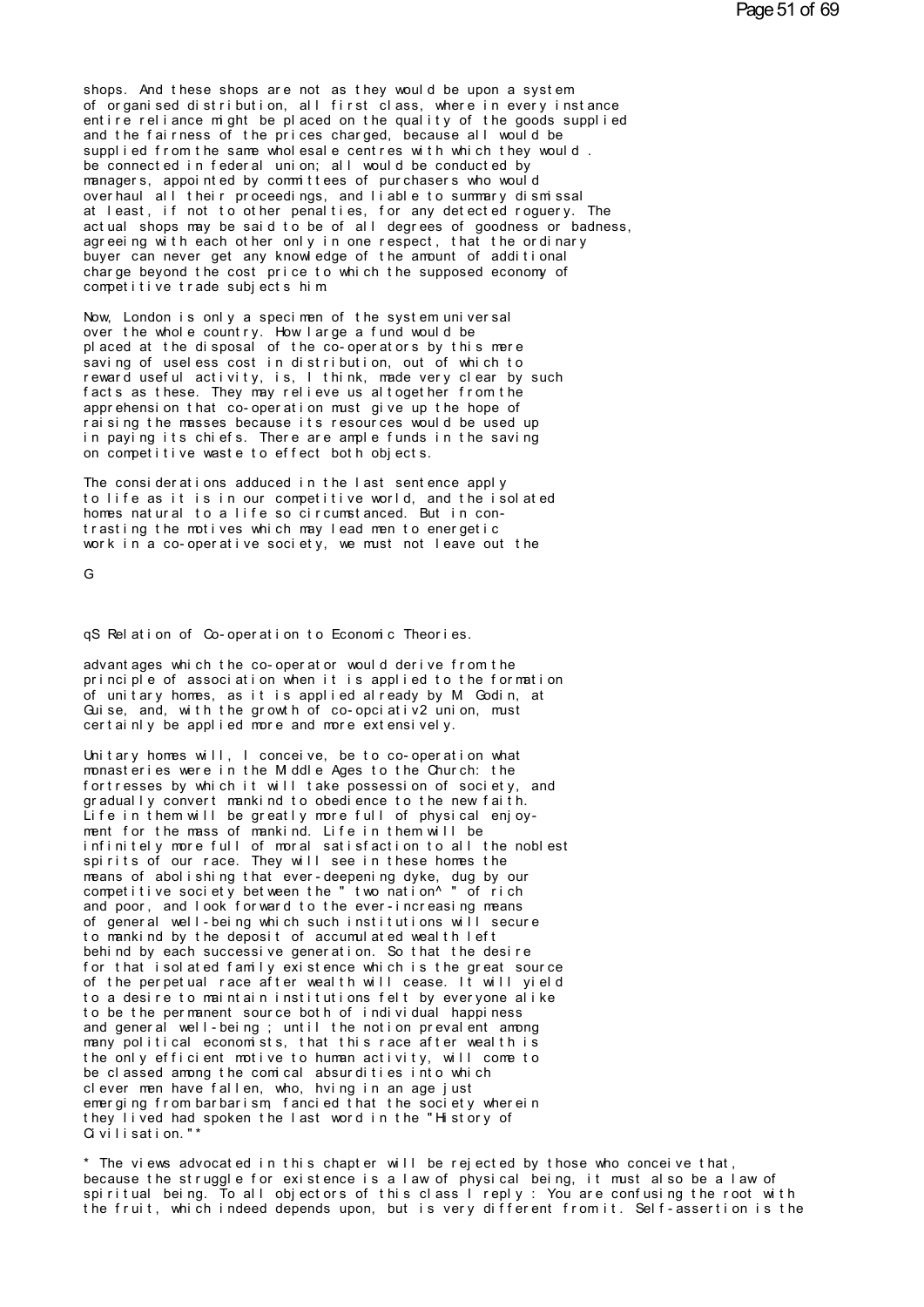first condition of individual being; it does not follow that self-assertion is its end. On the contrary, the theory of development, which I accept as scientifically established. teaches that, in the progress of existence on the earth, the opposite principle, of

Chapter VI.

The Relation of Co-operation to the State.

CO-OPERATION has been presented in these pages as essentially a voluntary system Its root has been traced back to that deepest of all principles known to us: free, that is, self-governing, reasonable will; that power which, being, as I believe, the ultimate source of all existence, has come out on this earth where we dwell as the result of the long succession of advances conditioned by the struggle for existence, during the unnumbered ages recorded in the fragment ary leaves of the "Stone Book." When I cthyosauri, Plesiosauri, Megatheria, and all the other tribes of monsters had improved themselves away; when the huge fern forests of the past had stored up in beds of coal the force radiated in times long gone by from the central orb; then, amidst a world of flowering and fruit-bearing plants and shrubs, a world of bright-hued insects and many-voiced birds, man, the contemporary of the dog, the elephant, the camel, the horse, the sheep, and the cow, appeared, to "order and to dress" the abode, mide lit by the natural development of

combined action, has manifested itself with continually increasing completeness. Gases have combined into liquids and solids; liquids and solids have imited to form plants. On the plant has reposed conscious animal life. With the consciousness of surroundings has appeared the intelligence capable of combining them as means for its own ends. And beneath this intel Ugence there has become manifest a reasonable self-governing wi U, which claims the right to determine those ends. To go back to the struggle for existence as the law of reasonable life, is to ignore this vast progress, and treat men as fi they were only bags of gas. No doubt the struggle continues. If it ceased, individual existence must disappear. But to appeal to it as a principle capable of producing a true human society is, as has been noticed on page 86, much like appealing to the force of gravitation to build a bridge.

[Though of a controversial character, the last two paragraphs of this chapter have been left in, so that the student unacquainted with the earlier edition of this Manual may have an opportunity of seeing what was the mental attitude of the writers to this question. Any further reference to unitary homes has been ehminated. - WCJ

100 The Relation of Co-operation to the State.

struggle for the dwelling of a creature who could resolve the discords of nature into the harmonies of reason.

Our first chapter has traced the character of that process by which the Divine Author of the universe, working al ways through appropriate means, struck the chords from whence this harmony can be evolved; by the manifestation of His own infinite love in the person of Christ. awaking in the heart of man the echoes of a responsive love, which should gradually substitute its divine melody for the discordant tones of natural selfishness. But harmony consists in many different sounds combined so that each, while preserving its individual distinctness, contributes to the all-embracing ideal unity. Naturally, therefore, the idea thus introduced into the world created for itself an organisation - a state which, under the name of the Church, soon began to assert over against the empire of the Caesars, the claim to a sway larger even than that colossal centre of political might  $\overline{-}$  a kingdom of God, including alike "Greek and Jew, Barbarian, Scythian,<br>slave and free," combined in common willing obedience to its Divine head; whose power rested, not on the visible force swayed by the master of forty legions, but in the<br>invisible power that constrains the hearts of men.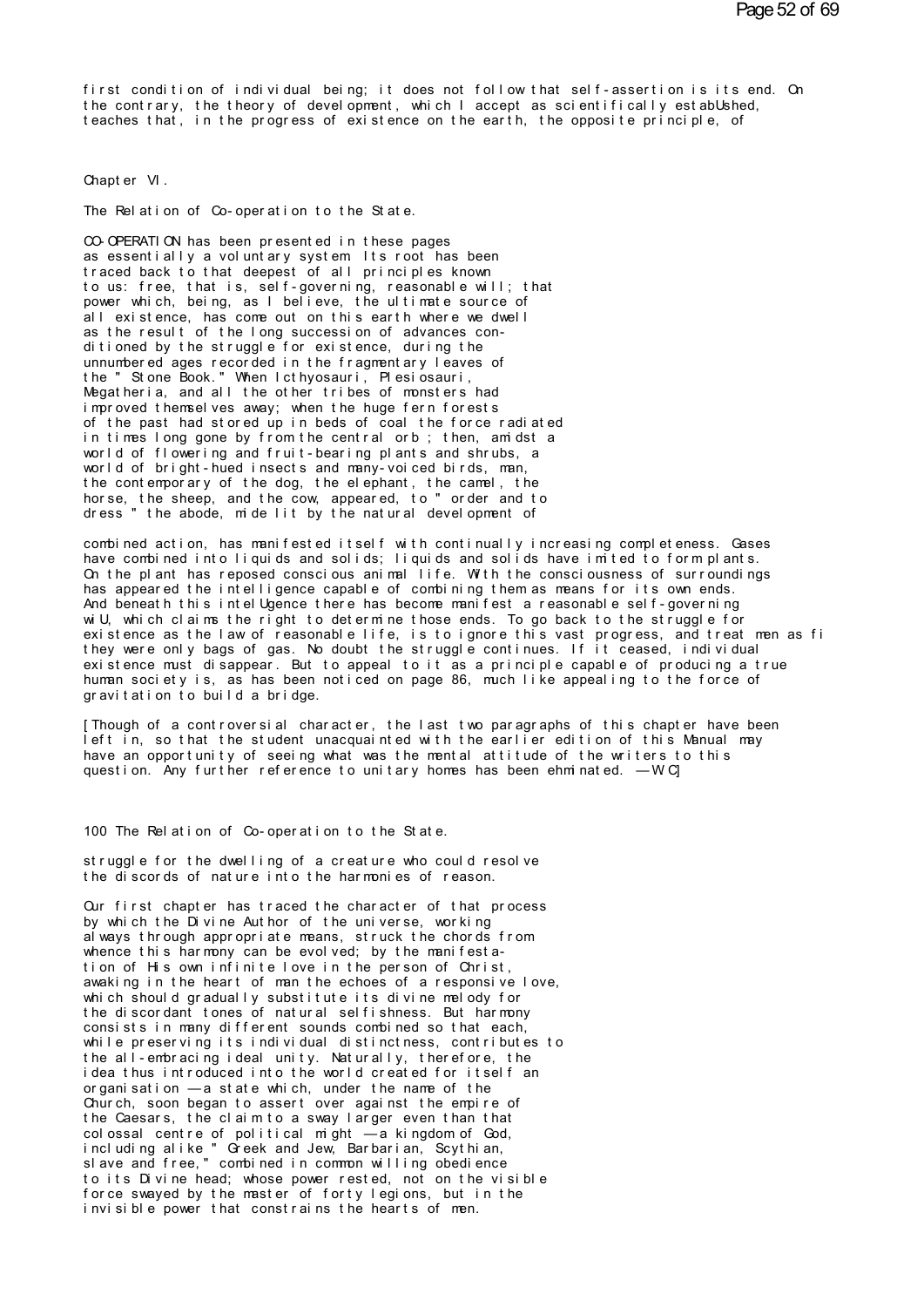Bet ween these rival states, each claiming unlimited obedience, soon arose a deadly contest, where the victory declared, not for the external, but for the internal power not for the flesh, but for the spirit; not for the strongest battalions, but for the deepest influences; not for the Eagles, but for the Cross.

The time came when the genius which was throned on Mount Pal at ine had to yield to the genius that presided over the "Lord's Table" — when the new Christian State swall owed up the ancient State of Rome, and began to mould, according to its own tendencies, that powerful agency of legal might v^kijpRte^ it had been for more

#### The Relation of Co-operation to the State. I oi

than three centuries engaged in a " struggle for existence"; an issue which may reassure those who fear, as many seem at the present day to fear, that in this struggle for existence " the outward will prove too strong for the inward, the bark too strong for the sap, and<br>that to preserve moral truth from perishing it is necessary to feed it upon a dietary of undemonstrable assumptions. That this legal state was a tough mersel for the Church to digest 1 do not deny. It had to swallow an enormous mass of material very little prepared for assimilation, and still suffers from the indigestion thus occasioned. Yet it has done an immense work, of which at the present day we are liable not to appreciate the importance, because the work has been done so completely that scarcely any trace of the old state of things remains in our world; and because few of us are sufficiently well acquainted with the past to reproduce it as it was. The Church in digesting the old body politic has expelled from it slavery. Thus it has made possible that more perfect organisation wanted<br>to complete the development of the good seed sown i,800 y^ars since mthe land of Palestine; to realise that " more excellent way " set by the great Apostle of the Gentiles before his Corinthian converts in words that cannot be bet 4: ered; and to make of the body politic such a body as shall fulfil the ideas of a true state, which the same Apostle presents as the natural outcome of this " way." By the elimination from human society of this indigestible element of slavery, and the cotemporaneous growth of orderly political freedom the natural attendant on its elimination, and nowhere at the present age more completely attained than in our own United Kingdom the way is prepared for the second great step in the evolution of humanity — the formation of a Church which shall not only teach men everywhere to pray that God's kingdom may come, His will be " done on earth as it is in

102 The Relation of Co-operation to the State.

heaven," but shall nourish in them the earnest determination that His will shall be done, for they will do it; that this kingdom shall come, for they will not rest from their<br>labours till they see it established.

Now, this determination the co-operator who takes the view presented in these pages of what co-operation has to do, must set before himself as his determination. This state is the state that he has to bring about, carrying on the work of the Church of the first centuries to its<br>logical issue. As the Christians of the first three centuries raised over against the political state an ecclesiastical state or Church which absorbed it, so has the cooperator to raise over against the present politicoecclesiastical state a new social state; a voluntary body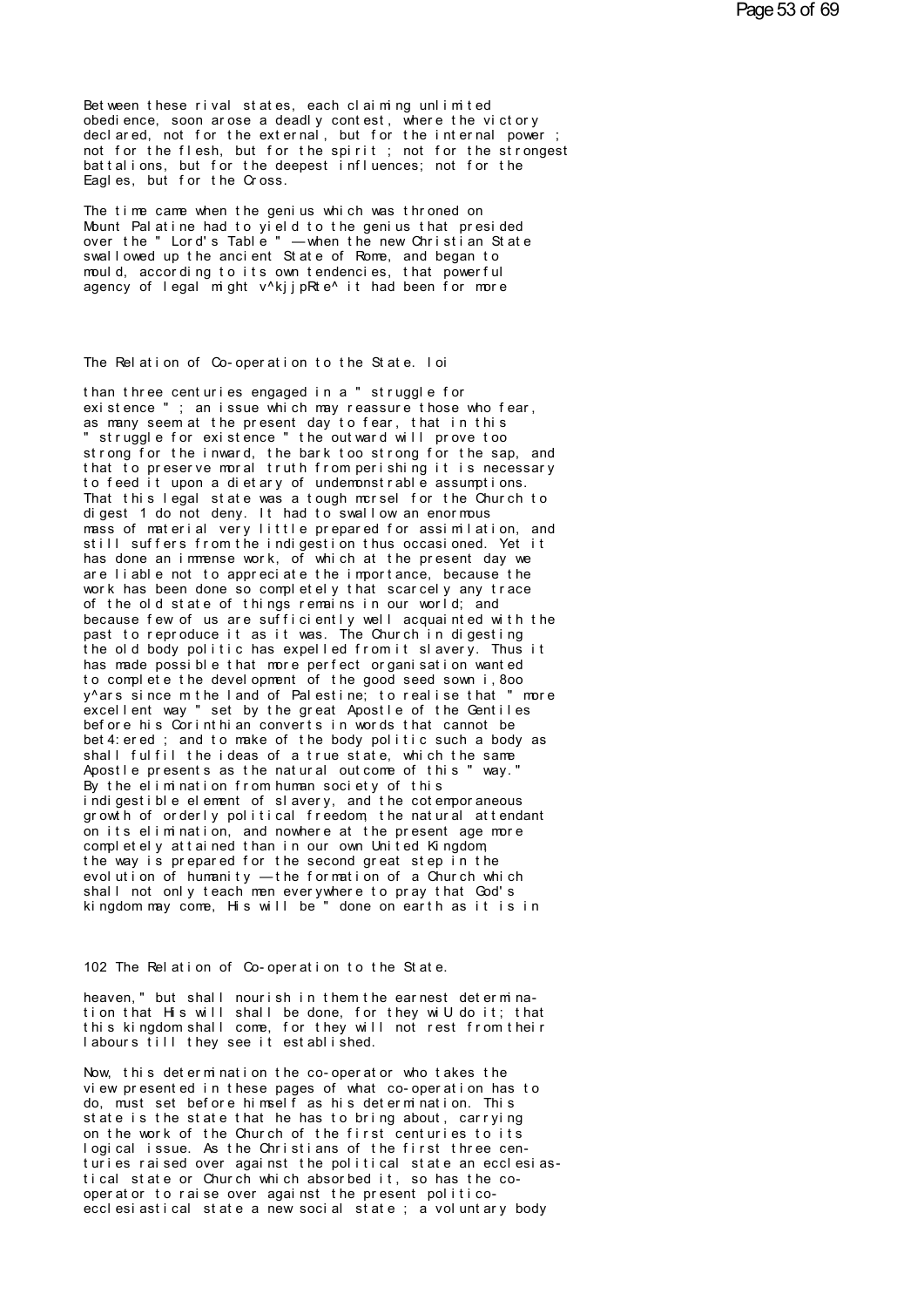growing up by its inherent energies like the Church of old, but fulfilling what the Church of old could only indicate in hope; till it may say with far deeper truth what was said of the Bible Society by one of its early<br>presidents —"If it cannot reconcile all opinions it unites<br>all hearts." Because taking as its starting point that sent i ment of general benevol ence, that sympathy with human necessities, which is the common outcome of all Christian teaching, however widely the teachers may differ in the theories connected by them with it, this social Church will be able to reconcile the manifoldness of belief in the oneness of practical action.

Co-operation, then, is called on to create a new social state, which, growing over against the present state as the Church did of old, only now under its shelter instead of in conflict with it, may, like its precursor, ultimately<br>absorb the law-making power within its own circle, and can then complete what may be requisite for its perfect consolidation, by the same sort of authority, as that whereby, in all ages and countries, the minority have been required to give up for a reasonable compensation,

The Relation of Co-operation to the State. 103

rights of which the majority feel that the cession is necessary for the general welfare.

But as of old, so now, this new state must spring up freely, in that soil which the action of the older Church, or the intelligent and moral culture fostered directly or indirectly by it, has delivered from the incubus of slavery and the despotism of the body politic. Its claim on the existing state is simply for leave to grow and develop \ its own power in peaceable obedience to- the laws which, in the United Kingdom at least, afford it all that it can require, by clothing the members of co-operative societies with corporate privileges for trading purposes, and giving them the unrestricted right of holding land.

A great confusion of ideas has prevailed on this matter, not in Engl and so much as el sewhere, on the Continent of Europe, and latterly in the United States of North America. Because all social reformers look, and must of necessity look forward, to the formation, as the out-<br>come of their reforms, of a state of things where the cust oms and rules of the reformed society will be identical with the laws of the countries where it flourished; therefore it has been supposed that a short cut to this reformed condition of things lay through the law-making power, to be exercised by means of universal suffrage by the mass of the population, who should substitute for the spirit of God actuating the will of man the words of man ordering men's lives.

The del usion has been already denounced in these pages, and cannot be denounced too strongly. One<br>more fatal to the hopes of an abiding social reformit is impossible to imagine. It is analogous to the folly of a child who plants flowers to get a garden quickly. It is to suppose that a tree can grow without roots, or that we may gather " grapes of thorns " and " figs of thistles." Whether that development of the principle of love, of

104 The Relation of Co-operation to the State.

which the Christian religion has been the historical nurse, has yet attained a growth deep and wide enough to produce the social reforms sought by co-operation is a legitimate subject of question. To the writers of this Manual the signs of the times seem hopeful, otherwise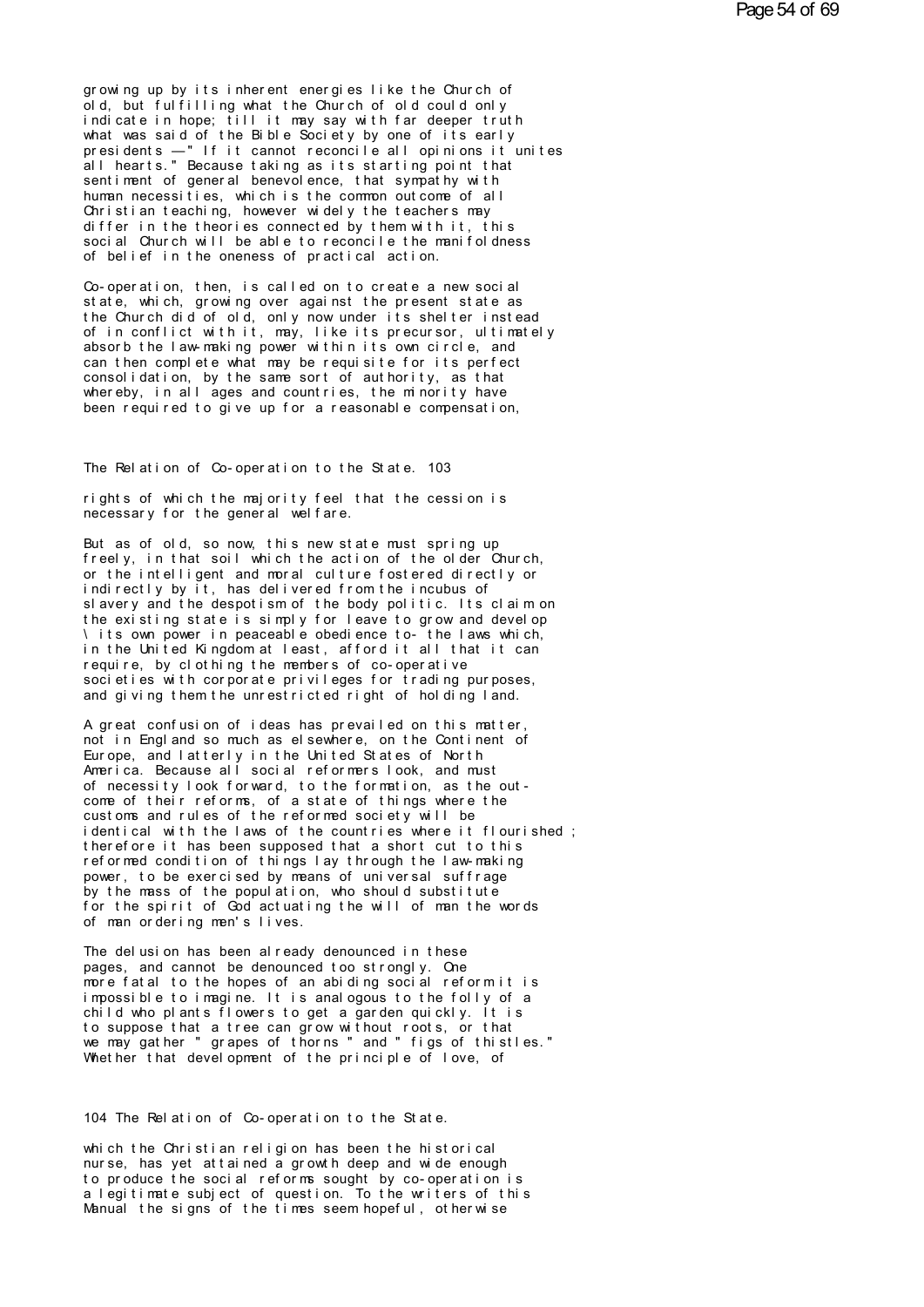it would be useless for them to undertake the labour of writing it. On this matter they can only hope, without<br>venturing to dogmatise. But of one thing they must assert their undoubting conviction, that if the co-operative spirit, with the facilities of action now open to it, cannot succeed in forming a reformed social state, the existing state will be absolutely powerless to create a co-operative spirit. As well might we suppose, that if St. Paul had succeeded in converting the Emperor Nero to the Christian faith, that religion might have been established as a true spiritual influence by the javelins and swords of the Roman legions.

Part III.

THE PRACTICE OF CO-OPERATION.

PART III.

Chapter VII.

The Application of Co-operation to Distribution.

A PART from the moral benefit attending all modes of  $/$ -\co-operation. if they are animated by a genuine desire to work for the common good, the beneficial results arising from its apphcation to distribution rest upon the fact illustrated in the chapter on the Economical Basis of  $\Omega$  operation — that there is in the present system of competitive trade an enormous waste. Not that those who undertake this office do not endeavour to do their work as economically as they can, but that, from circumstances which it would take more space than can be convenientlj' spared to trace in detail there is actually absorbed in the operation of bringing the desirable things produced in the world to the hands of those who require them a part of these things much larger than is needed in order to get the work done thor oughly well.

On this fact the economical strength of co-operative distribution rests in practice. The surplus over cost thus put into the pockets of the consumers, as the result of union to supply themselves, forms the backbone of co-operation. It gives to that system of trade a solid commercial basis on which to build the co-operative edifice, in what is undoubtedly, in my judgment, at least, the safest, the most useful, and best plan for every one who does not want co-operation to stop at distribution. This plan, popularly known as the Rochdale scheme, from its having been introduced to general acceptance

io8 The Application of Co-operation to Distribution.

by the Equitable Pioneers of Rochdale, is to sell all goods at the prices charged b}^ respectable private traders, and returning the surplus over cost and interest on the capital invested to the members, as dividends on their purchases.

As the success of a distributive society must depend upon the amount of trade which it can do, it is desirable to place as little impediment as possible in the way of members joining by not requiring as a condition of membership the holding of more shares than the majority of those likely to join can easily afford to pay up. Some societies admit persons to the privileges of membership free, believing that nothing should be placed in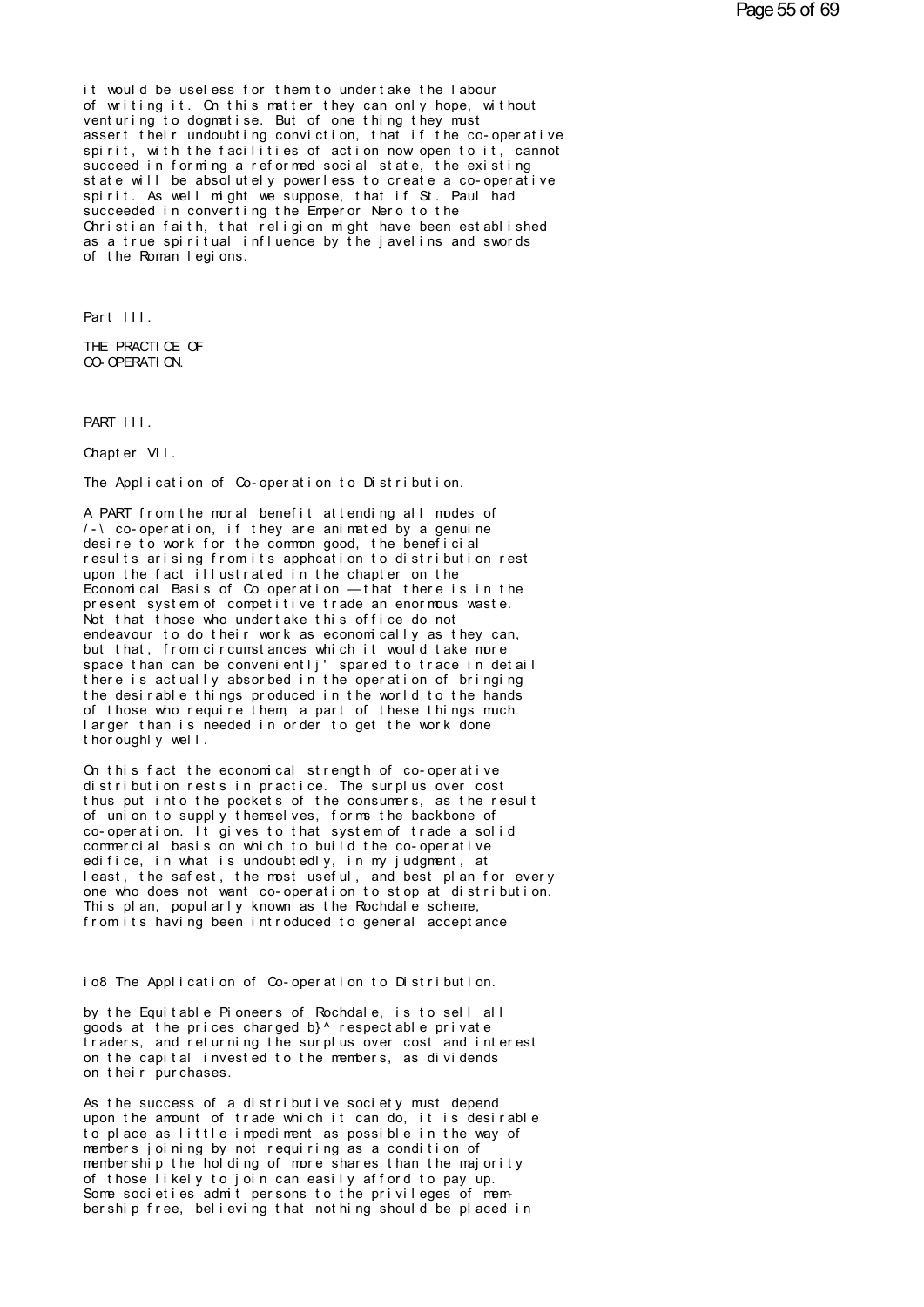the way of anyone wishing to join; others demand the payment of sums variang from 6d. to is. 6d., in each case the member agreeing to take up from one to five shares of the value of Ani each, these sums to be made up either from subscriptions or deductions from dividend until the whole are paid up.

In regard to the framing and registering of rules, or alterations of rules, the best plan is to communicate with the Co-operative Union, who will give all the advice and assistance necessary. The past and the present generation of co-opei at ors is largely indebted for the advantages they now possess, and it ought to receive the hearty support of all who have learned to look upon co-operation as a connected scheme of action, having as its aim to use the vast powers of modern industry for the gradual elevation of the masses now crushed beneath the grindstone of competitive struggles. There is another class of benefits more commonly valued perhaps, which co-operative union has already placed within the reach of the co-operative body — those arising from the action of the Co-operative<br>Wholesale Societies, both of England and Scotland. The present generation, perhaps, cannot fully appreciate

The Application of Co-operation to Distribution. 109

the extent of this benefit, but those who fought through the hard battle which co-operative societies. formed before any such Wholesales existed, had to fight against the opposition of the private retail traders, in order to open the way to get the articles they wanted to sell of as good quality and on as easy terms as their opponents. But this is entirely altered since co-operative<br>union has created great central institutions, which, from the magnitude of their transactions, can afford to employ skilled buyers and get access to the best markets, where these buyers, dealing for ready money and buying on a<br>very large scale, can obtain the most favourable terms,<br>which the magic of association places at the command of the smallest societies equally with the largest. Large and prosperous societies sometimes imagine, and, I believe, are in general mistaken in imagining, that they can obtain for themselves in the open market on better terms than they can secure from the Wholesale Societies, not only articles where the cost of carriage may give a great advantage to a local centre of supply, but even articles where there is nothing to be gained in this respect. But many of the largest societies, after trying both plans, have found that to be supplied through the wholesale centres is more advantageous to them than the attempt to get their supplies independently of them Their experience confirms what might reasonably be anticipated- - the advantage to be derived from a well-organised system of collective purchases, which shall utilise the cust om of the whole body for the benefit of every member. Further, societies would do well to remember that every sover ei qn spent out side the organisations created by themselves to meet their needs, and which have no existence apart from themselves, is making it easy for the outside trader to compete with them Just as we preach loyalty on the part of the individual member to

no The Application of Co-operation to Distribution.

his own society, so as societies we should, for the same reasons, be loyal to our own wholesale institutions.

An important question about which a great deal has been said and written is : \Vhat rate of dividend should societies endeavour to pay ? The reply is : As large a dividend as the prices prevailing in the locality where the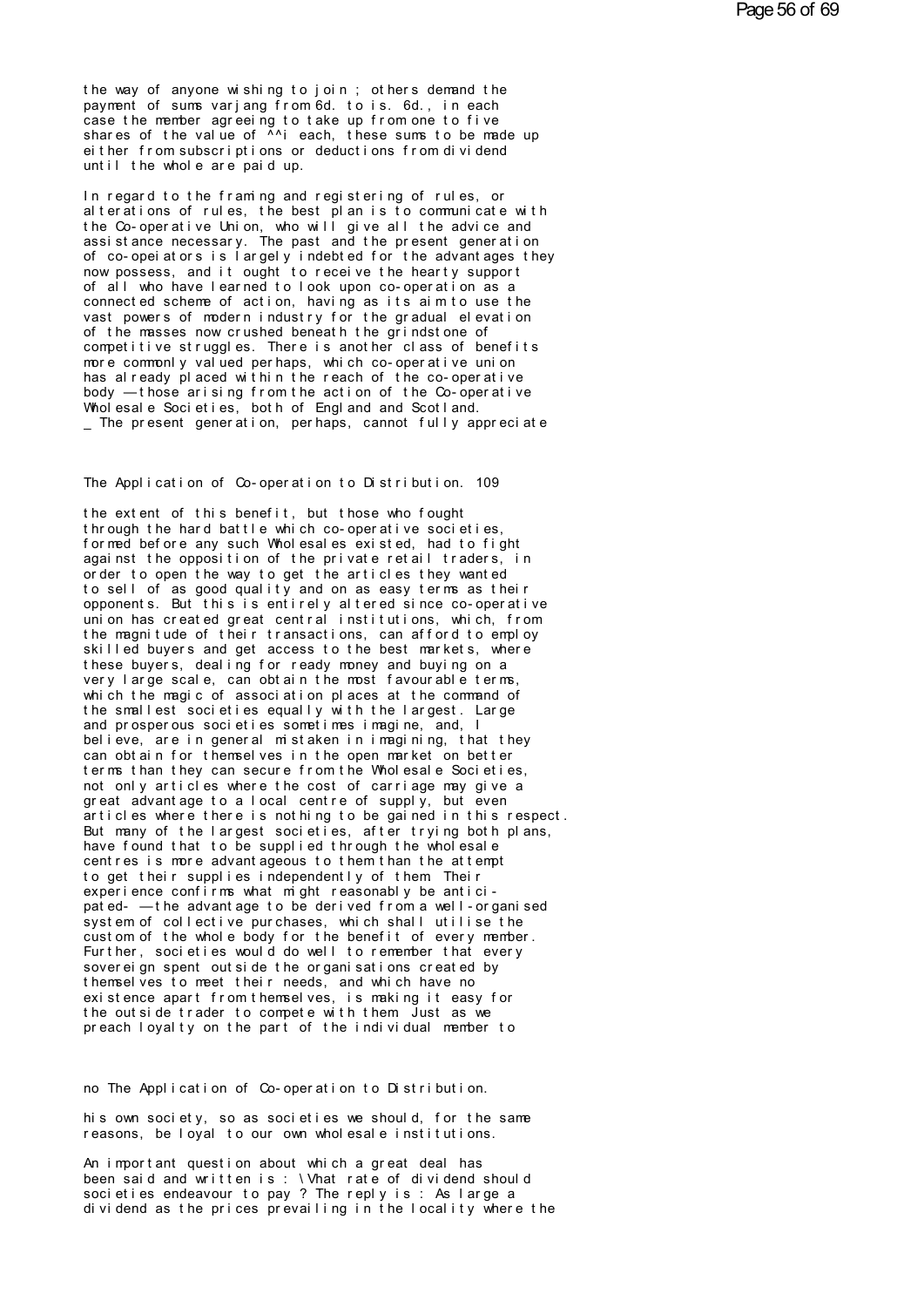soci et y is est ablished make possible. Taking account of the purpose co-operation on the Rochdale plan had in view, this is a better plan than that in operation in Civil Service Stores, at which goods are sold at such prices as will just pay the cost of management. Those who founded these stores did not profess to have, and no doubt had not, any other object in view than obtaining articles genuine in their kind and on the cheapest terms practicable by buying them in the gross. The system originated in the action of four clerks in the Post Office who i oi ned to buy a chest of tea and divided it amongst themselves. Finding that they saved a considerable sum by the operation they determined to repeat it, and afterwards extended it to the purchase of other things which they required. The constitution of the Civil Service vStores is precisely what would reasonably arise<br>from union for such objects, and such only.

Now% if these were our main objects something might be said for adopting their methods, but as we have far more important objects to work for than merely to supply articles good in their kind at the least attainable cost: if we aim at what has already been outlined in earlier pages, then the constitution of the Civil Service Stores is not at all adapted to promote these aims, and, therefore, should not be imitated by any persons who set these further objects before them as their goal.

To achieve those ends we have in view we must have, as an indispensable condition of effective action, collective income. When every / ^i. ooo of business done, after paying

## The Application of Co-operation to Distribution. iii

al) cost, and a dividend of, say, £5 per cent on invested capital, will yield a surplus income of from : fioo to : ^125 gained by the members out of their household expenditure, without need of stinting any part of their usual outlay,<br>it will be seen at once what a collective power they may thus acquire for any common purpose. Taking last year's sales (1914) of the 1,390 distributive societies we find that after providing £1,556,160 as interest on share capital, ; ^49, 758 as bonus and wages, £110, 130 for educational and £96,408 for charitable purposes, there was left as dividend £13,501,825. This sum however,<br>represents a dividend of 3s. in the £, which is from is.<br>to IS. 6d. in excess of what societies would pay if they sold their goods at the prices at which such articles could be obtained from the private traders in the district. It has been objected to the dividend system that it prevents the growth of co-operation by checking purchases at the stores in consequence of the high prices charged. This can only be true where prices are charged higher than those current in the district, and which is sometimes done in order to pay a higher dividend Even then, experience has shown that where members can, they are even willing to pay prices slightly in excess of what are charged by private traders, and that a society paying a dividend of 2S. in the pound will be more likely to make progress than one paying is. 6d., even if the latter is giving the difference in the price to goods. It is obvious, however, that for a society to pay 4s., as some societies in the North of England do, means charging such prices as those earning low wages cannot pay, and they are thus deprived of any of the advantages which co-operation brings to those who are better off and can pay these prices. Further, ii is becoming quite a custom for the private traders to fix their prices just as much below those of the store as will attract purchasers to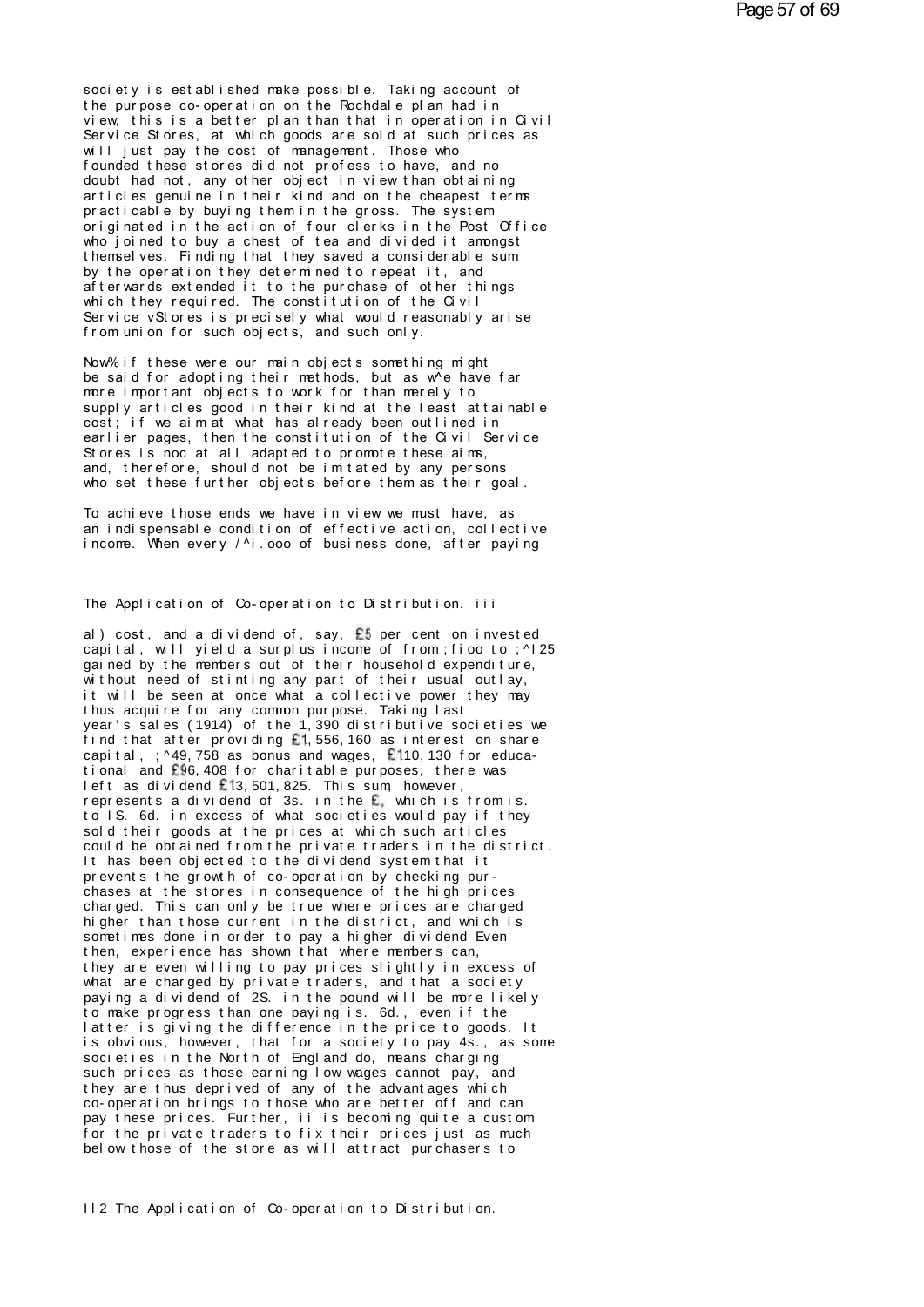their shops. It has been proved that the poor in a<br>district have had to pay more for their goods because<br>the store gets high prices and pays a high dividend. This their shops. It has been proved that the poor in a<br>district have had to pay more for their goods because<br>the store gets high prices and pays a high dividend. This<br>practice is not general but it is a strong arumpont their shops. It has been proved that the poor in a<br>district have had to pay more for their goods because<br>the store gets high prices and pays a high dividend. This<br>practice is not general, but it is a strong argument<br>agains their shops. It has been proved that the poor in a<br>district have had to pay more for their goods because<br>the store gets high prices and pays a high dividend. Th<br>practice is not general, but it is a strong argument<br>against their shops. It has been proved that the p<br>district have had to pay more for their go<br>the store gets high prices and pays a high<br>practice is not general, but it is a stron<br>against high prices and high dividends.<br>Much bas b district have had to pay more for their goods because<br>the store gets high prices and pays a high dividend. Th<br>practice is not general, but it is a strong argument<br>against high prices and high dividends.<br>Much has been said,

the store gets high prices and pays a high dividend. This<br>practice is not general, but it is a strong argument<br>against high prices and high dividends.<br>Much has been said, and said justly, on the value of<br>the system as a me practice is not general, but it is a strong argument<br>against high prices and high dividends.<br>Much has been said, and said justly, on the value of<br>the system as a means of encouraging individual saving.<br>Many members own the against high prices and high dividends.<br>Much has been said, and said justly, on the value of<br>the system as a means of encouraging individual saving.<br>Many members own the houses in which they live, and<br>others have large acc Much has been said, and said justly, on the value of<br>the system as a means of encouraging individual saving.<br>Many members own the houses in which they live, and<br>others have large accumulations in the society that they<br>neve Much has been said, and said justly,<br>the system as a means of encouraging<br>Many members own the houses in which<br>others have large accumulations in th<br>never would have had but for the fact<br>saved for them in insensible sums.<br> Many members own the houses in which they live, and<br>others have large accumulations in the society that<br>never would have had but for the fact that they were<br>saved for them in insensible sums.<br>Another matter bearing on the

of hers have large accumulations in the society that they<br>never would have had but for the fact that they were<br>saved for them in insensible sums.<br>Another matter bearing on the internal management<br>of societies deserves noti never would have had but for the fact that they were<br>saved for them in insensible sums.<br>Another matter bearing on the internal management<br>of societies deserves notice, because very incorrect ide<br>often prevail about it. Thi saved for them in insensible sums.<br>Another matter bearing on the internal management<br>of societies deserves notice, because very incorrect ideas<br>often prevail about it. This .is the powers of general<br>meetings, more particul Another matter bearing on the internal management<br>of societies deserves notice, because very incorrect ide<br>often prevail about it. This is the powers of general<br>meetings, more particularly of special general meetings.<br>It s Another matter bearing on the internal management<br>of societies deserves notice, because very incorrect ideas<br>often prevail about it. This is the powers of general<br>meetings, more particularly of special general meetings.<br>It of societies deserves notice, because very incorrect idea<br>often prevail about it. This is the powers of general<br>meetings, more particularly of special general meetings.<br>It seems often to be supposed that the resolutions of meetings, more particularly of special general meetings.<br>It seems often to be supposed that the resolutions of<br>such a meeting override the decision of the committee of<br>management on matters expressly assigned to them by<br>th revertings, more particularly of special general meetings.<br>It seems often to be supposed that the resolutions of<br>such a meeting override the decision of the committee of<br>management on matters expressly assigned to them by<br> It seems often to be supposed that the resolutions of<br>such a meeting override the decision of the committee of<br>management on matters expressly assigned to them by<br>the rules without any reservation to the members of a<br>revis such a meeting override the decision of the committee of<br>management on matters expressly assigned to them by<br>the rules without any reservation to the members of a<br>revising power. But this is a complete mistake. The<br>rules b management on matters expressly assigned to them by<br>the rules without any reservation to the members of a<br>revising power. But this is a complete mistake. The<br>rules bind all the members, and the acts of any officers<br>of the the rules without any reservation to the members of a<br>revising power. But this is a complete mistake. The<br>rules bind all the members, and the acts of any officers<br>of the society under the powers given them by the rules<br>hav revising power. But this is a complete mistake. The<br>rules bind all the members, and the acts of any officers<br>of the society under the powers given them by the rules<br>have the force of the rules, and can be set aside only in rules bind all the members, and the acts of any officers<br>of the society under the powers given them by the rules<br>have the force of the rules, and can be set aside only in<br>way consistent with them Where the rules are silent of the society under the powers given them by the rules<br>have the force of the rules, and can be set aside only in a<br>way consistent with them Where the rules are silent,<br>a society, as a body corporate, has power to bind its have the force of the rules, and can be set aside only in a<br>way consistent with them. Where the rules are silent,<br>a society, as a body corporate, has power to bind its<br>members by resolutions passed at a meeting properly<br>co way consistent with them Where the rules are silent,<br>a society, as a body corporate, has power to bind its<br>members by resolutions passed at a meeting properly<br>convened until some other meeting similarly authorised<br>rescinds a society, as a body corporate, has power to bind its<br>members by resolutions passed at a meeting properly<br>convened until some other meeting similarly authorised<br>rescinds or varies them 'But these resolutions have no<br>power members by resolutions passed at a meeting properly convened until some other meeting similarly authorised rescinds or varies them 'But these resolutions have no power at all against the rules, which rest upon the authorit rescinds or varies them. But these resolutions have no<br>power at all against the rules, which rest upon the<br>authority of the Act of Parliament, and confer a like<br>authority on those who are acting under the powers<br>derived fr authority of the Act of Parliament, and confer a like<br>authority on those who are acting under the powers<br>derived from them<br>The last case is one where a minority, standing on<br>the rules of a society, can control a majority w authority of the Act of Parliament, and confer a like<br>authority on those who are acting under the powers<br>derived from them<br>The last case is one where a minority, standing on<br>the rules of a society, can control a majority w

authority on those who are acting under the powers<br>derived from them.<br>The last case is one where a minority, standing on<br>the rules of a society, can control a majority which would<br>act in opposition to them. But other cases act in opposition to them But other cases may arise<br>The Application of Co-operation to Distribution. 113

of a more difficult kind, where a minority, finding itself<br>overruled on some point which it feels strongly —it may The Application of Co-operation to Distribution. 113<br>of a more difficult kind, where a minority, finding itself<br>overruled on some point which it feels strongly — it may<br>be the discharge of a manager in whom they have con-<br> The Application of Co-operation to Distribution. 113<br>of a more difficult kind, where a minority, finding<br>overruled on some point which it feels strongly —it<br>be the discharge of a manager in whom they have con-<br>fidence, or, The Application of Co-operation to Distribution. 113<br>of a more difficult kind, where a minority, finding itself<br>overruled on some point which it feels strongly — it may<br>be the discharge of a manager in whom they have con-<br> of a more difficult kind, where a minority, finding itself<br>overruled on some point which it feels strongly — it may<br>be the discharge of a manager in whom they have con-<br>fidence, or, perhaps even one of so much importance a overruled on some point which it feels strongly — it may<br>be the discharge of a manager in whom they have con-<br>fidence, or, perhaps even one of so much importance as<br>a determination to allow sales on credit — may be dis-<br>po be the discharge of a manager in whom they have con-<br>fidence, or, perhaps even one of so much importance as<br>a determination to allow sales on credit —may be dis-<br>posed to avail themselves of the power of withdrawal,<br>if the fidence, or, perhaps even one of so much importance as<br>a determination to allow sales on credit —may be dis-<br>posed to avail themselves of the power of withdrawal,<br>if the society is so constituted as to allow of its exercis a determination to allow sales on credit — may be dis-<br>posed to avail themselves of the power of withdrawal,<br>if the society is so constituted as to allow of its exerci<br>without restriction, to secede from the society and fo posed to avail themselves of the power of withdrawal,<br>if the society is so constituted as to allow of its exerci<br>without restriction, to secede from the society and form<br>a new one of their own. It is sometimes asked : Is s If the society is so constituted as to allow of its exercise<br>without restriction, to secede from the society and form<br>a new one of their own. It is sometimes asked : Is such<br>conduct justifiable ? The answer must depend on without restriction, to secede from the society and form<br>a new one of their own. It is sometimes asked : Is such<br>conduct justifiable ? The answer must depend on the<br>light in which we regard the functions of co-operation.<br>I a new one of their own. It is sometimes asked: Is such<br>conduct justifiable ? The answer must depend on the<br>light in which we regard the functions of co-operation.<br>If co-operative societies are regarded only as separate<br>uni conduct justifiable ? The answer must depend on the<br>light in which we regard the functions of co-operation.<br>If co-operative societies are regarded only as separate<br>units, each striving to do the best it can for itself, the If co-operative societies are regarded only as separate<br>units, each striving to do the best it can for itself, there<br>is no good reason to be alleged why these units should<br>not split into lesser units if any of the members is no good reason to be alleged why these units should<br>not split into lesser units if any of the members com-<br>posing them think it more to their advantage so to do,<br>than to remain part of the larger unity. But, if co-<br>oper mot split into lesser units if any of the members com-<br>posing them think it more to their advantage so to do,<br>than to remain part of the larger unity. But, if co-<br>operation is what in these pages it has been represent<br>to b posing them think it more to their advantage so to do,<br>than to remain part of the larger unity. But, if co-<br>operation is what in these pages it has been represented<br>to be, union for the purpose, by the joint strength of it than to remain part of the larger unity. But, if co-<br>operation is what in these pages it has been represented<br>to be, union for the purpose, by the joint strength of its<br>members, systematically to work out for the mass of<br>m operation is what in these pages it has been represented<br>to be, union for the purpose, by the joint strength of its<br>members, systematically to work out for the mass of<br>mankind a social state higher than any hitherto attain to be, union for the purpose, by the joint strength of its<br>members, systematically to work out for the mass of<br>mankind a social state higher than any hitherto attained,<br>then whatever tends to weaken this spirit of union is members, systematically to work out for the mass of<br>mankind a social state higher than any hitherto attained,<br>then whatever tends to weaken this spirit of union is<br>treason to the great cause of humanity; and, therefore,<br>al mankind a social state higher than any hitherto attained,<br>then whatever tends to weaken this spirit of union is<br>treason to the great cause of humanity; and, therefore,<br>all such secessions, since they unquestionably have th treason to the great cause of humanity; and, therefore, all such secessions, since they unquestionably have this tendency, must stand condermed at the bar of those nobler aims which the co-operator is bound to keep in view freason to the great cause of humanity; and, therefore,<br>all such secessions, since they unquestionably have this<br>tendency, must stand condermed at the bar of those<br>nobler aims which the co-operator is bound to keep in<br>view all such secessions, since they unquestionably have this<br>tendency, must stand condermed at the bar of those<br>nobler aims which the co-operator is bound to keep in<br>view. Men have been driven, unwillingly, to secede<br>from thos tendency, must stand condermed at the bar of those<br>nobler aims which the co-operator is bound to keep in<br>view. Men have been driven, unwillingly, to secede<br>from those who have endeavoured to force upon them<br>professions of nobler aims which the co-operator is bound to keep in<br>view. Men have been driven, unwillingly, to secede<br>from those who have endeavoured to force upon them<br>professions of belief, contrary to their convictions of w<br>true. Bu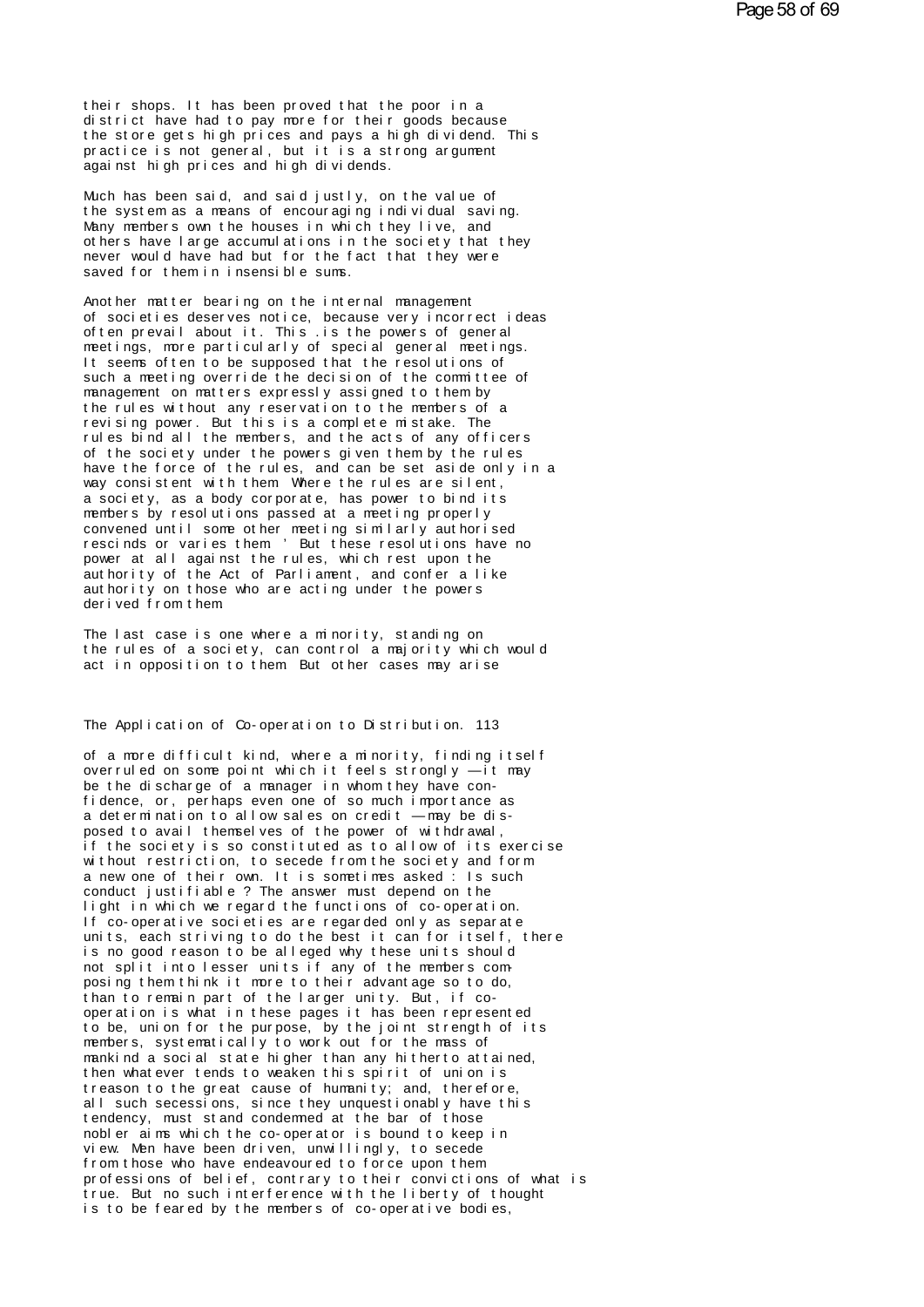whose differences resolve themselves into differences of means for producing a common end, and should, therefore, never be permitted to divert them from the principle of union with which the attainment of this end is bound up.

 $H$ 

Chapter VIII.

Co-operation in Its Application to Production.

MANKIND cannot generally live on distributing. Only a comparatively small proportion of the population, which it is the object of co-operative distribution to reduce to the smallest number required to do this work, can thus live upon the amount of produce that other men are willing to give up to them in consideration of the services they render in facilitating the use of the remainder. But on production the material well-being of the whole body of mankind depends. The sum of enjovable things which can be distributed among any population necessarily depends upon the mass<br>of enjoyable things produced. The degree of enjoyment<br>placed within reach of the body of the people in any locality largely depends on the conditions under which the production constituting the means of their subsistence is carried on there. Even their moral character is influenced directly or indirectly by these conditions, which in countless ways continually affect every part of their lives from infancy to old age. Hence the vast importance of co-operative production.

It is often said, and said truly, that the evils under which the poorer producers suffer arise rather from defects in the distribution of the enjoyable things now produced than from the mode of their production; but the imperfections in distributing alluded to in this saying are scarcely touched, far less remedied, ] >y the system of co-operative distribution explained in the last chapter. For all thai ^ hi system does for the

Co-operation in Its Application to Production. 115

poorer class is to make their existing incomes go a little farther than they would otherwise do. It does nothing at all towards adding to these incomes, except in so far as it offers inducements to save by making saving easy.<br>"The store," it has been said, " is open to every one."<br>Yes, every one who can pay for what it supplies." Its benefits are for all." True, in proportion to their independent means of appropriating them " The larger a man's family," it is argued, " the greater the advantages conferred on him by co-operative distribution." Certainly, if his income grows as fast as hi? family. But the family may starve without the store coming in any way to his assistance. Its gifts are strictly bounded by what it first receives. Its bounties are always for " him who has," not for him" who has not "; to whom<br>it denies, and, if it is conducted on sound principles, must deny even that amount of trust which he wiU often receive from the private trader. For he may hope to be recouped at some future day for all these advances, and has in the profits of his business a fund, which he can apply in making them while in a distributive society this fund is strongly pledged to pay the dividends due to a body of purchasers who need no trust.

That the distribution of profits on purchases has been of great advantage to large bodies of the working classes, from the savings which the system has led them to make, I do not for a moment question. That numbers who,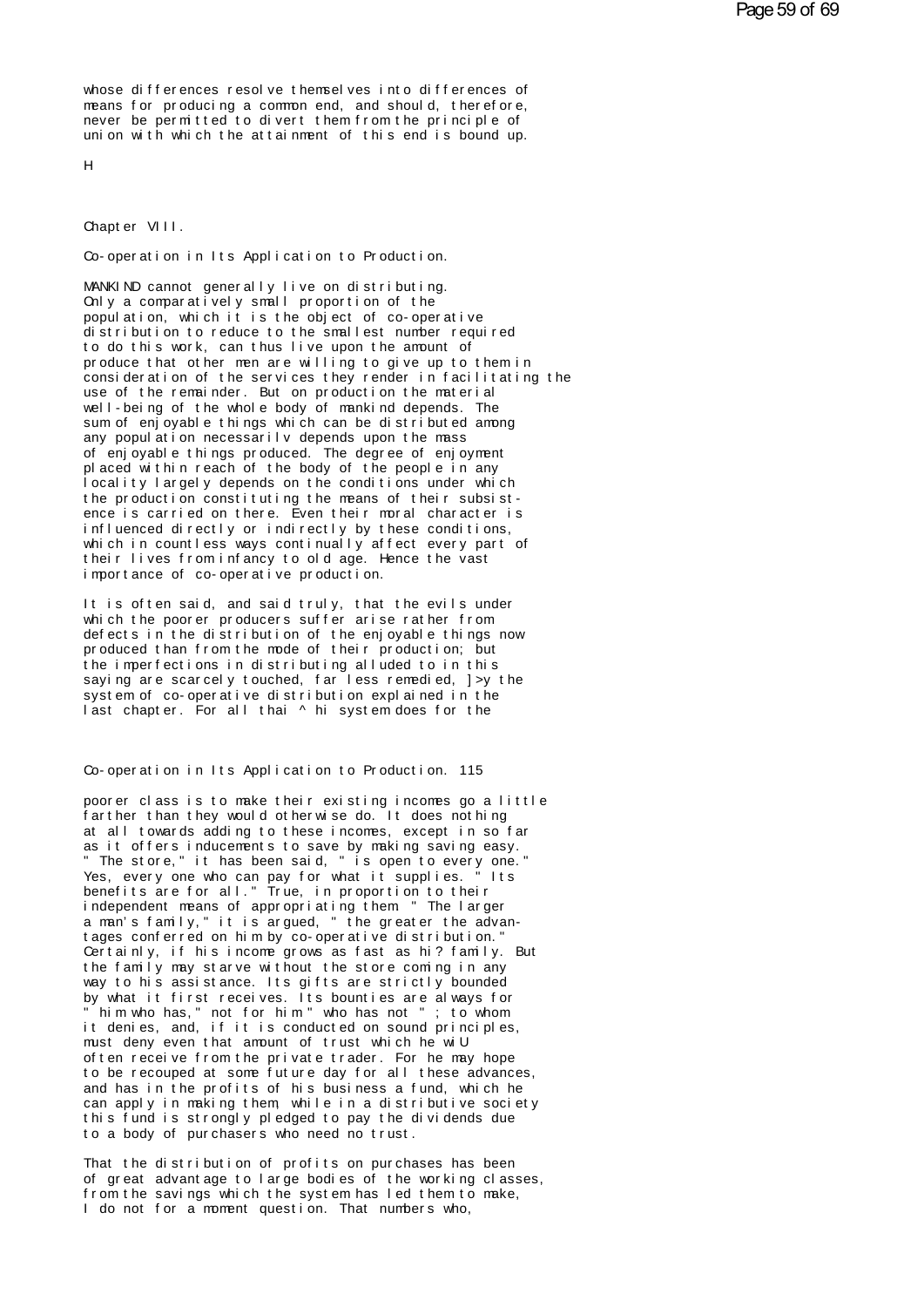before they became members of a store never had a<br>shining but what they forthwith spent, have found<br>themselves the owners of many accumulated pounds before they became members of a store never had a<br>shining but what they forthwith spent, have found<br>themselves the owners of many accumulated pounds<br>through the savings made by the store for them out of the fore they became members of a store never had a<br>shining but what they forthwith spent, have found<br>themselves the owners of many accumulated pounds<br>the shillings which they spent at it I am fully aware the sample of a store never had a<br>the shining but what they for thwith spent, have found<br>the savings made by the store for them out of<br>the shillings which they spent at it, I am fully aware.<br>I do not dispute the value to t before they became members of a store never had a<br>shining but what they forthwith spent, have found<br>themselves the owners of many accumulated pounds<br>through the savings made by the store for them out of<br>the shillings which before they became members of a store never had a<br>shining but what they forthwith spent, have found<br>themselves the owners of many accumulated pounds<br>through the savings made by the store for them out of<br>the shillings which shining but what they forthwith spent, have found<br>themselves the owners of many accumulated pounds<br>through the savings made by the store for them out of<br>the shillings which they spent at it, I am fully aware.<br>I do not disp themselves the owners of many accumulated pounds<br>through the savings made by the store for them out of<br>the shillings which they spent at it, I am fully aware.<br>I do not dispute the value to them of this result. Still,<br>I mus I must say, the store will not give them the original<br>shillings. They may grow rich, as the old Yorkshirema<br>i6 Co-operation in Its Application to Production.<br>said, only by eating and drinking, but they must get

ii6 Co-operation in Its Application to Production.<br>said, only by eating and drinking, but they must get<br>elsewhere than at the store wherewithal to pay for what ii6 Co-operation in Its Application to Production.<br>said, only by eating and drinking, but they must get<br>elsewhere than at the store wherewithal to pay for what<br>they eat and drink. To obtain this "wherewithal" by<br>co-operati ii6 Co-operation in Its Application to Production.<br>said, only by eating and drinking, but they must get<br>elsewhere than at the store wherewithal to pay for what<br>they eat and drink. To obtain this " wherewithal " by<br>co-opera if 6 Co- operation in Its Application to Production.<br>said, only by eating and drinking, but they must get<br>elsewhere than at the store wherewithal to pay for what<br>they eat and drink. To obtain this "wherewithal" by<br>co- oper said, only by eating and drinking, but they must get<br>elsewhere than at the store wherewithal to pay for what<br>they eat and drink. To obtain this "wherewithal" by<br>co-operation, they must pass from co-operation for<br>distributi said, only by eating and drinking, but they must get<br>elsewhere than at the store wherewithal to pay for what<br>they eat and drink. To obtain this "wherewithal" by<br>co-operation, they must pass from co-operation for<br>distributi elsewhere than at the store wherewithal to pay for what<br>they eat and drink. To obtain this "wherewithal" by<br>co-operation, they must pass from co-operation for<br>distribution to co-operation for production. They must<br>press in they eat and drink. To obtain this "wherewithal" by<br>co-operation, they must pass from co-operation for<br>distribution to co-operation for production. They must<br>press into their service that more fundamental sort of<br>distribut co-operation, they must pass from co-operation for<br>distribution to co-operation for production. They must<br>press into their service that more fundamental sort of<br>distribution attached to production, which determines<br>what me distribution to co-operation for production. They must<br>press into their service that more fundamental sort of<br>distribution attached to production, which determines<br>what men shall receive directly in exchange for their<br>labo press into their service that more fundamental sort of distribution attached to production, which determines what men shall receive directly in exchange for their labour. They must not rest satisfied with the sort of distr distribution attached to production, which determines<br>what men shall receive directly in exchange for their<br>labour. They must not rest satisfied with the sort of<br>distribution affected by the distributive society, whic<br>simp labour. They must not rest satisfied with the sort of<br>distribution affected by the distributive society, which<br>simply enables them to exchange what they have thus<br>earned for other things which they happen to desire.<br>Those

distribution affected by the distributive society, which<br>simply enables them to exchange what they have thus<br>earned for other things which they happen to desire.<br>Those who set the present distributive ball rolling, the<br>jus simply enables them to exchange what they have thus<br>earned for other things which they happen to desire.<br>Those who set the present distributive ball rolling, the<br>justly celebrated founders of the Equitable Pioneers<br>Society earned for other things which they happen to desire.<br>Those who set the present distributive ball rolling, the<br>justly celebrated founders of the Equitable Pioneers<br>Society of Rochdale, clearly defined this object of the<br>sys Those who set the present distributive ball rolling, the<br>justly celebrated founders of the Equitable Pioneers<br>Society of Rochdale, clearly defined this object of the<br>system which they introduced, in words often repeated,<br>b justly celebrated founders of the Equitable Pioneers<br>Society of Rochdale, clearly defined this object of the<br>system which they introduced, in words often repeated,<br>but still well deserving repetition, because by the co-<br>op Society of Rochdale,<br>system which they int<br>but still well deserv<br>operators of the pres<br>lost sight of They d<br>to be: —<br>To form arrangements but still well deserving repetition, because by the co-<br>operators of the present day they are far too much<br>lost sight of. They declared the objects of their Society<br>to be: —<br>To form arrangements for the pecuniary benefit a

operators of the present day they are far too much<br>lost sight of. They declared the objects of their Society<br>to be: —<br>To form arrangements for the pecuniary benefit and the<br>improvement of the social and domestic condition lost sight of. They declared the objects of their Society<br>to be: —<br>To form arrangements for the pecuniary benefit and the<br>improvement of the social and domestic condition of its members,<br>by raising a sufficient amount of c to be: —<br>To form arrangements for the pecuniary benefit and the<br>improvement of the social and domestic condition of its members,<br>by raising a sufficient arrount of capital by shares of  $\mathbf{E}^{\dagger}$  each, to<br>bring into ope

1. The establishment of a store for the sale of provisions, clothes,<br>& c.<br>2. The building, purchasing, or erecting a number of houses, in<br>which those members desiring to assist each other in improving

&c.

& c.<br>2. The building, purchasing, or erecting a number of houses, in<br>which those members desiring to assist each other in improving<br>their domestic and social condition may reside. & c.<br>2. The building, purchasing, or erecting a number<br>which those members desiring to assist each other<br>their domestic and social condition may reside.<br>3. To commence the manufacture of such articles as 3. To commence the manufacture of such articles as the society<br>3. To commence the manufacture of such articles as the society<br>may determine upon, for the employment of such members

which those members desiring to assist each other in improviteir domestic and social condition may reside.<br>3. To commence the manufacture of such articles as the socie<br>may determine upon, for the employment of such members their domestic and social condition may reside.<br>3. To commence the manufacture of such articles as the society<br>may determine upon, for the employment of such members<br>as may be without employment, or who may be suffering in 3. To commence the manufacture of such articles as the<br>may determine upon, for the employment of such member<br>as may be without employment, or who may be suffering<br>consequence of repeated reductions in their wages.<br>4. As a may determine upon, for the employment of such members<br>as may be without employment, or who may be suffering in<br>consequence of repeated reductions in their wages.<br>4. As a further benefit and security the members of the soc

shall pur chase or repeated reductions in their wages.<br>4. As a further benefit and security the members of the society<br>shall purchase or rent an estate or estates of land, which shall<br>be cultivated by the members who may b be consequence of repeated reductions in their wages.<br>4. As a further benefit and security the members of the sc<br>shall purchase or rent an estate or estates of land, which<br>be cultivated by the members who may be out of emp

Co-operation in Its Application to Production. uy<br>5. That as soon as practicable the society shall proceed to arrange Co-operation in Its Application to Production. uy<br>5. That as soon as practicable the society shall proceed to arrange<br>the powers of production, distribution, education, and govern-<br>ment or in other words to establish a sel Co-operation in Its Application to Production. uy<br>5. That as soon as practicable the society shall proceed to arrange<br>the powers of production, distribution, education, and govern-<br>ment, or, in other words, to establish a Co-operation in Its Application to Production. uy<br>5. That as soon as practicable the society shall proceed to arra<br>the powers of production, distribution, education, and govern-<br>ment, or, in other words, to establish a sel 5. That as soon as practicable<br>the powers of production, dist<br>ment, or, in other words, to e<br>colony of united interests, an<br>establishing such colonies.<br>They were not afraid these." the powers of production, distribution, education, and governent, or, in other words, to establish a self-supporting head only of united interests, and assist other societies in establishing such colonies.<br>They were not af

rement, or, in other words, to establish a self-supporting<br>colony of united interests, and assist other societies in<br>establishing such colonies.<br>They were not afraid, these "owd" weavers, of the<br>ridicule certain to be pour colony of united interests, and assist other societies in<br>establishing such colonies.<br>They were not afraid, these "owd" weavers, of the<br>ridicule certain to be poured by the unbeheving world,<br>if they thought them worth any establishing such colonies.<br>They were not afraid, these "owd" weavers, of the<br>ridicule certain to be poured by the unbeheving worl<br>if they thought them worth any notice, on the smallr<br>of their means, twenty-eight shares of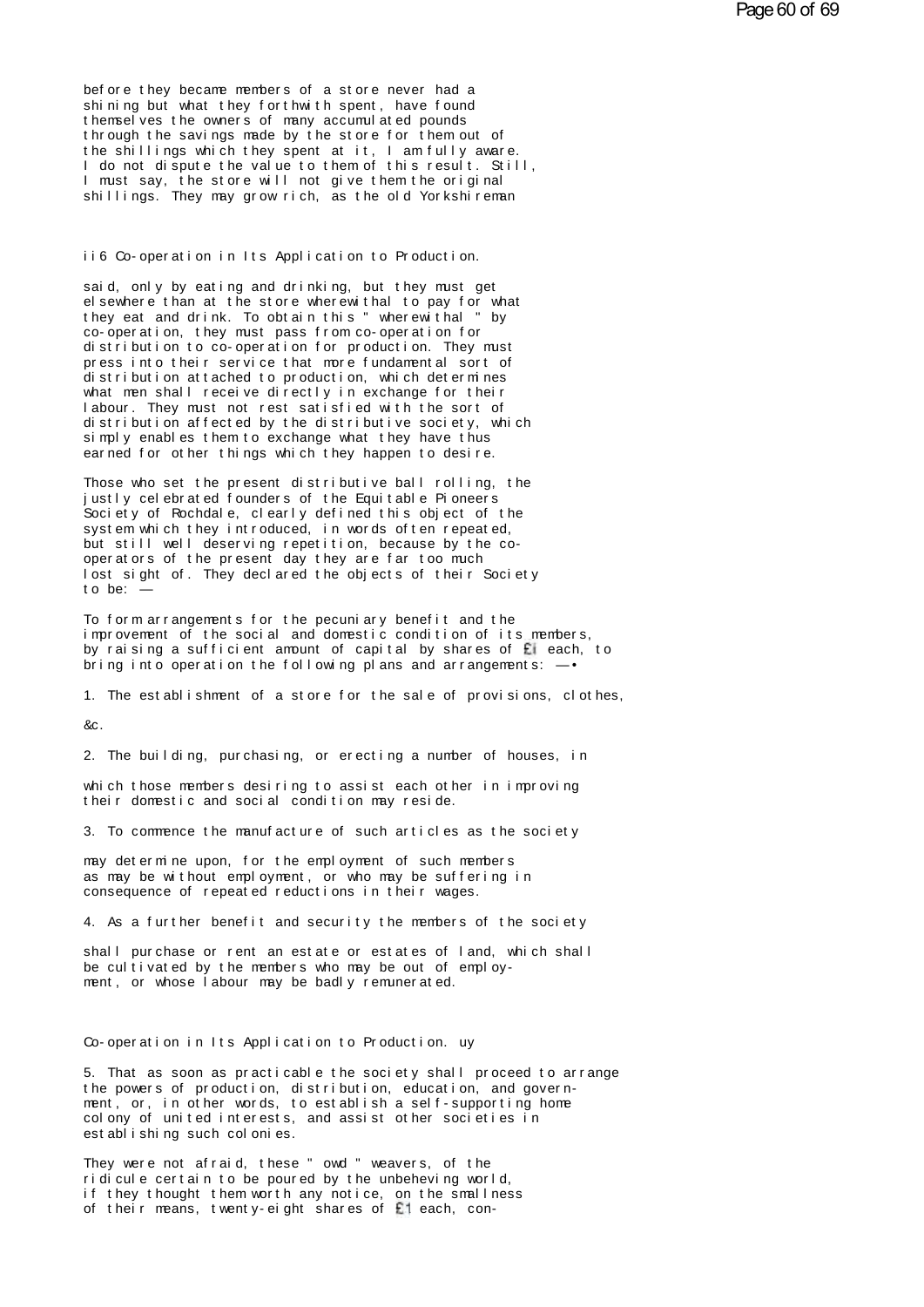trasted with the greatness of their ends. Still less should co-operators draw back from them now. For these are the true ends to be set before themselves by all who desire to realise the ideal of co-operation —the<br>gradual substitution of a state of society resting upon reasonable agreement determining the action of natural forces, in place of the present system which rests on the play of natural forces, determined by the struggle for existence. Now, in this scheme distributive co-operation appears in its proper place, as the road leading to production, which again is placed in its true position, of a means to the improvement of domestic and social conditions. The importance of distribution, taken alone,<br>for effecting the ends of co-operation, is clearly indicated in this memorable programme.

But the idea embodied in the distributive store is not only thus impotent as an instrument of social progress, but if it gains a decisive hold on men's minds. it may even become an obstacle to that progress for the reasons following. The store deals essentially and primarily with things. Its function is to enable its members to obtain that of which they stand in need, better in quality or cheaper in price, or both, than they could do without its aid; and there its proper office stops. Distributive<br>societies have, indeed, often gone beyond this point to employ their collective funds in various ways for the benefit

# ii8 Co-operation in Its Application to Production.

of their members. They have estabUshed conval escent homes, formed Hbraries and reading-rooms, have pub-Hshed periodicals, have established science and art classes, have instituted musical and other entertainments for the advantage of their members, for whom prosperous societies commonly provide meeting places of their own in co-operative hals. They have gone even farther in the direction pointed out by the Rochdale Pioneers, by purchasing lands and building houses, to be sold to their members and paid for by instalments, spread over long periods so as to make the payment easy, or advancing money to enable them to purchase lands or houses, or to build houses which shall be a security to the societies for the repayment of these advances in a similar way.

But all these beginnings of collective action, useful as they are more or less in themselves, and valuable especially as evidence of an instinctive sense that co-operation has more to do for the good of mankind than that which the distributive society can supply, are but feeble expressions<br>of that profound human sympathy, that mutual regard for each other, that higher spiritual life which, as they constitute the co-operative disposition, it should be the especial work of co-operative institutions to develop and spread, so far as this lies within the power of any institution.

Now, what distribution cannot do in these respects it is the function of production to do, and thus cooperation will be raised from the ignoble office of a union merely in order to get things cheap and good to the noble function of an institution by which men may be gradually made better, and therefore both happier and better off.

#### Chapter  $\vert$  X.

The Practice of Co-operation in Social Life.

CO-OPERATION - regarded as a systematic course of action by which the mass of the population may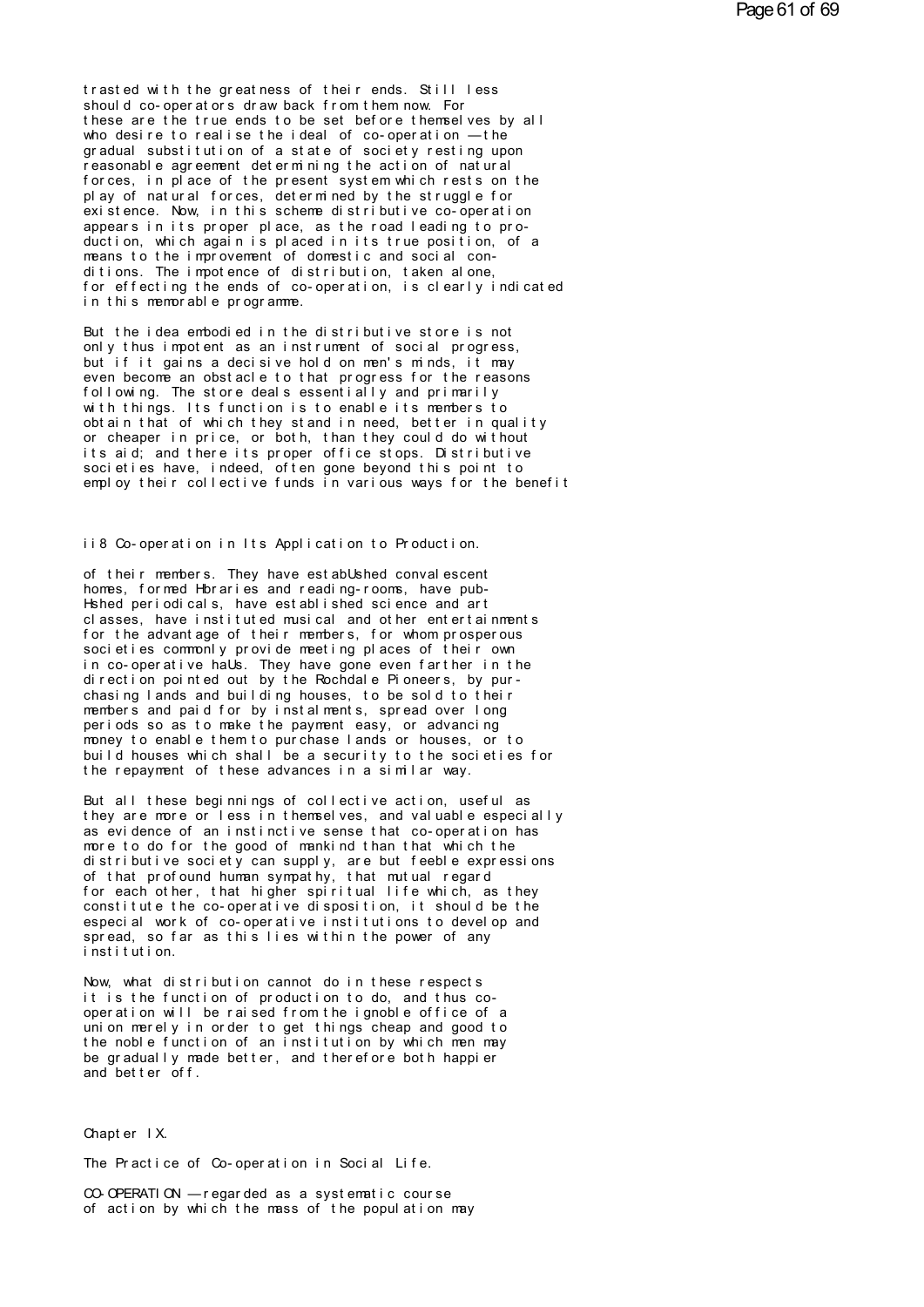gradually raise themselves out of the evils attending a society, where the great majority are engaged in a ceasel ess struggle to promote their own interests without regard to those of other men, to the good attainable by a society where the great majority are united by reasonable agreement to carry on work and promote institutions for the common interest - naturally falls into two great di vi si ons : -

1. The formation of a collective income - of united

resources, by which the weakness of the individuals who form the mass may derive strength from associ at i on.

2. The employment of this collective strength to create new conditions of life, adapted to foster the exercise of mutual help, and divert the spirit of competitive struggle into directions where it may become useful instead of iniurious. The first of these functions has been fulfilled in England by the distributive system of retail and wholesale societies, which, if carried on upon the Rochdale plan, create collective income for their members ; while they serve as excellent savings banks, where the economies produced by the suppression of unnecessary middlemen may be accumul at ed. In Germany this function has been discharged hitherto mainly by the people's banks. But, in either case, if co-operative union should stop at this

120 The Practice of Co-operation in Social Life.

stage, it would have very imperfectly accomplished the task here assigned to it. Distributive societies and people's banks may apply part of the profits of their business for the formation of libraries or reading-rooms for educational purposes, or the construction of halls where social as well as business gatherings may be held; but these operations leave the ordinary lives of their members almost untouched. So they may facilitate for a few of their members the obtaining houses of their own by acting as building societies for the outlay of the savings which they have helped them to accumulate. But those who occupy these houses, except they are themselves<br>employed by any society, must look for the means of living in them elsewhere than to the society. And, as the societies must regulate their own situation by the places where their members find the means of supporting themselves, they can, at the best, do very little towards bringing within their reach the conditions of life, better suited than the life of our towns and cities is, to form men into beings worthy of their vocation as children of God as the highest manifestation on earth of spiritual life. Hence arises the importance of co-operative production. It is the indispensable intermediary between co-operation as an agent for giving to the mass of the population the power arising from their collective income and accumulated savings, and co-operation as an instrument through which this income and these savings may place within the reach of their possessors the largest amount of material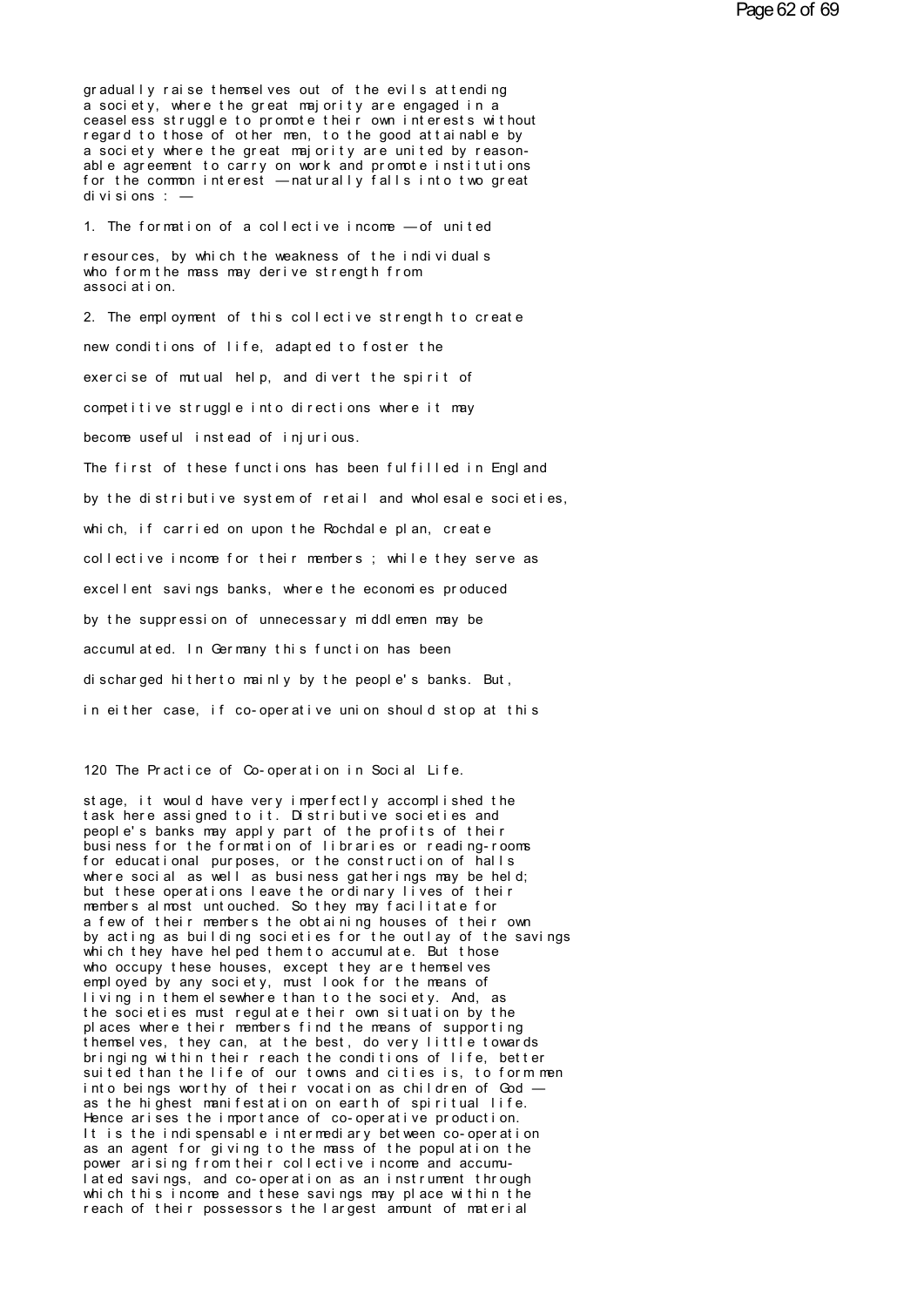advant ages at tainable by the use of their accumulated resources, combined with the conditions most favourable advantages attainable by the use of their accumulated<br>resources, combined with the conditions most favourable<br>to the development of their moral and intellectual natures. advantages attainable by the use of their accumulated<br>resources, combined with the conditions most favourable<br>to the development of their moral and intellectual natures.<br>Modern industry, from the yest scale on which it is advantages attainable by the use of their accumulated<br>resources, combined with the conditions most favourable<br>to the development of their moral and intellectual natures.<br>Modern industry, from the vast scale on which it is<br>

advantages attainable by the use of their accumulated<br>resources, combined with the conditions most favourable<br>to the development of their moral and intellectual natures.<br>Modern industry, from the vast scale on which it is<br> resources, combined with the conditions most favourable<br>to the development of their moral and intellectual natures.<br>Modern industry, from the vast scale on which it is<br>carried on in its manufacturing centres, and the great to the development of their moral and intellectual natures.<br>Modern industry, from the vast scale on which it is<br>carried on in its manufacturing centres, and the great<br>facility of conveyance produced by the extension of<br>rai Facility of conveyance produced by the extension of<br>railroads, has become, to a great extent, independent of<br>The Practice of Co-operation in Social Life. 121

The Practice of Co-operation in Social Life. 121<br>places. With the exception of mines and quarries, which<br>must necessarily be worked in the localities where the<br>substances to be extracted from the earth are found it The Practice of Co-operation in Social Life. 121<br>places. With the exception of mines and quarries, which<br>must necessarily be worked in the localities where the<br>substances to be extracted from the earth are found, it<br>movies must necessarily be worked in the localities where the substances to be extracted from the earth are found, it may be said generally of any manufacture for which there The Practice of Co-operation in Social Life. 121<br>places. With the exception of mines and quarries, which<br>must necessarily be worked in the localities where the<br>substances to be extracted from the earth are found, it<br>imay b places. With the exception of mines and quarries, which<br>must necessarily be worked in the localities where the<br>substances to be extracted from the earth are found, it<br>may be said generally of any manufacture for which ther places. With the exception of mines and quarries, which<br>must necessarily be worked in the localities where the<br>substances to be extracted from the earth are found, it<br>may be said generally of any manufacture for which ther must necessarily be worked in the localities where the substances to be extracted from the earth are found, it may be said generally of any manufacture for which there is a good sale, and the site of the manufactories may, substances to be extracted from the earth are found, it<br>may be said generally of any manufacture for which there<br>is a good sale, and the site of the manufactories may, in<br>the present day, be almost wherever those who carry may be said generally of any manufacture for which there<br>is a good sale, and the site of the manufactories may, in<br>the present day, be almost wherever those who carry them<br>on please, and the ground required can be obtained is a good sale, and the site of the manufactories may, in<br>the present day, be almost wherever those who carry them<br>on please, and the ground required can be obtained.<br>Now, since this good sale is precisely that which<br>co-op the present day, be almost wherever those who carry them<br>on please, and the ground required can be obtained.<br>Now, since this good sale is precisely that which<br>co-operative union would have peculiar facility for<br>securing to on please, and the ground required can be obtained.<br>Now, since this good sale is precisely that which<br>co-operative union would have peculiar facility for<br>securing to co-operative manufactures, those who carried<br>them on mig Now, since this good sale is precisely that which<br>co-operative union would have peculiar facility for<br>securing to co-operative manufactures, those who carried<br>them on might, without injury to their economical<br>production of co-operative union would have peculiar facility for<br>securing to co-operative manufactures, those who carried<br>them on might, without injury to their economical<br>production of the articles manufactured, be guided in the<br>choic securing to co-operative manufactures, those who carried<br>them on might, without injury to their economical<br>production of the articles manufactured, be guided in the<br>choice of their sites for their buildings by reference to them on might, without injury to their economical<br>production of the articles manufactured, be guided in the<br>choice of their sites for their buildings by reference to the<br>general well-being of the inhabitants. They might pl production of the articles manufactured, be guided in the<br>choice of their sites for their buildings by reference to the<br>general well-being of the inhabitants. They might place<br>these centres of work in pleasant situations. choice of their sites for their buildings by reference to the<br>general well-being of the inhabitants. They might place<br>these centres of work in pleasant situations. They might<br>certainly surround them with gardens, in which general well-being of the inhabitants. They might place<br>these centres of work in pleasant situations. They might<br>certainly surround them with gardens, in which the<br>workers, or as many of them as are so disposed, might<br>find these centres of work in pleasant situations. They might<br>certainly surround them with gardens, in which the<br>workers, or as many of them as are so disposed, might<br>find an agreeable and profitable variety in their labours.<br>A certainly surround them with gardens, in which the<br>workers, or as many of them as are so disposed, might<br>find an agreeable and profitable variety in their labours.<br>And by taking advantage of favourable opportunities<br>they m workers, or as many of them as are so disposed, might<br>find an agreeable and profitable variety in their labours.<br>And by taking advantage of favourable opportunities<br>they might, through the acquisition of larger estates,<br>co find an agreeable and profitable variety in their labours.<br>And by taking advantage of favourable opportunities<br>they might, through the acquisition of larger estates,<br>combine agriculture with manufactures. So that they<br>woul And by taking advantage of favourable opportunities<br>they might, through the acquisition of larger estates,<br>combine agriculture with manufactures. So that they<br>would begin to exercise, on an extended scale, that<br>collective they might, through the acquisition of larger estates,<br>combine agriculture with manufactures. So that they<br>would begin to exercise, on an extended scale, that<br>collective ownership of land, that close connection of the<br>popu combine agriculture with manufactures. So that they<br>would begin to exercise, on an extended scale, that<br>collective ownership of land, that close connection of the<br>population with the source of their food, which, as has<br>bee would begin to exercise, on an extended scale, that<br>collective ownership of land, that close connection of the<br>population with the source of their food, which, as has<br>been already pointed out, would be the great security t collective ownership of land, that close connection of the population with the source of their food, which, as has<br>been already pointed out, would be the great security to<br>the whole body of workers, that, if the progress o population with the source of their food<br>been already pointed out, would be the g<br>the whole body of workers, that, if the<br>invention enabled one man to do what it<br>do before, this saving of labour shall w<br>of all without detr the whole body of workers, that, if the progress of<br>invention enabled one man to do what it required two to<br>do before, this saving of labour shall work to the benefit<br>of all without detriment to any.<br>It is tempting to cont

for the saving of labour shall work to the benefit<br>of all without detriment to any.<br>It is tempting to continue a picture of a world free<br>from those social evils which now aggravate to an<br>incalculable extent the difficulty do before, this saving of labour shall work to the benefit<br>of all without detriment to any.<br>It is tempting to continue a picture of a world free<br>from those social evils which now aggravate to an<br>incalculable extent the dif of all without detriment to any.<br>It is tempting to continue a picture of a world free<br>from those social evils which now aggravate to an<br>incalculable extent the difficulty of that contest with<br>selfish desires, the expressio It is tempting to continue a picture of a world free<br>from those social evils which now aggravate to an<br>incalculable extent the difficulty of that contest with<br>selfish desires, the expression in ourselves of the struggle<br>fo It is tempting to continue a picture of a world free<br>from those social evils which now aggravate to an<br>incalculable extent the difficulty of that contest with<br>selfish desires, the expression in ourselves of the struggle<br>fo for existence pervading all natural being, which all of us<br>must fight out in our own breasts. But to yield to this<br>122 The Practice of Co-operation in Social Life.<br>temptation must carry us so far away from the existing

122 The Practice of Co-operation in Social Life.<br>temptation must carry us so far away from the existing<br>state of society, that the picture would be in danger of<br>losing all practical usefulness, It would be a dream 122 The Practice of Co-operation in Social Life.<br>temptation must carry us so far away from the existing<br>state of society, that the picture would be in danger of<br>losing all practical usefulness. It would be a dream<br>hanished 122 The Practice of Co-operation in Social Life.<br>temptation must carry us so far away from the existing<br>state of society, that the picture would be in danger of<br>losing all practical usefulness. It would be a dream<br>banished 122 The Practice of Co-operation in Social Life.<br>temptation must carry us so far away from the existing<br>state of society, that the picture would be in danger of<br>losing all practical usefulness. It would be a dream<br>the expe temptation must carry us so far away from the existing<br>state of society, that the picture would be in danger of<br>losing all practical usefulness. It would be a dream<br>banished to that golden age which must always flee before temptation must carry us so far away from the existing<br>state of society, that the picture would be in danger of<br>losing all practical usefulness. It would be a dream<br>banished to that golden age which must always flee befor<br> state of society, that the picture would be in danger of<br>losing all practical usefulness. It would be a dream<br>banished to that golden age which must always flee befor<br>the experience of life, till men learn that the heaven losing all practical usefulness. It would be a dream<br>banished to that golden age which must always flee before<br>the experience of life, till men learn that the heaven from<br>which the Divine vision shall descend is to be soug banished to that golden age which must always flee before<br>the experience of life, till men learn that the heaven from<br>which the Divine vision shall descend is to be sought<br>within themselves; and that the Kingdom of God on<br> the experience of life, till men learn that the heaven from<br>which the Divine vision shall descend is to be sought<br>within themselves; and that the Kingdom of God on<br>earth will come, as soon as they heartily will that it sha which the Divine vision shall descend is to be sought<br>within themselves; and that the Kingdom of God on<br>earth will come, as soon as they heartily will that it s<br>be realised, hy the simple method of uniting to give<br>generall generally to those around them the advantages which<br>they seek to secure personally for themselves.<br>Chapter X.<br>The Perils of Co-operation and How to

Chapter X.<br>The Perils of Co-operation and How to<br>Escape Them Escape Them.

Chapter X.<br>The Perils of Co-operation and How to<br>Escape Them<br>TO enter at any length into the matters forming the<br>title of this part would be to repeat much of what The Perils of Co-operation and How to<br>Escape Them<br>TO enter at any length into the matters forming the<br>title of this part would be to repeat much of what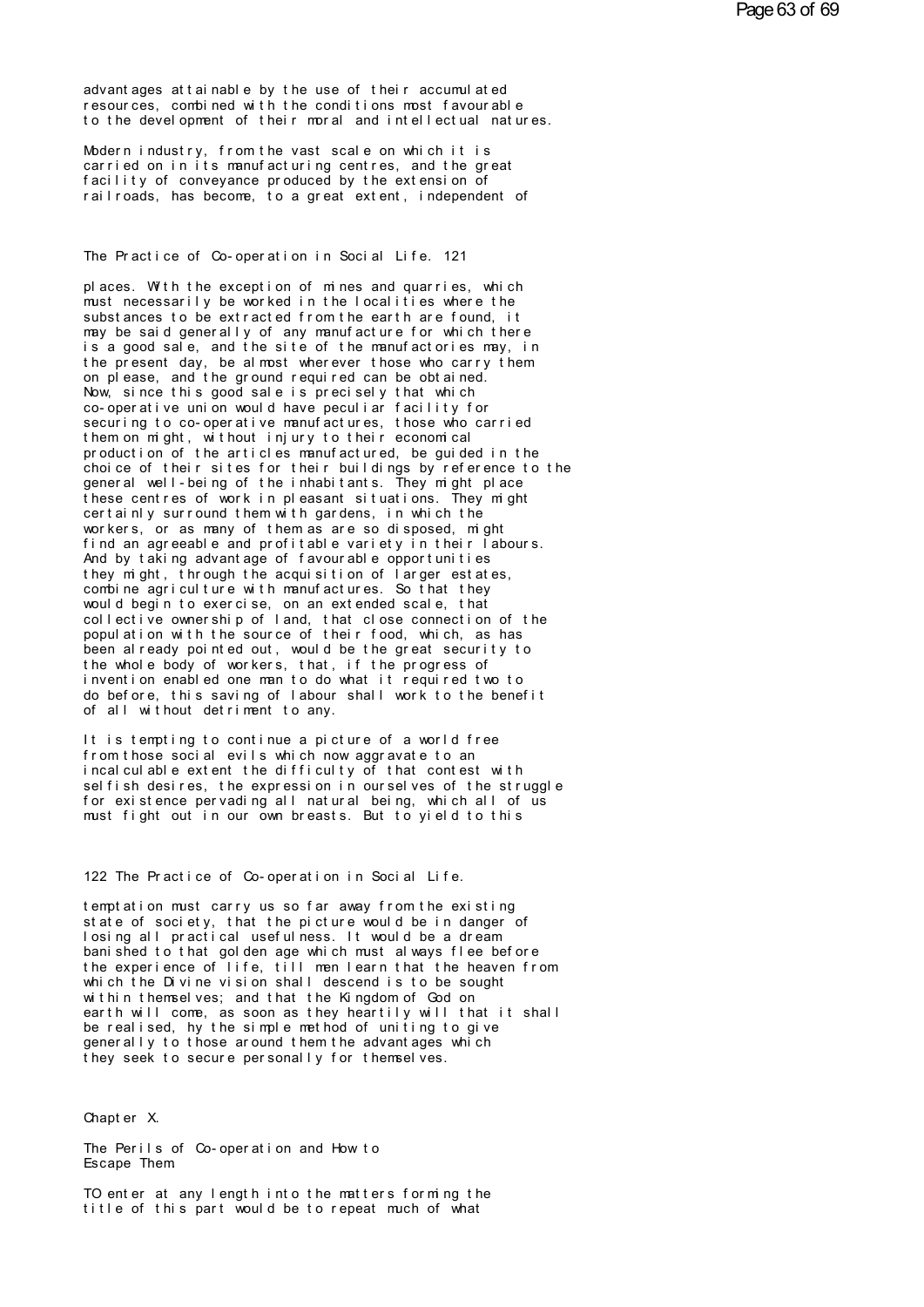the other parts have contained. It is not my intention to weary the reader by carr3nng him again over<br>the ground we have traversed, but in a matter of such vital importance to the mass of the population as co-operative action must be, if it be regarded from the point of view presented in these pages, a few words to sum up the teaching of this Manual may not be thrown away. Like the barbed head of the arrow, they may help to make the thoughts, which constitute its shaft and give force to the blow, stick.

Co-operation, as described in this Manual, is a serious effort to unite in the business of life the ideal with the real, or, in the language of the New Testament, to reahse on earth the "Kingdom of God and His right eousness " in the assured conviction that all else shall be added to those who thus place themselves in harmony with the all-sustaining power, that Divine unity on which the infinite differences of individual existence rest, and of which they are the expression. Co-operation will be helped by whatever promotes this disposition. It will be hindered by whatever checks it. Its danger and its safety depend on the absence or presence of this spirit:  $of$  unity

It has been the object of this work to trace how that spirit can reahse itself in the busy world of industry

124 ^^^^ Perils of Co-operation and Hoiv to Escape Them

which, in modern time!<sup>^</sup>, has assumed such gigantic and ever-growing proportions. Its writers have endeavoured to point out that the means for effecting this reahsation he ready to our hands; that, in our days and our country, they require no sweeping changes in existing institutions no violent revolutions; no reigns of terror; no alteration of the law, extorted by the many from the fears of the few. On the contrary, it has been argued that any attempt of this nature would interfere with and thwart the progress of co-operation, by destroying that peaceful at mosphere of law-abiding activity, in which alone the institutions, whence we look for these results, can grow up and thrive.

That, by the wise employment of these funds, in bettering the dwellings of the producers, and providing against the contingencies of life, that they make the profits of production secure for one group of workers after another the comforts and advantages which, as now used, they can bestow on a few only, but bestow on them in a superabundance detriment all to the higher life of the spirit rather than conducive to it. And that thus, by the gradual accumulation of wealth and the ownership of land which naturally follows it, they may attain, by a process of peaceful evolution, that collective property of the soil and the instruments of labour which are necessary for economic emancipation.

Looked at in its successive steps, the path to the emancipation of labour by converting the capital indispensable to its activity from an exacting master into an obedient servant seems, and indeed is, easy; but only on condition that it be followed in a spirit thoroughly co-operative. For, doubtless, the way is<br>long, far longer than will allow any of the generation now all ve ever to see more than the beginning of the end. Only a comparatively few, and these exceptionally

The Perils of Co-operation and How to Escape Them 125 favoured, may succeed by their unassisted efforts in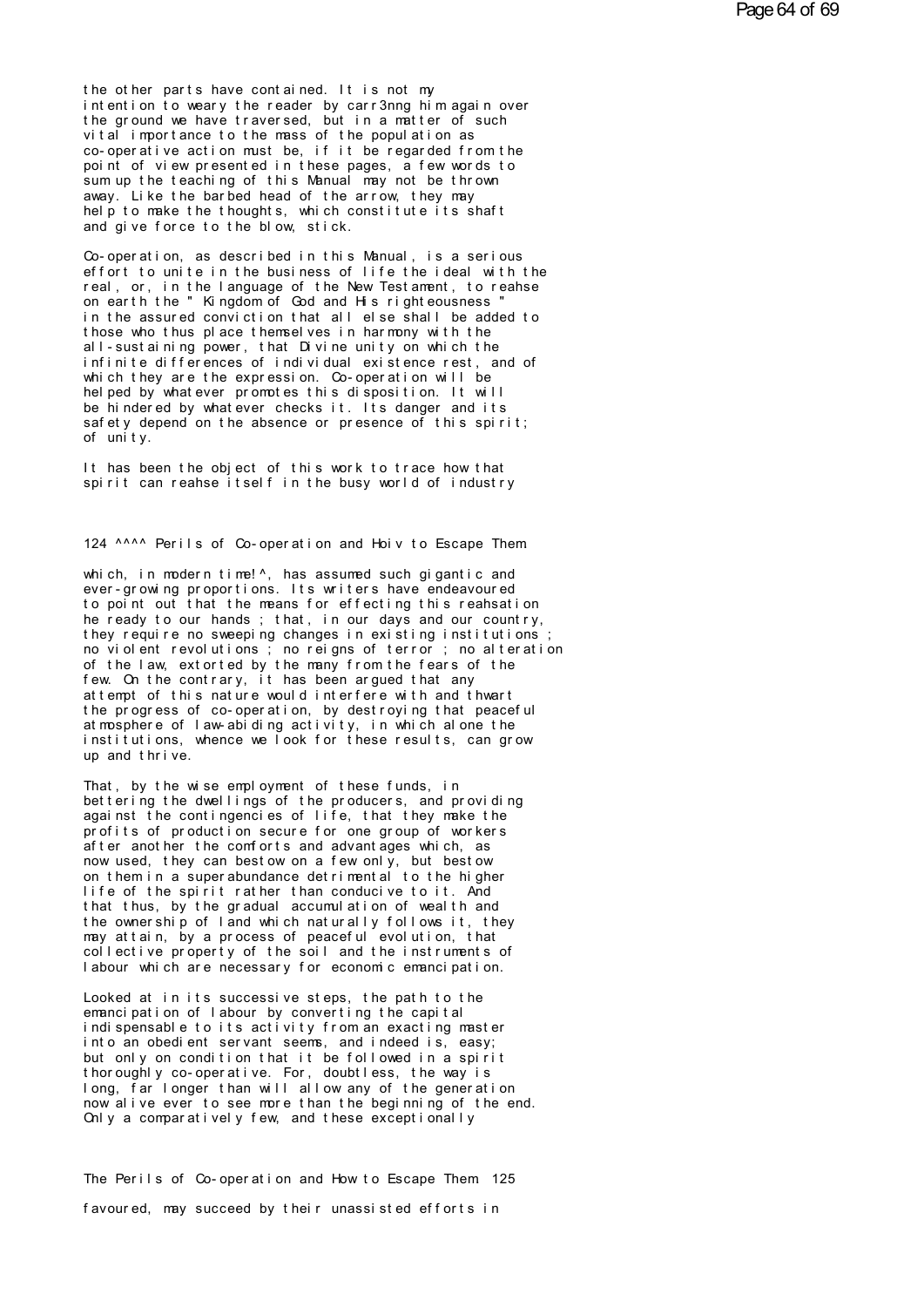reaching the desired goal. It may be lost for the many. through that selfish impatience for immediate results, which refuses to sow the seed because it cannot expect to reap the corn. And precisely here lies the greatest danger to co-operative effort.

Co-operation has prospered hitherto in Britain under the form of union for distribution, as it has prospered in Germany under the form of union for people's banks, greatly because so many persons have found their i mmediate individual advantage in the effects of the union originated by those who had higher objects in vi ew

The distributive store has given to all who joined it not only articles on which they can rely that they are what the <sup>1</sup> profess to be, but an increased power of buying these articles. When they are formed on the Rochdale pl an they have given them besides, admirable savings banks - banks which save for them without tiouble, and can afford to pay at least one-third more interest<br>than ordinary savings banks, with a security which, in societies that have outlived the perils of infancy. may justly claim comparison with that of any other banks. So the people's banks of Germany have prospered because the confidence inspired by them has enabled their members to deal with loan capital much larger than their own capital, for the use of which they paid much less than they received from this use; and thus have added to the savings from their own income the earnings of a business at once safe and profitable. Each of these institutions, therefore, found support in that principle of direct self-interest, to follow which it costs U3 no effort, because it belongs to our nature as animals, and is kept in constant training by the struggles of competitive society.

126 The Perils of Co-operation and How to Escape Them

To confine ourselves to our own case - that, under these circumstances this first step in co-operative progress - union for the accumulation of capital - should have been taken by the large number who have taken it is not more than might have been reasonably expected to happen, as soon as the eyes of the consuming public became opened to what the late John Stuart MII saw very clearly, namely, the very large share of the total produce of labour actually used up by the charge for distributing the remainder. But the case entirely changes when we pass from distribution to production.

The bridge which the profits on production would allow the workers to build over the river of poverty that now separates them from the advantages of wealth is barred by the twin giants. Individual Self-seeking and Collective Indifference, the last-named being the most formidable.

How, then, can we overcome the indifference ot the masses to that employment of capital which is indispensable to the improvement of their position without attempting the impracticable task of suppli'ing them with the fruit before the tree is grown?

There appear to be two possible ways to this end  $$ one inward and the other outward; the second dependent on the first

By unwearied persevering appeals to the principle of unity it may be possible to diffuse among men more generally the feeling that a life of perpetual struggle after objects which perish in the using must be petty, ignoble, and unsatistying; but that life may become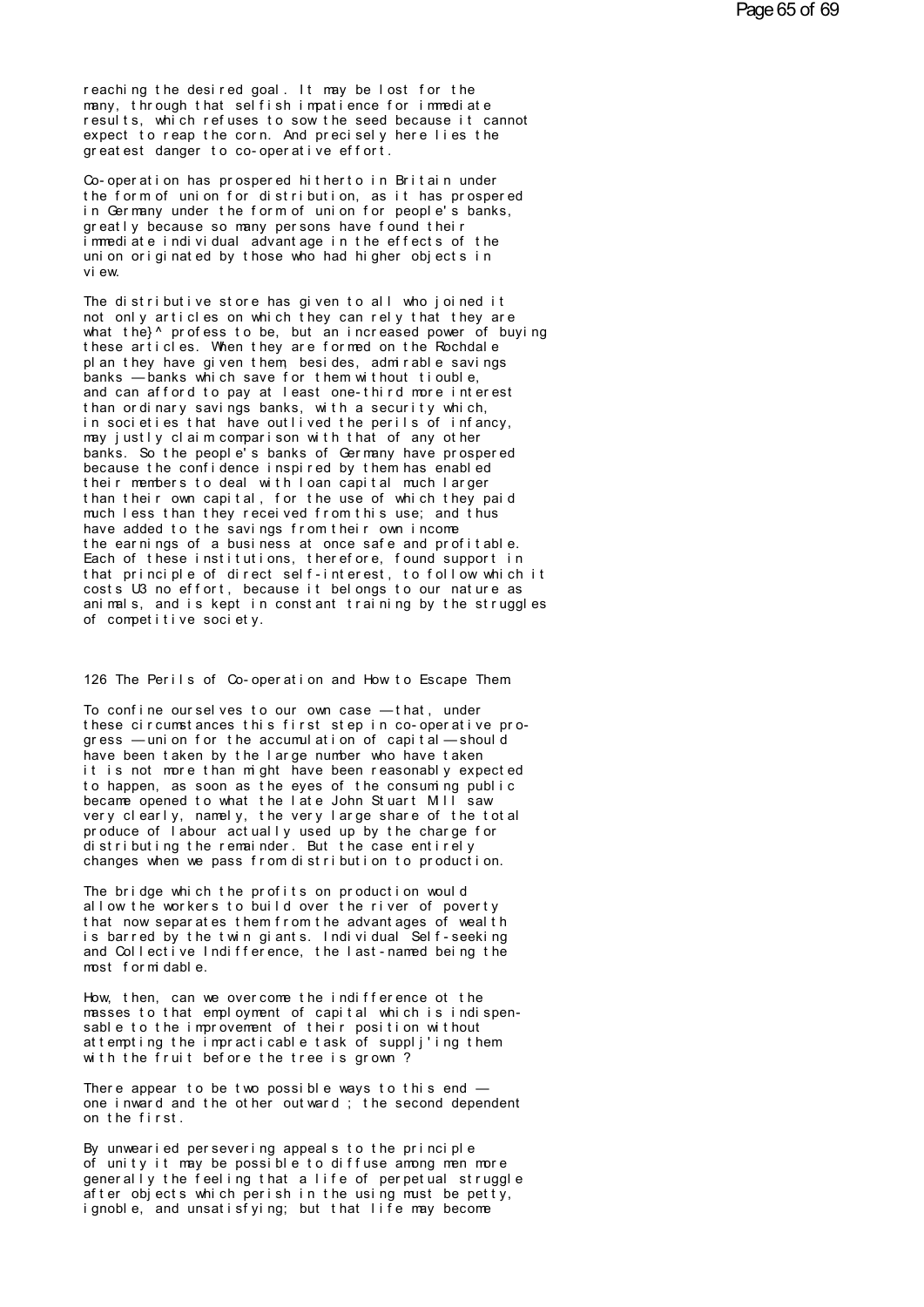great and noble if it is brought into constant harmony<br>with that Divine spirit which dwells in those who are<br>animated by love of their follow-man. By the anneal great and noble if it is brought into constant harmony<br>with that Divine spirit which dwells in those who are<br>animated by love of their fellow-men. By the appeal<br>to reason and experience it move the same time be great and noble if it is brought into constant harmony<br>with that Divine spirit which dwells in those who are<br>animated by love of their fellow- men. By the appeal<br>possible to spread the conviction that only by means great and noble if it is brought into constant harmony<br>with that Divine spirit which dwells in those who are<br>animated by love of their fellow-men. By the appeal<br>to reason and experience it may at the same time be<br>possible great and noble if it is brought into constant harmony<br>with that Divine spirit which dwells in those who are<br>animated by love of their fellow-men. By the appeal<br>to reason and experience it may at the same time be<br>possible to reason and experience it may at the same time be<br>possible to spread the conviction that only by means<br>The Perils of Co-operation and How to Escape Them. 127

The Perils of Co-operation and How to Escape Them 127<br>v; finstitutions suitable to the exercise of this spirit<br>can it become a pervading influence in the ordinary<br>lives of ordinary man. The problems of social reform The Perils of Co-operation and How to Escape Them 127<br>v;f institutions suitable to the exercise of this spirit<br>can it become a pervading influence in the ordinary<br>lives of ordinary men. The problems of social reform<br>denend The Perils of Co-operation and How to Escape Them 127<br>v; f institutions suitable to the exercise of this spirit<br>can it become a pervading influence in the ordinary<br>lives of ordinary men. The problems of social reform<br>depen The Perils of Co-operation and How to Escape Them 127<br>v;f institutions suitable to the exercise of this spirit<br>can it become a pervading influence in the ordinary<br>lives of ordinary men. The problems of social reform<br>depend both in the section of the section of this spice in the come in the come in the ordinary<br>bives of ordinary men. The problems of social reform<br>depend for their solution upon the joint operation of<br>both these principles. Wit v; f institutions suitable to the exercise of this spirit<br>can it become a pervading influence in the ordinary<br>lives of ordinary men. The problems of social reform<br>depend for their solution upon the joint operation of<br>both can it become a pervading influence in the ordinary<br>lives of ordinary men. The problems of social reform<br>depend for their solution upon the joint operation of<br>both these principles. Without the last men cannot<br>see what to lives of ordinary men. The problems of social reform<br>depend for their solution upon the joint operation of<br>both these principles. Without the last men cannot<br>see what to do; without the first they cannot obtain<br>the strengt both these principles. Without the last men cannot<br>see what to do; without the first they cannot obtain<br>the strength to do what they have learned to see should<br>be done. That the work of diffusing this double con-<br>viction w see what to do; without the first they cannot obtain<br>the strength to do what they have learned to see should<br>be done. That the work of diffusing this double con-<br>viction will be easy I do not say. But there is in the<br>rulin be done. That the work of diffusing this double conviction will be easy I do not say. But there is in the ruling tendency of the present age — its scientific spirit —<br>a characteristic which may make this work easier.<br>Man h

viction will be easy I do not say. But there is in the<br>ruling tendency of the present age — its scientific spirit —<br>a characteristic which may make this work easier.<br>Man has always been urged by the demands of his<br>spiritua ruling tendency of the present age — its scientific spirit<br>a characteristic which may make this work easier.<br>Man has always been urged by the demands of his<br>spiritual being to seek for certainty—for that which may<br>be surel a characteristic which may make this work easier.<br>Man has always been urged by the demands of his<br>spiritual being to seek for certainty—for that which may<br>be surely known and relied on. But throughout vast<br>regions and duri Man has always been urged by the demands of his<br>spiritual being to seek for certainty—for that which may<br>be surely known and relied on. But throughout vast<br>regions and during long ages he has sought this reliable<br>knowledge Man has always been urged by the demands of his<br>spiritual being to seek for certainty—for that which may<br>be surely known and relied on. But throughout vast<br>regions and during long ages he has sought this reliable<br>knowledge spiritual being to seek for certainty—for that which may<br>be surely known and relied on. But throughout vast<br>regions and during long ages he has sought this reliable<br>knowledge in affirmations about unseen worlds, where<br>no t be surely known and relied on. But throughout vast<br>regions and during long ages he has sought this reliable<br>knowledge in affirmations about unseen worlds, where<br>no testimony of sense exists to qualify the assertions<br>of his knowledge in affirmations about unseen worlds, where<br>notestimony of sense exists to qualify the assertions<br>of his imagination; whence he could assign to these<br>imaginary creations qualities of grandeur and per-<br>manence, cap no testimony of sense exists to qualify the assertions<br>of his imagination; whence he could assign to these<br>imaginary creations qualities of grandeur and per-<br>manence, capacity of conferring infinite happiness or<br>unending p of his imagination; whence he could assign to these<br>imaginary creations qualities of grandeur and per-<br>manence, capacity of conferring infinite happiness or<br>unending pain, before which earth, with its transitory<br>joys and s imaginary creations qualities of grandeur and per-<br>manence, capacity of conferring infinite happiness or<br>unending pain, before which earth, with its transitory<br>joys and sorrows, necessarily fades into insignificance.<br>Europ manence, capacity of conferring infinite happiness or<br>unending pain, before which earth, with its transitory<br>joys and sorrows, necessarily fades into insignificance.<br>European life has been no exception to this disposition. unending pain, before which earth, with its transitory<br>joys and sorrows, necessarily fades into insignificance.<br>European life has been no exception to this disposition.<br>On the contrary, in what we call the Middle Ages,<br>it joys and sorrows, necessarily fades into insignificance.<br>European life has been no exception to this disposition.<br>On the contrary, in what we call the Middle Ages,<br>it excercised over all European thought the profoundest<br>in European life has been no exception to this disposition.<br>Cn the contrary, in what we call the Middle Ages,<br>it excercised over all European thought the profoundest<br>influence, as anyone may realise who will read the<br>Divina C Christian Hi s contrary, in what we call the Middle Ages,<br>it excercised over all European thought the profoundest<br>influence, as anyone may realise who will read the<br>Divina Commedia of Dante, and remember that the<br>universe influence, as anyone may realise who will read the<br>Divina Commedia of Dante, and remember that the<br>universe depicted there is the universe in which Dante<br>and his contemporaries firmly believed. In Europe<br>then, no less than with those who rose above slavery to animal passions was: Williat shall I do to attain the infinite joys or escape universe depicted there is the universe in which Dante<br>and his contemporaries firmly believed. In Europe<br>then, no less than in Asia, among the Brahmins,<br>Buddhists, or Mahometans, the all-important inquiry<br>with those who ro and his contemporaries firmly believed. In Europe<br>then, no less than in Asia, among the Brahmins,<br>Buddhists, or Mahometans, the all-important inquiry<br>with those who rose above slavery to animal passions<br>was: WTiat shall I then, no less than in Asia, among the Brahmins,<br>Buddhists, or Mahometans, the all-important inquiry<br>with those who rose above slavery to animal passions<br>was: WTiat shall I do to attain the infinite joys or escap<br>the infini which is to succeed my present fugitive being ? The<br>128 The Perils of Co-operation and How to Escape Them.<br>peculiarity of the Christian answer, on which my hopes

128 The Perils of Co-operation and How to Escape Them<br>peculiarity of the Christian answer, on which my hopes<br>for the future of mankind rest, has been that it always<br>included the position: You must strive to become in f the Ferils of Co-operation and How to Escape Them<br>peculiarity of the Christian answer, on which my hopes<br>for the future of mankind rest, has been that it always<br>included the position: You must strive to become in<br>spirit 128 The Perils of Co-operation and How to Escape Them<br>peculiarity of the Christian answer, on which my hopes<br>for the future of mankind rest, has been that it always<br>included the position: You must strive to become in<br>spiri 128 The Perils of Co-operation and How to Escape Them<br>peculiarity of the Christian answer, on which my hopes<br>for the future of mankind rest, has been that it always<br>included the position: You must strive to become in<br>spiri peculiarity of the Christian answer, on which my hopes<br>for the future of mankind rest, has been that it always<br>included the position: You must strive to become in<br>spirit like that Divine Being of whom the Cospel tells<br>us. peculiarity of the Christian answer, on which my hopes<br>for the future of mankind rest, has been that it always<br>included the position: You must strive to become in<br>spirit like that Divine Being of whom the Gospel tells<br>us. for the future of mankind rest, has been that it always<br>included the position: You must strive to become in<br>spirit like that Divine Being of whom the Gospel tells<br>us. Hence arose, as is observed in the first chapter<br>of thi included the position: You must strive to become in<br>spirit like that Divine Being of whom the Gospel tells<br>us. Hence arose, as is observed in the first chapter<br>of this Manual, those countless works of benevolence<br>by which spirit like that Divine Being of whom the Gospel telus. Hence arose, as is observed in the first chapter<br>of this Manual, those countless works of benevolence<br>by which the nations professedly Christian have been<br>and are dis us. Hence arose, as is observed in the first chapter<br>of this Manual, those countless works of benevolence<br>by which the nations professedly Christian have been<br>and are distinguished from all other nations of whose<br>history w by which the nations professedly Christian have been<br>and are distinguished from all other nations of whose<br>history we have any record. Hence must come,<br>according to my conviction, that persevering determina-<br>tion to work o by which the nations professedly Christian have been<br>and are distinguished from all other nations of whose<br>history we have any record. Hence must come,<br>according to my conviction, that persevering determina-<br>tion to work o history we have any record. Hence must come,<br>according to my conviction, that persevering determina-<br>tion to work out the deliverance of mankind from the<br>evils produced by competitive selfishness, which con-<br>stitutes the i according to my conviction, that persevering determination to work out the deliverance of mankind from the<br>evils produced by competitive selfishness, which constitutes the ideal of co-operation. The moral strength<br>required tion to work out the deliverance of mankind from the<br>evils produced by competitive selfishness, which con-<br>stitutes the ideal of co-operation. The moral strength<br>required to do this work thoroughly must, in my<br>judgment, be evils produced by competitive selfishness, which constitutes the ideal of co-operation. The moral strength<br>required to do this work thoroughly must, in my<br>judgment, be derived from that faith in the manifestation<br>of the Di stitutes the ideal of co-operation. The moral strength<br>required to do this work thoroughly must, in my<br>judgment, be derived from that faith in the manifestation<br>of the Divine, from which the good works of the Christian<br>wor required to do this work thoroughly must, in my<br>judgment, be derived from that faith in the manifestation<br>of the Divine, from which the good works of the Christian<br>world have either directly proceeded, or to which they<br>may judgment, be derived from that faith in the manifestation<br>of the Divine, from which the good works of the Christian<br>world have either directly proceeded, or to which they<br>may be traced through the indirect influence of the of the Divine, from which the good works of the Christian<br>world have either directly proceeded, or to which they<br>may be traced through the indirect influence of the<br>mental atmosphere which this faith has created. But<br>for t world have either directly proceeded, or to which they may be traced through the indirect influence of the mental atmosphere which this faith has created. But for the direction of this moral force to work out the collectiv may be traced through<br>mental atmosphere which the direction of<br>collective benefit of<br>conceive, mainly, to<br>research.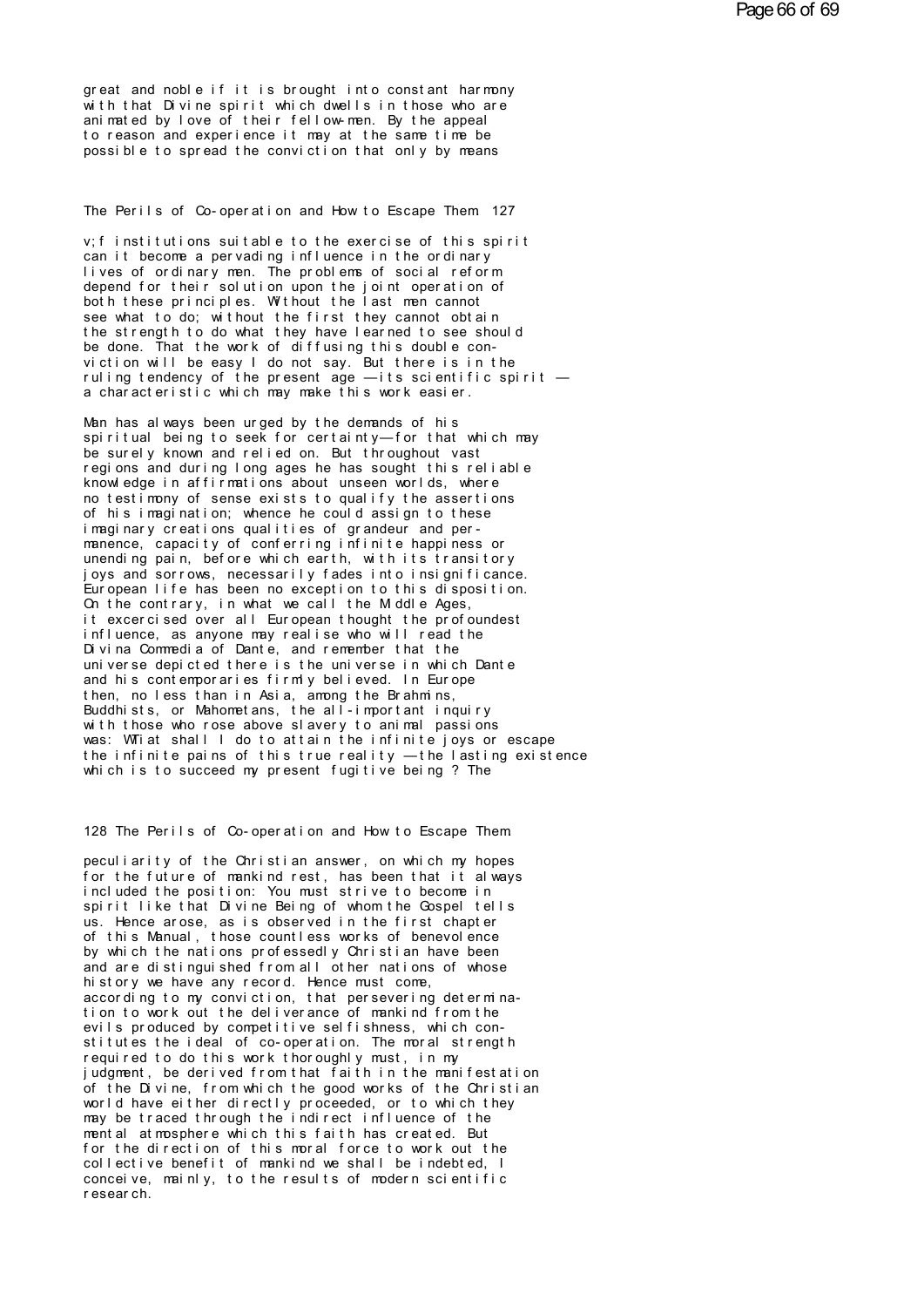This scientific thought desires to attain certainty as ardently as the thought of any previous age. But it has laid down as a maxim not to be questioned that certainty can be attained only through the verification of the ideal by the real; only in proportion to our power of testing what we imagine by what we can observe, training ourselves up to the difficult task of explaining what is. instead of launching out into the free construction of what we only suppose to be. It is clear that to such a disposition the invisible world of the Mddle Ages, instead of being, as it was to the thinkers of those ages. the true reality, must beconie unreal arid worthless. It

## The Perils of Co-operation and How to Escape Them 129

is a matter about which the scientific thinker can have no inchnation to busy himself, since his researches have destroyed the only motive that could have led him to pay attention to affirmations which he cannot test the conviction that those who made them had access to some source of knowledge denied to himself -for these researches have proved to him that those who made the assertions were entirely ignorant of the constitution of the world in which they actually lived. Astronomy and geology, to say nothing of other sciences, have swept<br>away the universe of the Divina Commedia. "It lives no longer in the faith of reason." How is it possible for the scientific thinker to place any confidence in affirmations about an invisible world made by men who can be proved to have been entirely mistaken in what they affirmed about the visible world? Necessarily the scientific thinker must dismiss the whole subject from his mind, and concentrate his thoughts upon that about which alone he has the hope of attaining to any certainty - the earth and the universe in which it has a place. But does it, therefore, follow that the tendencies of scientific thought are only " of the earth earthy." By no means. It is the object of the scientific inquirer to apprehend the universe in which he finds himself as it is: to trace back its phenomena to the powers that actually underlie them of which they are really the expression. If, as is maintained in these pages, the human race, as it is certainly the latest stage of an enormous series of developments, so is also that form of individual being in which the universal life returns, so to speak^ into itself, by the voluntary act of the individual will, merging the animal desire for selfish gratification in an unselfish desire for the general good, we must expect that the patient and honest search after the key to the series will lead the searchers to this true solution of

#### 13) The Perils of Co-operation and How to Escape Them

their investigations. And, as might be anticipated, so it has been. From various thinkers who take their stand on the scientific basis, refusing to Hsten to the voice of any master but that of their own reason, deahng with the materials given her by observation - thinkers who must be classed among the most fearless assail ants of traditional beliefs - comes the concurrent testimony that in the negation of selfishness, in altruism, in the placing our own good not only in what we receive from others, but in what we can do for them, lies the true welfare of man, individually as well as collectively; his real work upon earth; the true end of his being. How is he to attain this end, to do this work, to grasp this well-being? Can any other answer be given bearing even a show of probability than this -by union, in order to make the enormous and yet constantly increasing command over natural forces now possessed by men, productive of the whole body of mankind of the greatest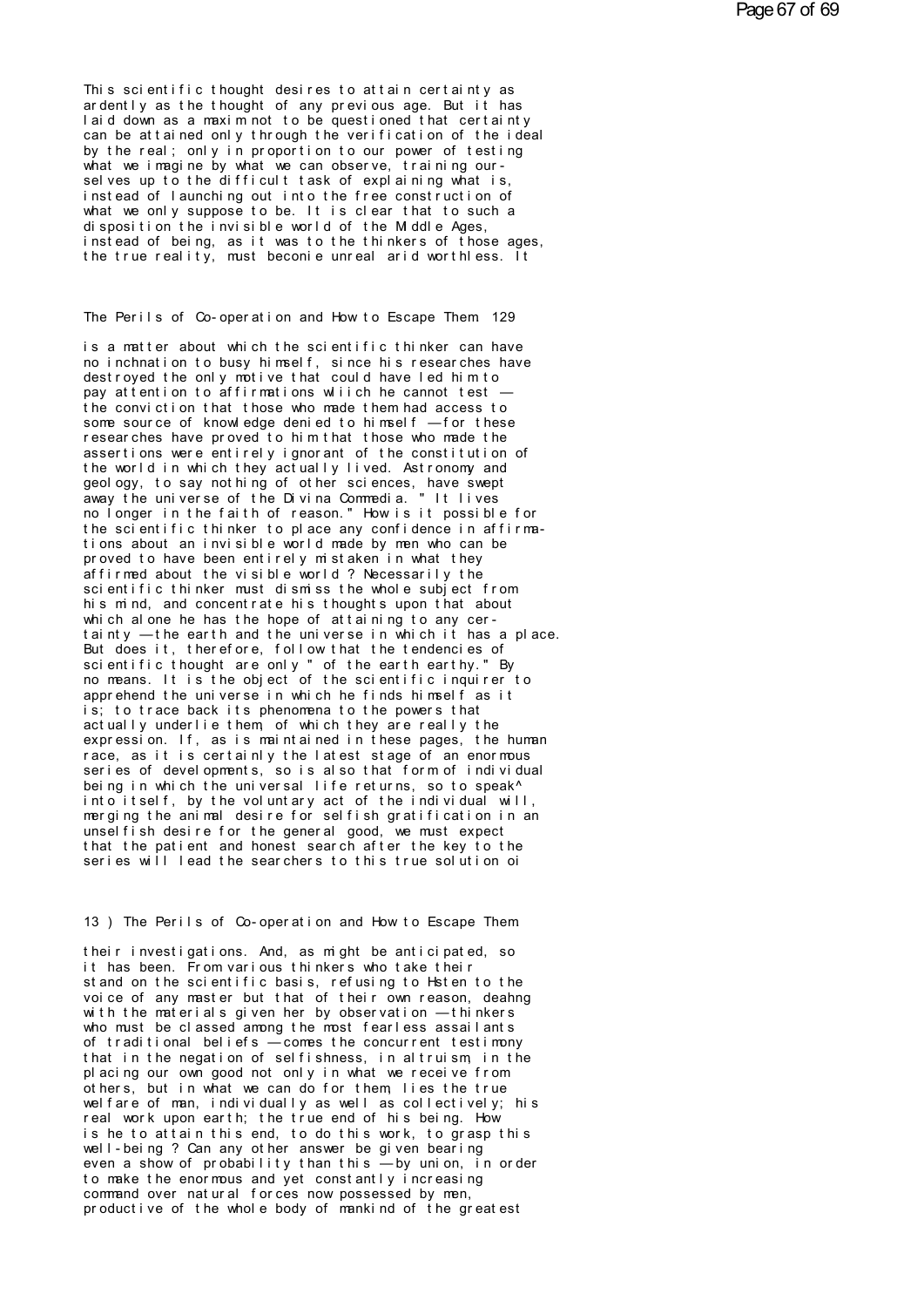at tai nable amount of those advantages which the earth can offer to them while through the same principle of attainable amount of those advantages which the earth<br>can offer to them; while through the same principle of<br>union, the external element may become the nurserj- and<br>training school of those poble inner qualities whose attainable amount of those advantages which the earth<br>can offer to them, while through the same principle of<br>union, the external element may become the nurserj- and<br>growth the present commetitive strugle for individual<br>gro attainable amount of those advantages which the earth<br>can offer to them, while through the same principle of<br>union, the external element may become the nurserj- and<br>training school of those noble inner qualities, whose<br>gro attainable amount of those advantages which the earth<br>can offer to them, while through the same principle of<br>union, the external element may become the nurserj- and<br>training school of those noble inner qualities, whose<br>gro attainable amount of those advantages words offer to them, while through the sampling on, the external element may become<br>training school of those noble inner que<br>growth the present competitive struggle<br>possession tends to union, the external element may become the nurserj-<br>training school of those noble inner qualities, whos<br>growth the present competitive struggle for individu<br>possession tends to stifle.<br>I have noticed the change in mediaev

training school of those noble inner qualities, whose<br>growth the present competitive struggle for individual<br>possession tends to stifle.<br>I have noticed the change in mediaeval modes of<br>conception made by modern science, in growth the present competitive struggle for individual<br>possession tends to stifle.<br>I have noticed the change in mediaeval modes of<br>conception made by modern science, in the extent to<br>manifested to our senses to fix then on possession tends to stifle.<br>I have noticed the change in mediaeval modes of<br>conception made by modern science, in the extent to<br>which it turns men's thoughts away from the world not<br>manifested to our senses to fix them on I have noticed the change in mediaeval modes of<br>conception made by modern science, in the extent to<br>which it turns men's thoughts away from the world not<br>manifested to our senses to fix them on that which is<br>thus manifeste I have noticed the change in mediaeval modes of<br>conception made by modern science, in the extent to<br>which it turns men's thoughts away from the world not<br>manifested to our senses to fix them on that which is<br>thus manifeste conception made by modern science, in the extent to<br>which it turns men's thoughts away from the world not<br>manifested to our senses to fix them on that which is<br>thus manifested. Let me observe also that, in so doing,<br>scient which it turns men's thoughts away from the world not<br>manifested to our senses to fix them on that which is<br>thus manifested. Let me observe also that, in so doing,<br>scientific thought really brings us back to that mode of<br>t manifested to our senses to fix them on that which is<br>thus manifested. Let me observe also that, in so doing,<br>scientific thought really brings us back to that mode of<br>thought by which the Bible, Old and New Testament<br>alike thus manifested. Let me observe also that, in so doing,<br>scientific thought really brings us back to that mode of<br>thought by which the Bible, Old and New Testament<br>alike, is pervaded, though, no doubt, with the modifica-<br>ti scientific thought really brings us back to that mode of<br>thought by which the Bible, Old and New Testament<br>alike, is pervaded, though, no doubt, with the modifica-<br>tions belonging to the difference between our concep-<br>tion tion, that the Divine action, or what we call nature, is<br>essentially unchanging under all circumstances, and the<br>The Perils of Co-operation and How to Escape Them. 131<br>Biblical concention, that it changes as human action.

The Perils of Co-operation and How to Escape Them 131<br>Biblical conception, that it changes as human action<br>does, according to circumstances. The Bible is full The Perils of Co-operation and How to Escape Them 131<br>Biblical conception, that it changes as human action<br>does, according to circumstances. The Bible is full<br>from beginning to end of the deepest trust in the unseen<br>presen The Perils of Co-operation and How to Escape Them 131<br>Biblical conception, that it changes as human action<br>does, according to circumstances. The Bible is full<br>from beginning to end of the deepest trust in the unseen<br>presen The Perils of Co-operation and How to Escape Them 131<br>Biblical conception, that it changes as human action<br>does, according to circumstances. The Bible is full<br>from beginning to end of the deepest trust in the unseen<br>presen Biblical conception, that it changes as human action<br>does, according to circumstances. The Bible is full<br>from beginning to end of the deepest trust in the unseen<br>presence with man of that great Being, to whose will it<br>trac Biblical conception, that it changes as human action<br>does, according to circumstances. The Bible is full<br>from beginning to end of the deepest trust in the unseen<br>presence with man of that great Being, to whose will it<br>trac does, according to circumstances. The Bible is full<br>from beginning to end of the deepest trust in the unseen<br>presence with man of that great Being, to whose will it<br>traces all phenomena. But this will is, according to the<br> from beginning to end of the deepest trust in the unseen<br>presence with man of that great Being, to whose will it<br>traces all phenomena. But this will is, according to the<br>Bible, a will to be realised on earth. The Jewish pr presence with man of that great Being, to whose will it<br>traces all phenomena. But this will is, according to the<br>Bible, a will to be realised on earth. The Jewish prophets<br>look forward, with ever-brightening hope, to the g traces all phenomena. But this will is, according to the New Bible, a will to be realised on earth. The Jewish proph<br>look forward, with ever-brightening hope, to the glorie<br>of the reign of the Messiah. But this reign is to look forward, with ever-brightening hope, to the glories of the reign of the Messiah. But this reign is to have its seat at Jerusalem, whence its blessings are to flow over all nations. The New Testament takes up the same seat at Jerusal em whence its blessings are to flow over of the reign of the Messiah. But this reign is to have its<br>seat at Jerusalem, whence its blessings are to flow over<br>all nations. The New Testament takes up the same<br>strain. The Lord's Prayer calls on us to hope, and desire seat at Jerusalem, whence its blessings are to flow over<br>all nations. The New Testament takes up the same<br>strain. The Lord's Prayer calls on us to hope, and desire<br>that the will of God be done on earth as in heaven. The<br>Ap all nations. The New Testament takes up the same<br>strain. The Lord's Prayer calls on us to hope, and desire<br>that the will of God be done on earth as in heaven. The<br>Apocalj'pse, after a preliminary thousand years' reign<br>of t strain. The Lord's Prayer calls on us to hope, and desire<br>that the will of God be done on earth as in heaven. The<br>Apocalj'pse, after a preliminary thousand years' reign<br>of the saints, preceding the final struggle of evil a that the will of God be done on earth as in heaven. The<br>Apocalj'pse, after a preliminary thousand years' reign<br>of the saints, preceding the final struggle of evil against<br>good, brings down the Heavenly Jerusalem, the Templ Apocal j'pse, after a preliminary thousand years' reign<br>of the saints, preceding the final struggle of evil against<br>good, brings down the Heavenly Jerusalem, the Temple<br>of the Living Cod, to earth, among the nations, for w of the saints, preceding the final struggle of evil against<br>good, brings down the Heavenly Jerusalem, the Temple<br>of the Living God, to earth, among the nations, for whose<br>"healing" the "leaves" of the trees which grow alon good, brings down the Heavenly Jerusalem, the Temple<br>of the Living God, to earth, among the nations, for whose<br>"healing" the "leaves" of the trees which grow along<br>the banks of the river of life flowing from the Divine<br>thr of the Living God, to earth, among the nations, for whose<br>"healing" the "leaves" of the trees which grow along<br>the banks of the river of life flowing from the Divine<br>throne are destined. Looking, as I do, upon the whole<br>de "healing" the "leaves" of the trees which grow along<br>the banks of the river of life flowing from the Divine<br>throne are destined. Looking, as I do, upon the whole<br>development of existence upon earth, crowned by the<br>history the banks of the river of life flowing from the Divine<br>throne are destined. Looking, as I do, upon the whole<br>development of existence upon earth, crowned by the<br>history of man, as the continuous manifestation of the<br>Eterna throne are destined. Looking, as I do, upon the whole<br>development of existence upon earth, crowned by the<br>history of man, as the continuous manifestation of the<br>Eternal Invisible Power, who would lead men to that<br>co-workin development of existence upon earth, crowned by the<br>history of man, as the continuous manifestation of the<br>Eternal Invisible Power, who would lead men to that<br>co-working with Himself in which alone their activity<br>will find history of man, as the continuous manifestation of the<br>Eternal Invisible Power, who would lead men to that<br>co-working with Himself in which alone their activity<br>will find entire satisfaction, I cannot but consider this<br>ear Eternal Invisible Power, who would lead men to that<br>co-working with Himself in which alone their activity<br>will find entire satisfaction, I cannot but consider this<br>earthward track of science as destined to bring piety<br>back co-working with Himself in which alone their activity<br>will find entire satisfaction, I cannot but consider this<br>earthward track of science as destined to bring piety<br>back to the sphere of Biblical thoughts and aspirations, will find entire satisfaction, I cannot but consider this<br>earthward track of science as destined to bring piety<br>back to the sphere of Biblical thoughts and aspirations,<br>and teach it to find its abiding reward in earnest ef earthward track of science as destined to bring piety<br>back to the sphere of Biblical thoughts and aspirations,<br>and teach it to find its abiding reward in earnest efforts<br>to spread the kingdom of God over the earth by creat back to the sphere of Biblical thoughts and aspirations,<br>and teach it to find its abiding reward in earnest efforts<br>to spread the kingdom of God over the earth by creating<br>such conditions of human life, as good men can fee and teach it to find its abiding reward in earnest efforts<br>to spread the kingdom of God over the earth by creating<br>such conditions of human life, as good men can feel to be<br>worthy of this kingdom; the fit expression of the to spread the kingdom of God over the earth by creating<br>such conditions of human life, as good men can feel to be<br>worthy of this kingdom, the fit expression of the spirit<br>of Him whose name is Love. How they might realise<br>t such conditions of human life, as good men can feel to be<br>worthy of this kingdom, the fit expression of the spirit<br>of Him whose name is Love. How they might realise<br>these conditions, and that in a very few years, if only t worthy of this kingdom, the fit<br>of Him whose name is Love. How<br>these conditions, and that in a<br>will, these pages endeavoured t<br>to forward that great consummat<br>will a practicable way. 132 The Perils of Co-operation and How to Escape Them.<br>132 The Perils of Co-operation and How to Escape Them.

This is the internal road to association on which the external road necessarily depends. For, unquestionably, 132 The Perils of Co-operation and How to Escape Them<br>This is the internal road to association on which the<br>external road necessarily depends. For, unquestionably,<br>the outward must prove out of the invariant intervilled in 132 The Perils of Co-operation and How to Escape Them<br>This is the internal road to association on which the<br>external road necessarily depends. For, unquestionably,<br>the outward must grow out of the inward ; the will to act<br> 132 The Perils of Co-operation and How to Escape Them<br>This is the internal road to association on which the<br>external road necessarily depends. For, unquestionably,<br>the outward must grow out of the inward; the will to act<br>m This is the internal road to association on which the external road necessarily depends. For, unquestionably,<br>the outward must grow out of the inward ; the will to act<br>must precede the action; and the will to work with<br>per This is the internal road to association on which the<br>external road necessarily depends. For, unquestionably,<br>the outward must grow out of the inward ; the will to act<br>must precede the action; and the will to work with<br>per external road necessarily depends. For, unquestionably,<br>the outward must grow out of the inward; the will to act<br>must precede the action; and the will to work with<br>persevering energy for the creation of a truly Messianic<br>c the outward must grow out of the inward; the will to act<br>must precede the action; and the will to work with<br>persevering energy for the creation of a truly Messianic<br>condition on earth, must be determined to undertake<br>this must precede the action; and the will to work with<br>persevering energy for the creation of a truly Messianic<br>condition on earth, must be determined to undertake<br>this work by the conviction that such a condition can<br>be reali persevering energy for the creation of a truly Messianic<br>condition on earth, must be determined to undertake<br>this work by the conviction that such a condition can<br>be realised. But assuming that this inner power is<br>brought condition on earth, must be determined to undertake<br>this work by the conviction that such a condition can<br>be realised. But assuming that this inner power is<br>brought into persevering activity among a body of men<br>numerous en this work by the conviction that such a condition can<br>be realised. But assuming that this inner power is<br>brought into persevering activity among a body of men<br>numerous enough to make their action perceptible, there<br>would c